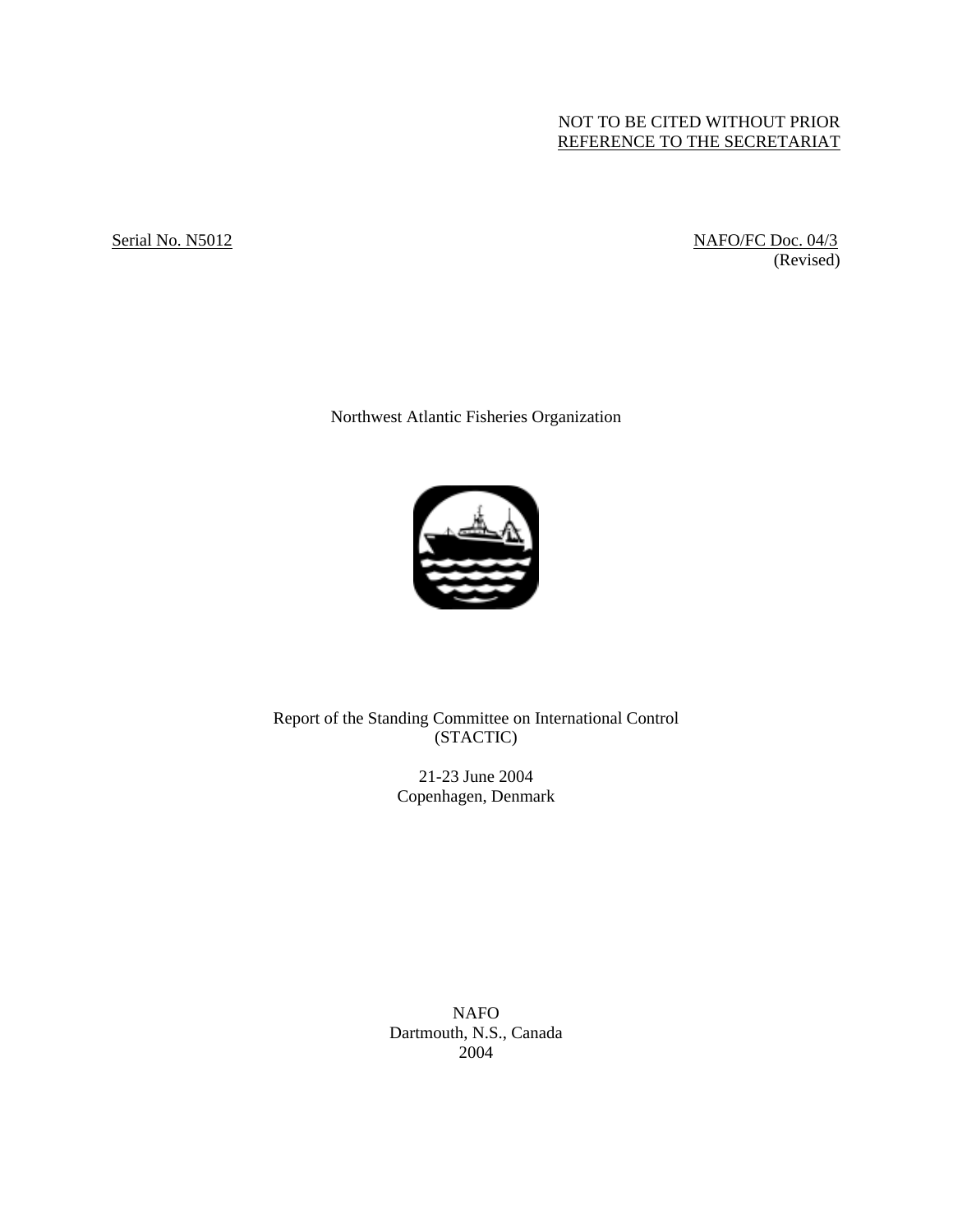## Report of the Standing Committee on the International Control (STACTIC) 21-23 June 2004 Copenhagen, Denmark

|    |                                                                                     | 3              |
|----|-------------------------------------------------------------------------------------|----------------|
| 1. |                                                                                     | $\mathfrak{Z}$ |
| 2. |                                                                                     | 3              |
| 3. |                                                                                     | $\mathfrak{Z}$ |
| 4. |                                                                                     | $\overline{3}$ |
| 5. | Functioning of the Joint Inspection Scheme (including inspection times)             | $\overline{4}$ |
| 6. | Modifications to the NAFO Monitoring and Control Scheme (harmonization              |                |
|    |                                                                                     | 5              |
|    |                                                                                     |                |
| 7. | Possible Amendments to the NAFO CEM (including Annex to describe                    |                |
|    |                                                                                     | 6              |
| 8. | NAFO/NEAFC harmonization on VMS system and Monitoring of Fisheries                  | 6              |
| 9. |                                                                                     | 6              |
|    | 10. Increase of Inspection Presence in the NRA (i.e. review of current coverage,    |                |
|    |                                                                                     | 6              |
|    | 11. SCS Doc. 00/23 (FC Doc. 03/18) – Consideration of Possible Options to           |                |
|    |                                                                                     | 7              |
|    |                                                                                     | $\overline{7}$ |
|    |                                                                                     | $\tau$         |
|    |                                                                                     | $\overline{7}$ |
|    |                                                                                     | $\,8\,$        |
|    |                                                                                     | 12             |
|    | Annex 3. The Compilation of NAFO Fishing Reports for STACTIC                        |                |
|    |                                                                                     | 13             |
|    |                                                                                     | 22             |
|    | Annex 5. Quarterly Report on the Objectivity in the Realization and                 |                |
|    |                                                                                     |                |
|    | Distribution of Inspection Between the Contracting Parties                          |                |
|    |                                                                                     | 24             |
|    | Proposal for Modifications to the NAFO Monitoring and Control Scheme<br>Annex 6.    |                |
|    | -Harmonization of STACTIC WP 03/12 (Rev), 03/17 and 03/18                           | 26             |
|    | Text to Enhance Compliance by Contracting Parties with NAFO Measures<br>Annex 7.    | 68             |
|    | Proposal by Canada for Modifications to the NCEM to illustrate and<br>Annex 8.      |                |
|    |                                                                                     | 70             |
|    | Proposal presented by Iceland, Denmark (in respect of Faroe Islands and<br>Annex 9. |                |
|    | Greenland) and Norway to harmonize the VMS message format and reports               |                |
|    | by fishing vessels consistent with the formats used in NEAFC                        | 72             |
|    |                                                                                     | 80             |
|    | Annex 11. Extract from the Report of STACREC, June 2004 regarding the NAFO          |                |
|    |                                                                                     | 81             |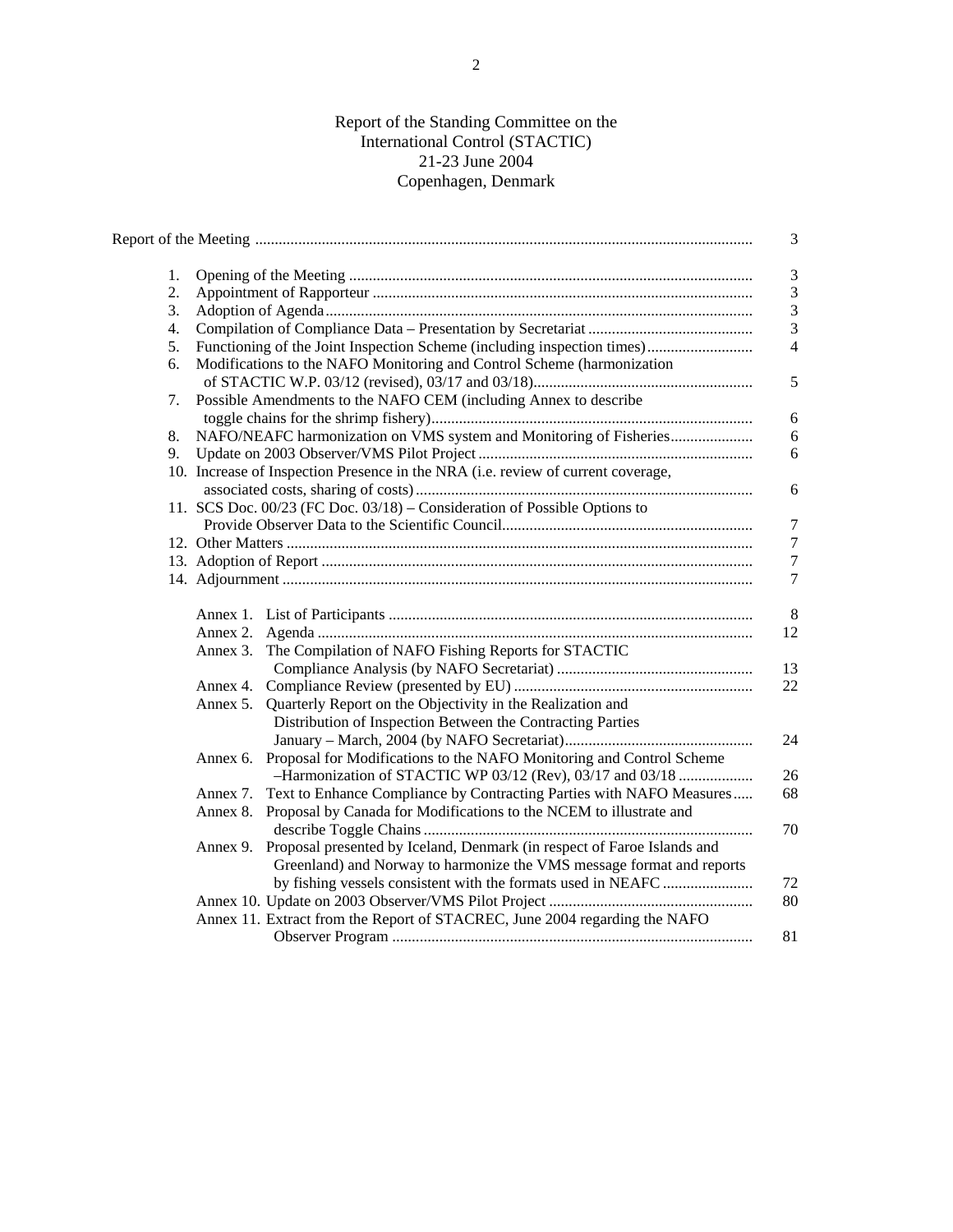## **Report of the Standing Committee on International Control (STACTIC)**

## **21-23 June 2004 Copenhagen, Denmark**

## **1. Opening of the Meeting**

The Chairman (Martin Newman, EU) opened the meeting and welcomed delegates (Annex 1) to Copenhagen on June 21, 2004 at 10:15 hrs. There were no opening statements.

#### **2. Appointment of Rapporteur**

Mr. Robert Steinbock (Canada) was appointed rapporteur.

## **3. Adoption of Agenda**

The revised Provisional Agenda was adopted as modified (Annex 2). It was agreed, as proposed by the delegate of the EU, to add a new agenda item on the functioning of the Joint Inspection Scheme including the issue of inspection times.

#### **4. Compilation of Compliance Data – Presentation by the Secretariat**

Mr. Ricardo Federizon presented the Secretariat's compilation of the NAFO fishing reports for the STACTIC compliance analysis (STACTIC Working Paper 04/01-Annex 3) as previously prescribed in STACTIC WP 02/14. He noted that the compilation was prepared to enable easy comprehension, to facilitate the comparison and crossverification of data from different sources, and to facilitate the identification of data gaps and missing reports. He indicated the following difficulties were encountered during the compilation:

- $\triangleright$  Reports in non-English language
- $\triangleright$  Unreadable or difficult to read reports because of poor quality of reproduction
- $\triangleright$  Incomplete information in the reports, e.g. no information on fishing dates, division or subarea, mesh size, missing hail reports
- > Inconsistent information on infringements between the issuing report, cover letters, and reports on inspection and surveillance activities
- $\triangleright$  Lack of care in specifying units (kg or mt) and in placing decimal points in reporting catches.

He recommended the submission of fishing reports in English, the standardization of the format of observer reports, and the electronic submission of reports to the Secretariat to improve the overall quality of data.

Dr. Johanne Fischer advised that the final compilation will be sent to Contracting Parties before the NAFO annual meeting to allow cross-checking of data before the STACTIC meeting. Delegates expressed appreciation to the Secretariat for the comprehensive compilation of a substantial and complex amount of data. Delegates requested that the Secretariat provide vessel names to the Contracting Parties concerned in order to check the accuracy of the data. It was concluded that this did not contravene the confidentiality rules in Annex XX.3 of the NAFO Conservation and Enforcement Measures (NCEM).

Delegates provided views and a number of concrete suggestions to structure, summarize and improve the coherence and transparency of the data. Some noted that the assessment should reflect an assessment of overall compliance and not just provide an analysis of infringements. The delegate of Iceland suggested that the Secretariat would compile data of the functioning of the VMS, in particular communication between the different Fishery Monitoring Centres (FMC), and the Secretariat. This could help to locate problems and subsequently correct them. The delegate of the EU noted that, in addition to presenting data on fleet compliance, additional data should be provided to reflect Contracting Party obligations to provide a more comprehensive picture of reporting responsibilities. She presented the proposal for this two-part review (STACTIC Working Paper 04/8- Annex 4). This proposal was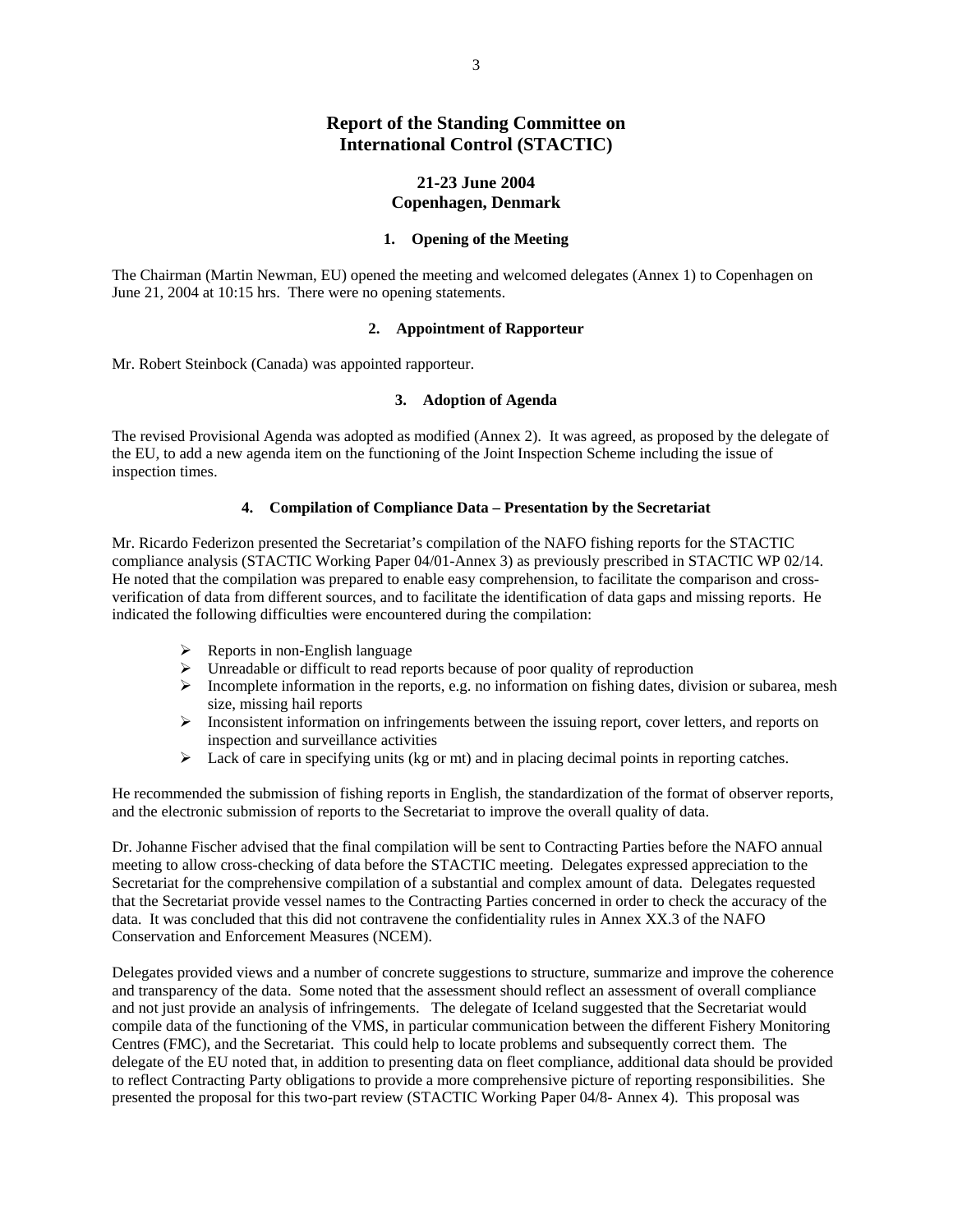supported by delegates and it was agreed that Part I should also include tables on Contracting Parties submission of observer reports and port inspection reports to the Secretariat. It was agreed that while the tables represented a good first step in moving forward with the joint compliance review in September, it was recognized that the list is not exhaustive and additional improvements may be possible by the Secretariat.

#### **5. Functioning of the Joint Inspection Scheme (including Inspection times)**

The delegate of the EU noted that the increased number of Canadian inspections in the NAFO Regulatory Area since early May had created considerable uncertainty and frustration for their fishermen and was hampering their legitimate fishing activities. In reference to a June 6, 2004 letter from the Russian Fisheries Representative in Canada to NAFO (NAFO GF/04-259), he raised a number of concerns regarding the application and implementation of the NAFO Joint Inspection Scheme which he considered should be discussed to avoid any misunderstandings. The concerns were as follows:

- $\triangleright$  Duration of the inspections (usually longer than the prescribed 3 hours for routine situations) this has been a frequent problem and a list of occurrences was provided to Canada. The EU has seen an improvement concerning respect for the 3 hour time limit since then.
- $\triangleright$  Absence of prior notification of inspections in particular at night
- $\triangleright$  Need to better implement the obligation in Article 24.3 in the NCEM concerning coordination of inspection activities among all inspection platforms operating in the NRA.
- > Need to enhance the equitable distribution of inspections and equal treatment of fishing vessels as prescribed by Article 24.6 of the NCEM. He referred to the annual report on objectivity of inspections produced by the Secretariat pursuant to Article 24.6 showing that the EU fleet had received a disproportionately high number of inspections over the last five years.
- $\triangleright$  High frequency of inspections high number of inspection vessels relative to the number of fishing vessels has led to some vessels being inspected up to 10 times during a fishing trip. These activities have been described by Canadian authorities as intending to harass non-Canadian fishing activities.
- $\triangleright$  Use of video cameras during inspections, not limited to the fish processing areas of the vessel, which is not provided for under the NCEM.
- > Legal basis for inspections in the NAFO Regulatory Area and Canada's interpretation of the applicability of the control measures in the UN Fish Stocks Agreement (UNFA).

The delegate of Canada noted many allegations of a general nature but the absence of specific incidents. He confirmed the increased number of Canadian NAFO inspections since early May which was necessitated by the increasing level of non-compliance in the NRA by some vessels during 2003 and the threat posed to moratoria stocks by continued directed fishing. He stated that Canadian inspectors are experienced and knowledgeable in the NAFO rules based on substantial inspection experience. He stated that the intent of the enhanced inspections was to target rogue vessels and that the increased inspections have resulted in changes and improvements to fishing behavior. He noted that there are exceptions to the 3 hour rule based on violations and the time of boarding relative to the time of a vessel's tow. He was not aware of any incidents when inspections were not notified in advance and noted that Canada would investigate fully if the details of an incident were provided. He acknowledged inspections do occur at night by Fast Rescue Craft (FRC). He did not see any evidence or statistics that would support a disproportionate number of inspections or unequitable treatment. He stated that Canadian inspectors coordinated their activities with the EU and Faroese inspectors and sought cooperation.

The Secretariat circulated STACTIC Working Paper 04/5 (Annex 5) – to present a quarterly report on the objectivity of inspections between Contracting Parties during January to March 2004 however there was no discussion of the content.

There were no comments from other delegates. The Chair noted that while STACTIC would take note of the concerns expressed, some elements could be discussed bilaterally, while other concerns were highly political and beyond the ambit of STACTIC. The delegate of the EU noted that if prior notification is not provided, it is of the view that inspections could be refused. He stated that if these activities continue with no improvement, then the EU may have to reconsider its participation in the Joint Inspection Scheme.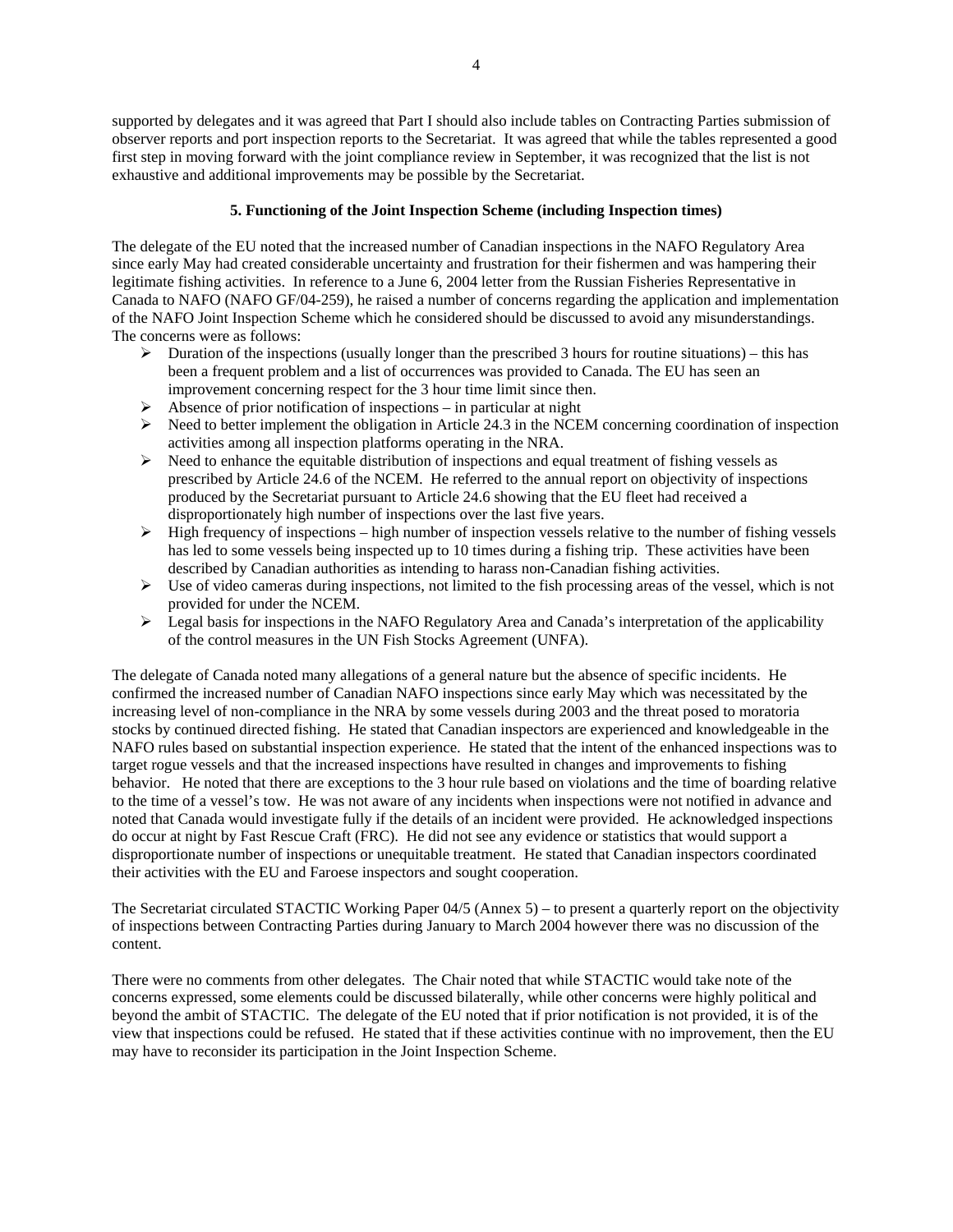It was noted that technical experts from Canada and the EU had discussed these concerns in detail as well as specific incidents. The delegate of Canada committed to fully cooperate and undertook to fully review the specific incidents, to cooperate to try to resolve the issues and communicate the results to the EU.

## **6. Modifications to the NAFO Monitoring and Control Scheme (harmonization of STACTIC WP 03/12 (Revised), 03/17 and 03/18**

Three proposals proposing modifications to the NAFO Monitoring and Control Scheme were tabled at the September 2003 Fisheries Commission meeting. Canada was tasked to seek to harmonize the three proposals and obtain comments through consultations with other Contracting Parties. The delegate of Canada introduced and described STACTIC Working Paper 04/4 (Annex 6) which represents primarily a synthesis of the three proposals as well as the inclusion of new definitions related to infringements. The delegate of the EU recalled that this attempt to improve and reorganize the NAFO Scheme is based on the desire to facilitate a reduction in the current level of 100% observer coverage.

Four main points were discussed extensively:

- 1. Scope: comments on the scope of observer coverage had been provided by Iceland, the EU and Canada. Delegates felt that no progress could be made on the scope issue as the Canadian proposal for guidelines for establishing observer coverage levels had not been elaborated to date. Canada undertook to provide this for September 2004 meeting.
- 2. Infringements: Canada had proposed distinct definitions of infringements and apparent infringements to differentiate between the findings of inspectors and information received from other monitoring sources such as observer data. The delegate of the EU noted that an infringement cited by an inspector obliges a flag State to act under NCEM Article 32, whereas there is no such obligation with findings from other monitoring sources. He noted that this category is intended to feed into inspection activities at sea or in port. In the absence of agreement, it was agreed to defer consideration of the definitions.
- 3. Port Inspection: The Canadian proposal for a two-tiered inspection approach based on analyses of data to pre selected vessels for Level 1 or Level 2 inspection during vessel offloading in a Contracting Party port was considered overly complex and incomplete to ensure a full understanding. Delegates (in particular Ukraine, Russia and Lithuania) expressed significant concerns about not over-complicating inspection procedures. Canada undertook to reflect on these concerns and table a modified Port Inspection Protocol in September 2004.
- 4. Web Based Possibilities: Delegates expressed support for the Canadian suggestion to consider exploring the possibilities of posting reporting data to a secure web site for access by inspecting authorities. It was agreed that this type of solution should be pursued. The delegate of Iceland showed the functioning of such web based solutions on the website of the Icelandic Directorate of Fisheries (www.fiskistofa.is).

Also discussed was the proposal to amend Article 13 – Authorization to Fish. While some concerns were expressed that new measures to deal with IUU fishing should be dealt with in the context of the draft text developed in STACFAC/STACTIC W.P. 04/5 (Annex 7), it was agreed that this could be pursued by STACTIC in parallel with the STACFAC/STACTIC exercise.

Concerns were expressed with the proposal to amend Article 18 to require all fish harvested in the NRA and frozen at sea to be packaged and marked/identified with the species product type/NAFO Division and date. It was agreed to determine current market requirements on product labelling before pursuing this proposal.

The Chair reminded the meeting of the point raised by Norway during the STACFAC/STACTIC meeting concerning landings of vessels that have transhipped fish. Norway undertook to submit a paper to the September meeting.

The delegate of Japan expressed difficulties with Article 23.17 in STACTIC Working Paper 04/4 which called for vessels entering the NRA and that do not carry observers to be available for inspection at a pre-arranged checkpoint. He stated that Japan has no experience with this type of measure in other regional fisheries management organizations and considered the proposed measure as excessive.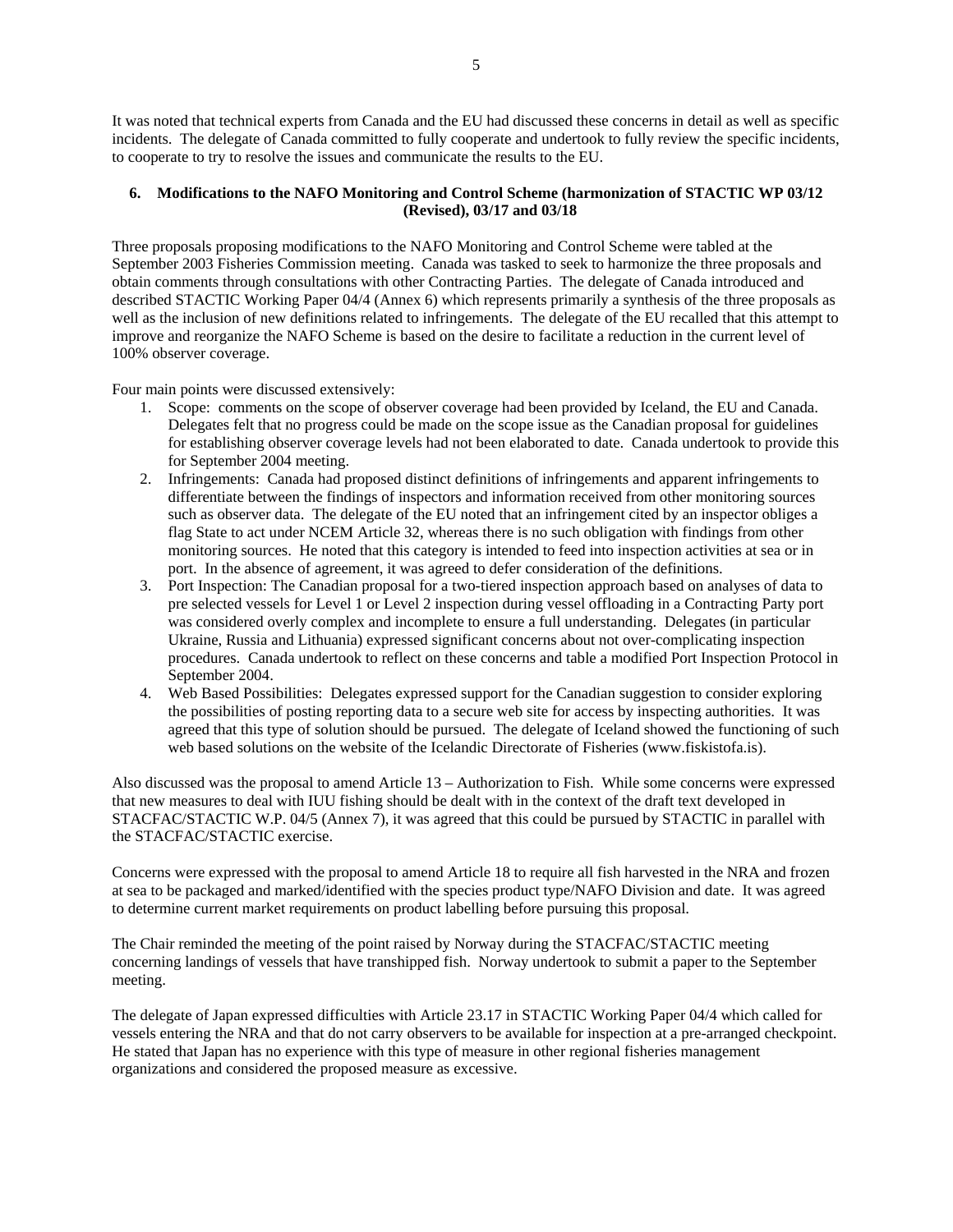The delegate of the EU stated that some conclusions will need to be drawn on the proposal to modify the NAFO Monitoring and Control Scheme in September 2004. He noted that under NCEM Article 23.8, it is unclear whether NAFO will have an observer scheme from 01 January 2005 if recommendations are not provided for a new Scheme.

## **7. Possible Amendments to the NAFO Conservation and Enforcement Measures (including Annex to describe toggle chains for the shrimp fishery)**

The delegate of Canada presented a proposal to modify the NCEM by adding Annex XXII to illustrate and describe toggle chains (STACTIC Working Paper 04/7-Annex 8). The requirement for the use of toggle chains is for vessels fishing for shrimp only in Division 3L. It was agreed to recommend this proposal to the Fisheries Commission subject to the illustration being modified to more accurately reflect the actual proportions.

## **8. NAFO/NEAFC harmonization on VMS system and Monitoring of Fisheries**

The delegate of Iceland presented a proposal developed jointly with Denmark (in respect of the Faroe Islands and Greenland) and Norway to harmonize the VMS message format and reports by fishing vessels consistent with the formats used in NEAFC (STACTIC Working Paper 04/3-Annex 9). It was agreed in principle to amend Annexes IX and X and to add a new Annex to clarify the message system subject to further technical examination. The Secretariat was requested to examine the cost implications of this proposal before the September meeting.

Delegates expressed appreciation for these joint efforts to ensure continuing harmonization in formats between NAFO and NEAFC. It was acknowledged that this was a reciprocal process between organizations.

It was noted that the NAFO and NEAFC Secretariats had agreed to jointly create a new public website on the North Atlantic format. The Secretariats will continue discussions on developing this site to ensure harmonization. STACTIC recommends that a joint NAFO/NEAFC group of experts be appointed to oversee the North Atlantic format. A similar recommendation has been made by the control group of NEAFC (PECCOE). The delegate of Norway advised that a FAO Experts Consultation on data formats and procedures in monitoring control and formats would be hosted by Norway during September 27-29, 2004 in Bergen with invitations limited to experts from a specified group of countries.

## **9. Update on 2003 Observer/VMS Pilot Project**

It was noted that there are currently three vessels participating in the pilot project – one from Iceland and two from Norway. Delegates provided updates on their expected participation this year. It was noted that information on the pilot project participation is updated on the NAFO website under the Members Pages (STACTIC Working Paper 04/2-Annex 10).

## **10. Increase of Inspection Presence in the NRA (i.e. review of current coverage, associated costs, sharing of costs)**

The delegate of the EU explained the background. At the 2003 NAFO meeting, the EU suggested that Contracting Parties not sending a patrol vessel to the NRA should be prepared to help defray the significant costs of the inspection presence. It was decided to task STACTIC to review the current coverage, which Contracting Parties provide coverage and the associated costs, and the possible options for more broadly sharing these costs. STACTIC was requested to report and recommend options towards more equitable sharing of coverage and/or costs.

There was a recognition by experts that there was room for improvement in enhanced communications and coordination at the operational level between inspection platforms and for exchanges of inspectors - while paying due regard to some restrictions to exchanges on military vessels. The delegate of the EU noted its intent to pursue further discussions on enhanced opportunities for this type of cooperation.

The delegate of the EU sought the views of other delegates as to how they envisaged sharing the "inspection burden". The delegate of Canada supported the EU proposal for more broad participation in the Joint Inspection Scheme. In the past, Canada has invited inspectors from other Contracting Parties to participate on the Canadian inspection platform and could make both Canadian inspection vessels and inspectors available. The delegate of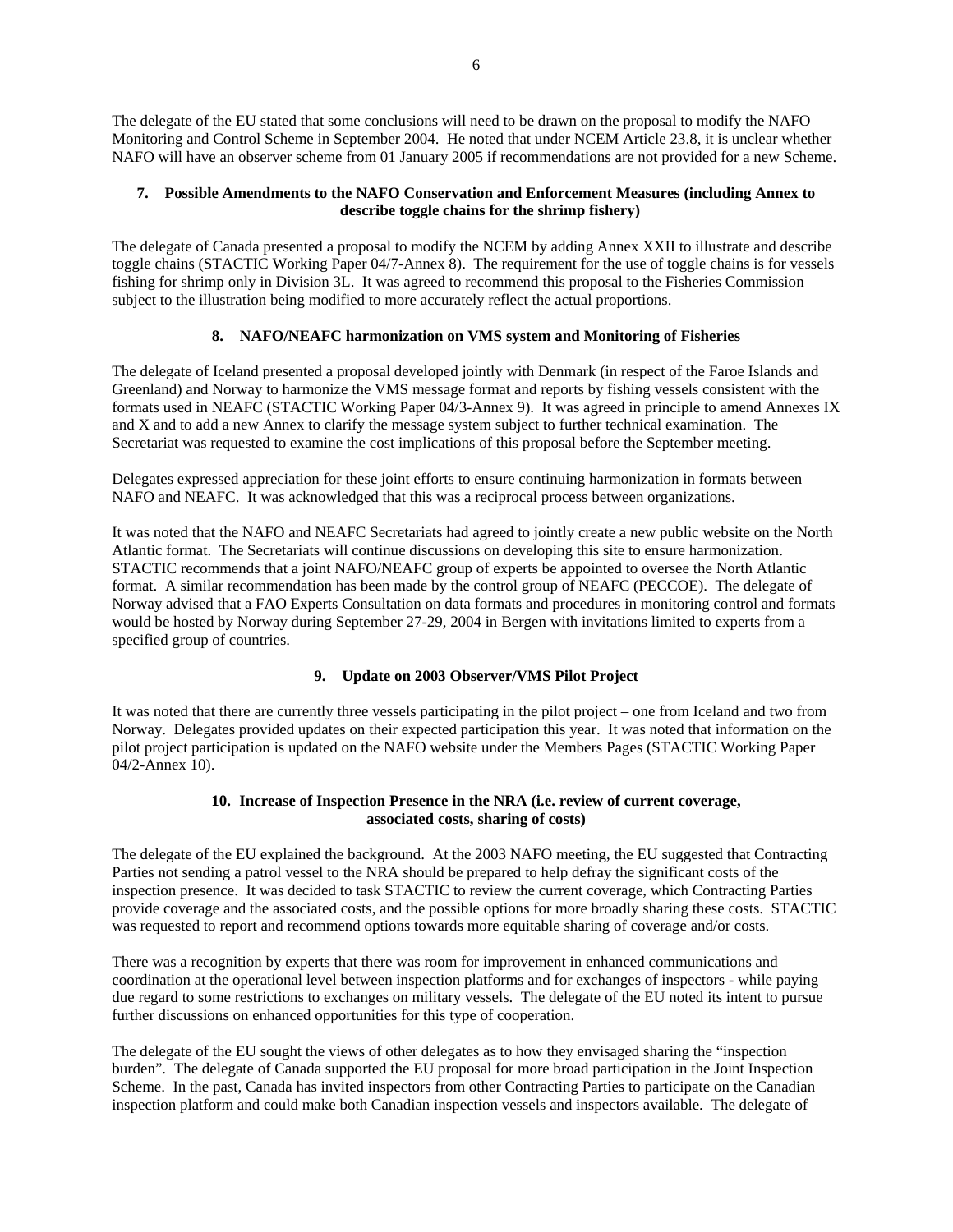Russia concurred with the Canadian proposal and advised that Russia has well-qualified inspectors available. The delegate of Denmark (on behalf of the Faroe Islands and Greenland) noted the cooperation in the NAFO area among inspectors from the Faroes, Greenland and Russia last year. The Chair opined that the pooling of costs of an inspection platform and a possible multinational pool of NAFO inspectors could help to develop a common approach to inspections - thus improving confidence and building bridges among Contracting Parties. He noted that this could involve cooperation in the deployment of inspectors and the coordination of areas and vessels to be inspected. **STACTIC recommends that Contracting Parties increase this cooperation, involving in particular the exchange of inspectors, including from Contracting Parties that do not currently have an inspection presence in the NRA.** 

#### **11. SCS Doc. 00/23 (FC Doc. 03/18) – Consideration of Possible Options to Provide Observer Data to the Scientific Council**

The Chair advised that STACREC was reiterating forcefully the request from the Scientific Council for observer data on a set-by-set basis in a format consistent with SCS Doc 00/23, as adopted by the Fisheries Commission (STACTIC Working Paper 04/6-Annex 11). The harmonized NAFO observer program data system proposal is presented in NAFO FC Doc. 03/18. After extensive discussion concerning the uncertainty of how to implement the request as well as the costs and administrative burden, delegates considered that it may be premature to pursue this matter pending a new Observer Scheme. It was agreed to defer consideration of this item but that it should kept on the agenda for the September 2004 annual meeting.

## **12. Other Matters**

There were no other matters.

#### **13. Adoption of Report**

The report for the meeting was adopted. The report, as well as relevant working papers, will be posted to the NAFO website.

#### **14. Adjournment**

The meeting adjourned on Wednesday, June 23, 2004 at 15:45 hrs. The next meeting will be held in September, 2004.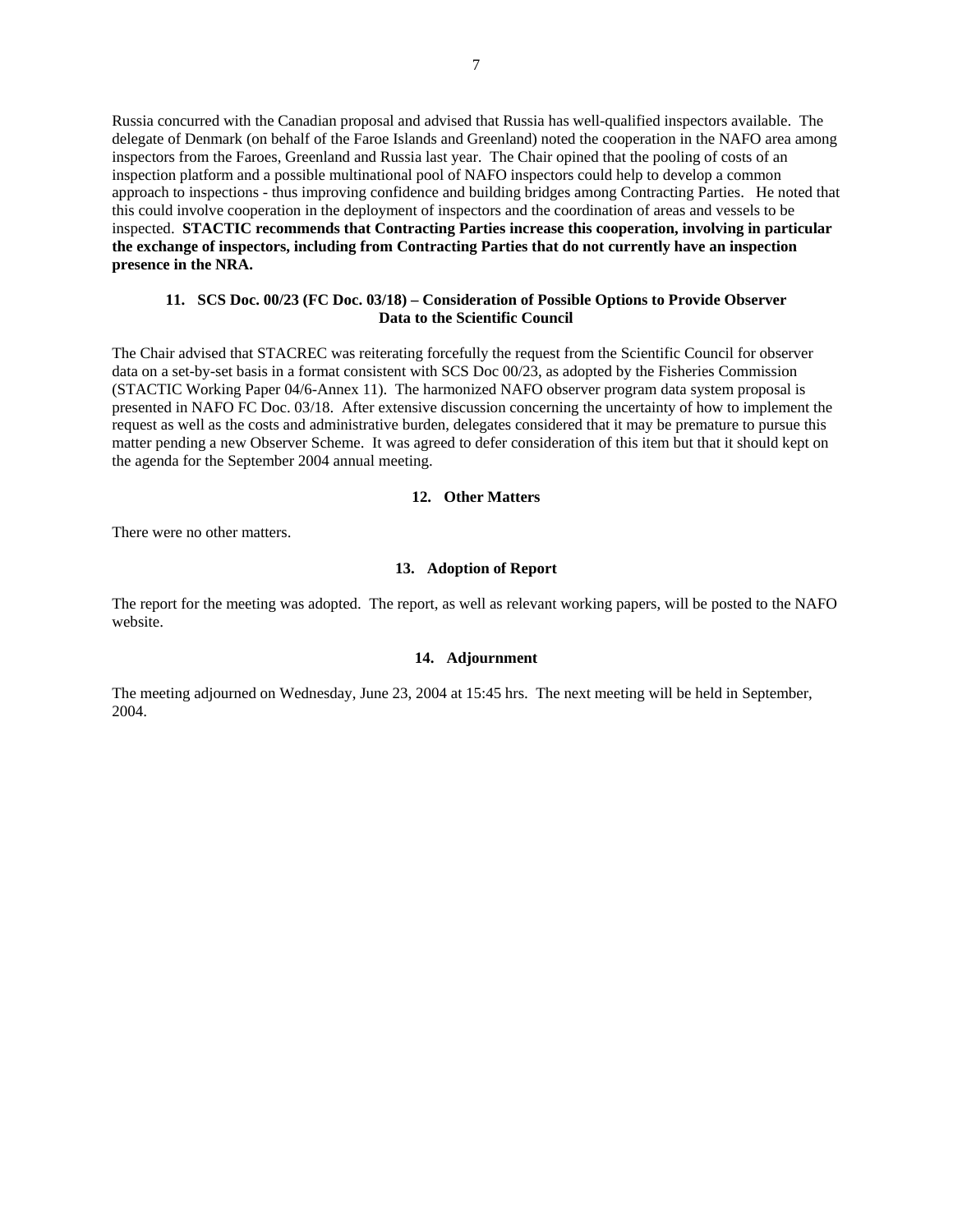## **Annex 1. List of Participants**

#### **CANADA**

#### **Head of Delegation**

Leo Strowbridge, Director, International Programs and Corporate Services, Fisheries Management Br., Dept. of Fisheries & Oceans, P. O. Box 5667, St. John's, Newfoundland & Labrador A1C 5X1 Phone: +709 772 8021 – Fax: +709 772 2046 – E-mail: strowbridgel@dfo-mpo.gc.ca

#### **Advisers**

Judy Dwyer, International Programs and Corporate Services, Fisheries Management Br., Dept. of Fisheries and Oceans, P. O. Box 5667, St. John's, Newfoundland & Labrador A1C 5X1 Phone: +709 772 8831 – Fax: +709 772 2046 – E-mail: dwyerji@dfo-mpo.gc.ca Randy Jenkins, A/Director, Conservation and Protection, Fisheries Management Br., Dept. of Fisheries and Oceans, P. O. Box 5667, St. John's, Newfoundland & Labrador A1C 5X1 Phone: +709 772 0468 – Fax: +709 772 5983 – E-mail: jenkinsr@dfo-mpo.gc.ca Glen Linder, Legal Officer, Oceans, Environment and Economic Law Div., Foreign Affairs Canada, 125 Sussex Drive, Ottawa, Ontario K1A 0G2 Phone: +613 944 4718 – E-mail: glen.linder@dfait-maeci.gc.ca Bob Steinbock, Senior International Fisheries Advisor, Atlantic Affairs Div., International Affairs Directorate, Fisheries Management, Dept. of Fisheries and Oceans, 200 Kent St., Ottawa, Ontario K1A 0E6 Phone: +613 993 1836 – Fax: +613 993 5995 – E-mail: steinbob@dfo-mpo.gc.ca

#### **DENMARK (IN RESPECT OF FAROES AND GREENLAND)**

#### **Head of Delegation**

Mads Trolle Nedergaard, Fiskerilicensinspektor, Head of Unit, Gronlands Fiskerilicenskontrol, Postbox 501, DK-3900 Nuuk, Greenland

Phone: +299 345377 - Fax: +299 323235 - E-mail: mads@gh.gl

#### **Advisers**

Simun Joensen, Fisheries Inspection, Ministry of Fisheries and Maritime Affairs, P. O. Box 347, FO-110 Torshavn, Faroe Islands

Phone:  $+298\,311065 - Fax$ :  $+298\,313981 - E-mail$ :  $s$ j@vb.fo

Martin Kruse, Adviser, FMC-Manager, Fisheries Inspection, Ministry of Fisheries and Maritime Affairs, P. O. Box 347, FO-110 Torshavn, Faroe Islands

Phone: +298 311065 – Fax: +298 313981 – E-mail: mk@vb.fo

Dorthe Lillelund, Head of Section, Gronlands Fiskerilicenskontrol, Postbox 501, DK-3900 Nuuk, Greenland Phone: +299 345376 – Fax: +299 323235 – E-mail: doli@gh.gl

#### **EUROPEAN UNION**

#### **Head of Delegation**

Staffan Ekwall, Principal Administrator, European Commission, DG FISH, External Policy and Markets, International and Regional Arrangements, Rue de la Loi/Wetstraat 200, B-1049 Brussels, Belgium Phone: +32 2 299 6907 – Fax: +32 2 295 5700 – E-mail: staffan.ekwall@cec.eu.int

#### **Advisers**

Fuensanta Candela Castillo, Principal Administrator, European Commission, DG FISH, Rue de la Loi/Wetstraat 200, B-1049 Brussels, Belgium Phone: +32 2 295 7753 – Fax: +32 2 295 5700 – E-mail: maria.candela-castillo@cec.eu.int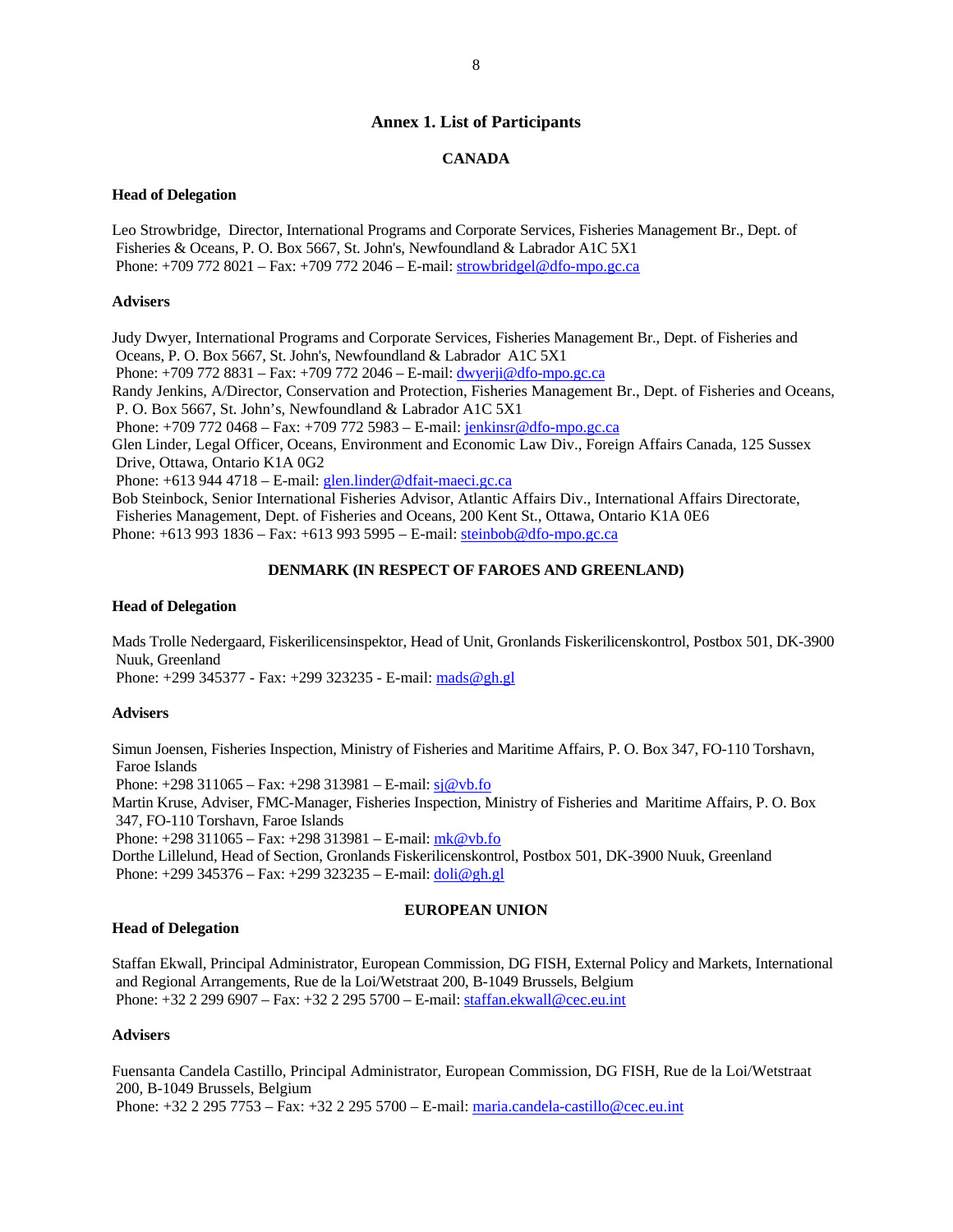Willem Brugge, Head of Unit, European Commission, Fisheries Directorate-General, Rue de la Loi/Wetstraat 200, B-1049 Brussels, Belgium Phone : +32 2 295 5137 – Fax : +32 2 296 2338 – E-mail: willem.brugge@cec.eu.int Martin Newman, Principal Administrator, European Commission, DG FISH, Rue de la Loi/Wetstraat 200, B-1049 Brussels, Belgium Phone: +32 2 295 7449 – Fax: +32 2 296 2338 – E-mail: martin.newman@cec.eu.int Jose Mesquita, European Commission, DG FISH, Rue de la Loi/Wetstraat 200, B-1049 Brussels, Belgium Phone: +32 2 – Fax: +32 2 296 2338– E-mail: jose.mesquita@cec.eu.int Emilia Batista, Directora de Servicos, Departamento de Recursos, Direccao Geral das Pescas e Aquicultura, Av. Brasilia, 1449-030 Lisbon, Portugal Phone: +351 213 035 850 Fax: +351 213 035 922 E-mail: ebatista@dg-pescas.pt Alexandre Teixeira, Direccao Geral das Pescas e Aquicultura (DGPA) – DIP, Av. Brasilia, 1400 Lisbon, Portugal Phone: +35 121 302 5136 – Fax: +35 121 302 5101 – E-mail: alexandreteixeira@igp.pt Carlos Aldereguia Prado, Subdireccion General de Organismos Multilaterales de Pesca, Ministerio de Agricultura, Pesca y Alimentación, Jose Ortega y Gasset, 57, 28006 Madrid, Spain Phone: +34 91 347 6180 - Fax: +34 91 347 6049 – E-mail: caldereg@mapya.es Manuel Rios Cidras, Subdireccion General de Organismos Multilaterales de Pesca, Secretaria General de Pesca Maritima, Jose Ortega y Gasset, 57, 28006 Madrid, Spain Phone: +34 91 3471946 - Fax: +34 91 3471512 – E-mail: mrioscid@mapya.es

#### **ICELAND**

#### **Head of Delegation**

Gudridur Margrét Kristjánsdóttir, Legal Adviser, Ministry of Fisheries, Skulagata 4, 150 Reyjavik Phone: +354 545 8370 - Fax: +354 562 1853 - E-mail: gudridur.kristjansdottir@sjr.stjr.is

#### **Advisers**

Gudmundur Dadason, The Icelandic Directorate of Fisheries, Ingolfsstraeti, 150 Reykjavik Phone: +354 569 7968 - Fax: +354 569 7991 - E-mail: nafo@fiskistofa.is Gylfi Geirsson, Commander, Icelandic Coast Guard, P. O. Box 7120, 127 Reykjavik Phone: +354 545 2000 ext. 2071 – Fax: +354 545 2040 – E-mail: gylfi@lhg.is

#### **JAPAN**

#### **Head of Delegation**

Tsuyoshi Iwata, Far Seas Fisheries Div., Resources Management Dept., Fisheries Agency , Government of Japan, 1-2-1 Kasumigaseki, Chiyoda-ku, Tokyo 100-8907 Phone:+81 3 3502 8111 ext. 7239 - Fax: +81 3 3591 5824 – E-mail: tsuyoshi\_iwata@nm.maff.go.jp

## **Advisers**

Noriaki Takagi, Director, Executive Secretary, Japan Deep Sea Trawlers Association, NK-Bldg., 6F Kanda Ogawa -cho, Chiyoda-ku, Tokyo 101-0052

Phone: +81 3 3291 8508 – Fax: + 81 3 3233 3267 – E-mail: ntakagi@jdsta.or.jp

Keiko Tsuyama, Far Seas Fisheries Div., Resources Management Dept., Fisheries Agency, Government of Japan, 1-2-1 Kasumigaseki, Chiyoda-ku, Tokyo 100-8907

Phone:+81 3 3502 8111 ext. 7238 - Fax: +81 3 3591 5824 – E-mail: keiko\_tsuyama@nm.maff.go.jp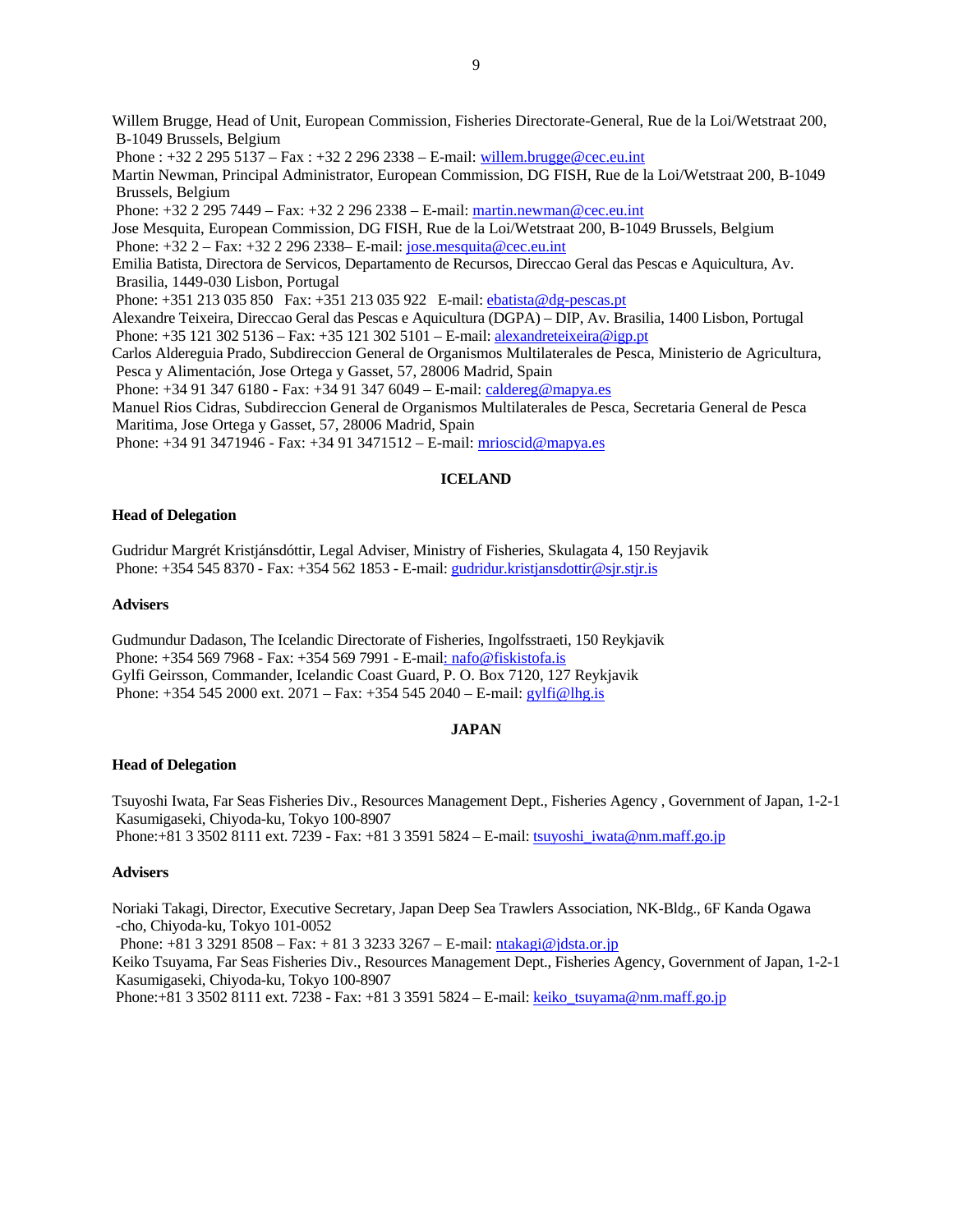#### **LATVIA**

#### **Head of Delegation**

Andris Tomkalns, Marine Environment Board, Ministry of Environment Protection of Latvia, Voleru St. 2, Riga, LV -1007 Phone: +371 746 9664 – Fax: +371 465 888 – E-mail: andris.tomkalns@jvp.gov.lv

#### **LITHUANIA**

#### **Head of Delegation**

Genadijus Babcionis, Chief Specialist, European Community and International Affairs Division, Fisheries Dept. under the Ministry of Agriculture, J. Lelevelio str. 6, LT-01103 Vilnius Phone: +370 5 239 1180 – Fax: +370 5 239 1176 – E-mail: genadijusb@zum.lt

#### **NORWAY**

#### **Head of Delegation**

Stein-Age Johnsen, Senior Legal Adviser, Directorate of Fisheries, P. O. Box 185, N-5804 Bergen Phone: +47 55 23 80 00 – Fax: +47 55 23 80 90 – E-mail: postmottak@fiskeridir.no

#### **POLAND**

#### **Head of Delegation**

Izabela Janas, Chief Expert, Fisheries Dept., Ministry of Agriculture and Rural Development, 30,Wspolna Street, 00-930 Warsaw Phone: +48 22 623 26 08 – Fax:+48 22 623 2204 – Email: i.janas@minrol.gov.pl

#### **RUSSIA**

#### **Head of Delegation**

Vadim Agalakov, Chief Inspector of "MURMANRYBVOD", Kominterna 7 str., 183678 Murmansk Phone: +7 8152 455066 – Fax: +7 815 245 6028 – E-mail: mrv@an.ru

#### **UNITED STATES OF AMERICA**

#### **Head of Delegation**

Sarah McLaughlin, Fishery Policy Analyst, Sustainable Fisheries Div., Northeast Region, National Marine Fisheries Service, U.S. Dept. of Commerce, NOAA, 1 Blackburn Dr., Gloucester, MA 01930 Phone: +978 281 9279 – Fax: +978 281 9135 – E-mail: sarah.mclaughlin@noaa.gov

#### **Adviser**

Thomas King, Lieutenant Commander, Coast Guard Liaison Officer, Office of Marine Conservation (Rm 5806), U.S. Department of State, 2201 C Street NW, Washington, D.C. 20520 Phone: +202 647 3177 - Fax: +202 736 7350 - E-mail: thking@comdt.uscg.mil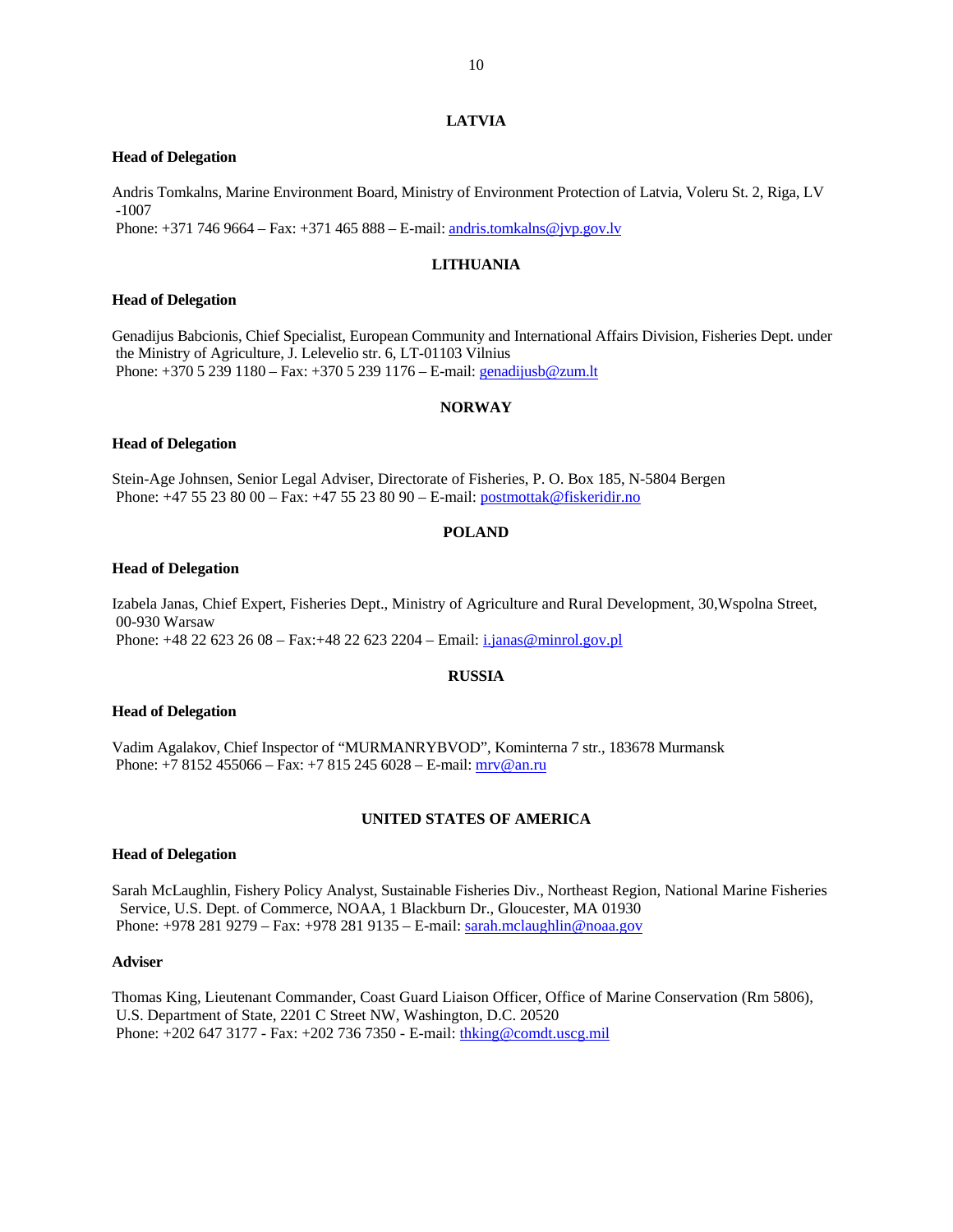## **UKRAINE**

#### **Head of Delegation**

Vasyl Chernik, Deputy Chairman, State Department for Fisheries of Ukraine, 45A Artema str., Kyiv, 04050 Phone/Fax: +38 044 226 2405 – E-mail: nauka@i.kiev.ua

#### **Advisers**

Anatoliy Chernykov, Head of Department External Economic Relations & Contracts, Capitan Ltd., 24, Primorskaya St., Odessa 65026 Phone: +38 048 724 23 91 – Fax: +38 0482 49 63 34 – E-mail: kitconsult@ukr.net

#### **OBSERVER**

Joao Batista Neves, North-East Atlantic Fisheries Commission (NEAFC), 22 Berners Street, London W1P 4DY United Kingdom Phone: +44 (0)20 7631 0016 - Fax: +44 (0)20 7636 9225 - E-mail: joao@neafc.org

## **SECRETARIAT**

Johanne Fischer, Executive Secretary (June 21) (*jfischer@nafo.int*) Bev Cruikshank, Personal Assistant to the Executive Secretary (bcruikshank@nafo.int) Gordon Moulton, CEM Officer (gmoulton@nafo.int) Ricardo Federizon, Fisheries Scientist (rfederizon@nafo.int)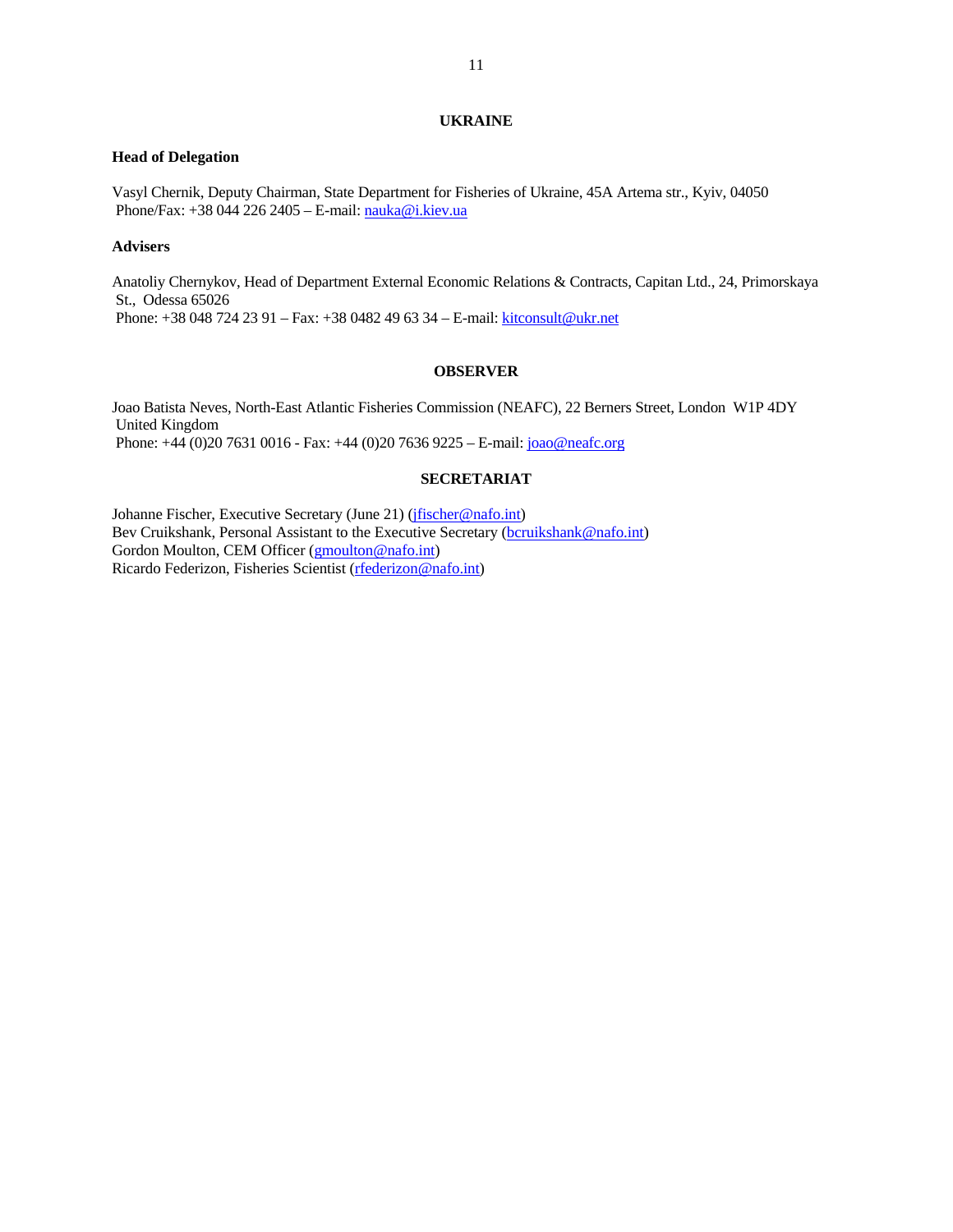#### **Annex 2. Agenda**

- 1. Opening by the Chairman (Martin Newman, EU)
- 2. Appointment of Rapporteur
- 3. Adoption of Agenda
- 4. Compilation of compliance data Presentation by the Secretariat
- 5. Functioning of the Joint Inspection Scheme (including inspection times)
- 6. Modifications to the NAFO Monitoring and Control Scheme (harmonization of STACTIC WP 03/12 (Revised), 03/17 and 03/18)
- 7. Possible Amendments to the NAFO Conservation and Enforcement Measures (incl. Annex to describe toggle chains for the shrimp fishery; Inspection times)
- 8. NAFO/NEAFC harmonization on VMS system and Monitoring of Fisheries
- 9. Update on 2003 Observer/VMS Pilot Project
- 10. Increase of Inspection Presence in the NRA (i.e. review of current coverage, associated costs, sharing of costs)
- 11. SCS Doc. 00/23 (FC Doc. 03/18) Consideration of Possible Options to Provide Observer Data to the Scientific Council
- 12. Other Matters
- 13. Adoption of Report
- 14. Adjournment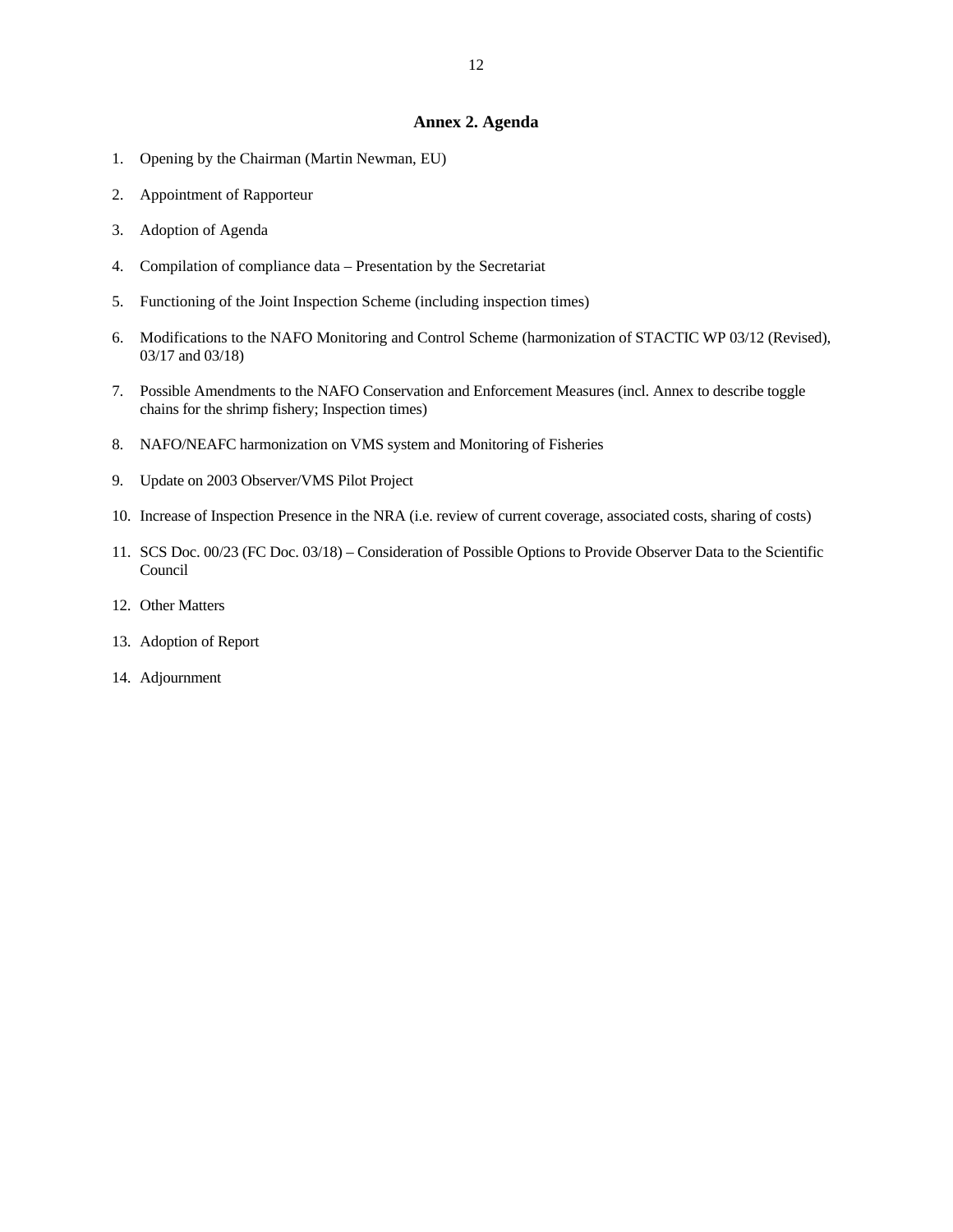# **Annex 3. The Compilation of NAFO Fishing Reports for STACTIC Compliance Analysis (by NAFO Secretariat)**

(STACTIC Working Paper 04/1-Revision 1)

## **I INTRODUCTION**

STACTIC Working Paper 02/14 dated May 2002 requires the NAFO Secretariat (NS ) to compile information from catch statistics (Recording of Provisional Catches, STATLANT data), from port and inspection at sea reports, summary data of observer reports, VMS, surveillance in the NAFO Regulatory Area (RA), and other relevant information available to the Executive Secretary.

The objective of the compilation is to enable STACTIC to produce a compliance report at the NAFO Annual Meeting in September 2004. The compilation permits easy comparison of the data from different sources.

## **II DATA COMPILATION**

## **A. Fishing Trip**

STACTIC Working Paper 02/14 specifies that the compilation of catch information for each vessel from various sources (i.e. VMS, Observer, Port, and Inspection Reports) should be tabulated on a "fishing trip" resolution. According to the CEM definition, a fishing trip refers to "the time beginning when the vessels enters the Regulatory Area and ending when the vessel leaves the Regulatory Area and all catch on board from the Regulatory Area is unloaded or transshipped" (CEM 2004). This definition applies largely to the fishing periods reported by port inspectors. However, the fishing dates indicated in Observer Reports and VMS hail reports do not usually correspond to a "fishing trip". Splitting or combining the catch data from the respective VMS or Observer reports to derive the catch of a "fishing trip" is virtually impossible. Therefore, for the purpose of this compilation, a fishing period refers to the start and end dates as indicated in the Reports, and does not necessarily imply a fishing trip.

In order to facilitate comparison of catch information from different sources the various reports were tabulated in chronological order and aligned to correspond with the dates of the other sources (see Table 1). This system allows the identification of data gaps or missing reports as they represent blank cells in the compilation tables (submitted separately from this Working Paper).

#### **B. The Compilation Tables**

The compilation of the information is presented in nine spreadsheet tables, based on the format recommended by STACTIC (STACTIC Working Paper 02/14):

- Table 1 Catch by Vessel from VMS, Observer, Port and Inspection Reports.
- Table 2 Mesh Size Observations
- Table 3 Information on Interference with STS and Position Reports
- Table 4 Information on Prevention of Inspectors from carrying out the inspector's duties.
- Table 5a CP Summary of VMS Reports, Observer Reports, Port Reports, Monthly Provisional Catch
- Reports and STATLANT 21A on catches.
- Table 5b CP Summary of Inspector Reports on catches
- Table 6 CP Summary on Mesh Size Observations
- Table 7 CP Summary on Interference with Satellite tracking System
- Table 8 CP Summary on Prevention of Inspectors from carrying out the inspectors' duties.

In Table 1, catches by vessels are presented alphabetically first by CP and then by call sign. Rules on Confidentially (Annex XX of 2004 CEM) require the Secretariat to ensure that the identity of individual vessels is not disclosed. Therefore, in our databases and in this compilation, all vessels are coded to replace the identifying call signs.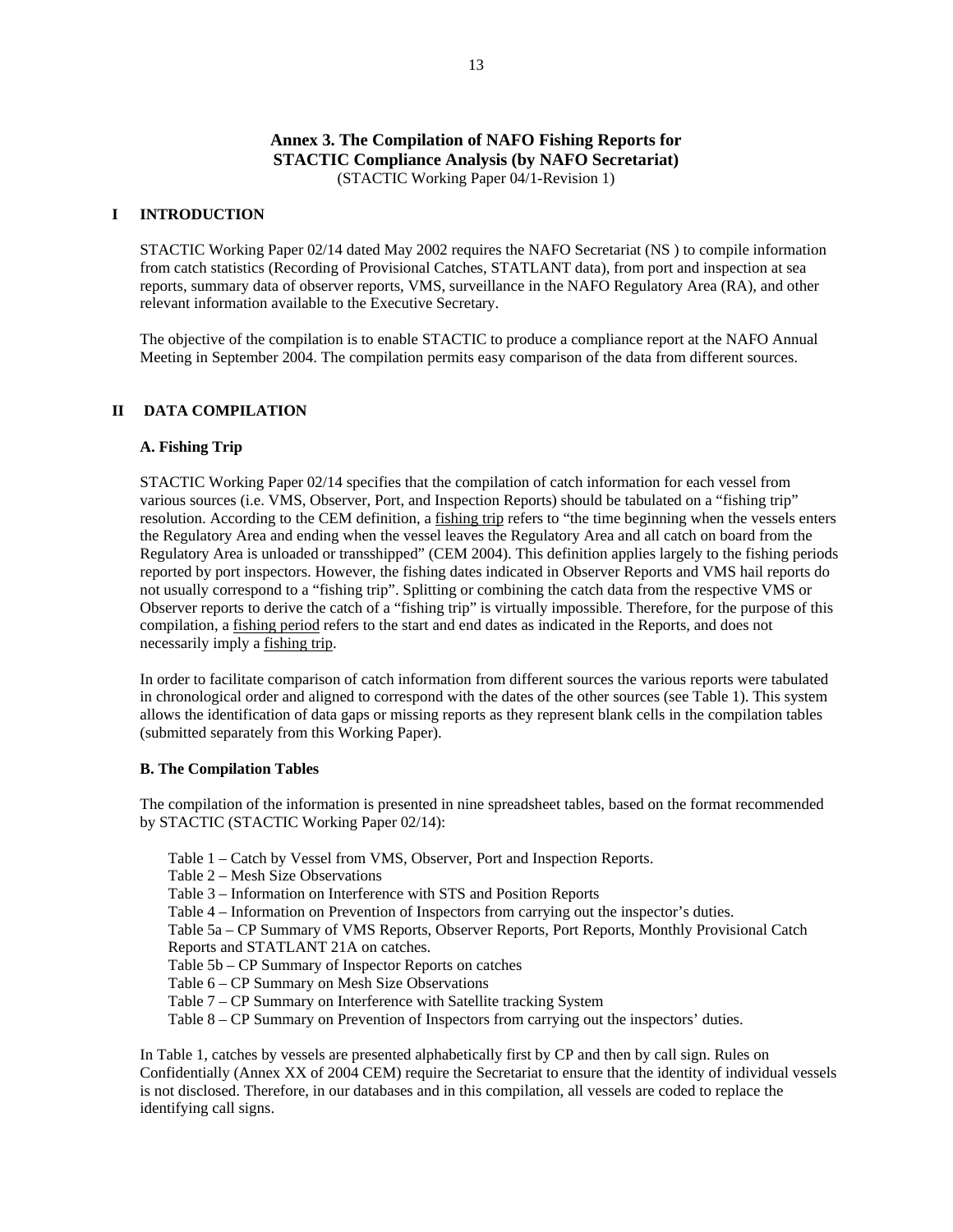Table 5 was split into two tables – Table 5a contains catches from VMS, Observer, etc., and Table 5b contains catches from at-sea Inspection Reports. This was necessary as the catch information from at-sea Inspection Reports is not directly comparable to the catch information from other sources.

## **C. Apparent Infringements (AI)**

The sources of information on AI are the Inspector Reports and Port Reports and the accompanying cover letters, official statements and communications. Summaries of the AI are presented in the tables. For example, AIs involving misreporting of catches or fishing for prohibited species are presented in Table 1, Table 5a and Table 5b. All AIs involving mesh size violations are given in Tables 2 and 6.

#### **D. Transshipments, Charter Arrangements, and Research Activities**

A comparison of catches from VMS, Observer and Port Reports with those from recording of provisional catches can be problematic when they involve transshipments, charter arrangements, and scientific research.

Review of the submitted reports and communications to the NAFO Secretariat indicated that in 2003 only one incident of transshipment was recorded, i.e. 565 tons of redfish involving a Russian vessel receiving catches from five other Russian fishing vessels. Examination of the catch and VMS data from these fishing vessels, however, did not reveal such a transaction and the transshipment vessel did not send a VMS report. The transshipment was reported in a Port Inspection Report.

In 2003, research activities were conducted by Canada, Denmark (in respect of the Faroe Islands and Greenland), Russia, the EU (Spain) and Japan in the NAFO RA in accordance with Part III C of the 2003 CEM. However, in the compilation the catch data emanating from these fishing research activities are not included.

Charter arrangements in 2003 involved Canada, Cuba, Denmark (in respect of Faroe Islands and Greenland), Estonia, France (in respect of St. Pierre et Miquelon), Poland and USA in capacity as either chartering CP or flag state CP in the utilization of fishing days for shrimps at 3M and/or catch for shrimps at 3L. The catches from these arrangements are reflected in the Monthly Provisional Catch reports that the NAFO Secretariat receives. However, it can not be determined which portion of the catches as reported in the VMS, Observer, or Port Reports has to be attributed to charter arrangements.

In this present compilation, no attempt was made to adjust catches as reported from the VMS, observers, and ports to take into account transshipments, charter arrangements, and research activities. As explained above, this involved much uncertainty and would therefore not have contributed to improve the overall quality of the compilation.

#### **III DATA SOURCES AND CRITERIA FOR INCLUSION**

#### **A. VMS (Vessel Monitoring System)**

Fishing vessels entering and exiting the NAFO RA are required to submit catch reports (COE and COX, previously ENT and EXI; the previous practice was partly continued in 2003). Only "fishing periods" (see II.A) ending in 2003 are considered in this compilation. For VMS Reports, a "fishing period" is defined as the days between a COE-COX pair. Usually, the difference between catches on entry and on exit is considered as the catch in the NAFO RA ( $COX - COE$ ). In the example table below, the total catches of Vessel #1250 are 335,000 and 341,500 kg of shrimps. The corresponding fishing days are 27 and 32 days.

| <b>RC</b> |     | TМ     | <b>RA</b> | DA                            | TI.   | <b>COD</b>   | <b>RED</b>     |                         |                |                                 | PLA WIT YEL GHL     |     | CAP SKA  | <b>SQU</b> | <b>PAN</b> | <b>OTH</b> |
|-----------|-----|--------|-----------|-------------------------------|-------|--------------|----------------|-------------------------|----------------|---------------------------------|---------------------|-----|----------|------------|------------|------------|
|           |     |        |           | 1250 EST COE 3M 20030730      | - 10  | $\Omega$     | $\overline{0}$ | $\overline{\mathbf{0}}$ |                |                                 | $0\qquad 0\qquad 0$ | . O | 0        |            |            |            |
|           |     |        |           | 1250 EST COX 3M 20030826 2355 |       | $\mathbf{0}$ | $\Omega$       | $\Omega$                | $\overline{0}$ | $\Omega$                        | $\Omega$            | 0   | 0        |            | 0 335000   | 0          |
|           |     |        |           | 1250 EST COE 3M 20030830 1515 |       | $\Omega$     | $\overline{0}$ | $\Omega$                |                | $\begin{matrix}0&0\end{matrix}$ | $\Omega$            | 0   | 0        | n          |            | $\Omega$   |
| 1250      | EST | COX 3M |           | 20031001                      | - 830 |              | $\mathbf{0}$   | $\Omega$                | $\Omega$       | $\mathbf{0}$                    | $\Omega$            | n   | $\Omega$ |            | 0 341500   | 0          |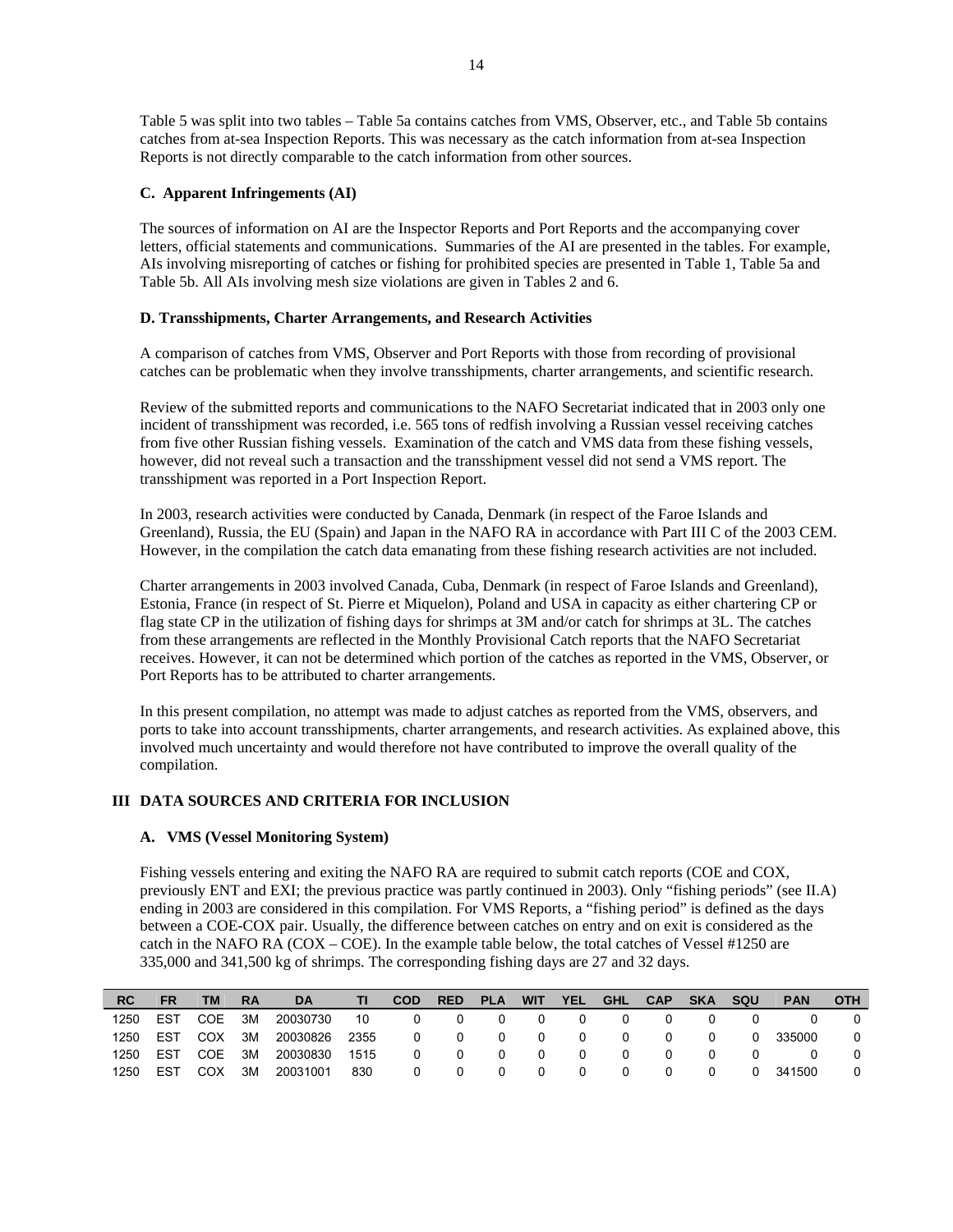The next table represents an example for a fishing period that started in 2003 and is nevertheless not considered in this compilation because the vessel exited the area not prior to 2004. This fishing period will be included in the 2004 compilation next year.

| $R$ C $\sim$ | <b>FR</b> | TM RA | <b>DA</b>                                                | TI. |  |  | COD RED PLA WIT YEL GHL |              | CAP SKA SQU PAN OTH |             |
|--------------|-----------|-------|----------------------------------------------------------|-----|--|--|-------------------------|--------------|---------------------|-------------|
|              |           |       | 1399 JPN COE 3L  20031025  2200   0   0   0   0    0   0 |     |  |  |                         | $\mathbf{0}$ |                     | $0\qquad 0$ |
|              |           |       | 1399 JPN COX 3L  20040124  1230   0   0   0   0  429140  |     |  |  |                         | $0\qquad 0$  | $0\qquad 0\qquad 0$ |             |

Consequently, in the following example, a fishing period that started in 2002 is included in the present compilation of 2003 because the vessel exited the NAFO RA in 2003.

| <b>RC</b> | FR. | <b>TM</b> | RA | <b>DA</b> | T1 | COD RED PLA WIT YEL GHL CAP SKA SQU |  |  |  |  | <b>PAN</b> | $\blacksquare$ OTH $\blacksquare$ |
|-----------|-----|-----------|----|-----------|----|-------------------------------------|--|--|--|--|------------|-----------------------------------|
|           |     |           |    |           |    |                                     |  |  |  |  |            |                                   |
|           |     |           |    |           |    |                                     |  |  |  |  |            |                                   |

The way that vessel masters report their catches was not consistent. In the exit reports (COX) sometimes a cumulative catch is reported that includes the catch on board when entering the NAFO RA. In other cases, the exit reports do only account for catches in the NAFO RA. If COE is larger than COX then the catch reported on exit can be considered to constitute fish caught in the NAFO RA only. In the example below vessel #1020 caught 19,600 kg of halibut (GHL) and 8,300 kg of "others" (OTH).

| <b>RC</b> | TM. | - RA | <b>DA</b>                                                        |  | COD RED PLA | WIT YEL | <b>GHL</b> | <b>CAP</b> | <b>SKA</b> | <b>SQU</b> | <b>PAN</b>     | <b>OTH</b> |
|-----------|-----|------|------------------------------------------------------------------|--|-------------|---------|------------|------------|------------|------------|----------------|------------|
|           |     |      |                                                                  |  |             |         |            |            |            |            |                | 0 0 138700 |
|           |     |      | 1020 LTU COX 3M 20031212 1655 700 600 16300 330 0 19600 0 411000 |  |             |         |            |            |            | $\Omega$   | $\overline{0}$ | 8300       |

There are cases where no catch was reported on entry to the NAFO RA. In such cases, we assume that the vessel did not retain any catch on board when entering the NAFO area. The example below illustrates this. One added problem with missing entry reports is that the number of fishing days cannot be determined accurately.

| <b>RC</b> | <b>FR</b> | TM              | <b>RA</b> | DA       | ΤI  | <b>COD</b> | RED               | <b>PLA WIT YEL</b> |                     |                         | <b>GHL CAP</b> | SKA SQU        |          | <b>PAN</b> | <b>OTH</b>     |
|-----------|-----------|-----------------|-----------|----------|-----|------------|-------------------|--------------------|---------------------|-------------------------|----------------|----------------|----------|------------|----------------|
|           |           | 1124 FRO COX 3M |           | 20030629 | 750 |            | $0\qquad 0$       |                    | $0\qquad 0\qquad 0$ | $\overline{0}$          | $\Omega$       | $\overline{0}$ |          | 0 579445   | $\overline{0}$ |
|           |           | 1124 FRO COX 3M |           | 20030817 | 650 |            | $0\qquad 0$       |                    | $0\qquad 0\qquad 0$ | $\overline{\mathbf{0}}$ | $\overline{0}$ | - 0            |          | 0 507076   | $\overline{0}$ |
|           |           | 1124 FRO COX 3M |           | 20030827 | 730 | 0          | $\cdot$ 0 $\cdot$ |                    | $0\qquad 0\qquad 0$ | $\overline{0}$          | $\mathbf{0}$   | 0              | $\Omega$ | 129624     | $\overline{0}$ |

The catch reports transmitted at entries to and exits from the NAFO RA allow an estimate of total catches by individual vessels. It should be noted that catches reported via VMS only detail regulated fish stocks/species, i.e. cod (COD), redfish (RED), American plaice (PLA), witch flounder (WIT), yellowtail flounder (YEL), Greenland halibut (GHL), capelin (CAP), squids (SQI), and shrimps (PAN) as well as the unregulated skates (SKA). The rest of the species are lumped under "Others" (OTH). For the purpose of this compilation, skates were also combined with "others".

#### **B. Observers Reports**

Observers Reports are expected to be available for all CP fishing activities in the NAFO RA and the total catch reported by observers should be similar to the catches reported via VMS. Observers Reports which cover fishing period ending in 2003 are included in the compilation. For reports that cover a fishing period starting in 2002 and ending in 2003, it was attempted to identify the 2003 catch portions. If this was not possible, the whole report is included in the compilation. The same applies for reports that cover a fishing period starting in 2003 and ending in 2004 where attempt was made to identify the 2003 portion of the catch. The present compilation includes the following information from Observer Reports: Fishing period and the number of fishing days, division or subarea, fishing gear, mesh size, catch of main species, and total catch.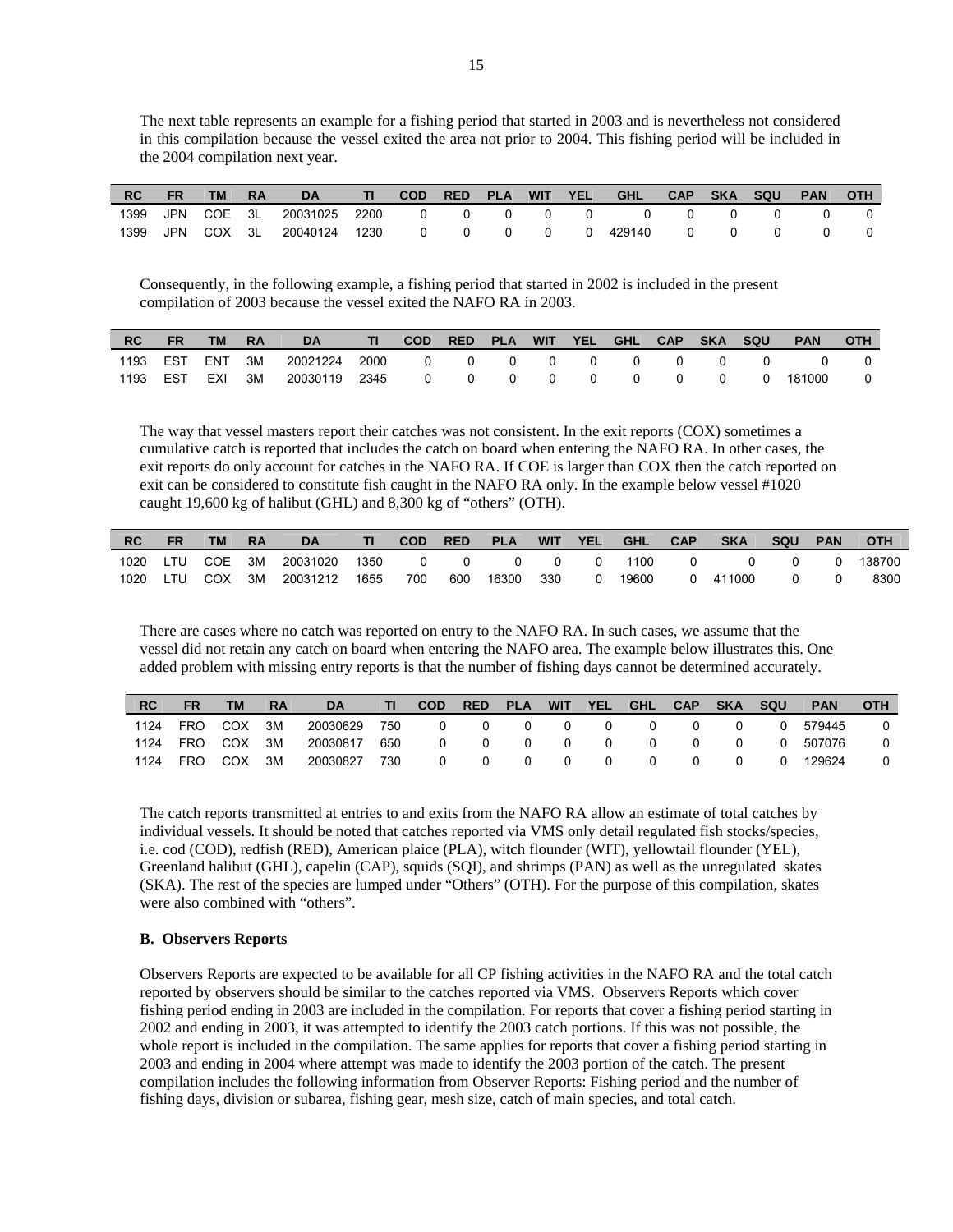#### **C. Port Reports**

When a vessel unloads its catches at a NAFO Contracting Party's Port, a port inspection will take place. The total catches as reported by the port inspectors should be comparable to those from Observer Reports and from vessel reports via VMS. Total catches are reported as live weight after port inspectors apply a conversion factor. For the compilation of catches from Port Reports that cover fishing periods starting in one year and ending in the next year, the same criteria apply as described under "Observer Reports" above. The following information from the Port Inspection Reports is compiled: Fishing period and the number of fishing days, division or subarea, fishing gear, mesh size, catch of main species, total catch. Summaries of any Apparent Infringements (AI) issued by port inspectors are also presented in the compilation tables.

## **D. Inspection Reports**

Contracting Parties with inspections presence in the NAFO RA in 2003 Canada, European Union (EU) and Faeroes Islands. Only reports of inspection that were conducted in 2003 are included in the present compilation regardless of the fishing period. The following information from the Inspector Reports are compiled: Fishing period, division or subarea, fishing gear, mesh size, catch of main species, total catch. Summaries of the Apparent Infringements (AI) issued by the at-sea inspectors are also included in the compilation tables. Catch information from at-sea inspection reports is not directly comparable to the catch information from VMS, Observer, and Port Reports (because (a) fishing is ongoing, and (b) the same catch can be inspected more than once). Therefore, catch data from the at-sea Inspection Reports are presented in a separate table (Table 5b).

## **E. Monthly Provisional Catches.**

NAFO Contracting Parties submit their monthly estimates of catches taken by their vessels. These are reported on a species resolution. Note that unregulated species from CP's catch estimates are lumped under "others" for the purpose of this compilation. European Union (EU) submits their catch estimates for the entire EU and not for their individual states.

## **F. FAO STATLANT 21A**

The STATLANT 21 database represents the official fisheries statistics of FAO Fishing Area 21 (corresponding to the NAFO Convention Area). For the purpose of catch comparison these data are presented in conjunction with the catches from other sources mentioned above. The STATLANT 21A catch data are generally available by mid-May of the following year.

#### **G. Other relevant sources**

Summary Reports, e.g. "Summary of Inspections, Catch Record Discrepancies and/or Apparent Infringement" submitted by Canada, and "Reports on Inspection and Surveillance" submitted by EU, as well as official communications to the NAFO Secretariat regarding AIs were also used as source documents for the compilation of information on AI.

## **IV Overview of the Compiled Data**

#### **A. Number of Fishing Vessels and Fishing Days (Table A)**

If in 2003 at least one of the required reports (VMS, Observer, Port, and/or Inspection Report) was filed for a vessel, this vessel was identified as having fished in the NAFO RA. In total, 145 vessels were identified. Estimates of the total number of fishing days ranges from 12,103 to 17,163 days corresponding to an average of 80 – 102 fishing days per vessel in 2003. The estimated average number of vessels operating in any given day is between 33 and 42 vessels.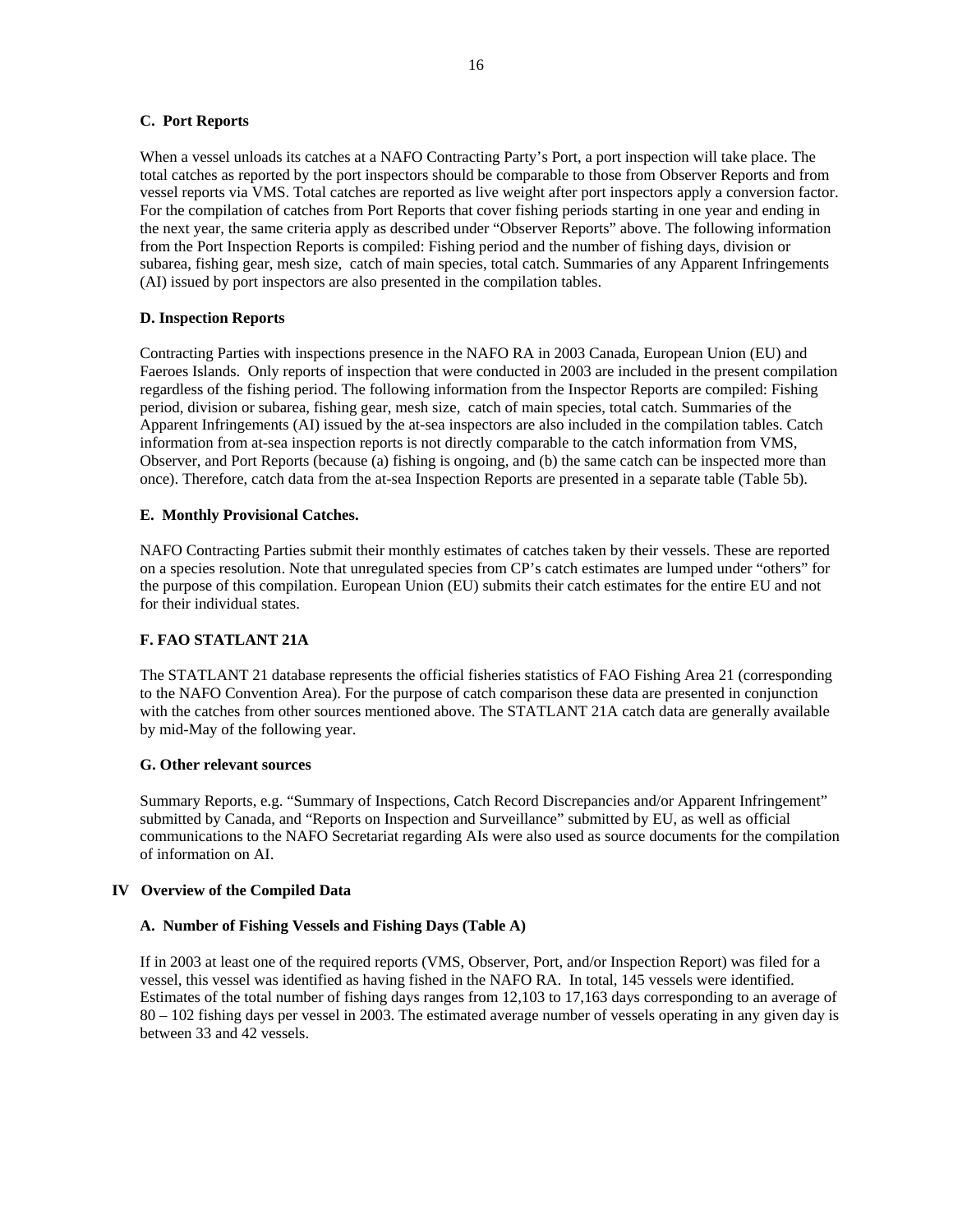|              |              |                                    | Table A: Number of vessels and estimate of fishing days at the NAFO RA. |                                                              |                                                                |
|--------------|--------------|------------------------------------|-------------------------------------------------------------------------|--------------------------------------------------------------|----------------------------------------------------------------|
| <b>CP</b>    | # of vessels | # of vessel<br>with VMS<br>reports | # of fishing<br>days (source:<br>VMS)                                   | # of fishing<br>days (source:<br><b>Observer</b><br>Reports) | # of<br>fishing<br>days<br>(Source:<br>Port<br><b>Reports)</b> |
| <b>CAN</b>   | 3            | 3                                  | 26                                                                      | 25                                                           |                                                                |
| <b>EST</b>   | 8            | 8                                  | 1393                                                                    | 2232                                                         | 1728                                                           |
| <b>E/DEU</b> | 3            | 3                                  | 81                                                                      | 141                                                          |                                                                |
| <b>E/ESP</b> | 32           | 31                                 | 4717                                                                    | 6351                                                         | 6394                                                           |
| E/GBR        | 1            | 1                                  | 59                                                                      | 56                                                           | 21                                                             |
| <b>E/PRT</b> | 14           | 14                                 | 2066                                                                    | 1976                                                         | 2559                                                           |
| <b>FRO</b>   | 10           | 9                                  | 1180                                                                    | 869                                                          | 993                                                            |
| <b>GRL</b>   | 4            | 3                                  | 143                                                                     | 122                                                          | 99                                                             |
| <b>ISL</b>   | 12           | 11                                 | 198                                                                     | 470                                                          | 298                                                            |
| <b>JPN</b>   | $\mathbf{2}$ | $\mathbf{2}$                       | 543                                                                     | 601                                                          | 237                                                            |
| LTU          | 9            | 8                                  | 522                                                                     | 365                                                          | 458                                                            |
| <b>LVA</b>   | 4            | 4                                  | 540                                                                     | 198                                                          | 481                                                            |
| <b>NOR</b>   | 13           | 13                                 | 400                                                                     | 1759                                                         | 1428                                                           |
| <b>POL</b>   | 1            | 1                                  | 34                                                                      |                                                              | 33                                                             |
| <b>RUS</b>   | 28           | 23                                 | 138                                                                     | 1998                                                         | 886                                                            |
| <b>UKR</b>   | 1            | 1                                  | 63                                                                      |                                                              |                                                                |
| <b>TOTAL</b> | 145          | 135                                | 12103                                                                   | 17163                                                        | 15615                                                          |
| EU (Total)   | 50           | 49                                 | 6923                                                                    | 8524                                                         | 8974                                                           |

## **B. Number of Observer Reports and Port Reports**

The number of Observer Reports and Port Inspection Reports are given in Tables B and C. Port Inspection Reports come from Canada and EU.

| Table B. Number of      |              |  |  |  |  |  |  |
|-------------------------|--------------|--|--|--|--|--|--|
| <b>Observer Reports</b> |              |  |  |  |  |  |  |
| СP                      | # of reports |  |  |  |  |  |  |
| CAN                     | 3            |  |  |  |  |  |  |
| EST                     | 33           |  |  |  |  |  |  |
| <b>EU/DEU</b>           | 3            |  |  |  |  |  |  |
| <b>EU/ESP</b>           | 87           |  |  |  |  |  |  |
| <b>EU/GBR</b>           | $\mathbf 2$  |  |  |  |  |  |  |
| <b>EU/PRT</b>           | 30           |  |  |  |  |  |  |
| FRO                     | 21           |  |  |  |  |  |  |
| <b>GRL</b>              | 4            |  |  |  |  |  |  |
| ISL                     | 21           |  |  |  |  |  |  |
| JPN                     | 10           |  |  |  |  |  |  |
| LTU                     | 14           |  |  |  |  |  |  |
| LVA                     | 6            |  |  |  |  |  |  |
| <b>NOR</b>              | 50           |  |  |  |  |  |  |
| <b>RUS</b>              | 26           |  |  |  |  |  |  |
| Grand Total             | 310          |  |  |  |  |  |  |
| EU (total)              | 122          |  |  |  |  |  |  |

|                    | Table C. Number of Port |  |  |  |  |  |  |  |
|--------------------|-------------------------|--|--|--|--|--|--|--|
| Reports.           |                         |  |  |  |  |  |  |  |
| СP                 | # of                    |  |  |  |  |  |  |  |
|                    | Reports                 |  |  |  |  |  |  |  |
| <b>E/ESP</b>       | 59                      |  |  |  |  |  |  |  |
| <b>E/GBR</b>       | 1                       |  |  |  |  |  |  |  |
| E/PRT              | 31                      |  |  |  |  |  |  |  |
| EST                | 61                      |  |  |  |  |  |  |  |
| <b>FRO</b>         | 22                      |  |  |  |  |  |  |  |
| GRL                | 4                       |  |  |  |  |  |  |  |
| ISL                | 11                      |  |  |  |  |  |  |  |
| JPN                | 7                       |  |  |  |  |  |  |  |
| LTU                | 24                      |  |  |  |  |  |  |  |
| LVA                | 20                      |  |  |  |  |  |  |  |
| <b>NOR</b>         | 54                      |  |  |  |  |  |  |  |
| POL                | 1                       |  |  |  |  |  |  |  |
| <b>RUS</b>         | 34                      |  |  |  |  |  |  |  |
| <b>Grand Total</b> | 329                     |  |  |  |  |  |  |  |
| EU (Total)         | 91                      |  |  |  |  |  |  |  |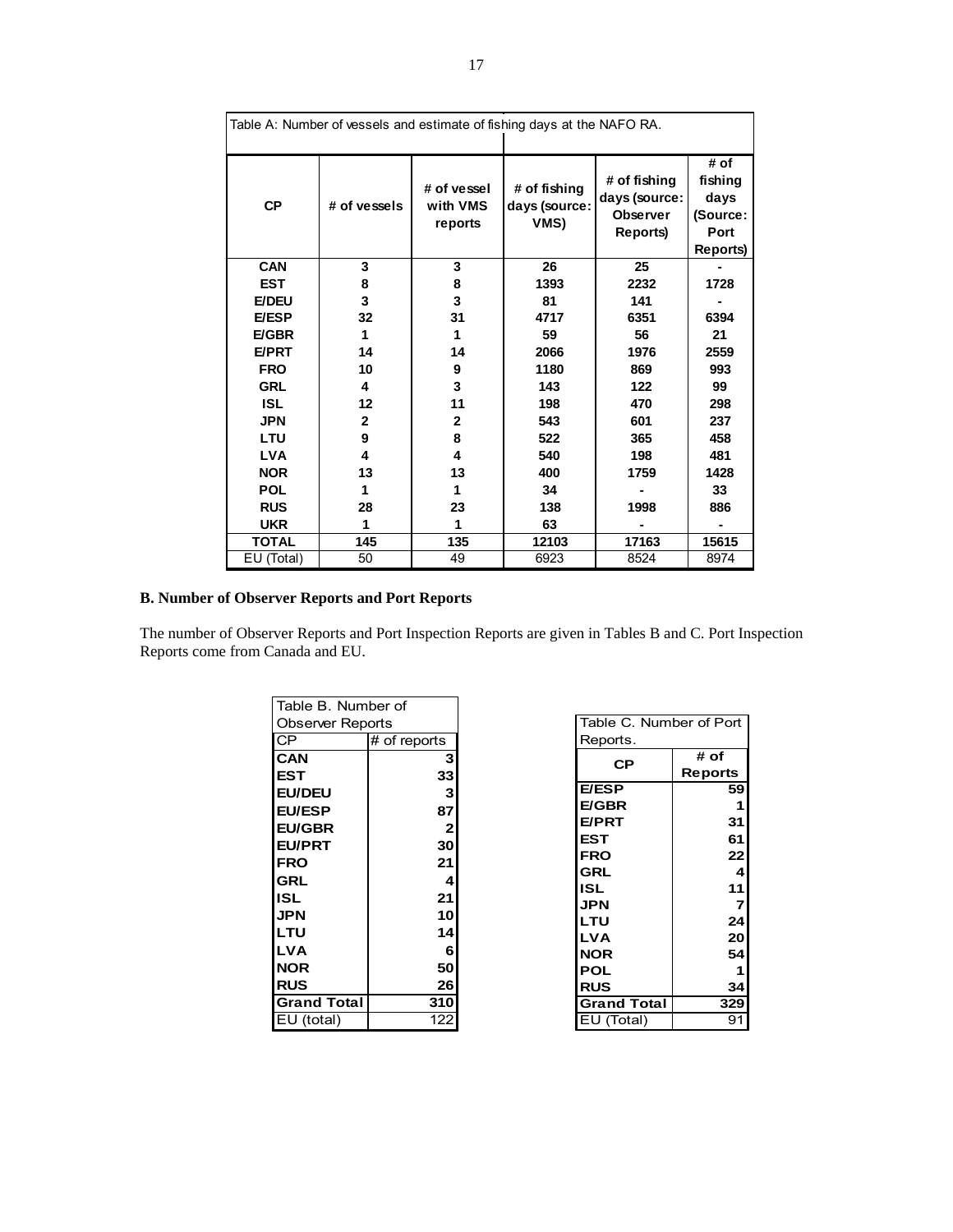## **C. Number of Inspection Reports.**

Canada, EU and Faeroes have inspector presence at the NAFO RA. Table D shows the frequency of at-sea inspection conducted by the Inspecting CP on the vessels from each CP.

| Table D. Frequency of at-sea inspection. |                |              |              |              |
|------------------------------------------|----------------|--------------|--------------|--------------|
| CP\ Ins. CP                              | <b>CAN</b>     | EU           | <b>FRO</b>   | <b>TOTAL</b> |
| <b>CAN</b>                               | 1              |              |              |              |
| <b>EST</b>                               | 8              | 7            | 5            | 20           |
| <b>EU/DEU</b>                            |                | 4            |              | 4            |
| <b>EU/ESP</b>                            | 48             | 76           | 5            | 129          |
| <b>EU/PRT</b>                            | 40             | 27           |              | 67           |
| <b>FRO</b>                               | $\mathbf{2}$   | 9            | 6            | 17           |
| <b>GRL</b>                               |                | 3            |              | 4            |
| <b>ISL</b>                               |                | $\mathbf{2}$ | 1            | 4            |
| <b>JPN</b>                               | 3              | $\mathbf{2}$ |              | 5            |
| lltu                                     | $\overline{7}$ | 6            | $\mathbf{2}$ | 15           |
| <b>LVA</b>                               | 1              | 4            | 1            | 6            |
| <b>NOR</b>                               | 4              | 11           | 6            | 21           |
| <b>POL</b>                               |                | 1            |              | 1            |
| <b>RUS</b>                               | 30             | 26           | 1            | 57           |
| <b>UKR</b>                               |                | 1            |              |              |
| <b>Grand Total</b>                       | 146            | 179          | 27           | 352          |
| EU Total                                 | 88             | 107          | 5            | 200          |

#### **D. Availability of Catch Data**

Table E shows the available catch data received by the NAFO Secretariat. The Monthly Provisional Catch data from EU are submitted as total of the catches of the individual countries of the EU. The blanks signify that the NAFO Secretariat did not receive the data, and the dashes signify that the data are not expected. Catches from the different sources, by CP, by regulated species/stocks, and by Division or Sub area, are tabulated in Table 5a of the compilation.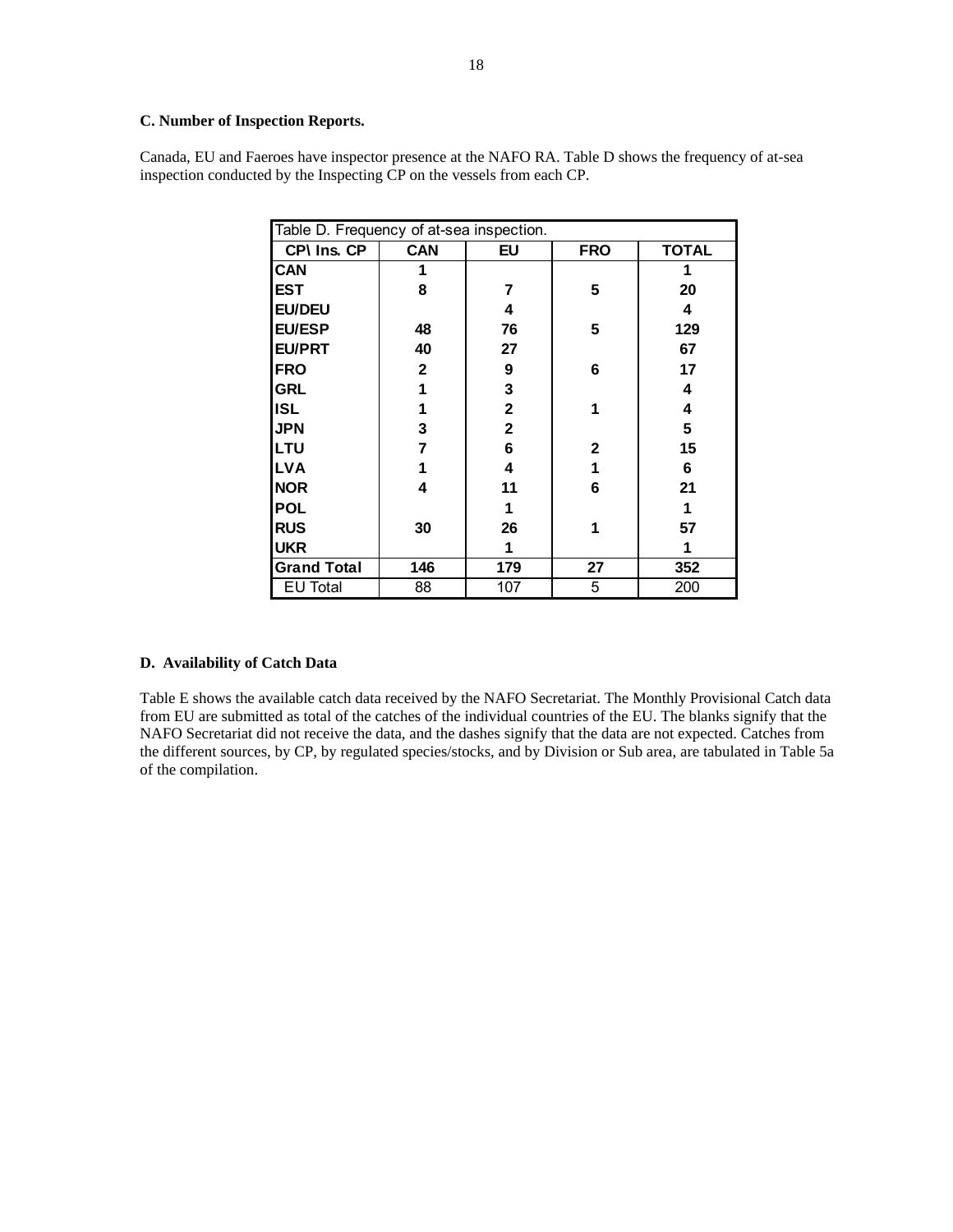| Table E. Availability of 2003 Catch Data by CPs as of 15th June 2004 |            |          |      |            |                 |  |  |  |  |
|----------------------------------------------------------------------|------------|----------|------|------------|-----------------|--|--|--|--|
| <b>CP</b>                                                            | <b>VMS</b> | Observer | Port | <b>MPC</b> | <b>STATLANT</b> |  |  |  |  |
|                                                                      |            |          |      |            | 21A             |  |  |  |  |
| CAN                                                                  |            | ν        |      |            |                 |  |  |  |  |
| <b>CUB</b>                                                           |            |          |      |            |                 |  |  |  |  |
| <b>EST</b>                                                           | N          | V        | ν    |            | V               |  |  |  |  |
| EU                                                                   |            |          | -    |            |                 |  |  |  |  |
| <b>E/DEU</b>                                                         |            |          |      |            |                 |  |  |  |  |
| <b>E/DNK</b>                                                         |            |          |      |            |                 |  |  |  |  |
| <b>E/ESP</b>                                                         |            |          |      |            |                 |  |  |  |  |
| <b>E/GBR</b>                                                         |            |          |      |            |                 |  |  |  |  |
| <b>E/PRT</b>                                                         |            |          |      |            |                 |  |  |  |  |
| FRA-SP                                                               |            |          |      |            | V               |  |  |  |  |
| <b>FRO</b>                                                           | V          | V        | ٦    | ٦          |                 |  |  |  |  |
| <b>GRL</b>                                                           |            | V        |      |            | ٦               |  |  |  |  |
| <b>ISL</b>                                                           |            |          |      |            |                 |  |  |  |  |
| <b>JPN</b>                                                           |            |          |      |            |                 |  |  |  |  |
| LTU                                                                  |            |          |      |            |                 |  |  |  |  |
| <b>LVA</b>                                                           |            |          |      |            |                 |  |  |  |  |
| <b>NOR</b>                                                           |            |          |      |            |                 |  |  |  |  |
| <b>POL</b>                                                           |            |          |      |            |                 |  |  |  |  |
| <b>RUS</b>                                                           |            | V        |      |            |                 |  |  |  |  |
| <b>UKR</b>                                                           | V          |          |      |            |                 |  |  |  |  |
| <b>USA</b>                                                           |            |          |      |            |                 |  |  |  |  |

#### **E. Apparent Infringements issued.**

In all, there were 26 citations involving 21 vessels from 7 CP (Table F). Care should be taken in quantifying the AI or citations because of cases wherein there are multiple violations in a single citation (e.g. misreporting of catches and gear modification in a single inspection), cases of a single violation but with two multiple citations, the second serving as a verification of the first, and citations that were eventually rescinded by the issuing CP. There are also two separate cases of AI wherein the fishing masters dispute the citation. However, the NAFO Secretariat does not have further information on the developments of the disputed cases.

Table G presents the details of the AI with the footnotes noting the different cases of AI mentioned above. Five types of AI were identified: 1) Directed fishing for prohibited species, 2) Failure to have independent observers, 3) Mesh size or gear modification violation, 4) Misreporting of catches, and 5) No satellite tracking device.

| Table F: Number of vessels cited with AI<br>and number of citations |                                        |                   |  |  |  |  |  |  |
|---------------------------------------------------------------------|----------------------------------------|-------------------|--|--|--|--|--|--|
| СP                                                                  | # of<br>vessels<br>with Al<br>citation | # of<br>citations |  |  |  |  |  |  |
| <b>E/ESP</b>                                                        | 4                                      | 4                 |  |  |  |  |  |  |
| <b>E/PRT</b>                                                        | 9                                      | 11                |  |  |  |  |  |  |
| EST                                                                 |                                        |                   |  |  |  |  |  |  |
| <b>FRO</b>                                                          |                                        |                   |  |  |  |  |  |  |
| <b>JPN</b>                                                          |                                        | $\mathbf{2}$      |  |  |  |  |  |  |
| LTU                                                                 | $\mathbf{2}$                           | 3                 |  |  |  |  |  |  |
| <b>RUS</b>                                                          |                                        |                   |  |  |  |  |  |  |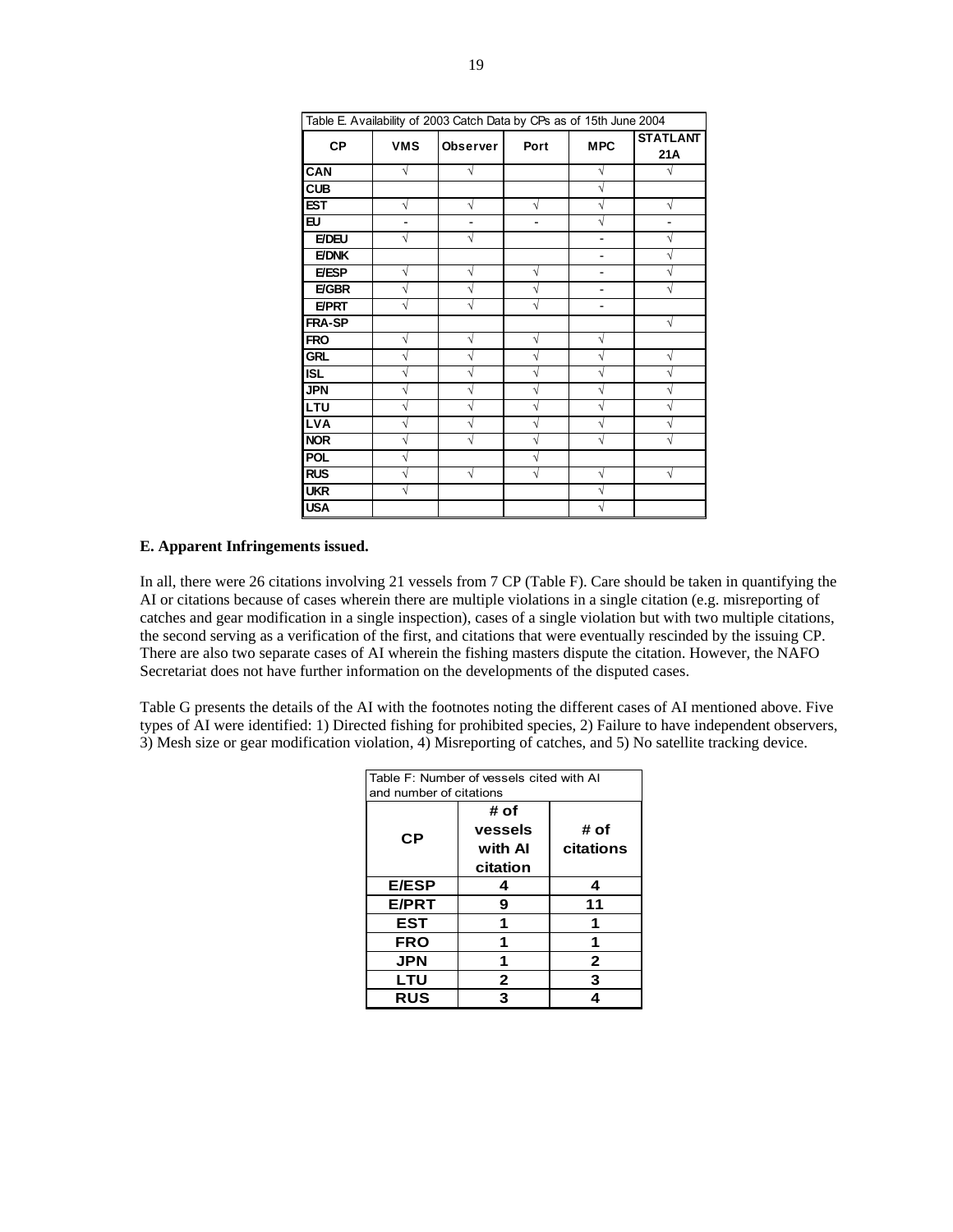Table G. Details of the AI

| <b>CP</b>    | Vessel<br>Code    | App. Infr.                                                             | Ins or Port Rpt   | <b>Ins Party or Port</b> | Date      | <b>Remarks</b>                                                                                                                                         |
|--------------|-------------------|------------------------------------------------------------------------|-------------------|--------------------------|-----------|--------------------------------------------------------------------------------------------------------------------------------------------------------|
| <b>E/ESP</b> | 1029              | Directed fishing for prohibited species                                | Port              | Vigo                     | 13-Oct-03 | Part IV 6 iv b. (Port Rpt 273)                                                                                                                         |
| E/PRT        | 1345              | Directed fishing for prohibited species                                | at-sea Inspection | CAN                      | 05-May-03 | Part IA 5 a) Directed fishery for COD (Ins Rpt 45)                                                                                                     |
| E/PRT        | $1345^{A,B}$      | Directed fishing for prohibited species                                | Port              | Garanha de Nazare        | 28-May-03 | Part I A 5 a) (Port Rept. 108 and Fish/D/5/JMC/D (2003). Verification<br>of the AI issued during at-sea Inspection on 5 May 03.                        |
| <b>E/PRT</b> | 1298              | Directed fishing for prohibited species                                | at-sea Inspection | CAN                      | 07-Nov-03 | Part I A 5 (a) Directed fishery for PLA (Ins. Rpt 317)                                                                                                 |
| <b>E/PRT</b> | 1326 <sup>c</sup> | Directed fishing for prohibited species                                | at-sea Inspection | CAN & EU                 | 13-Sep-03 | Part I A. 5. c) PLA 5% incidental catches (Ins Rpt 290 & 298)                                                                                          |
| <b>E/PRT</b> | 1132 <sup>c</sup> | Directed fishing for prohibited species                                | at-sea Inspection | CAN & EU                 | 17-Sep-03 | Part I A. 5. c) PLA 5% incidental catches (Ins Rpt 289 & 299)                                                                                          |
| <b>RUS</b>   | 1368 <sup>D</sup> | Directed fishing for prohibited species                                | at-sea Inspection | CAN                      | 09-Jun-03 | Part IA 5 (a) Directing fishing for species subject to incidental<br>catch limits (Ins Rpt 100). Citation eventually rescinded by Canada<br>8-Oct-03.  |
| <b>RUS</b>   | 1386 <sup>D</sup> | Directed fishing for prohibited species                                | at-sea Inspection | CAN                      | 17-May-03 | Part I A 5 (a) Directing for PLA, s aspecies subject to incidental<br>catch limits (Ins. Rpt 380). Citation eventually rescinded by Canada<br>8-Oct-03 |
| <b>FRO</b>   | 1146              | Failure to have independent observer on-<br>board                      | at-sea Inspection | CAN                      | 30-Jun-03 | Part VIA 1a) (Ins Rpt 163)                                                                                                                             |
| <b>JPN</b>   | 1399              | Failure to have independent observer on-<br>at-sea Inspection<br>board |                   | CAN                      | 06-Jul-03 | Part VIA 1a) (Ins Rpt 164)                                                                                                                             |
| <b>E/ESP</b> | 1304              | Mesh Size/Gear modification                                            | at-sea Inspection | EU                       | 01-Oct-03 | Part II C4 Strengthening ropes (Ins. Rpt 318)                                                                                                          |
| <b>E/ESP</b> | 1096              | Mesh Size/Gear modification                                            | at-sea Inspection | EU                       | 02-Oct-03 | Art.10 1) c) Mesh size of 269.3 mm being less than the minimum<br>legal size of 280 mm (Ins Rpt 319).                                                  |
| E/PRT        | 1047 <sup>A</sup> | Mesh Size/Gear modification                                            | Port              | Garanha de Nazare        | 20-Jun-03 | Part II C (Port Rpt. 116 and FISH/D/5/JMC/ND d (2003)                                                                                                  |
| <b>EST</b>   | 1174              | Mesh Size/Gear modification                                            | at-sea Inspection | CAN                      | 25-Oct-03 | Part IV 9 ii. 126 mm mesh size. Legal size is 130 mm. (Ins. Rpt. 314)                                                                                  |
| <b>EST</b>   | 1174 <sup>B</sup> | Mesh Size/Gear modification                                            | Port              | Vigo-Friova              | 19-Dec-03 | Verification of the AI issued during at-sea inspection on 25 Oct 03.<br>(Port Rrt 335)                                                                 |
| <b>JPN</b>   | 1399              | Mesh Size/Gear modification                                            | at-sea Inspection | CAN                      | 06-Jul-03 | Part II C 4 Strenthening ropes obstructing mesh opening (Ins Rpt)<br>164)                                                                              |
| <b>RUS</b>   | 1386 <sup>E</sup> | Mesh Size/Gear modification                                            | at-sea Inspection | CAN                      | 04-Jun-03 | Part II C 4 (Ins. Rpt. 99)                                                                                                                             |
| <b>RUS</b>   | 1015 <sup>E</sup> | Mesh Size/Gear modification                                            | at-sea Inspection | CAN                      | 14-Aug-03 | Part II C 2 c) (Ins. Rpt 184)                                                                                                                          |
| <b>E/ESP</b> | 1269              | Misreporting of catch                                                  | Port              | Cangas do Morazzo        | 30-May-03 | Part IV 9 i. (Port Rpt112)                                                                                                                             |
| <b>E/PRT</b> | 1300              | Misreporting of catch                                                  | at-sea Inspection | EU                       | 12-Nov-03 | Part IV 9 i) Misreporting of catches (Ins. Rpt. 384)                                                                                                   |
| <b>E/PRT</b> | 1325              | Misreporting of catch                                                  | Port              | Aveiro                   | 09-Dec-03 | Part I D 2c) i) ii) (Port Rpt 322)                                                                                                                     |
| <b>E/PRT</b> | 1068              | Misreporting of catch                                                  | Port              | Aveiro                   | 02-Dec-03 | Part 1 D 2 c i) i)) Record of catch in logbook (Port Rpt 302).                                                                                         |
| <b>E/PRT</b> | 1324A             | Misreporting of catch                                                  | Port              | Aveiro                   | 21-Aug-03 | Part 1D 2 c i) ii) ((Port Rpt 224 and FISH/D/5/JMD(2003))                                                                                              |
| <b>E/PRT</b> | 1326 <sup>c</sup> | Misreporting of catch                                                  | at-sea Inspection | CAN & EU                 | 13-Sep-03 | Part ID2 a) i) ii) Record of catches in the logbook; and Part 1D2<br>c) i) Failure to maintain production logbook (Ins Rpt 290 & 298).                 |
| <b>E/PRT</b> | $1132^{\circ}$    | Misreporting of catch                                                  | at-sea Inspection | CAN & EU                 | 17-Sep-03 | Part $1D2a$ ) i) ii) Record of catches in the logbook; and Part $1D2$<br>c) i) Failure to maintain production logbook (Ins Rpt 289 & 299)              |
| <b>E/PRT</b> | $1345^{A}$        | Misreporting of catch                                                  | Port              | Aveiro                   | 12-Sep-03 | Part I D 2 a) i) ii) (Port Ins. Rpt. 242 and FISH/D/5/JMC/D (2003)                                                                                     |
| <b>LTU</b>   | 1020              | Misreporting of catch                                                  | at-sea Inspection | CAN                      | 19-Nov-03 | Part ID 2 c) Rcord cumulative production logbook (Ins. Rpt 345).                                                                                       |
| LTU          | 1020              | No satellite tracking device.                                          | at-sea Inspection | CAN                      | 19-Nov-03 | Part VIB No operational VMS onboard (Ins. Rpt 345)                                                                                                     |
| LTU          | 1045              | No satellite tracking device.                                          | at-sea Inspection | CAN                      | 31-Dec-03 | Part VIB No operational VMS onboard (Ins. Rpt 372).                                                                                                    |

ADocument FISH/D/5/JMC/D 2003 indicates an AI. But the Port Inspection Report and the cover letter do not indicate an AI.

BThe Port report verifies or confirms the AI issued during at-sea inspection.

 $|c|$ The AI w as issued by both CAN and EU during a joint at-sea inspection.

**DThe AI citation issued by inspecting CP CAN w as eventually rescinded.** 

EThe fishing master disputes the AI as indicated in the "Masters' Comments".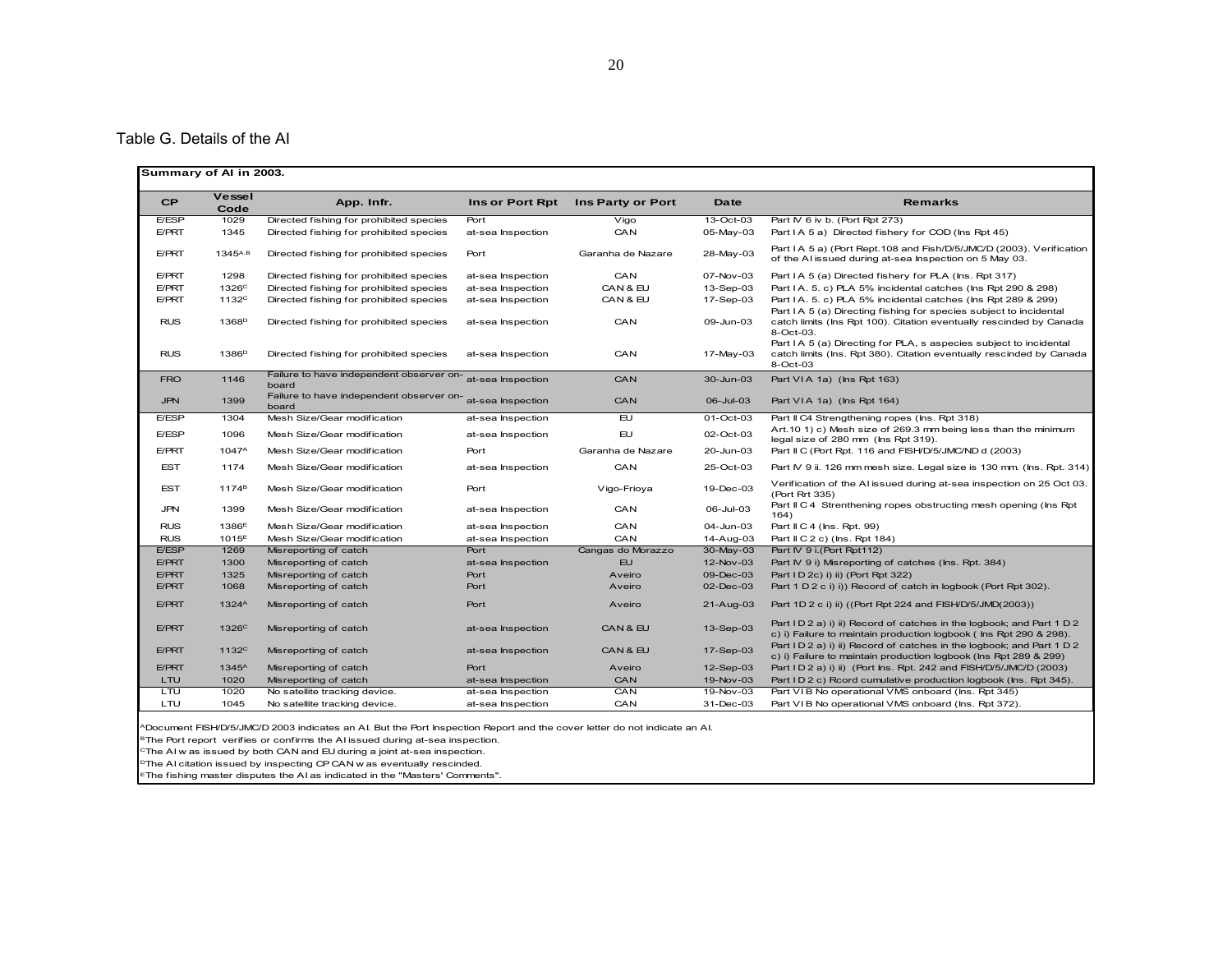## **IV CONCLUSIONS**

#### **A. Difficulties and problems encountered during the compilation**

- 1. Reports in foreign language.
- 2. Unreadable or difficult to read reports because of poor quality of reproduction.
- 3. Incomplete information in the reports, e.g. no information on fishing dates, division or subarea, mesh size, missing hail reports.
- 4. Inconsistent information on AI between the issuing report, cover letters, and Reports on Inspection and Surveillance Activities.
- 5. Lack of care in specifying units (kg or mt) and in placing decimal points in reporting catches.

## **B. Recommendations**

- 1. Reports in official language: English
- 2. Standardization of format of observer reports.
- 3. Electronic submission of reports.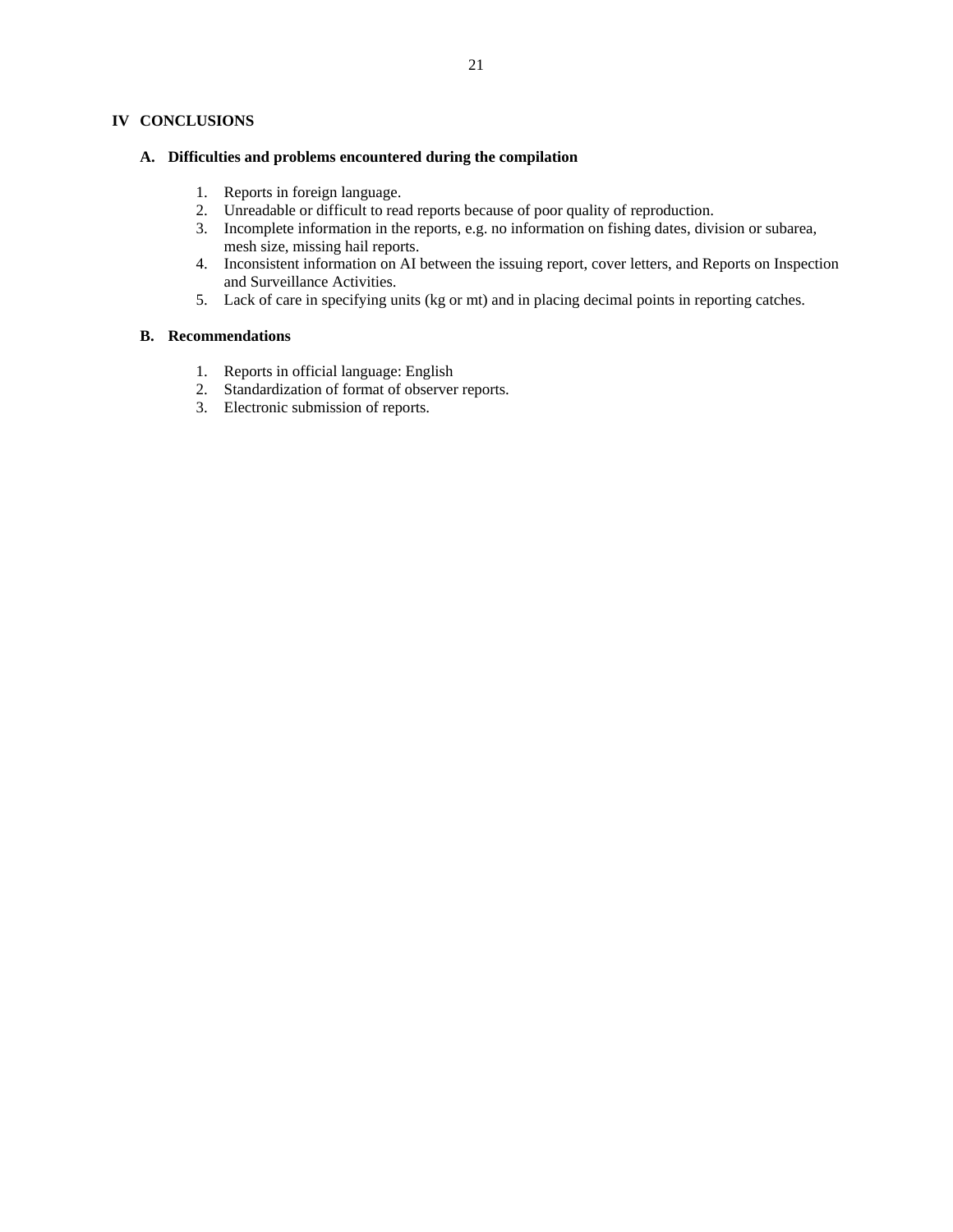## **Annex 4. Compliance Review (paper presented by EU)**  (STACTIC Working Paper 04/8)

## **I – Contracting Party reporting obligations**

1. Vessel Registry (Article 15 CEM)

|           |                      | Research vessels           |                               |          |
|-----------|----------------------|----------------------------|-------------------------------|----------|
| <b>CP</b> | <b>Notifications</b> | By 1 <sup>st</sup> January | After 1 <sup>st</sup> January | notified |
|           | (total)              |                            |                               |          |
|           |                      |                            |                               |          |
|           |                      |                            |                               |          |
|           |                      |                            |                               |          |
|           |                      |                            |                               |          |

2. Monitoring (Chapter III CEM) – Monthly catch and fishing days report

Table D in page 7 of Secretariat Working Document. Add a column to indicate whether monthly fishing days reports are received from CPs

3. Inspection (Chapter IV CEM)

## Article 25 CEM

| СP | Notification of inspection means |                  | Notif. of  | Notif. of  | Notif. of   |
|----|----------------------------------|------------------|------------|------------|-------------|
|    | $\rm{By}$ 1 <sup>st</sup> Nov.   | After $1st$ Nov. | Inspection | Inspection | Contact     |
|    |                                  |                  | plans      | presence   | authorities |
|    |                                  |                  |            |            |             |
|    |                                  |                  |            |            |             |
|    |                                  |                  |            |            |             |

## Article 35 CEM – CP Report on follow-up to infringements

|  | Report received by $1st$ February | Report received by $1st$ September |  |  |  |  |
|--|-----------------------------------|------------------------------------|--|--|--|--|
|  |                                   |                                    |  |  |  |  |
|  |                                   |                                    |  |  |  |  |
|  |                                   |                                    |  |  |  |  |

Article 36 CEM – Annual Report on Inspection and Surveillance activities

Table C in page 7 Secretariat Working Document – A first column should be inserted to indicate whether the annual report is submitted by CPs.

#### **II. Fleet Compliance**

1. Compliance with Catch limits – Articles 3 to 9 CEM

Tables 5a and 5b as proposed by the Secretariat

2. Fishing days

Table IV.A in page 5 of Secretariat Working Document – A column should be added indicating limits established – where appropriate – in the CEM.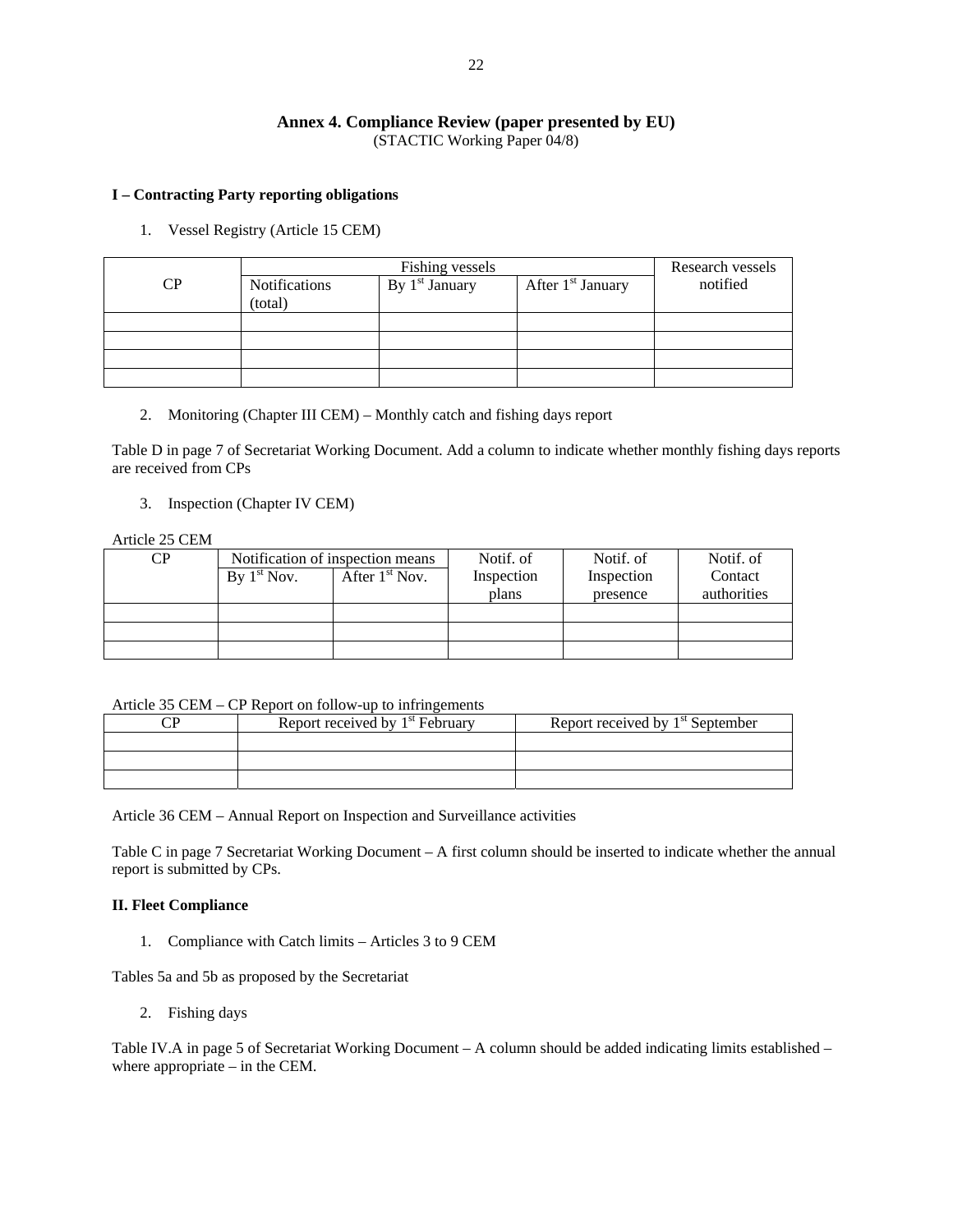3. Catch reporting

| ΓP | COE received | COX received | Nr fishing periods | Transhipment<br>reports notified |
|----|--------------|--------------|--------------------|----------------------------------|
|    |              |              |                    |                                  |
|    |              |              |                    |                                  |
|    |              |              |                    |                                  |

4. Gear

Table 2 as prepared by the secretariat – Vessel codes should be masked.

5. VMS

Table 7 as proposed by the Secretariat, but vessel codes should be masked. A column should be added to note – by numbers – instances of interference with the STS reported (from table 3, last column).

6. Infringements summaries

Table 8 as proposed

Table F in Secretariat Working Document p. 8

Table G in Secretariat Working Document p. 9 with some modifications:

- Vessel codes should be masked
- The column "App. Infr." Should be re-labelled "Citations for infringements"
- The contents of the last column "Remarks" should figure right after the column "citations for infringement" under the label " Descriptive"
- The footnotes should be noted in the last column under "Remarks"
- Extra information in table 6 (mesh size observations" should also be noted in the column "Remarks".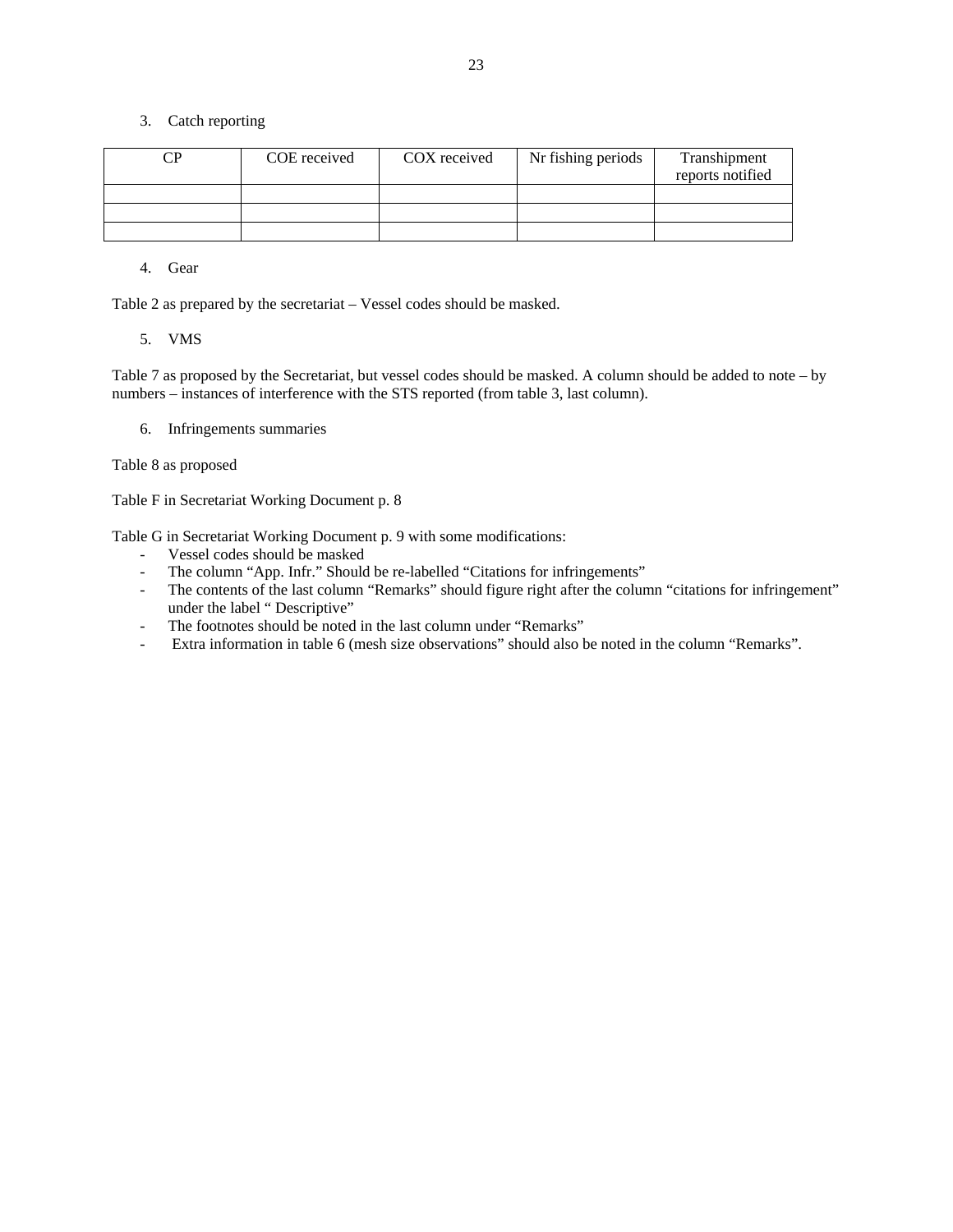## **Annex 5. Quarterly Report on the Objectivity in the Realization and Distribution of Inspection Between the Contracting Parties – January – March, 2004 (presented by Secretariat -** STACTIC Working Paper 04/5)

Following the CEM 2004 (Chapter IV, 24.6) the Secretariat reports on the objectivity in the realization and distribution of inspections between the Contracting Parties.

The article stipulates that

 " …, the number of inspections carried out by a Contracting Party on vessels of any other Contracting Party shall, as far as possible, reflect the ratio of the inspected party's fishing activity to the total fishing activity in the Regulatory Area, per quarter. This ratio shall be measured on the basis of, inter alia, the level of catches and vessel days on ground and shall also take into account compliance records. "

As already stated in previous years, a quarterly analyses is difficult to do because the Secretariat does not receive all the necessary information in a timely manner. Nevertheless, we submit the following tables based on the available information received in the Secretariat for the period of January –March 2004.

The Secretariat has used for some years now a simple method to analyze the objectivity of inspections at sea in the NAFO RA using annual estimates for catch and effort in the RA plus reported infringements and total numbers of inspections. Objectivity is measured as a relation between relative numbers of inspections (D) and the relative degree of involvement in the fisheries of the NAFO RA. For each CP this degree of involvement is equally composed of (A) relative annual catches, (B) relative annual effort (in fishing days), and (C) the degree of noncompliance as measured by the relative number of apparent infringements found by inspections at sea. The formula used is:

$$
\text{Objectivity} = D / \frac{A + B + C}{3}
$$

An objectivity above "1" indicates "over inspection" and an objectivity below "1" indicates "under inspection".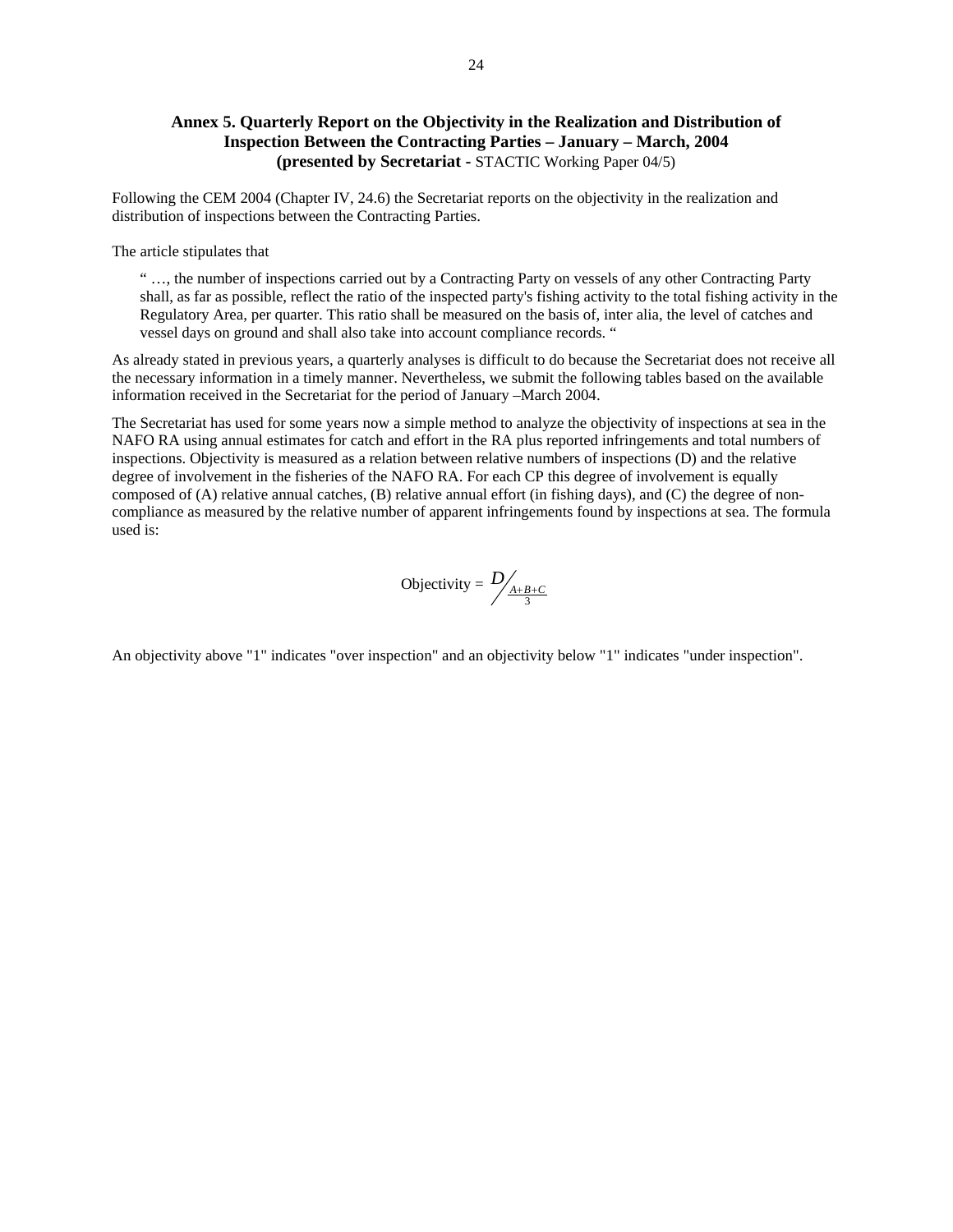| January – March 2004       |                        |                        |                               |                              |  |
|----------------------------|------------------------|------------------------|-------------------------------|------------------------------|--|
| <b>Contracting Parties</b> | <b>Catches</b><br>(MT) | <b>Fishing</b><br>days | $#$ app.<br>infringem<br>ents | # inspections<br>(boardings) |  |
| Canada                     | <b>NA</b>              | -                      | $\Omega$                      | $\overline{0}$               |  |
| Cuba                       | NA                     |                        | $\Omega$                      | $\overline{0}$               |  |
| <b>Denmark-Faroes</b>      | 383                    | 151                    | $\Omega$                      | 1                            |  |
| - Greenland                |                        |                        | $\Omega$                      | $\overline{0}$               |  |
| Estonia <sub>*</sub>       | 2955                   | 476                    | $\Omega$                      | 3                            |  |
| <b>European Union</b>      | 8048                   | 2204                   | $\overline{2}$                | 42                           |  |
| France (SPM)               |                        |                        | $\Omega$                      | $\Omega$                     |  |
| <b>Iceland</b>             | 562                    | 73                     | $\Omega$                      | $\theta$                     |  |
| Japan                      | 691                    | 128                    | $\Omega$                      | $\overline{0}$               |  |
| Latvia                     | 818                    | 152                    | 1                             | 1                            |  |
| Lithuania                  | 1204                   | 19                     | $\theta$                      | 3                            |  |
| <b>Norway</b>              | 847                    | 155                    | $\Omega$                      | 1                            |  |
| Poland                     | 482                    | 44                     | $\Omega$                      | 1                            |  |
| <b>Russia</b>              | 1532                   | 257                    | $\Omega$                      | 4                            |  |
| <b>Ukraine</b>             |                        | -                      | $\theta$                      | $\overline{0}$               |  |
| <b>USA</b>                 | <b>NA</b>              |                        | $\Omega$                      | $\theta$                     |  |
| <b>TOTAL:</b>              | 17522                  | 3659                   | 3                             | 56                           |  |

## **Objectivity of NAFO Inspections (based on Inspection Reports received to-date by the Secretariat for the first quarter of 2004)**

| <b>Contracting Parties</b> | <b>Catches</b><br>(%) | <b>Fishing</b><br>days $(\% )$ | App.<br><b>Infringe-</b><br>ments $(\% )$ | <b>Inspections</b><br>(boardings)<br>$(\%)$ | Objectivity |
|----------------------------|-----------------------|--------------------------------|-------------------------------------------|---------------------------------------------|-------------|
|                            | $\mathbf{A}$          | B                              | $\mathbf C$                               | D                                           |             |
| Canada                     | 0.0                   | $\overline{\phantom{a}}$       | -                                         |                                             | <b>NA</b>   |
| Cuba                       | 0.0                   | $\qquad \qquad \blacksquare$   | -                                         |                                             | <b>NA</b>   |
| <b>Denmark -Faroes</b>     | 2.2                   | 4.1                            | $\qquad \qquad \blacksquare$              | 1.8                                         | .86         |
| - Greenland                | 0.0                   | $\overline{\phantom{0}}$       | $\overline{\phantom{a}}$                  |                                             | <b>NA</b>   |
| Estonia *                  | 16.9                  | 13.0                           | $\qquad \qquad \blacksquare$              | 5.4                                         | .54         |
| <b>European Union</b>      | 45.9                  | 60.2                           | 66.6                                      | 75.0                                        | 1.30        |
| <b>France (SPM)</b>        | 0.0                   |                                | $\overline{\phantom{0}}$                  |                                             | <b>NA</b>   |
| <b>Iceland</b>             | 3.2                   | 2.0                            | -                                         | $\overline{a}$                              | NA          |
| Japan                      | 3.9                   | 3.5                            |                                           |                                             | <b>NA</b>   |
| Latvia                     | 4.7                   | 4.2                            | 33.3                                      | 1.8                                         | .13         |
| Lithuania                  | 6.9                   | 0.5                            | $\qquad \qquad \blacksquare$              | 5.4                                         | 2.20        |
| <b>Norway</b>              | 4.8                   | 4.2                            | $\qquad \qquad \blacksquare$              | 1.8                                         | .60         |
| Poland                     | 2.8                   | 1.2                            | $\qquad \qquad \blacksquare$              | 1.8                                         | 1.35        |
| <b>Russia</b>              | 8.7                   | 7.0                            | $\qquad \qquad \blacksquare$              | 7.1                                         | 1.36        |
| <b>Ukraine</b>             | 0.0                   | $\overline{\phantom{a}}$       | ۳                                         |                                             | <b>NA</b>   |
| <b>USA</b>                 | 0.0                   | $\overline{\phantom{a}}$       |                                           |                                             | <b>NA</b>   |

Note: Catches were taken from the provisional monthly reports. Vessel days were calculated provisionally based on VMS reports. The asterisk (\*) indicates that this CP had fished on another CP's quota under a charter arrangement. For the purpose of the objectivity calculations, chartered catches and effort are included in those of the receiving CP.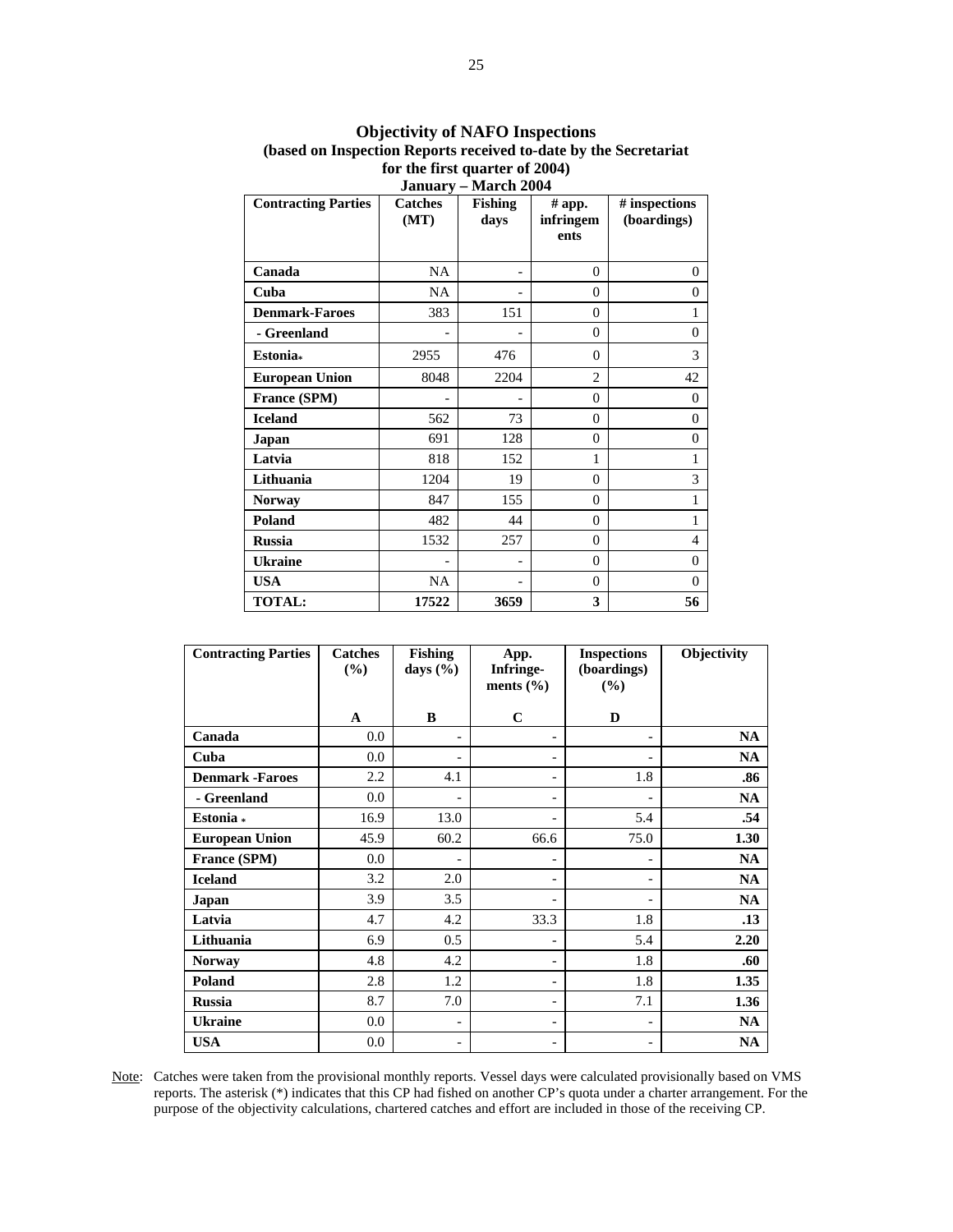## **Annex 6. Proposal for Modifications to the NAFO Monitoring and Control Scheme – Harmonization of STACTIC WP 03/12 (Revised), 03/17 and 03/18 (prepared by Canada)**  (STACTIC Working Paper 04/4-Revised)

Page

| Attachment 1 – | Second draft of merged STACTIC Working Papers 03/12 (Rev.), 03/17<br>and $03/18$ |    |
|----------------|----------------------------------------------------------------------------------|----|
| Attachment 2 – | Summary of Original Text (Draft 1) and Modifications                             | 48 |
|                | Attachment 3 - Discussion Paper                                                  |    |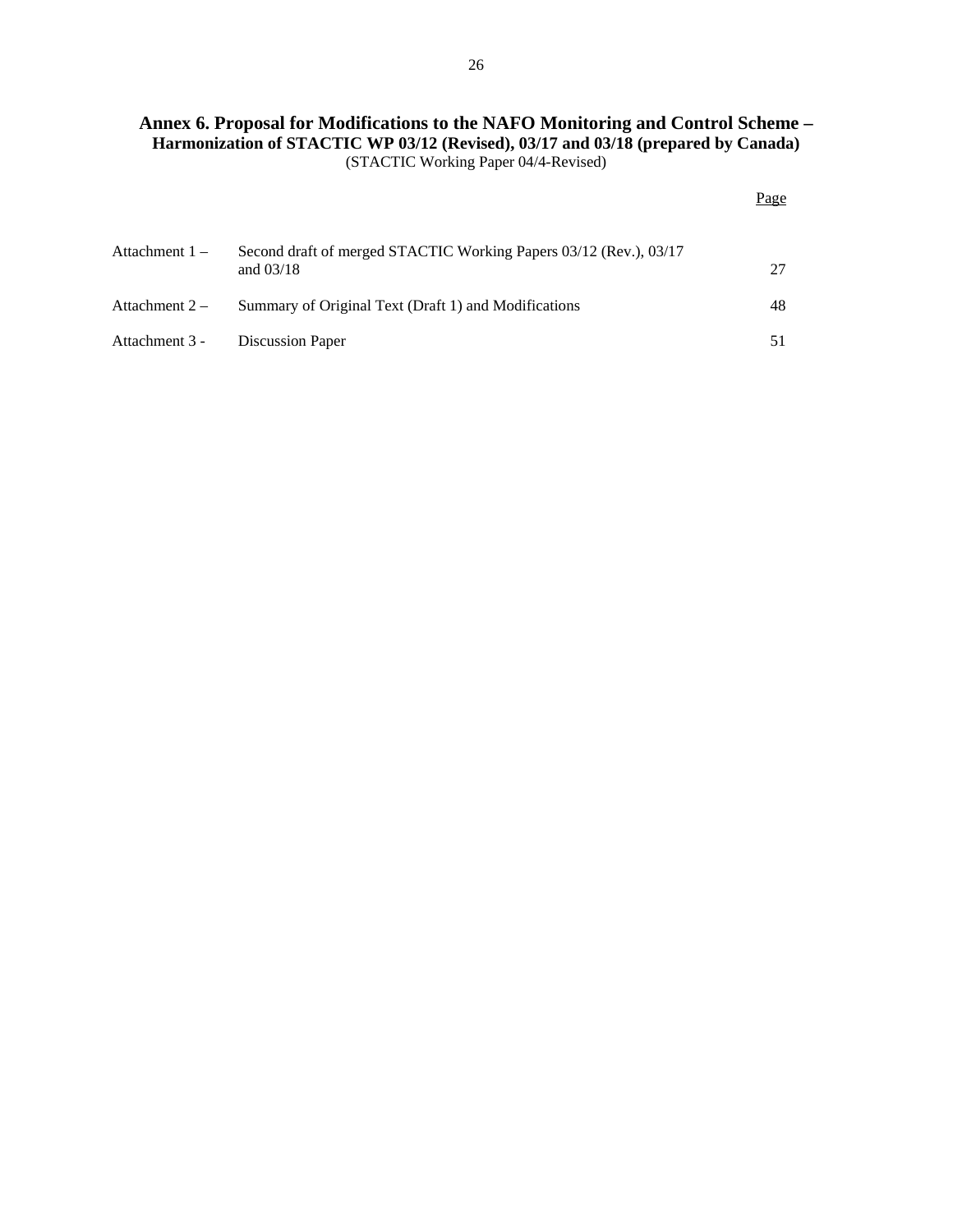#### **Proposal for**

#### **Modifications to the NAFO Monitoring and Control Scheme**

#### **EXPLANATORY MEMORANDUM**

This paper proposes modifications to the NAFO Monitoring and Control Scheme and specifically to Article 2- Definitions; Article12 - Authorization to Fish; Article 17 - Product Marking/Identification Requirements; Article 21 - Communication of Catches; Article 22- Observer Program and Chapter V -Inspections in Port.

The document primarily represents the merging of 3 proposals tabled at the September 2003 STACTIC meeting as well as the inclusion of new definitions related to infringements. The three STACTIC Working Papers proposals are as follows:

- 1. STACTIC Working Paper **03 /12**(revised) Canadian Proposal for a Port Inspection Protocol
- 2. STACTIC Working Paper **03/17** EU Proposal with a view to improving the Control Scheme of NAFO
- 3. STACTIC Working Paper **03/18** Canadian Proposal for Modifications to the Program for Observers and Satellite Tracking

A brief description of proposed modifications follow:

#### **Article 2 - Definitions**

Modifications to Article 2 outline definitions for infringement and apparent infringement and will provide clarity regarding possible incidents of non-compliance with the NCEM and obligations for follow-up by Contracting Parties.

## **Article 13 - Authorization to Fish**

Modifications to Article 13 - Authorization to Fish outline obligations of Contracting Parties (or flag states as appropriate) to exercise effective control over their vessels and to ensure that compliance data is cross-checked.

#### **Article 18- Product Marking/Identification Requirement (New Title)**

Modifications to Article 18 - Product Marking/Identification requirements expand obligations to all fish harvested in the Regulatory Area to facilitate the port inspection protocol and also assist in the at sea inspection process.

## **Article 22- Communication of Catches**

Modifications to Article 22- Communication of Catches require the submission, by vessel masters, of bi-weekly catch reports to enhance the inspection processes and facilitate real time control of catches. A format for this report is included as an Annex.

#### **Article 23- Observer Program**

Modifications to Article 23 - Observer Program outline new obligations and also introduces the concept of a separate NAFO document to outline operational procedures for observers.

The new obligations relate to Contracting Parties, the Secretariat, inspectors, and observers. **There may also be a proposal developed by Canada that outlines a criteria-based approach for the establishment of observer coverage levels.**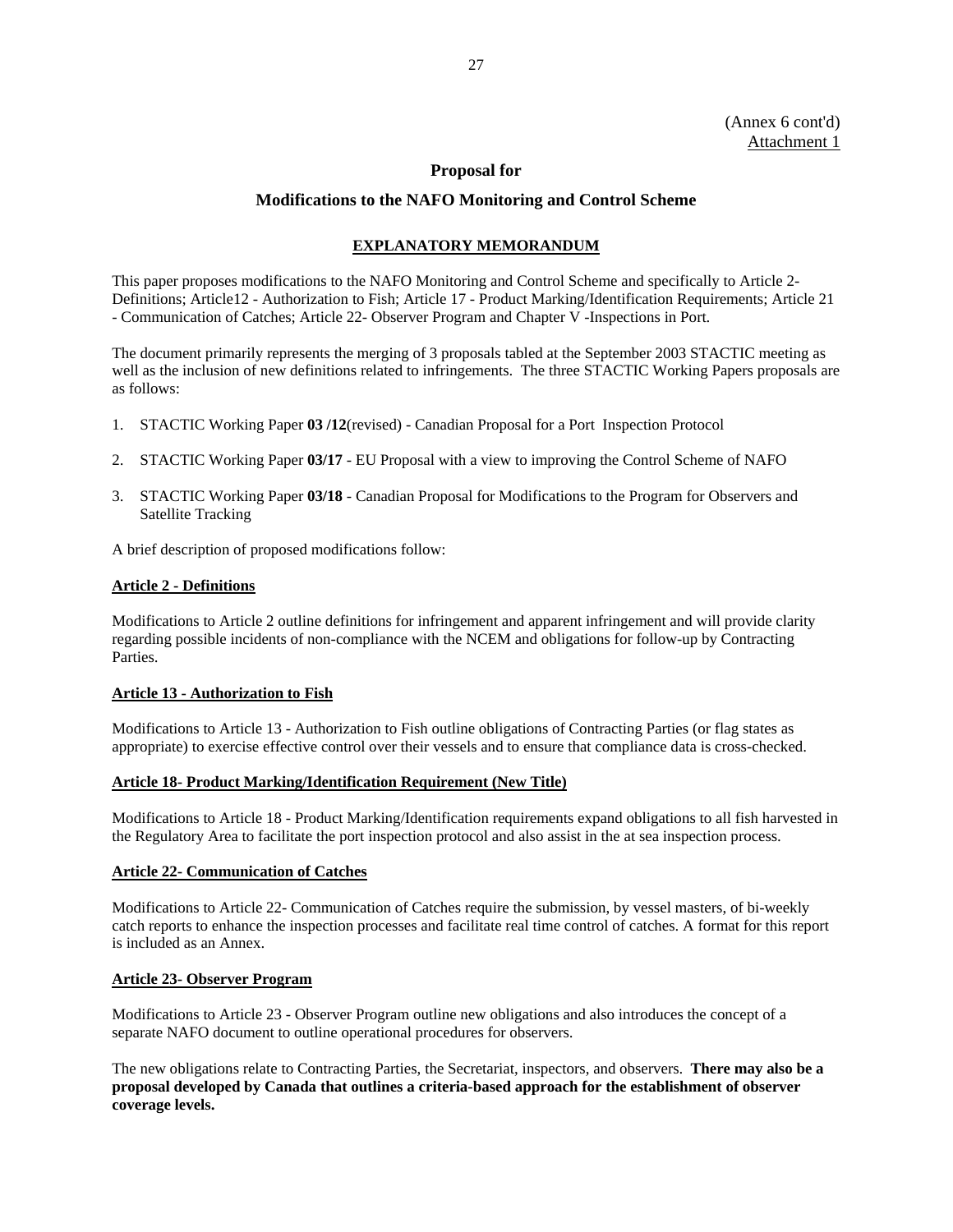The new Annexes outline some processes that were previously incorporated in the text of STACTIC WP 03/17 and 03/18 and include harmonized briefings, formats for reporting requirements, and training/certification processes. **Chapter V- Inspections in Port**

Modifications to Chapter V- Inspections in Port include obligations which would be incorporated into the main text of the NCEM and also introduces the concept of a separate NAFO document to outline procedures for the port inspection process.

Modifications include a new article outlining general provisions for port inspections. The modified chapter will also outline obligations of Contracting Parties to implement a two-tiered port inspection program to target vessels with compliance problems for an enhanced port inspection process. This will require analyses on a number of information sources and the sharing of this information with Contracting Parties in whose ports their vessels may land.

It also includes an obligation for the master to submit a landing report in advance of landing to facilitate the port inspection process.

The separate NAFO document outlines detailed procedures for sampling and inspection of products to arrive at a reliable estimate of product type and quantity offloaded. The procedures establish an international standard for offloading of fish products as well as provisions for a third party audit process to monitor the implementation of these procedures by all Contracting Parties.

#### **Proposed Modifications to the CEM**

The following section proposes specific language to be inserted into the NCEM and provides a rationale for each proposed modification.

#### **Article 2 - Definitions**

**"Infringement" means any activity or omission of a fishing vessel which gives grounds for suspecting that a violation of the applicable provisions of the CEM has occurred and which has been identified pursuant to Chapter IV or V of the CEM.** 

**"Apparent Infringement" means any activity or omission of a fishing vessel which gives grounds for suspecting that a violation of the applicable provisions of the CEM has occurred and which has been identified pursuant to Chapter III of the CEM.** 

#### **Rationale**

Definitions of infringement and apparent infringement will provide clarity for inspectors, observers, port authorities and others involved in the Control and Monitoring Schemes of NAFO.

## **Article 13 - Authorization to Fish**

- 1.0 Each flag state Contracting Party shall:
	- a) authorise the use of fishing vessels flying its flag for fishing activities under Article 1 only where it is able to exercise effectively its responsibilities in respect of such vessels;
	- b) ensure that only authorised fishing vessels flying its flag conduct fishing activities under Article 1;
	- c) ensure that fishing vessels flying its flag comply with applicable measures adopted under the NAFO Convention;
	- d) ensure that authorised vessels have no history of Illegal, Unregulated and Unreported (IUU) fishing activities or that, if those vessels have such a history, the new owners have provided sufficient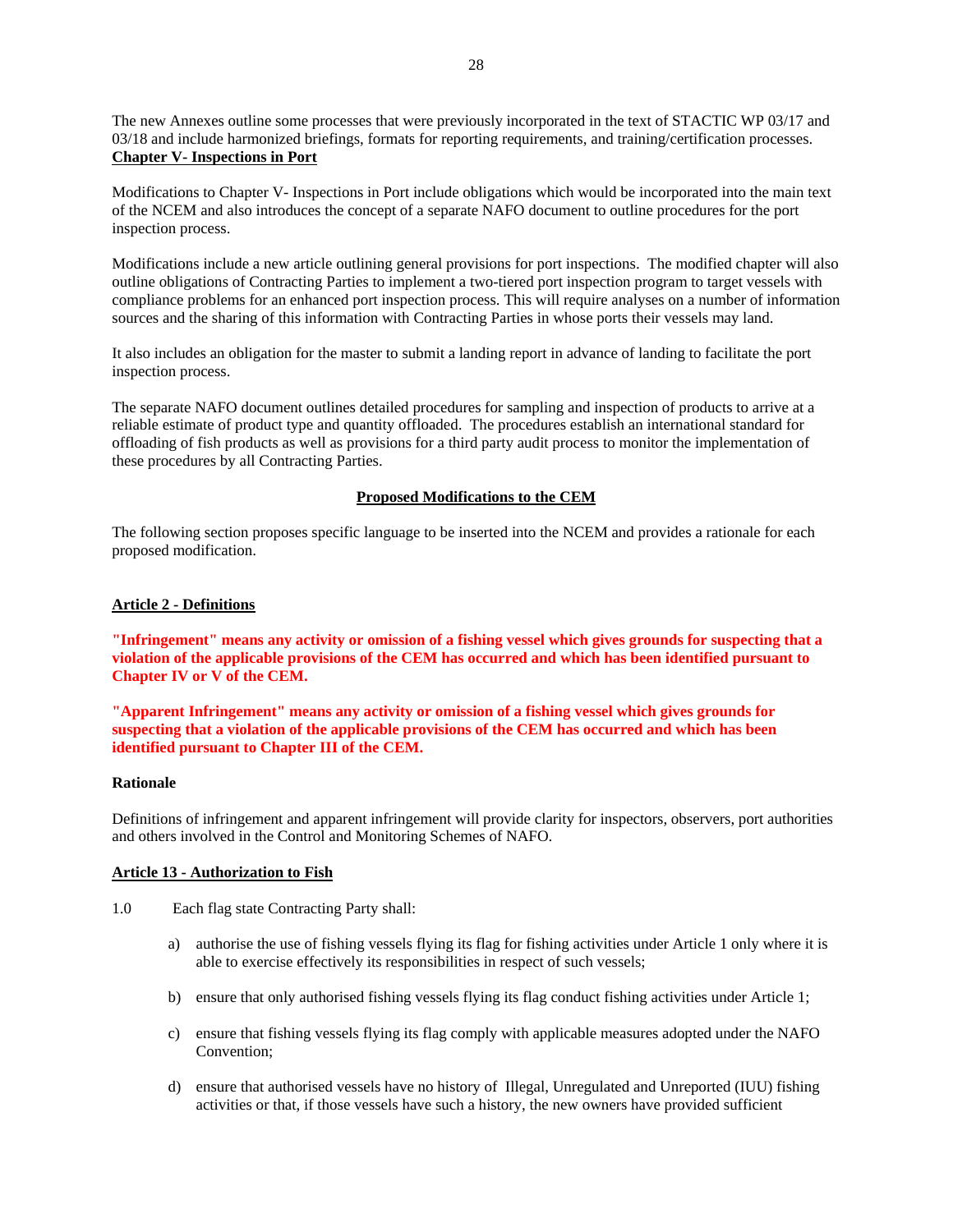evidence demonstrating the previous owners and operators have no legal, beneficial, or financial interest in, or control over those vessels, or that having taken into account all relevant facts, their authorised vessels are not engaged in or associated with IUU fishing;

- e) ensure, to the extent possible under domestic law, that the owners and operators of the authorised vessels are not engaged in or associated with fishing activities by fishing vessels which are not authorised to fish in the Regulatory Area;
- f) take measures to ensure, to the extent possible under domestic law, that the owners of authorised vessels are citizens or legal entities within the flag state contracting party so that any contract or punitive actions can be effectively taken against them;
- **2.0 Flag State Contracting Parties shall establish a validation system comprising, in particular, cross checks and verification of all data resulting from applicable measures adopted under the NAFO convention. The flag state shall notify any discrepancies following such cross checks to the captain of the vessel and require an explanation.**
- 3.0 Each Contracting Party shall undertake to manage the number of authorized fishing vessels and their fishing effort commensurate with the fishing opportunities available to that Contracting Party in the Regulatory Area.

#### **Rationale**

The proposed measures are aimed at reinforcing the obligations of the flag state to exercise effective control over its vessels and to ensure that compliance data is cross-checked by the flag state.

#### **Article 18- Product Marking/Identification Requirement**

## **All fish harvested in the NAFO Regulatory Area and frozen at sea shall be packaged and marked/identified with the species/ product type/NAFO Division and date.**

#### **Rationale**

A product marking/identification requirement for all products will facilitate the at sea and port inspection processes by providing the ability to readily compare fish in the hold with logged records.

#### **Article 22- Communication of Catches**

- 4.a) As of 1 January 2005**,** the master shall complete, every two weeks, a report by division on aggregate catches by species retained on board, discards and undersized fish as recorded in the logbook. The VMS template described in Annex A-1 shall be used.
- b) The reports shall be transmitted by Monday 24:00 UTC for the proceeding **two** weeks ending Sunday midnight. If the electronic means for transmitting these reports to and from the FMC is not functioning, the master shall notify the FMC of this failure and transmit the report by any other means of communication available, keep a written log of these transmissions on board and make them available to inspectors if requested.
- c) Contracting Parties shall ensure that technical facilities on board their vessels necessary to send electronic catch reports have been tested with the Secretariat. The testing of this exchange shall be deemed successful once data exchanges have been completed with all recipients at a 100% reliability rate.
- d) The Executive Secretary shall notify the Contracting Party of any vessel from which no reports have been received for 4 consecutive weeks without justification, and copy this notification to Contracting Parties with an inspection presence in the Regulatory Area.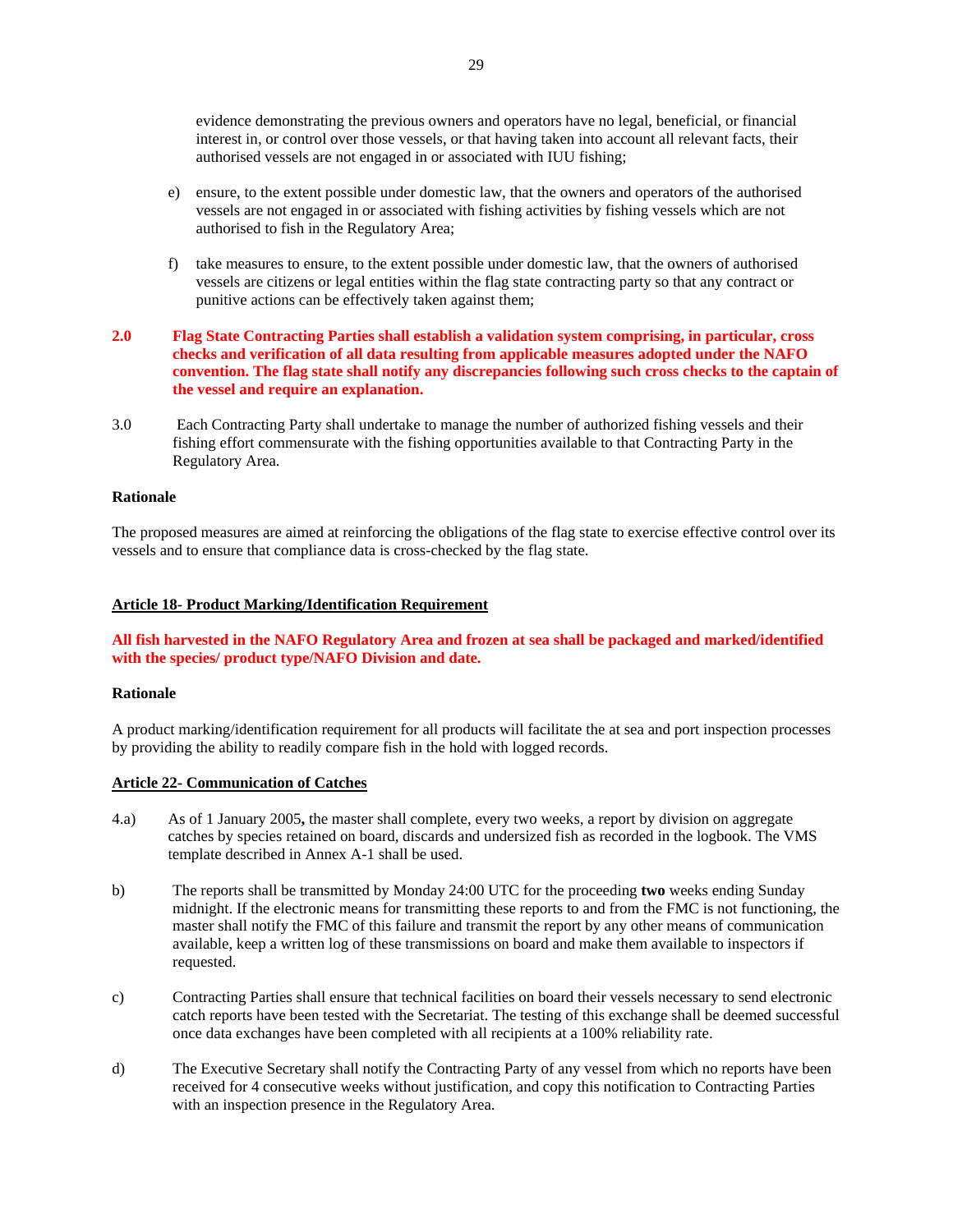| Report                 | Code:      | Remarks                                                              |
|------------------------|------------|----------------------------------------------------------------------|
| Catch on Entry         | <b>COE</b> | 6 hour position in advance of the vessel's entry into the RA         |
| Entry                  | <b>ENT</b> | The first position report from a vessel detected to be inside the RA |
| Position               | <b>POS</b> | Position report every 2 hours                                        |
| Transshipment          | <b>TRA</b> | As relevant                                                          |
| Catch on Exit          | COX        | 6 hours in advance of the vessel's departure from the RA             |
| Exit                   | EXI        | The first position report from a vessel detected to be outside the   |
|                        |            | Regulatory Area.                                                     |
| Catch Report           | <b>TBD</b> | <b>Biweekly Catch report from Vessel</b>                             |
| <b>Advance Landing</b> | <b>TBD</b> | 48 hours in advance of ETA to port                                   |
| Report                 |            |                                                                      |

The sequence of messages under Articles 20, **37** and this Article shall be as follows:

#### Canada

#### **Rationale**

Unless they board and inspect vessels, inspectors patrolling in the area are currently unable to follow activities of fishing vessels on a real time basis. Such information would facilitate the task of the inspection vessel to ensure an effective level of compliance in the Area. Such reports will also allow the Contracting Party (or Flag State as appropriate) to have control over catch of vessels on a real time basis.

#### **Article 23- Observer Program**

## **Scope**

- **1.0 [Observer coverage levels shall be established in accordance with guidelines outlined in Annex B (to be developed by Canada for consideration)]**
- **2.0 [Each Contracting Party shall during 2004 require that 100% of its vessels fishing in the Regulatory Area at any one time, carry at least one observer on board the vessel. This coverage shall be reduced to 60% from 1 January 2005, to 40% from 1 January 2006 and to 20% from 1 January 2007.]**
- 3.0 A Contracting Party with the number of vessels operating in the Regulatory Area which are less in number than correspond to the reduction defined in paragraph 2 shall ensure the presence of an observer on board these vessels with the same level of coverage, as specified in paragraph 2 of the total time that the vessels are present in the Regulatory Area.
- **4.0 Contracting Parties shall immediately place an observer on board any vessel flying their flag that is cited for a serious infringement as described in Article X, unless the vessel is re-routed in accordance with Article X. Contracting Parties with an inspection presence in the Regulatory Area shall have their inspectors confirm their vessels' infringements before the observer is placed on board.**

#### **Obligations of the Contracting Parties**

- **5.0 Contracting Parties shall recruit, designate and place observers on board vessels flying their flag as well as on vessels of non-Contracting Parties that so agree. While on board, observers shall remain under the responsibility of the Contracting Party that designated them and respond to the relevant authorities thereof.**
- **6.0 Contracting Parties shall not later than 1 January 2006 further ensure that designated observers have completed the technical training required by the guidelines laid down in Annex X prior to any placement on vessels. This training shall last at least X weeks and shall include a certification process.**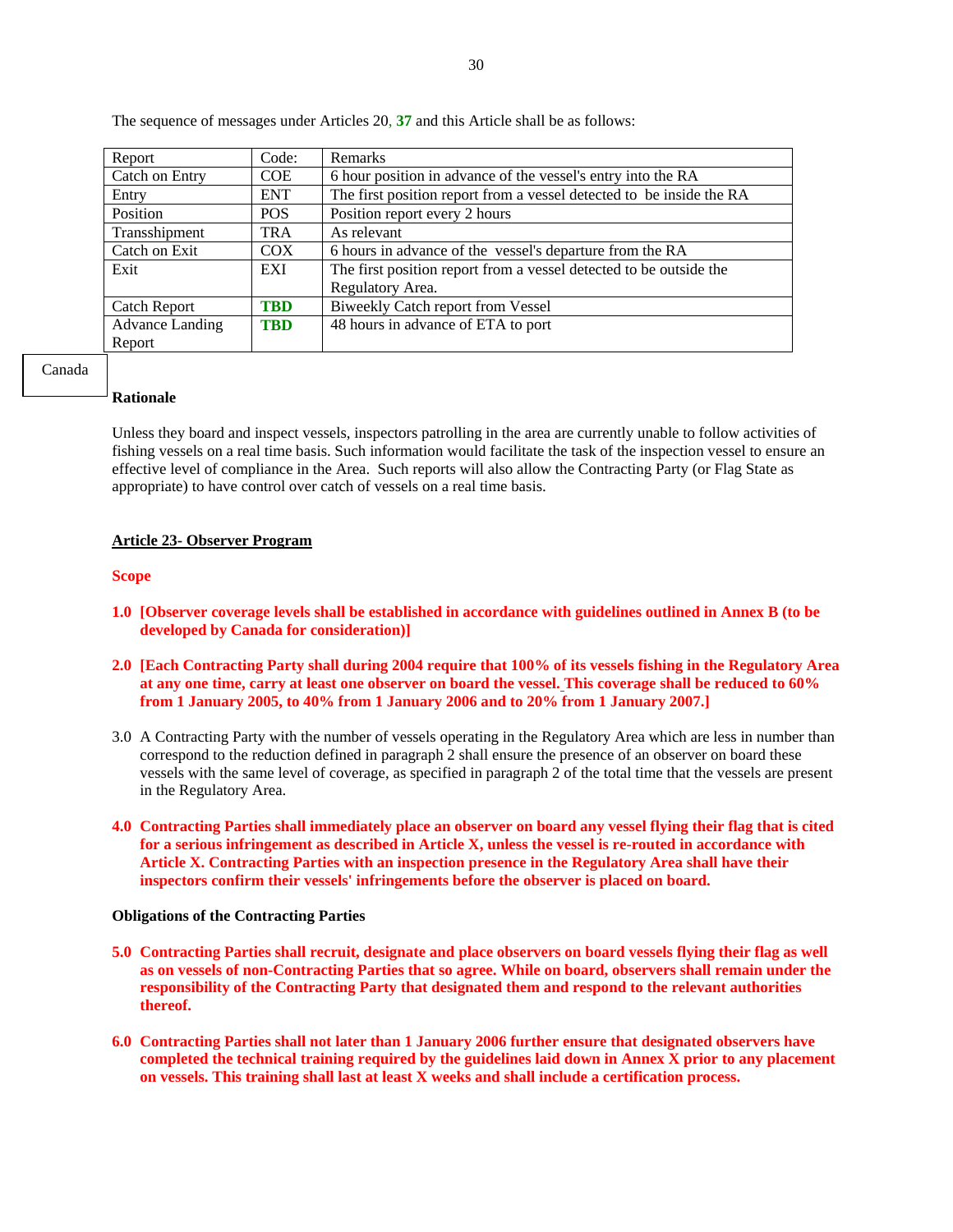#### **Or, alternatively:**

#### **7.0 Contracting Parties shall ensure that the observers they recruit and designate have the qualifications, training and certification outlined in Annex C.**

- 8.0 Where a Contracting Party has not placed an observer on board a vessel and is obliged to do so, any other Contracting Party may place an observer on board subject to the consent of the Contracting Party of the vessel, until the latter provides a replacement.
- **9.0 Contracting Parties shall ensure that an observer be on board the vessels referred to in point 2.0 at all times while fishing in the Regulatory Area.** 
	- 10.0The duties of the observer shall begin when the vessel enters into the Regulatory Area. These duties are outlined in Annex D
	- **11.0When selecting the vessels on board of which observers are to be placed, Contracting Parties shall take into account inter alia the history of compliance of individual vessels, as well as that of their owners and/or operators.**
	- 12.0Observers shall be rotated between all vessels and, as far as possible, a balance shall be maintained between the types of fishery in which the vessels are engaged.
	- 13.0Contracting Parties shall ensure that their observers carry adequate insurance for the tasks they are required to carry out and any other risks derived from their presence and activities on board.
	- **14.0Contracting Parties shall provide the observer with a portable computer and other means necessary to fulfil their tasks relating, in particular, to the drafting and transmission of reports by electronic means, as well as a standardised equipment kit including certified mesh gauges, scales and sampling equipment.**
	- 15.0Contracting Parties shall before 1 January 2006 create a computerised data base where all **relevant** data contained in observer reports in accordance with this programme are collected.
	- 16.0Contracting Parties shall provide the Executive Secretary with a list of certified observers operating under this programme, which shall be kept current. The Executive Secretary shall make this list available to Contracting Parties with an inspection presence in the Regulatory Area.
	- **17.0Contracting Parties shall from 2006 onward ensure that vessels with catch on board when entering the Regulatory Area and that do not carry observers are available for inspection at a pre-arranged checkpoint. Guidelines shall be established at the 2004 Annual Meeting**
	- **18.0Each Contracting Party shall designate an individual responsible for coordination of their observer program. Names of these designated officials shall be submitted to the NAFO Secretariat before November 30, 2004.**
	- **19.0The designated authority for each Contracting Parties shall ensure that when apparent infringements are identified by observers, the form in Annex E is completed.**
	- **20.0Contacting Parties shall report annually to STACTIC on their compliance with the observer coverage level requirements. This report shall specify by vessel, the number of fishing days in the NRA, the number of those days that were observed and the disposition of apparent infringements identified by observers.**

EU

USA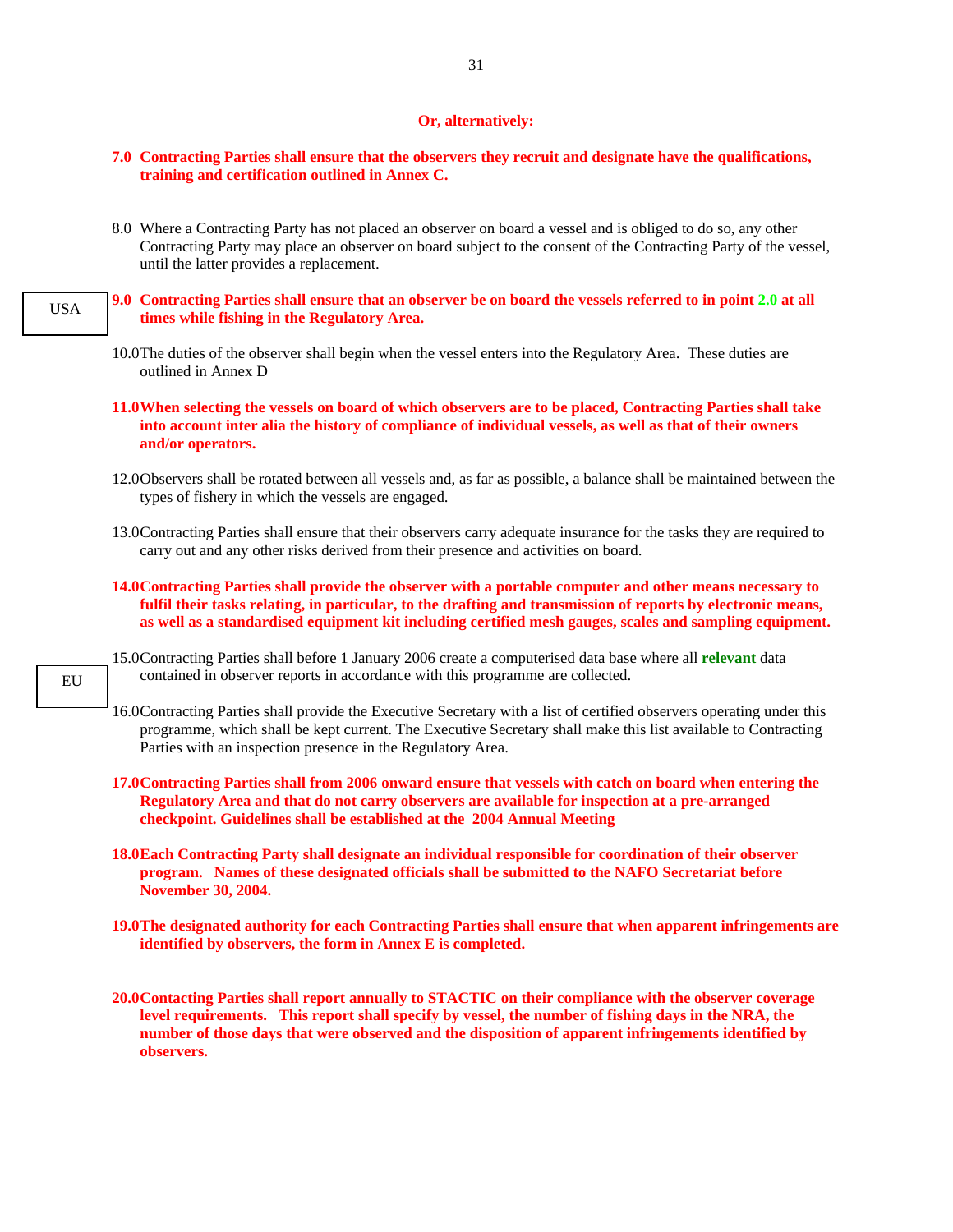Impartiality – Code of Conduct

21.0Observers shall comply with the **Code of Conduct for Observers** outlined in Annex F. USA

22.0Observers shall be independent and impartial and may not under any circumstances be a crew member or officer, nor have any links with the owner or crew of the vessel on board of which they are placed. An observer whose lack of impartiality has been proven shall be immediately replaced by the designating Contracting Party.

## **Status of Observers**

23.0Observers shall have no enforcement authority. Observations made by observers in accordance with Annex D, paragraph 2 a) may not be construed as inspection findings made in accordance with Article XX.

#### **Obligations of the Captain**

24.0Captains of vessels carrying observers on board shall in particular

- a) co-operate fully with the observer and ensure that all officers and crew do likewise, in order to facilitate the observer carrying out his/her tasks efficiently;
- b) provide observers appropriate accommodation, including lodging, food and adequate sanitary facilities of a standard commensurate with the status of a ship's officer;
- c) provide observers adequate space on the bridge or pilot house for clerical work, as well as work tables, scales and other equipment on deck adequate for carrying out observer duties;
- d) give observers access to all fishing gear and any other relevant equipment, including satellite navigation equipment, radar display viewing screens and electronic means of communications available on board the vessel for transmission of observer reports;
- e) give observers access to the vessels working deck during net and fish retrieval and to any specimen, alive or dead, that is brought onboard the vessel or to be discarded;
- f) maintain a good and respectful working relationship with the observer, ensure their security and welfare in the performance of their duties and safeguard their freedom and dignity.

#### **Reporting requirements of the observer**

#### **25.0In carrying out his/her duties, observers shall establish the following reports in an electronic format:**

**a) a summary report at the end of the assignment. The VMS template described in Annex G-1 shall be used. This report should include observations on instances of possible serious violations, if any, including instances where fishing activities in the Regulatory Area are being declared as having been taken outside this Area.** 

**The summary report shall be transmitted to the Contracting Party of the vessel as well as directly to the inspection authorities of the port of landing at least 30 hours in advance of the vessel's entry into port. A copy of this report shall be made available to the captain of the vessel.** 

**b) a final report within 5 days after the end of the assignment. This report shall include daily totals of catch by species and division. The final report shall be transmitted to the Executive Secretary and the Contracting Party of the vessel.** 

#### **Obligations of the Executive Secretary**

- 26.0Upon receipt of the reports referred to in paragraph 25, the Executive Secretary shall upon request, make the final report available to other Contracting Parties. Copies of reports made available to other Contracting Parties shall not include location of catch in latitude and longitude.
- 27.0The Executive Secretary shall also bring to the attention of any Contracting Party instances of incomplete reporting or the absence of final reports.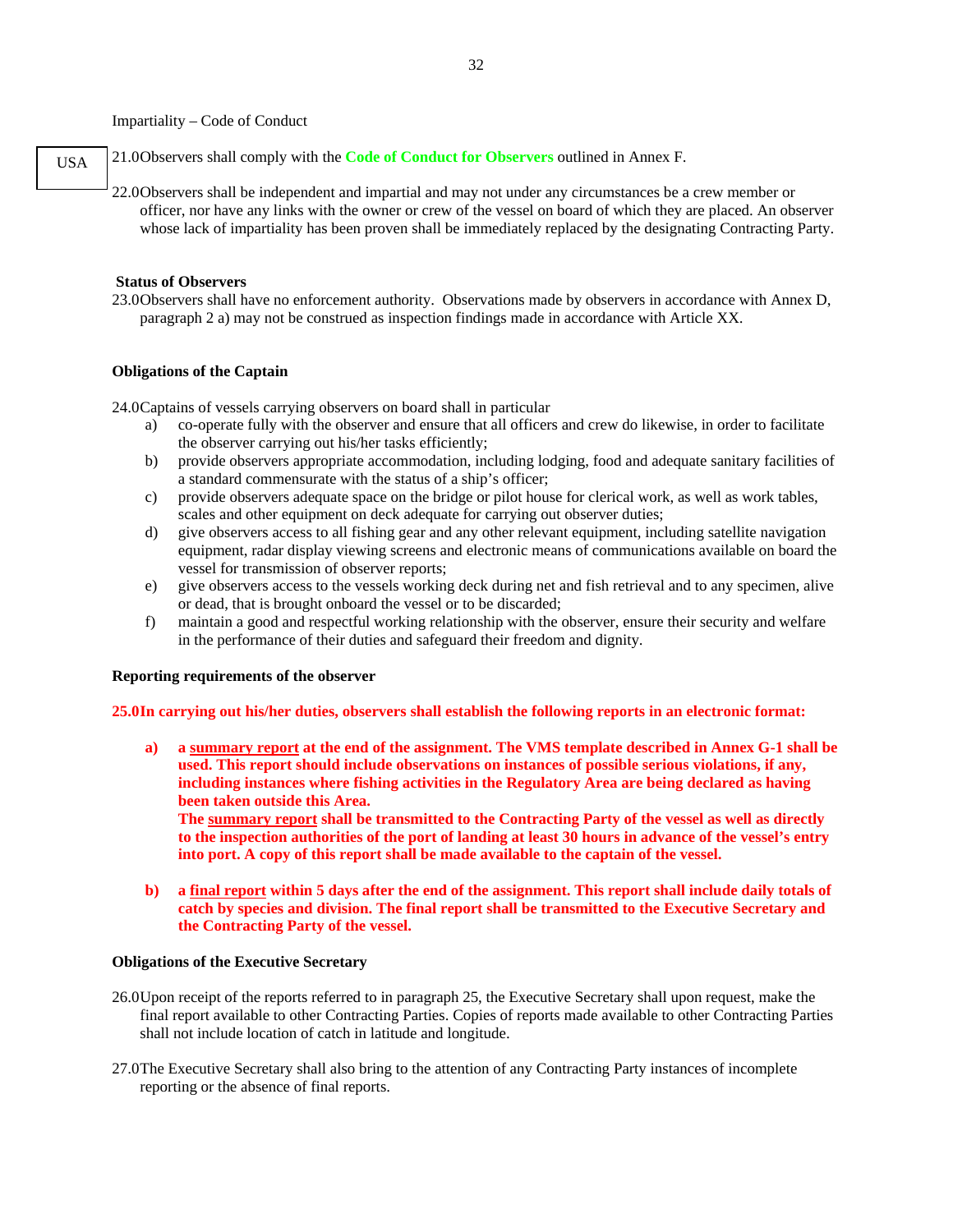## **28.0The Executive Secretary shall report annually to STACTIC on the number and type of infringements and apparent infringements identified in the observer summary reports, trip reports and interview forms. The format outlined in Annex H shall be used to make this report.**

#### **Costs**

29.0All costs arising from the assignment of observers under this Programme shall be borne by the Flag State Contracting Party of the vessel onboard which they are placed. Contracting Parties may charge their costs, in part or in full, to the operators of their vessels.

## **Review**

30.0This Observer Program shall be subject to review and revision in 2005, except where levels of compliance would decrease to a level warranting the review or revision at an earlier date.

**Rationale:** These enhancements are intended to improve the **effectiveness and** efficiency of the program and better enable the Secretariat and Contracting Parties to make use of the data collected by observers.

The program for Observers and Satellite Tracking has been in place since 1996 and with the exception of an increase in satellite tracking coverage, the program has not been modified since its inception. A recent Canadian assessment (presented at the June STACTIC meeting) of the program concluded that the satellite tracking component was implemented in a consistent fashion by all participating Contracting Parties by using common data and operational procedures but the observer program has not had the benefit of this type of standardization. The report concludes that the result is the emergence of 12 widely different reporting and operational formats that significant hamper analytical assessment.

Observer findings are not reported on a real time basis and therefore in most cases not available to inspection and port authorities in time. Observers should therefore be obliged to transmit catch reports so that those data are available for inspection vessels and for port authorities when the vessel returns to port. In order to achieve this goal, observers should be provided with independent means to transmit reports electronically on a real time basis.

The current observer rules do not provide for any rules regarding training of observers. This has often led to the situation where insufficiently trained observers with very different backgrounds are being placed on vessels. The result has in many cases been that observer data has been considered unreliable and has not been used for control or scientific purposes. Therefore, all observers should be obliged to undergo a standardised training which should include a certification process.

Clearer provisions on the tasks and obligations of the observers as well as the obligations of the captain of the vessel are also needed to achieve this goal.

## **Chapter V- Inspections in Port**

#### **Article 37 - General Provisions (New Opening Article)**

- **1.0** When, in the port of a Contracting Party, a port call is made by a vessel which has been engaged in fishing for stocks subject to the Conservation and Enforcement Measures, that Contracting Party shall ensure that its inspector is present, and that, on each occasion where catch is offloaded, an inspection takes place to verify the species and quantity caught. *Contracting Parties shall ensure that the offloading is monitored in accordance with the procedures in Article 38.*
- 2.0 The Contracting Party shall ensure that the interference in the offloading activity is minimized and that the quality of the catch is not adversely affected.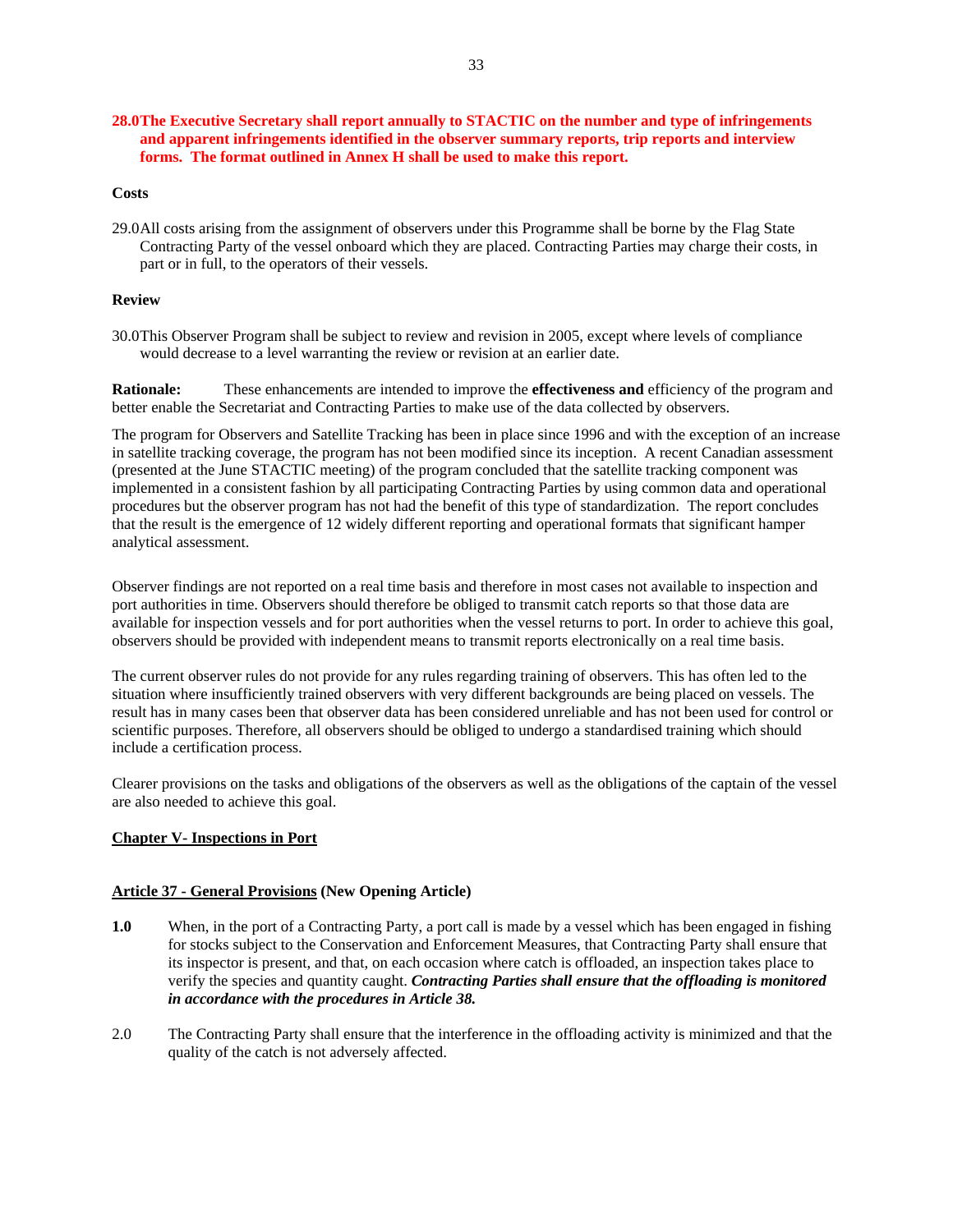| 3.0 | Upon receipt of the information <i>contained in the Advance Landing report</i> ( <i>Article 20</i> ), and where |
|-----|-----------------------------------------------------------------------------------------------------------------|
|     | applicable, of the summary report submitted by the observer in accordance with Article 22, the relevant         |
| EU  | port authorities shall compare the data contained therein as well as data derived from VMS reports,             |
|     | inspection reports as well as reports from other sources.                                                       |

- 4.0 The landing of the catch shall not be permitted until this process has been finalised, unless in cases of force majeure there is a special authorisation from the Flag State authorities.
- 5.0 If the relevant vessel is flying another flag than the flag of the port State, port state and flag states authorities shall co-operate to compile and make available all data necessary for port inspection.
- 6.0 The port authorities shall, without delay, transmit all data received to the Flag State for verification by comparison with data derived from VMS reports. The Flag State shall provide the port State with a statement determining if the data corresponds to VMS data and other data available to the flag state.
- 7.0 The port authorities shall attach the statement of the Flag State to the port inspection report.
- **8.0 Contracting Parties shall facilitate a third party review system by permitting authorities from other Contracting Parties to observe all aspects of their port inspection process. The results of these reviews shall be reported annually to STACTIC/ NAFO Secretariat?**
- **9.0 Vessels operating in the Regulatory Area shall, at least 48 hours in advance of seeking access to port for the purpose of landing catch, provide the relevant port/inspection authorities and, if the port state is not the flag state, its flag State authorities, with the following information in the format outlined in Annex A-2** 
	- **a) a copy of their authorisation to fish;**
	- **b) details of their fishing trip including:** 
		- **i. areas fished and quantities of fish therein by species they intend to land.**
		- **ii. the amount of product onboard, and the amount to be offloaded by species and product type**
		- **iii. the amount of product onboard, by species and product type, that was harvested in the RA**
	- **c) a copy of the inspection reports in case the vessel has been inspected at sea.**

**(Note by Canada: The preceding section 9.0 comprised the former Article 21, paragraph 5.0 and was moved to Article 37 on the suggestion of the EU)**  EU

## **Article 38 -Port Inspection Procedures**

- **1.0 When catch is to be offloaded in a Contracting Party port, Contracting Parties will, based on analyses of the data as outlined in Articles 21 and 37, pre select vessels for Level 1 or 2 offloading inspections as follows:** 
	- **a) Level 1**

**Level 1 inspections shall be carried out on vessels which have a good compliance record and for which the data for the current trip indicates that there are no catch discrepancies onboard the vessel. Level 1 will involve a routine enumeration of product coming off the vessel, according to the procedures outlined for an Enumeration Inspection, as outlined in Part XX of NAFO Doc XX.**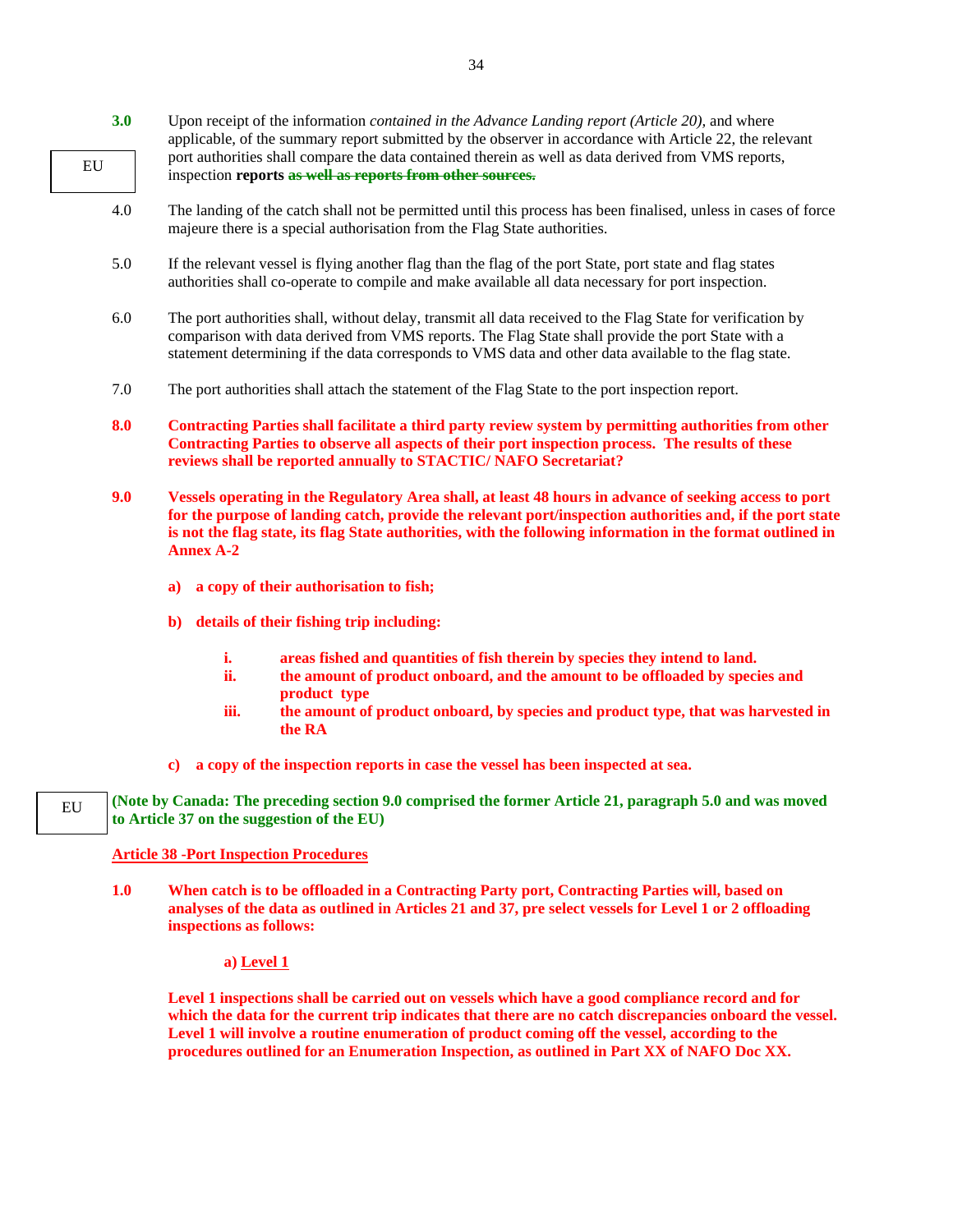#### **b) Level 2**

**Level 2 inspections will be carried out when catch discrepancies are identified in the course of a Level 1 inspection, or in the following circumstances:** 

- ! **The vessel has been cited for an infringement of the CEM**
- ! **The observer has reported an apparent infringement, or a discrepancy exists between the observer's and master's catch report.**
- ! **Information from other sources, including VMS and air surveillance, indicates that the vessel may have engaged in illegal fishing activity or misreporting of the product onboard the vessel.**

**Level 2 will involve an enhanced inspection, incorporating compositional and/or compliance sampling (as described in Part XX of NAFO Doc XX) of product onboard as required.** 

- **2.0 Inspectors shall, in the course of port inspections:** 
	- **a) verify species and quantities of fish onboard**
	- **b) verify any information from inspections under Chapter IV**
	- **c) verify mesh size of nets on board**
	- **d) verify size of fish for those species with minimum fish size requirements retained onboard**
	- **e) verify VMS data from the vessel (through the Flag State as necessary)**
	- **f) confirm the presence onboard of the vessel's Authorization to fish**

#### **Article 39 -Port Inspection Reports**

- 1.0 The competent authorities of the Port State shall, on request, transmit the results of the port inspection to the Flag State of the vessel within 14 working days of the date on which the port inspection was completed.
- 2.0 Results of port inspections shall include at least the information listed in Annex XIII, Section B (Annex I).
- 3.0 A copy of the results of the port inspection shall be transmitted to the Executive Secretary within 30 days as from the date on which the landing was completed and shall be provided to other Contracting Party on request.
- 4.0 Where possible, Contracting Parties should transmit the results of the port inspection in accordance with this paragraph in the format defined in Annex XIII, Section A.

**Rationale**: The NAFO Conservation and Enforcement Measures require Contracting Parties to inspect all vessels that operate in the NAFO Regulatory Area at each port call and when catch is offloaded, to ensure verification of species and quantity caught.

The frequent and continuing identification of discrepancies between information sources and port inspections requires resolution. As well, annual reports to STACTIC on the disposition of infringements indicate that the follow-up process on citations may also require improvement.

The effectiveness of the current port inspection process is limited somewhat by the lack of real time information from onboard observers and VMS. Further complicating the process are varying operational procedures in use by different Contracting Parties.

The current control system does not provide for a sufficient interaction between the different control tools in place. When a vessel enters into port, the port inspection authorities often do not have access to findings of inspections at sea, observers or VMS data. By obliging the captain of the vessel to make a port call in advance, and by giving port authorities access to such information, port authorities will be in a better position to carry out an effective port inspection.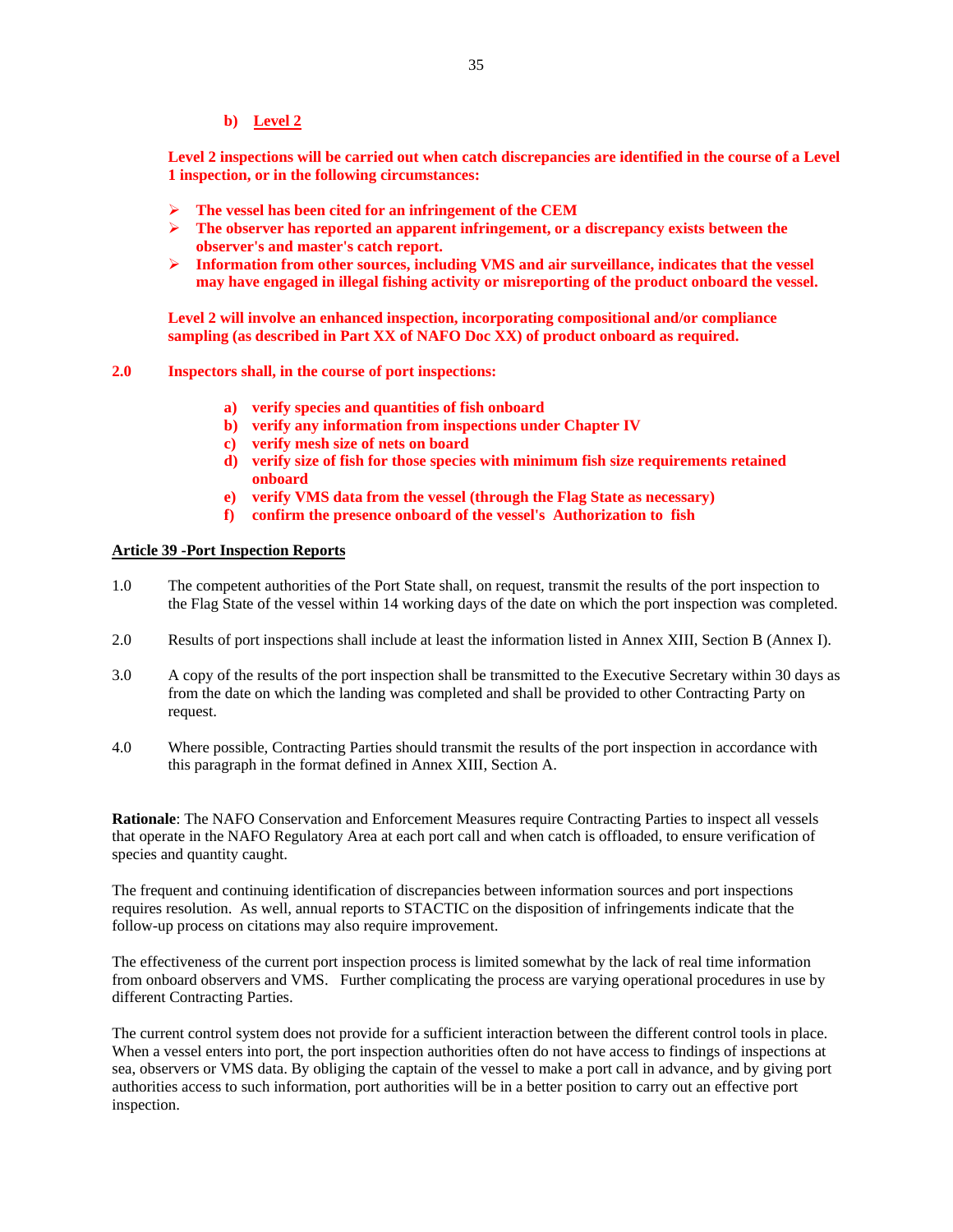## **List of Annexes**

| Annex A-1 | Revisions to Annex X NCEM - 6) Catch Report Every Two Weeks          |
|-----------|----------------------------------------------------------------------|
| Annex A-2 | Revisions to Annex X NCEM - 7) Advance Landing Report                |
| Annex B   | Protocol for Establishing Observer Coverage Levels (To Be Developed) |
| Annex C   | Recruitment, training and Certification Guidelines for Observers     |
| Annex D   | Duties of Observers                                                  |
| Annex E   | Observer-Reported Apparent Infringement Form                         |
| Annex F   | Code of Conduct for Fishery Observers                                |
| Annex G-1 | <b>Observer Summary Report</b>                                       |
| Annex G-2 | Trip End report (To Be Developed)                                    |
| Annex H   | Disposition of Observer reported Apparent Infringements              |

Annex I Revisions to Annex XIII NCEM, Port Inspection Report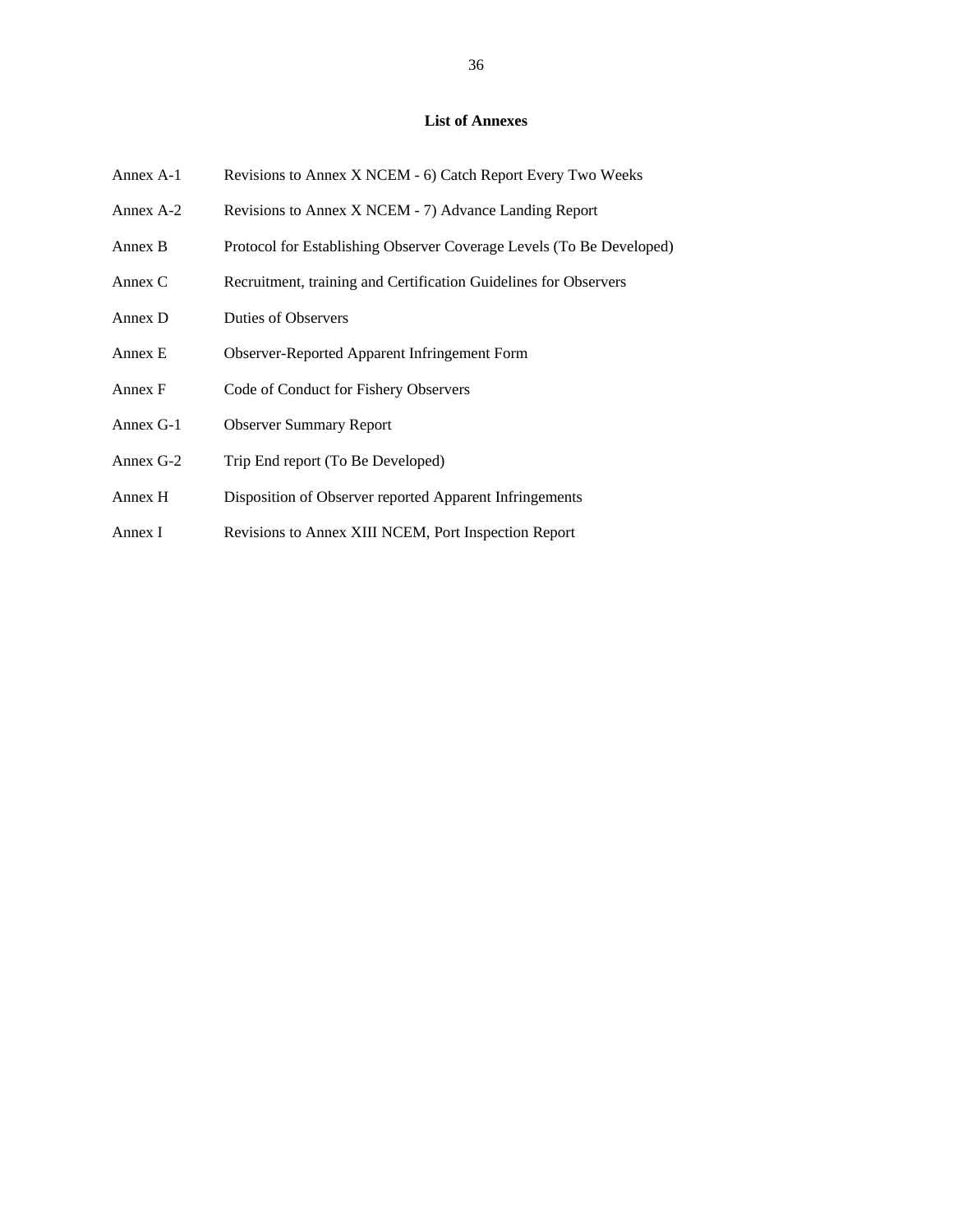### **Annex A-1 Revisions to Annex X - NCEM Format for the communication of catches and reports by fishing vessels**

| <b>Data Element:</b>                                            | Code:     | Mandatory /<br>Optional | <b>Remarks:</b>                                                                                                                                                                                                                                                                  |
|-----------------------------------------------------------------|-----------|-------------------------|----------------------------------------------------------------------------------------------------------------------------------------------------------------------------------------------------------------------------------------------------------------------------------|
| Start record                                                    | <b>SR</b> | M                       | System detail; indicates start of record                                                                                                                                                                                                                                         |
| Address                                                         | <b>AD</b> | M                       | Message detail; destination, "XNW" for NAFO                                                                                                                                                                                                                                      |
| Sequence Number                                                 | SQ        | M                       | Message detail; message serial number in current year                                                                                                                                                                                                                            |
| Type of Message                                                 | TM        | M                       | Message detail; message type, "CAT" as Catch report                                                                                                                                                                                                                              |
| Radio call sign                                                 | RC        | M                       | Vessel registration detail; international radio call sign of the vessel                                                                                                                                                                                                          |
| <b>Trip Number</b>                                              | TN        | $\mathbf{O}$            | Activity detail; fishing trip serial number in current year                                                                                                                                                                                                                      |
| <b>Vessel Name</b>                                              | NA        | $\mathbf{O}$            | Vessel registration detail; name of the vessel                                                                                                                                                                                                                                   |
| <b>Contracting Party</b><br><b>Internal Reference</b><br>Number | IR        | $\overline{O}$          | Vessel registration detail; unique Contracting Party vessel number as<br>ISO-3 flag state code followed by number                                                                                                                                                                |
| External<br>Registration<br>Number                              | <b>XR</b> | $\overline{O}$          | Vessel registration detail; the side number of the vessel                                                                                                                                                                                                                        |
| Relevant Area                                                   | <b>RA</b> | M                       | Activity detail: NAFO Division                                                                                                                                                                                                                                                   |
| Latitude                                                        | LA        | M <sup>1</sup>          | Activity detail; position at time of transmission                                                                                                                                                                                                                                |
| Longitude                                                       | $\rm LO$  | M <sup>1</sup>          | Activity detail; position at time of transmission                                                                                                                                                                                                                                |
| Catches every two<br>weeks<br>species<br>live weight            | CA        | M<br>M                  | Activity detail; cumulative catch by species retained on board<br>(exclusive of discards), either since commencement of fishing in $R.A.^2$<br>or last "Catch" report, in pairs as needed.<br>FAO species code<br>Live weight in kilograms, rounded to the nearest 100 kilograms |
| Discarding<br>species<br>live weight                            | <b>RJ</b> | M                       | Activity detail; discarded catch by species, either since<br>commencement of fishing in R.A. <sup>2</sup> or last "Catch" report, in pairs as<br>needed.<br>FAO species code<br>Live weight in kilograms, rounded to the nearest 100 kilograms                                   |
| Undersize<br>species<br>live weight                             | <b>US</b> | M                       | Activity detail; undersize catch by species, either since<br>commencement of fishing in R.A. <sup>2</sup> or last "Catch" report, in pairs as<br>needed.<br>FAO species code<br>Live weight in kilograms, rounded to the nearest 100 kilograms                                   |
| Date                                                            | DA        | M                       | Message detail; date of transmission                                                                                                                                                                                                                                             |
| Time                                                            | TI        | M                       | Message detail; time of transmission                                                                                                                                                                                                                                             |
| End of record                                                   | ER        | M                       | System detail; indicates end of the record                                                                                                                                                                                                                                       |

### **6) Catch Report every two weeks**

1 Optional if a vessel is subject to satellite tracking<br>
2 Meaning the first "Catch Report" in current fishin

Meaning the first "Catch Report" in current fishing trip in the R.A.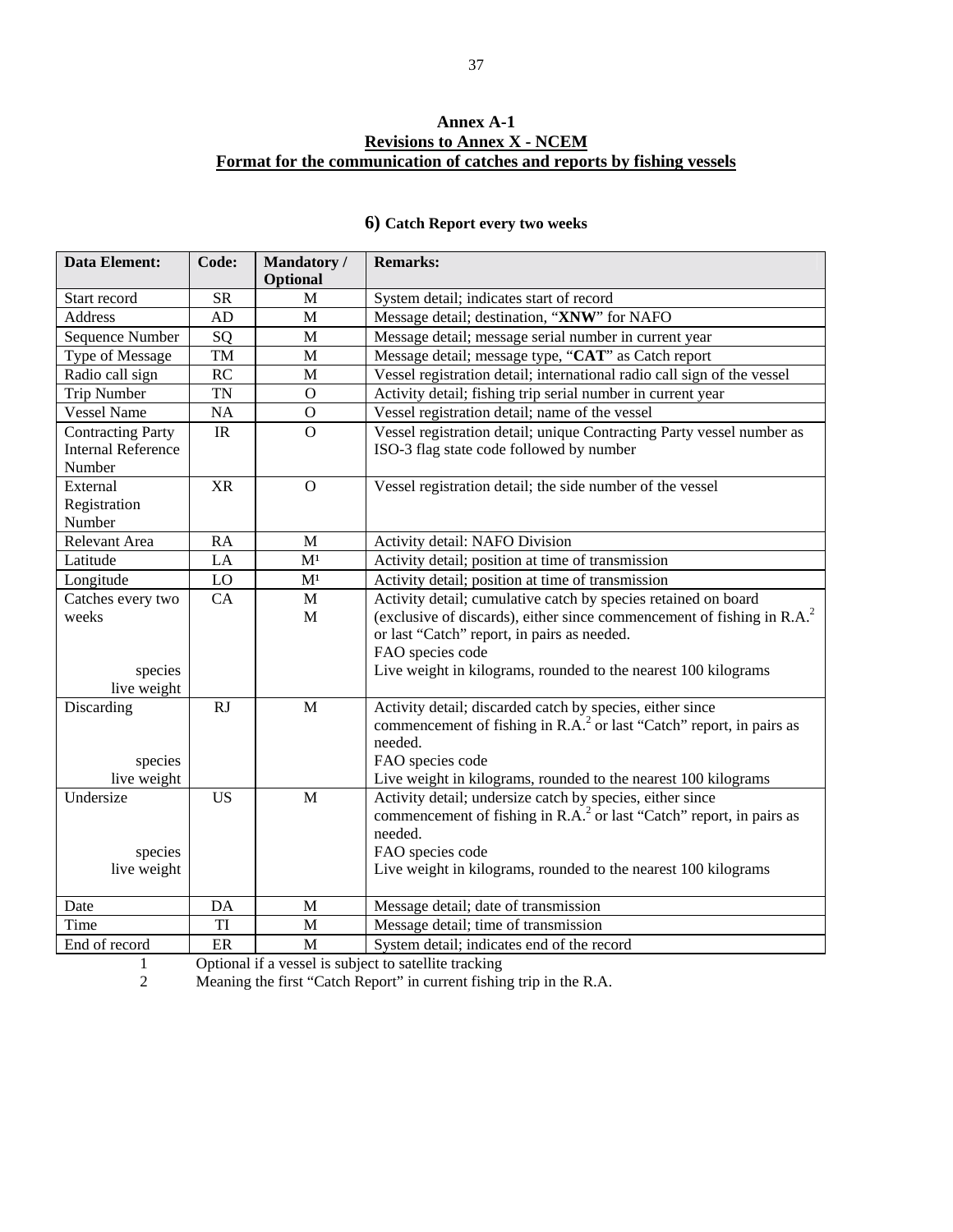### **Annex A-2 Revisions to Annex X Format for the communication of catches and reports by fishing vessels**

| Vessel:                  |          |                                                                            |                                    | Side Number:                     |                 |  |  |  |  |
|--------------------------|----------|----------------------------------------------------------------------------|------------------------------------|----------------------------------|-----------------|--|--|--|--|
| ETA:                     |          | Port:                                                                      |                                    |                                  |                 |  |  |  |  |
| Departed:                |          | Port:                                                                      |                                    |                                  |                 |  |  |  |  |
| Master:                  |          |                                                                            | Observer:                          |                                  |                 |  |  |  |  |
| <b>Trip Details</b>      |          |                                                                            |                                    |                                  |                 |  |  |  |  |
| Days                     | Division | Dir. Species                                                               | Days                               | Division                         | Dir. Species    |  |  |  |  |
|                          |          |                                                                            |                                    |                                  |                 |  |  |  |  |
|                          |          |                                                                            |                                    |                                  |                 |  |  |  |  |
|                          |          |                                                                            |                                    |                                  |                 |  |  |  |  |
|                          |          |                                                                            |                                    |                                  |                 |  |  |  |  |
| PRODUCT TO BE OFFLOADED: |          |                                                                            |                                    |                                  |                 |  |  |  |  |
| FROM NRA:                |          |                                                                            |                                    |                                  |                 |  |  |  |  |
| Species                  |          | Product Type                                                               | Carton Weight                      |                                  | <b>Total KG</b> |  |  |  |  |
|                          |          |                                                                            |                                    |                                  |                 |  |  |  |  |
|                          |          |                                                                            |                                    |                                  |                 |  |  |  |  |
|                          |          |                                                                            |                                    |                                  |                 |  |  |  |  |
|                          |          |                                                                            |                                    |                                  |                 |  |  |  |  |
|                          |          |                                                                            |                                    |                                  |                 |  |  |  |  |
|                          |          |                                                                            |                                    |                                  |                 |  |  |  |  |
|                          |          |                                                                            |                                    |                                  |                 |  |  |  |  |
|                          |          |                                                                            | Total to be Offloaded from the NRA |                                  |                 |  |  |  |  |
| FROM OUTSIDE NRA:        |          |                                                                            |                                    |                                  |                 |  |  |  |  |
|                          |          |                                                                            |                                    |                                  |                 |  |  |  |  |
|                          |          |                                                                            |                                    |                                  |                 |  |  |  |  |
|                          |          |                                                                            |                                    |                                  |                 |  |  |  |  |
|                          |          |                                                                            |                                    |                                  |                 |  |  |  |  |
|                          |          |                                                                            |                                    |                                  |                 |  |  |  |  |
|                          |          |                                                                            |                                    |                                  |                 |  |  |  |  |
|                          |          | Total to be Offloaded from Outside the NRA<br>PRODUCT TO REMAIN ON VESSEL: |                                    |                                  |                 |  |  |  |  |
|                          |          |                                                                            |                                    |                                  |                 |  |  |  |  |
|                          |          |                                                                            |                                    |                                  |                 |  |  |  |  |
|                          |          |                                                                            |                                    |                                  |                 |  |  |  |  |
|                          |          |                                                                            |                                    | <b>Total to Remain on Vessel</b> |                 |  |  |  |  |
| <b>ATTACHMENTS:</b>      |          |                                                                            |                                    |                                  |                 |  |  |  |  |
| Authorization to Fish    |          |                                                                            | Inspection report:                 |                                  |                 |  |  |  |  |
|                          |          |                                                                            |                                    |                                  |                 |  |  |  |  |
| Master:                  |          |                                                                            |                                    |                                  |                 |  |  |  |  |
|                          |          |                                                                            |                                    |                                  |                 |  |  |  |  |
|                          |          |                                                                            |                                    |                                  |                 |  |  |  |  |

# **7) Advance Landing Report**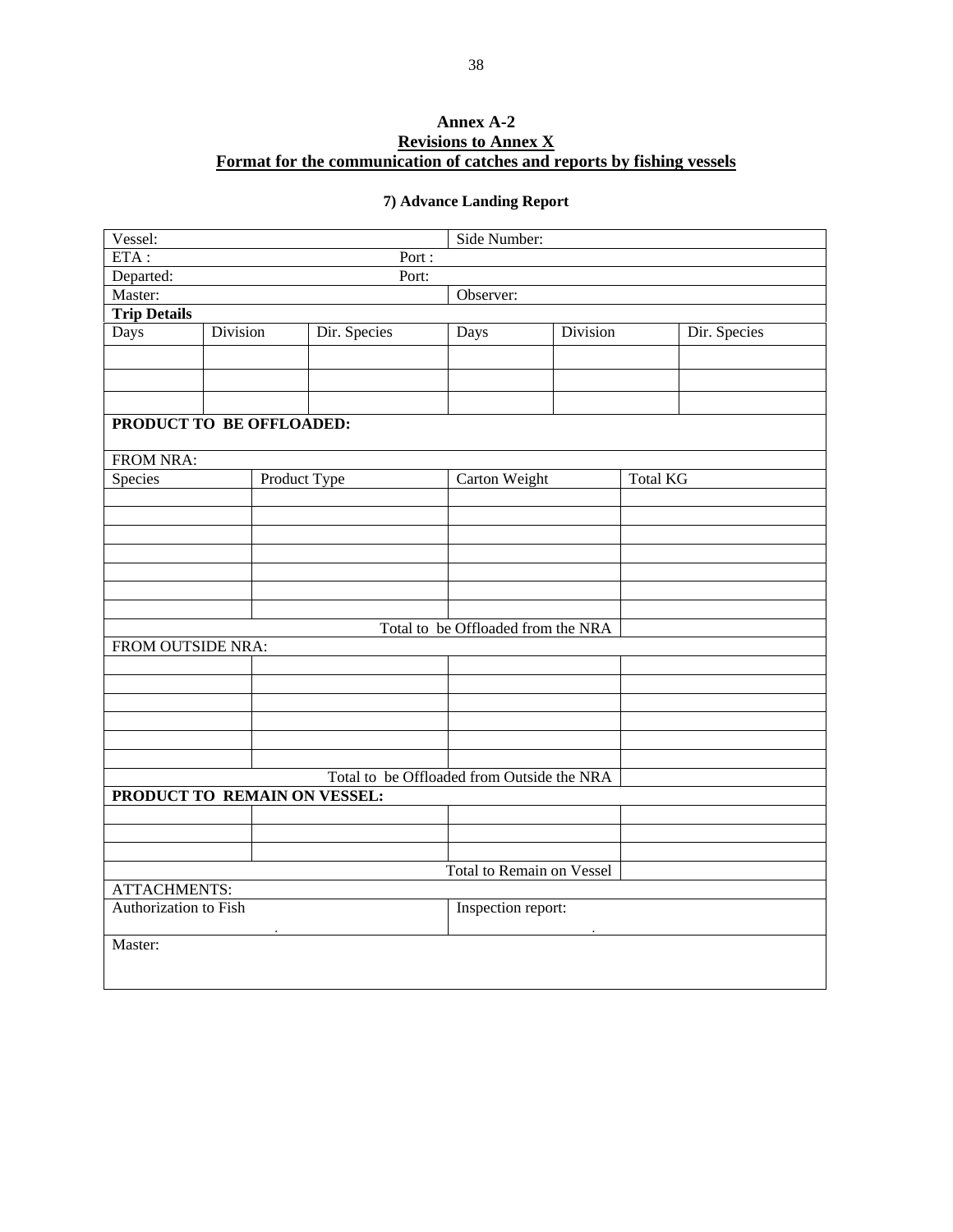### **Annex B Protocol for Establishing Observer Coverage Levels**

*(To be developed and proposed by Canada)*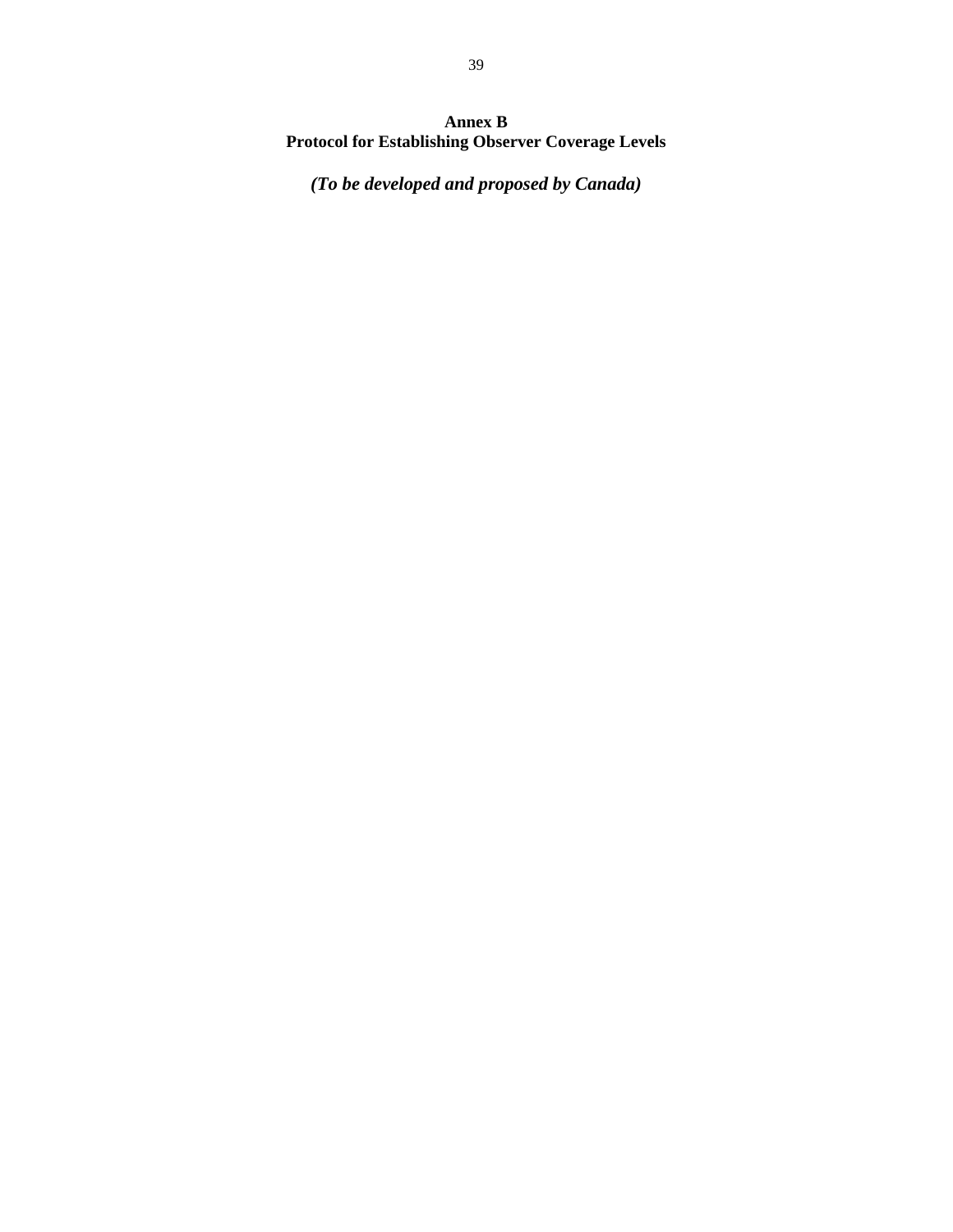#### **Annex C**

### **Recruitment, Training and Certification Guidelines for Observers**

#### **Recruitment**

**1. Contracting Parties shall ensure that the observers they designate have the following qualifications:** 

- **a) sufficient experience to identify species and fishing gear;**
- **b) satisfactory knowledge of the relevant Conservation and Enforcement Measures;**
- **c) the ability to carry out scientific tasks or to observe and record fishing activities accurately;**
- **d) satisfactory knowledge of the language of the flag State of the vessel onboard which they carry out their duties;**
- **e) computer skills relevant for the exercise of their duties;**
- **f) general nautical skills.**

#### **Training and Trainers**

**2. Trainers shall deliver a program that is certified by the Contracting Party and includes a course training standard designed to train individuals to complete the duties outlined in Annex D.** 

**3. The trainers shall ensure that observer candidates complete an examination on conclusion of the training program.** 

**4. The Trainers shall maintain appropriate records and issue documents of successful completion.** 

#### **Certification**

**5. The observer candidate shall obtain an acceptable grade as determined by the Contracting Party authorities. In addition to an acceptable grade, the observer candidate must also sign undertaking to comply with the Code of Conduct.** 

**6. The Contracting Party authorities shall issue a Certificate of Designation to the observer candidate who has successfully completed the training program and signed undertaking to comply with the Code of Conduct.** 

**7. The Certificate of Designation cards shall include the following information:** 

- ! **Name and date of birth of observer**
- ! **Identification number and expiration date**
- ! **Photograph and signature of observer**
- ! **Signature of Contracting Party authority**

#### **Revocation of Certification**

**8. Certification shall be revoked by the Contracting Party Authorities when:** 

- **a) An observer has not performed the duties outlined in Annex D for a period of ? years** 
	- **b) An observer has breached the Code of Conduct**

**9. Upon revocation, the Certificate of Designation card shall be reclaimed by the Contracting Party.** 

USA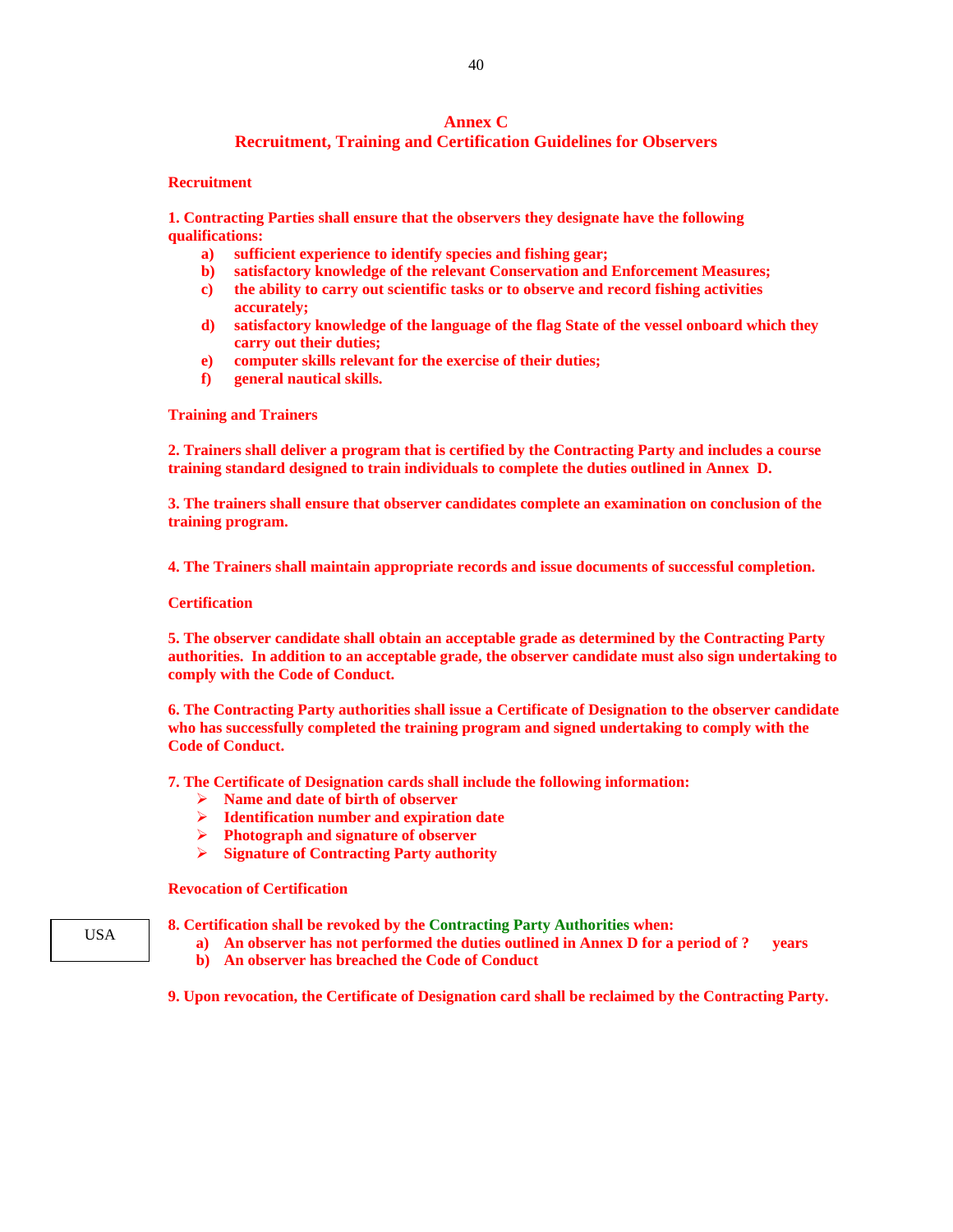### **Annex D Duties of Observer**

**Objectives of Observer Program** 

- **1. The objectives of the observer program are:** 
	- **a) to monitor compliance with the Conservation and Enforcement measures in force, and**
	- **b) to collect catch and effort data, other scientific data and additional information related to the fishery in the Regulatory Area.**

**2. The duties of observers are** *described in detail in an Operations Manual (to be developed)* **and shall comprise the following:** 

- **a) monitor the vessel's compliance with the Conservation and Enforcement Measures adopted by the Fisheries Commission and in force. In particular, they shall** 
	- **(i) broad estimate of the total catch held on board on entry into the Regulatory Area;**
	- **(ii) record the fishing activities of the vessel and verify the position of the vessel engaged in fishing;**
	- **(iii) observe and estimate catches with a view to identifying catch composition and depth and monitoring discards, by-catches and undersized fish;**
	- **(iv) record gear type, mesh size and attachments deployed (***measure gear and attachments and*  **record results;)**
	- **(v) verify the entries made in the logbook;**
	- **(vi) monitor the functioning of, and report on any tampering with, the Satellite tracking system;**
	- **(vii) be available to inspectors during at sea inspections;**
	- **(viii) upon request from the relevant inspection authorities, be available for a debriefing when the vessel enters into port;**
	- **(ix) if the observer considers it appropriate, signal any observations on possible violations to the captain** 
		- **(x) report, using established codes, suspected serious infringements identified by the observer to an inspection vessel, which should report it to the Executive Secretary.**
- **b) carry out scientific work as requested by the Fisheries Commission based on advice by the Scientific Council. In particular, they shall** 
	- **(i) record details of the vessel's partition of time between searching, fishing and transit;**
	- **(ii) take samples of catches and record the biological data of species caught;**
	- **(iii) collect catch and effort data on a haul by haul basis. This data shall include location, depth, time of the net on the bottom, catch composition, discards, by-catches and undersized fish;**
	- **(iv) collect data, including location, on fishing gear loss and waste disposal.**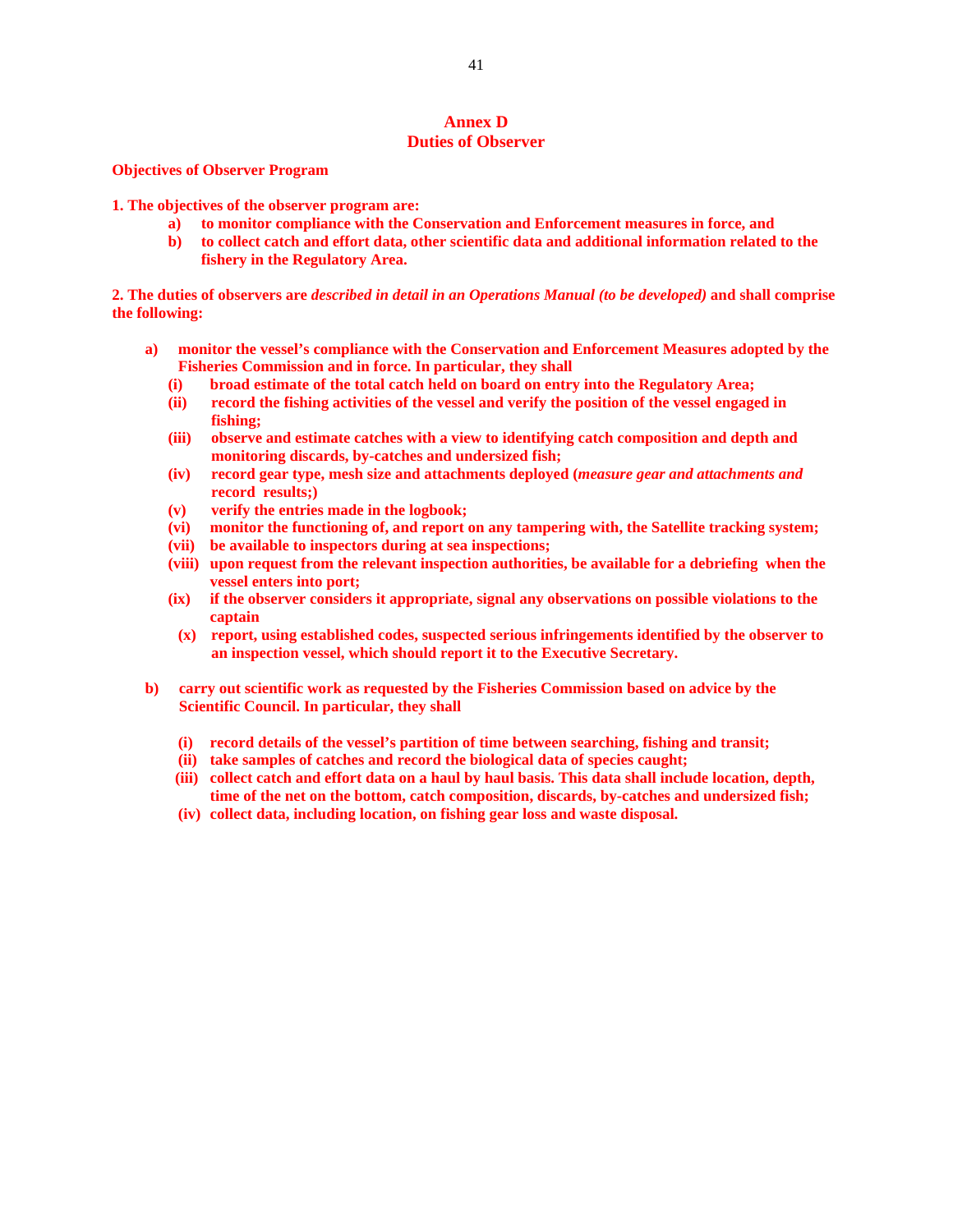# **Annex E**

### **Observer-Reported Apparent Infringement Form (To be completed by Contracting Party authorities)**

| <b>Vessel/Master Name:</b>                         | <b>Reference Number:</b>      |
|----------------------------------------------------|-------------------------------|
| <b>Trip Dates:</b>                                 | <b>Apparent Infringement:</b> |
| Observer:                                          | <b>NCEM Chapter/Article:</b>  |
| Details:                                           |                               |
|                                                    |                               |
|                                                    |                               |
| <b>Contracting Party Response:</b>                 |                               |
|                                                    |                               |
|                                                    |                               |
|                                                    |                               |
| <b>Final Disposition of Apparent Infringement:</b> |                               |
|                                                    |                               |
| Signature:                                         | Date:                         |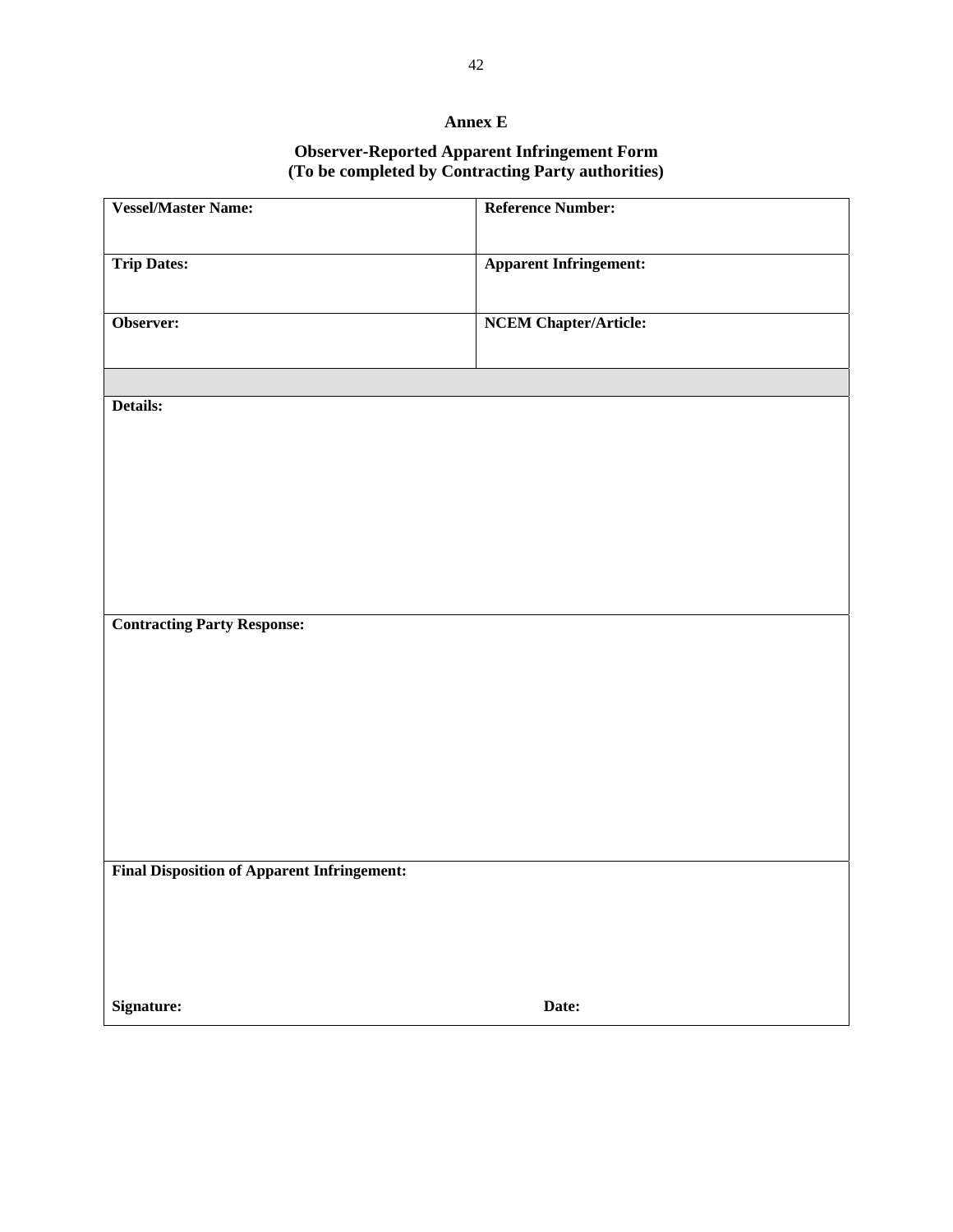### **Annex F**

### **Code of Conduct for Fishery Observers**

### **General**

- **1. Observers shall conduct themselves at all times in a professional manner.**
- **2. Observers shall avoid any behavior that could adversely affect the integrity of the observer program. They are expected to conduct themselves in an honest and businesslike manner in all situations and shall refrain from engaging in any activities that would negatively affect their person or role.**
- **3. Observers shall comply with all requirements established in laws and regulations of the Contracting Party to the vessel to which the observer is assigned insofar as such requirements are not incompatible with the Conservation and Enforcement Measures adopted by the Contracting Party and in force;**
- **4. Observers shall respect the hierarchy and general rules of behavior which apply to all vessel personnel, provided such rules do not interfere with the duties of the observer under this program.**
- **5. An Observer shall report objectively any apparent infringements observed and submit an authentic verifiable data package and trip report.**

### **Gratuities/Bribes**

- **6. Observers shall not accept any gratuity in the form of an object or a consideration that may place the observer in a compromising position. Gratuities include, but are not limited to money, fish products, free trips and alcoholic beverages.**
- **7. Any offer of a gratuity/bribe shall be reported immediately to Contracting Party authorities.**

### **Conflict of Interest**

- **8. An Observer shall disclose any conflicts of interest to Contracting Party authorities in writing as soon as the Observer becomes aware of the conflict.**
- **9. An Observer shall not:** 
	- **hold a commercial fishing licence and/ or act as a crewmember on any fishing vessel.**
	- **be involved in the purchase of fish for the purpose of resale.**
	- **be an owner, operator or manager of an enterprise that catches, cultures, process or transports fish.**
- **10. An Observer shall not accept a deployment to a vessel owned or operated by the Observer's immediate family.**

### **Confidentiality of Information**

- **11. All collected data, photographs and literature shall be turned over to the Contracting Party Authority at the completion of a deployment.**
- **12. In performing their duties, observers shall treat as confidential all information with respect to the fishing operations of the vessels and of the owners of the vessels and accept this requirement in writing as a condition for placement;**

### **Observer Identification Cards**

**13. An Observer shall return the Certificate of Designation card to the Contracting Party authority upon request.**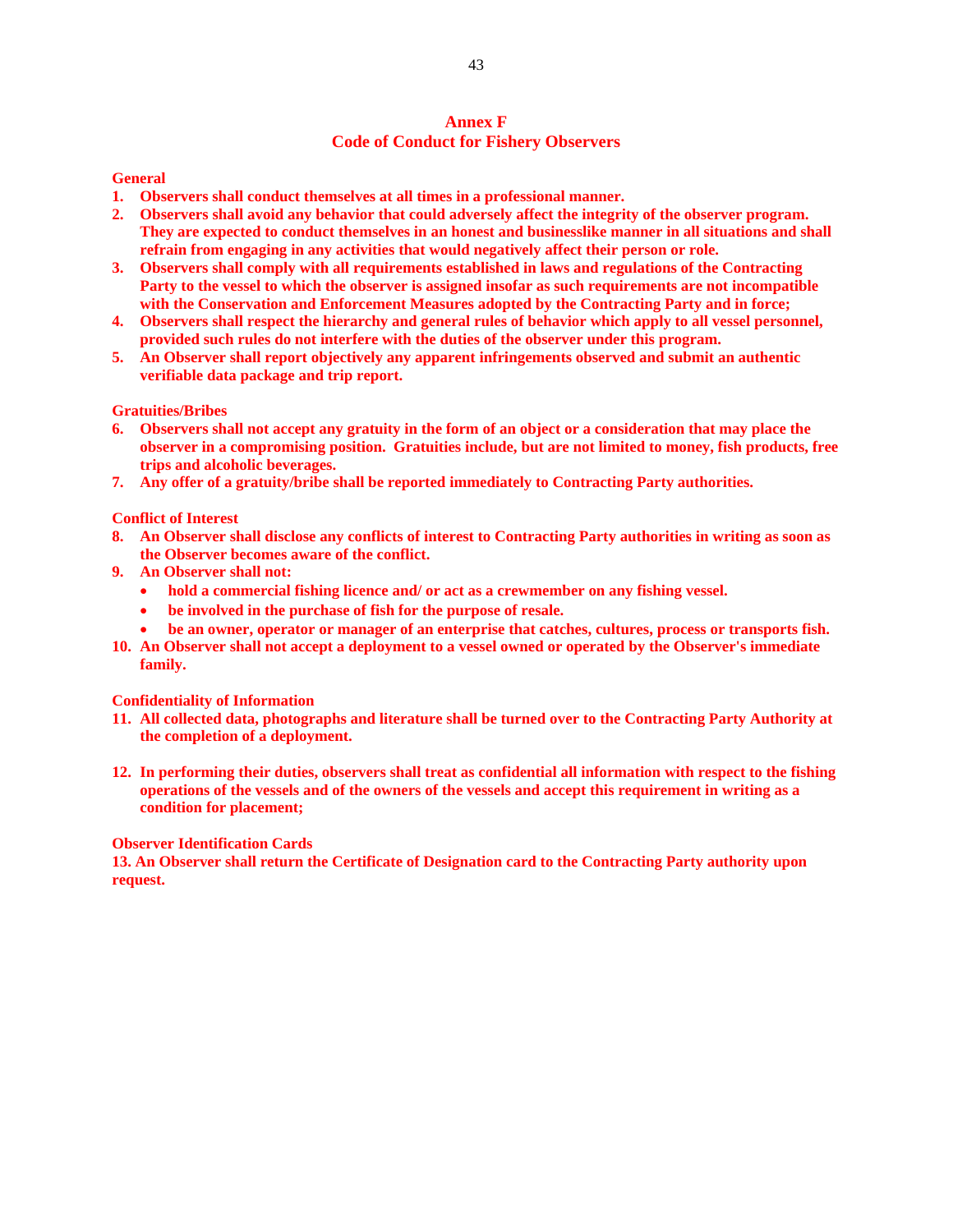### **Annex G-1 Observer Report Formats**

(Summary report to be completed by the observer and submitted at least 30 hours in advance of the vessel's entry into port)

|      |      |      | Vessel name______________Call Sign__ |                   |                     |                   |                    |                   | Flag State         |     |           | $-Observer$ |            | _Trip Period_ |       |    |         |    |            |    |               |  |
|------|------|------|--------------------------------------|-------------------|---------------------|-------------------|--------------------|-------------------|--------------------|-----|-----------|-------------|------------|---------------|-------|----|---------|----|------------|----|---------------|--|
| Date | Div. |      | <b>Fishing Gear</b>                  |                   | Bycatch             |                   | Discards           |                   | Undersize          |     | Logbooks  |             | Production |               | Hails |    | Samples |    | App. Infr. |    | VMS<br>System |  |
|      |      | Type | Mesh                                 | Spec <sup>1</sup> | Quant. <sup>2</sup> | Spec <sup>1</sup> | Quant <sup>2</sup> | Spec <sup>1</sup> | Quant <sup>2</sup> | Yes | <b>No</b> | Whole       | HG         | Fillets       | Yes   | No | Yes     | No | Yes        | No | Yes No        |  |
|      |      |      |                                      |                   |                     |                   |                    |                   |                    |     |           |             |            |               |       |    |         |    |            |    |               |  |
|      |      |      |                                      |                   |                     |                   |                    |                   |                    |     |           |             |            |               |       |    |         |    |            |    |               |  |
|      |      |      |                                      |                   |                     |                   |                    |                   |                    |     |           |             |            |               |       |    |         |    |            |    |               |  |
|      |      |      |                                      |                   |                     |                   |                    |                   |                    |     |           |             |            |               |       |    |         |    |            |    |               |  |
|      |      |      |                                      |                   |                     |                   |                    |                   |                    |     |           |             |            |               |       |    |         |    |            |    |               |  |
|      |      |      |                                      |                   |                     |                   |                    |                   |                    |     |           |             |            |               |       |    |         |    |            |    |               |  |
|      |      |      |                                      |                   |                     |                   |                    |                   |                    |     |           |             |            |               |       |    |         |    |            |    |               |  |
|      |      |      |                                      |                   |                     |                   |                    |                   |                    |     |           |             |            |               |       |    |         |    |            |    |               |  |
|      |      |      |                                      |                   |                     |                   |                    |                   |                    |     |           |             |            |               |       |    |         |    |            |    |               |  |
|      |      |      |                                      |                   |                     |                   |                    |                   |                    |     |           |             |            |               |       |    |         |    |            |    |               |  |
|      |      |      |                                      |                   |                     |                   |                    |                   |                    |     |           |             |            |               |       |    |         |    |            |    |               |  |
|      |      |      |                                      |                   |                     |                   |                    |                   |                    |     |           |             |            |               |       |    |         |    |            |    |               |  |

By marking "yes" in the "Logbook" column, the observer approves of the entries made by the captain for the trip.

By marking "yes" in the "Hails" column, the observer confirms that hails made by the captain for the trip are correct.

By marking "yes" in the "Samples" column, the observer confirms that (s)he has taken samples of the catch for scientific purposes.

By marking "yes" in the "App. Infr." column, the inspector indicates that an apparent infringement was observed during the trip. Details in Comment Section.

By marking "yes" in the "VMS" column, the observer confirms that the vessel's VMS system is functioning properly and without interference.

Comments:

<sup>1</sup> By FAO Codes

2 Quantity in Tons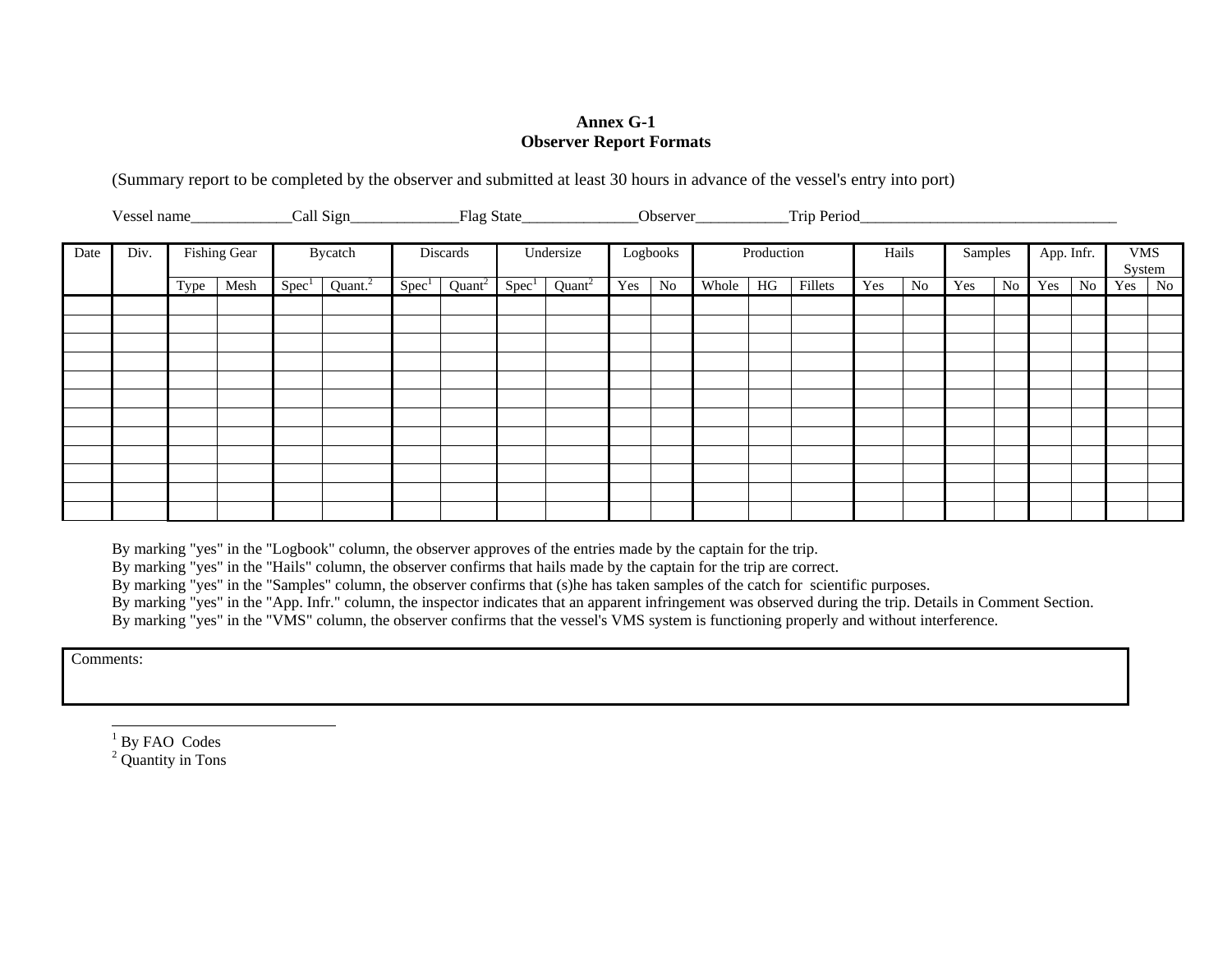#### **ANNEX G-2**

(Trip-end report to be completed by the observer and submitted to Contracting Party Authorities)

*(To be developed and proposed by Canada)*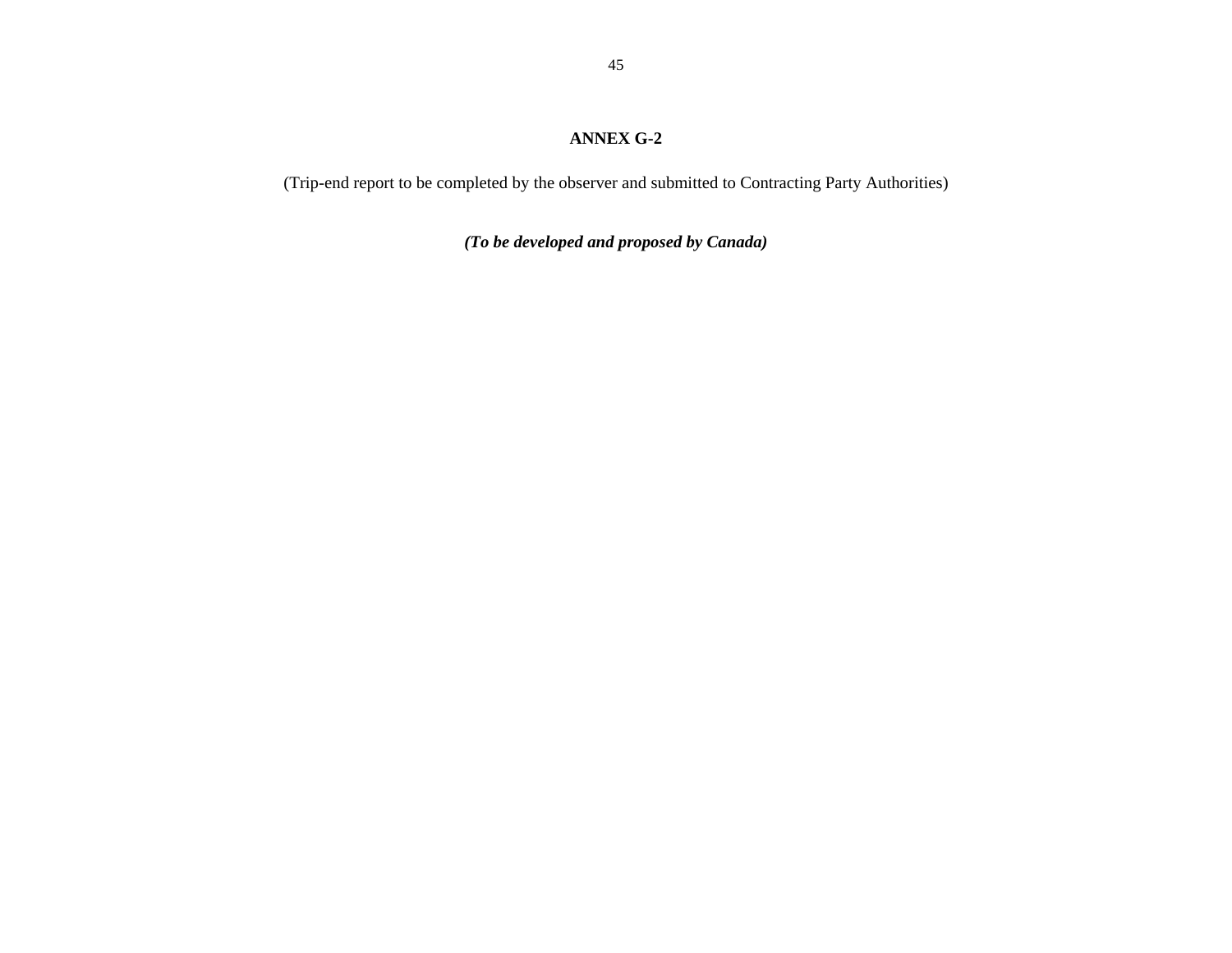### **Annex H Disposition of Observer-reported Apparent Infringements Revised STACTIC Form A and B**

(To be submitted to NAFO Secretariat by Contracting Parties)

#### ANNUAL RETURN OF INSPECTIONS, CATCH RECORD DISCREPANCIES**, INFRINGEMENTS**, AND/OR APPARENT INFRINGEMENTS

Contracting Party Reporting: Vear: Year: Year: Year: Contracting Party of Inspected Vessels: SUMMARY OF INSPECTIONS, CATCH RECORD DISCREPANCIES**, INFRINGEMENTS,** AND/OR APPARENT INFRINGEMENTS Total Number of Inspections: **Total Number of Infringements:** Total Number of Apparent Infringements: Total Number of Catch Record Discrepancies: DETAILS OF CATCH RECORD DISCREPANCIES, **INFRINGEMENTS**, AND/OR APPARENT INFRINGEMENTS Name of Vessel Inspected **or Observed** and Side Number **Date of Inspection or Observation**  Location at time of **Inspection or Observation** (NAFO Division or name of port) Details of **infringements**, apparent infringements and/or catch record discrepancies (Indicate Applicable Chapter/Article of NAFO Conservation and Enforcement Measures)

Date of Return: STACTIC Form A

### ANNUAL RETURN OF DISPOSITION OF CATCH REORD DISCREPANCIES**, INFRINGEMENTS**, AND/OR APPARENT INFRINGEMENTS

#### DETAILS OF CATCH REORD DISCREPANCIES**, INFRINGEMENTS,** AND/OR APPARENT INFRINGEMENTS

| Name of Vessel Inspected<br>or Observed and Side<br>Number | Date of<br><b>Inspection or</b><br><b>Observation</b> | Details of <b>infringements</b> , apparent<br>infringements and/or catch record<br>discrepancies (indicate applicable<br>Chapter/Article of NAFO<br><b>Conservation and Enforcement</b><br>Measures) | Disposition of $infringement(s)$ , apparent<br>infringement(s) and/or catch record<br>discrepancies |
|------------------------------------------------------------|-------------------------------------------------------|------------------------------------------------------------------------------------------------------------------------------------------------------------------------------------------------------|-----------------------------------------------------------------------------------------------------|
|                                                            |                                                       |                                                                                                                                                                                                      |                                                                                                     |
|                                                            |                                                       |                                                                                                                                                                                                      |                                                                                                     |
|                                                            |                                                       |                                                                                                                                                                                                      |                                                                                                     |
|                                                            |                                                       |                                                                                                                                                                                                      |                                                                                                     |

Date of Return: STACTIC Form B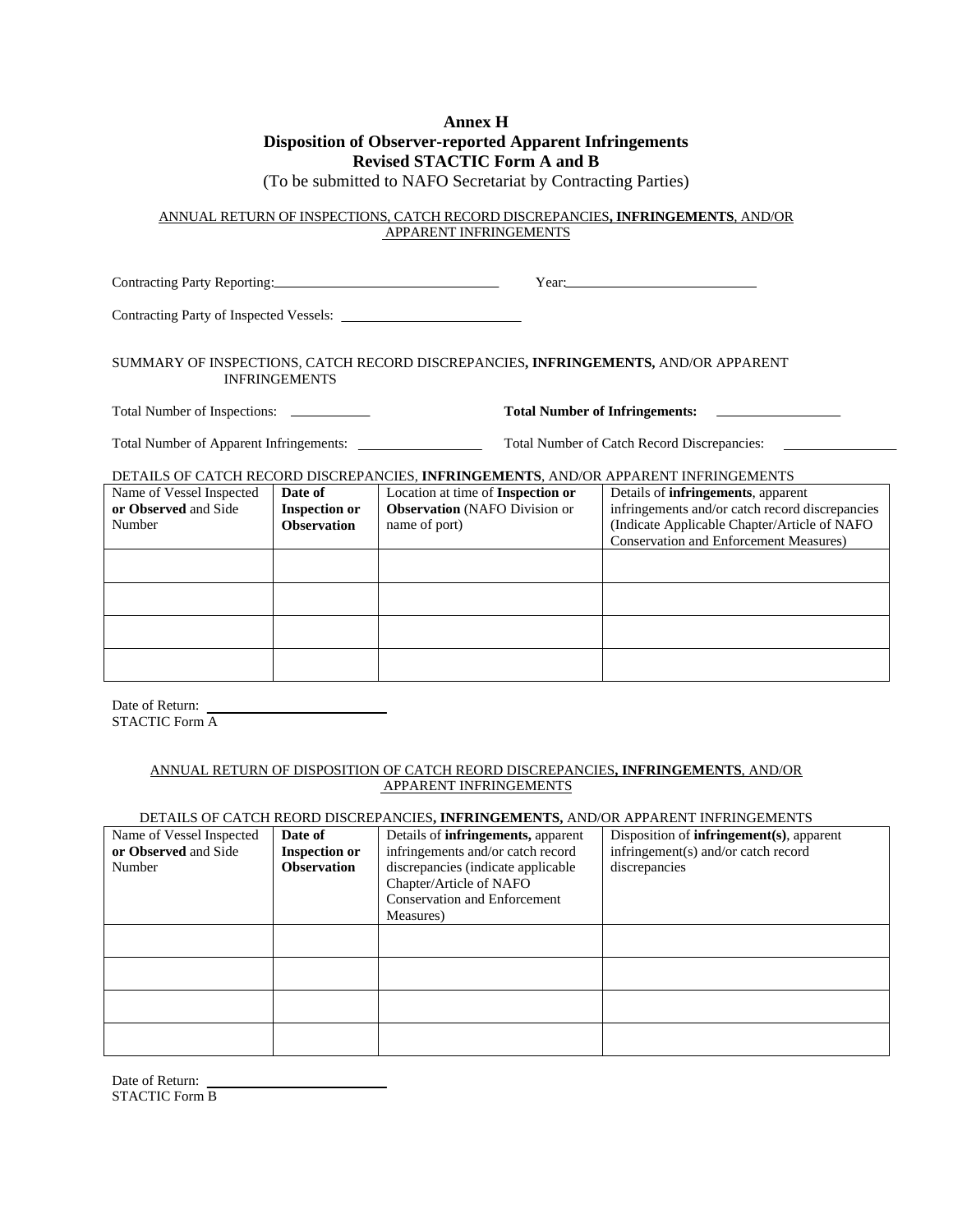# **Annex I**

# **Revisions to Annex XIII, NCEM - Port Inspection Report**

B. Information to be inserted in the report

| 0.0                                                     |     | VMS Verification |
|---------------------------------------------------------|-----|------------------|
| VMS Data Verified                                       | Yes | N <sub>0</sub>   |
| Contracting Party (or Flag State) Statement<br>Attached | Yes | N <sub>0</sub>   |
| Comments                                                |     |                  |
|                                                         |     |                  |

# **6.0 VMS Verification**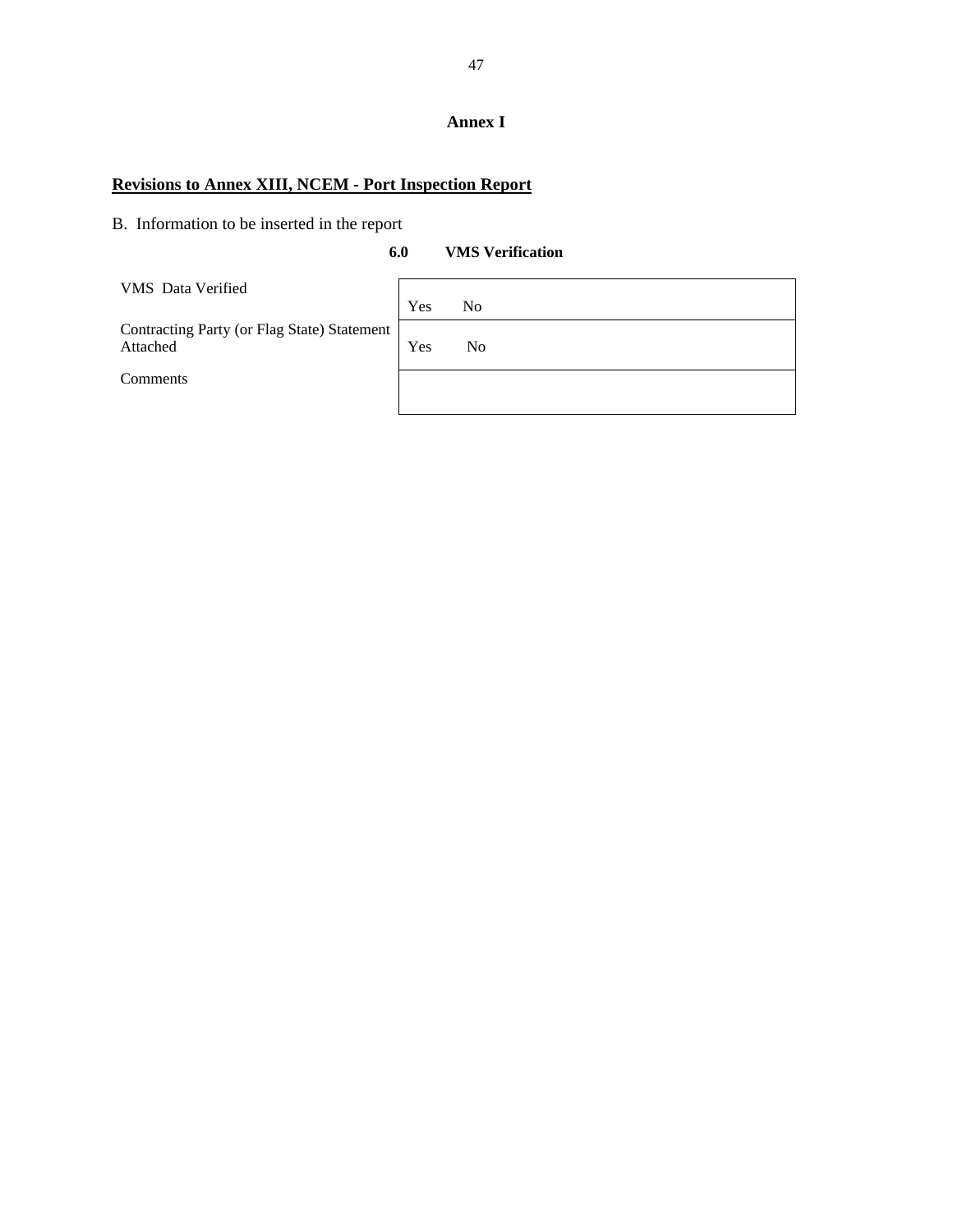(Annex 6 continued) Attachment 2

### **Source Document**

#### **Article 2- Definitions**

| ---<br>. .<br>N.<br>W<br>Draft ′<br>л.<br>$\cdots$ |  |
|----------------------------------------------------|--|

### **Article 13 - Authorization to Fish**

| $\sqrt{ }$<br>1.0 | WP 03/17       |
|-------------------|----------------|
| 2.0               | WP 03/17       |
| $\Omega$<br>3.0   | <b>CURRENT</b> |

### **Article 18 Product Marking/ Identification Requirement (New Title)**

NEW

#### **Article 22 - Communication of Catches**

| 4. a) b) c) d) | WP 03/17 |
|----------------|----------|
| 5a)            | WP 03/17 |
| 5. b) i.       | WP 03/17 |
| 5 b) ii.       | WP 03/12 |
| $5. b)$ iii.   | WP 03/12 |
| 5. c)          | WP 03/17 |

#### **Article 23 -Observer Program**

| 1.0     | <b>NEW</b>                 |
|---------|----------------------------|
| 2.0     | WP 03/17                   |
| 3.0     | WP 03/17                   |
| 4.0     | WP 03/17                   |
| 5.0     | WP 03/17                   |
| $6.0\,$ | WP 03/17                   |
| 7.0     | WP $03/17 + 18$ COMBINED   |
| 8.0     | WP 03/17                   |
| 9.0     | WP 03/17                   |
| 10.0    | $WP$ 03/17 + NEW           |
| 11.0    | WP 03/17                   |
| 12.0    | WP 03/17                   |
| 13.0    | WP 03/17                   |
| 14.0    | WP 03/17                   |
| 15.0    | WP 03/17                   |
| 16.0    | WP 03/17                   |
| 17.0    | WP 03/17                   |
| 18.0    | $WP 03/18 + NEW (Draff 1)$ |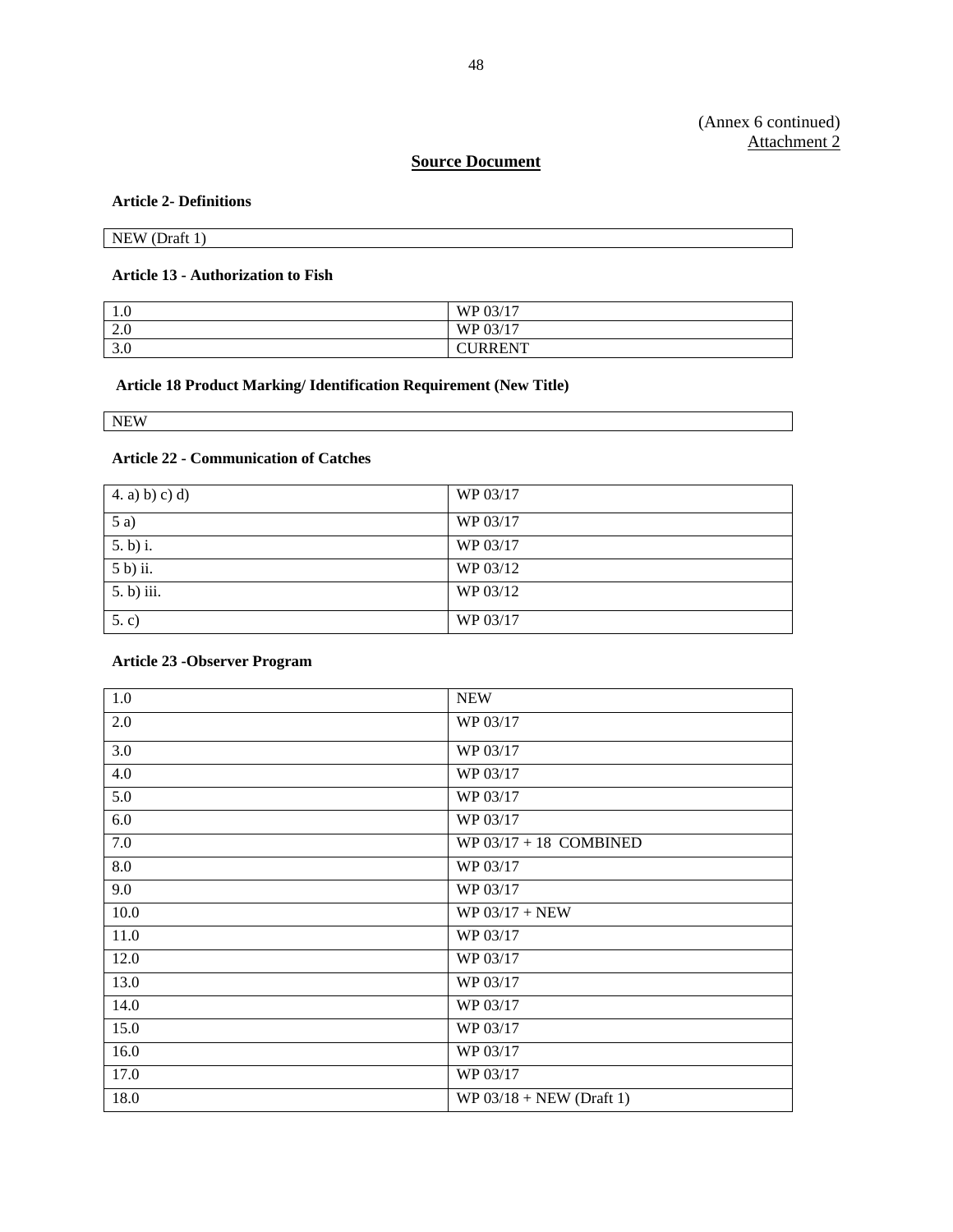| 19.0 | WP $03/18 + NEW (Draff 1)$ |
|------|----------------------------|
| 20.0 | $WP 03/18 + NEW (Draff 1)$ |
| 21.0 | WP 03/18                   |
| 22.0 | WP 03/17                   |
| 23.0 | WP $03/17 + 18$ COMBINED   |
| 24.0 | WP 03/17                   |
| 25.0 | WP 03/17                   |
| 26.0 | WP 03/17                   |
| 27.0 | WP 03/17                   |
| 28.0 | WP 03/18                   |
| 29.0 | WP 03/17                   |
| 30.0 | WP 03/17                   |

Chapter V - Inspections in Port

# **Article 37 - General Provisions (NEW OPENING ARTICLE)**

| 1.0 | $CURRENT + WP 03/12 + NEW (Draff 1)$    |
|-----|-----------------------------------------|
| 2.0 | <b>CURRENT</b>                          |
| 3.0 | $WP 03/17 + 18 + NEW (Draff 1)$         |
| 4.0 | WP 03/17                                |
| 5.0 | WP 03/17                                |
| 6.0 | WP 03/17                                |
| 7.0 | WP 03/17                                |
| 8.0 | $WP$ 03/12 + NEW                        |
| 9.0 | WP $03/12 + 17$ (Moved from Article 21) |

### **Article 38- Port Inspection Procedures**

| 1.0    | WP 03/12                  |
|--------|---------------------------|
| 2.0a   | <b>CURRENT</b>            |
| 2.0 b) | <b>CURRENT</b>            |
| 2.0 c) | <b>CURRENT</b>            |
| 2.0 d  | $CURRENT + NEW (Draff 1)$ |
| 2.0e)  | WP 03/12                  |
| 2.0 f  | NEW (Draft 1)             |

# **Article 39- Port Inspection Reports (New Title)**

| 1.U                  | <b>CURRENT</b> |
|----------------------|----------------|
| $\sim$ $\sim$<br>2.0 | <b>CURRENT</b> |
| J.U                  | <b>CURRENT</b> |
| -4.U                 | JRRENT         |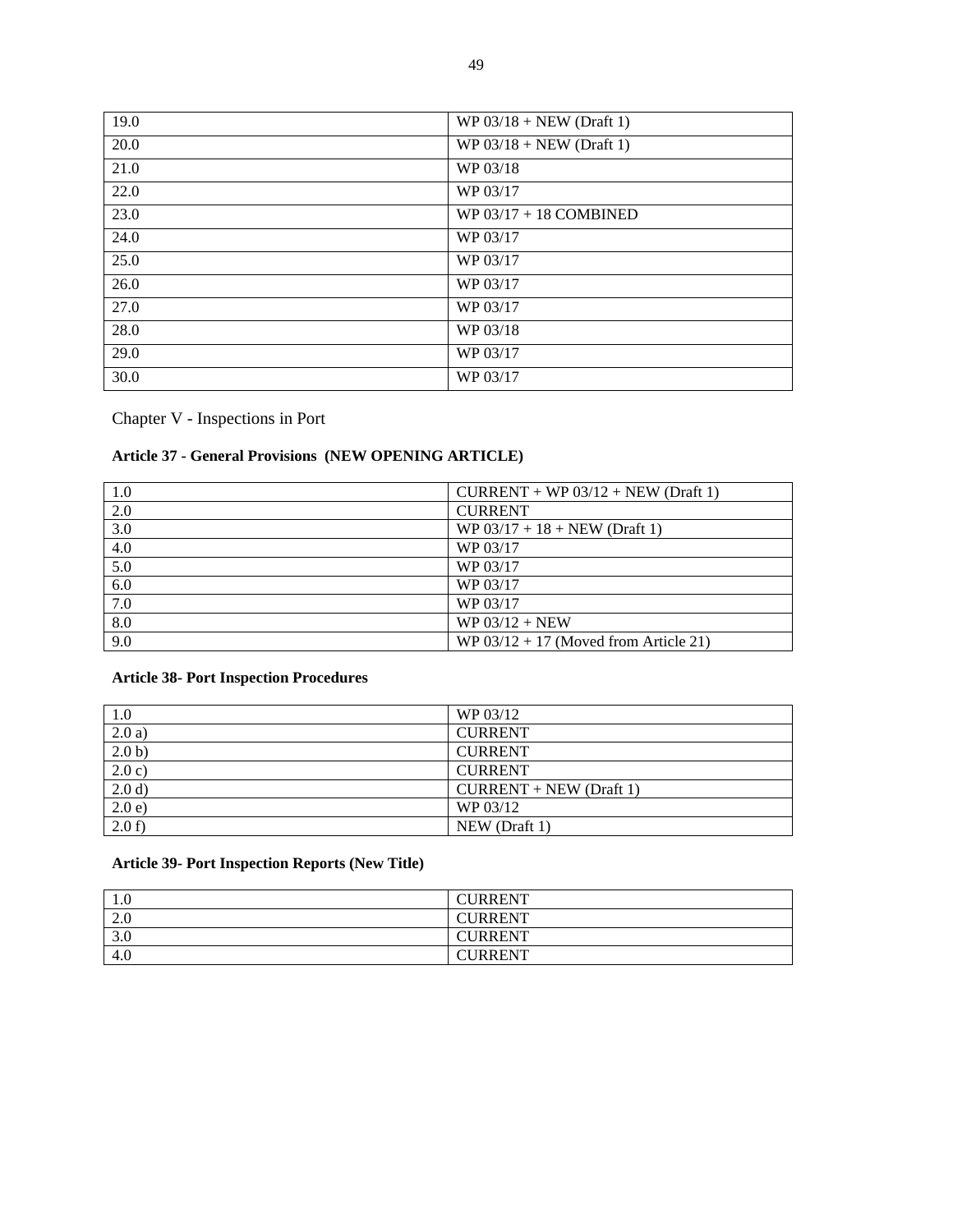| (1.0 a) b) c) d) e) f) | WP 03/17 |
|------------------------|----------|
| 2.0                    | WP 03/18 |
| 3.0                    | WP 03/18 |
| 4.0                    | WP 03/18 |
| 5.0                    | WP 03/18 |
| 6.0                    | WP 03/18 |
| 7.0                    | WP 03/18 |
| 8.0                    | WP 03/18 |
| 9.0                    | WP 03/18 |

**Annex C - Recruitment, Training and Certification Guidelines for Observers**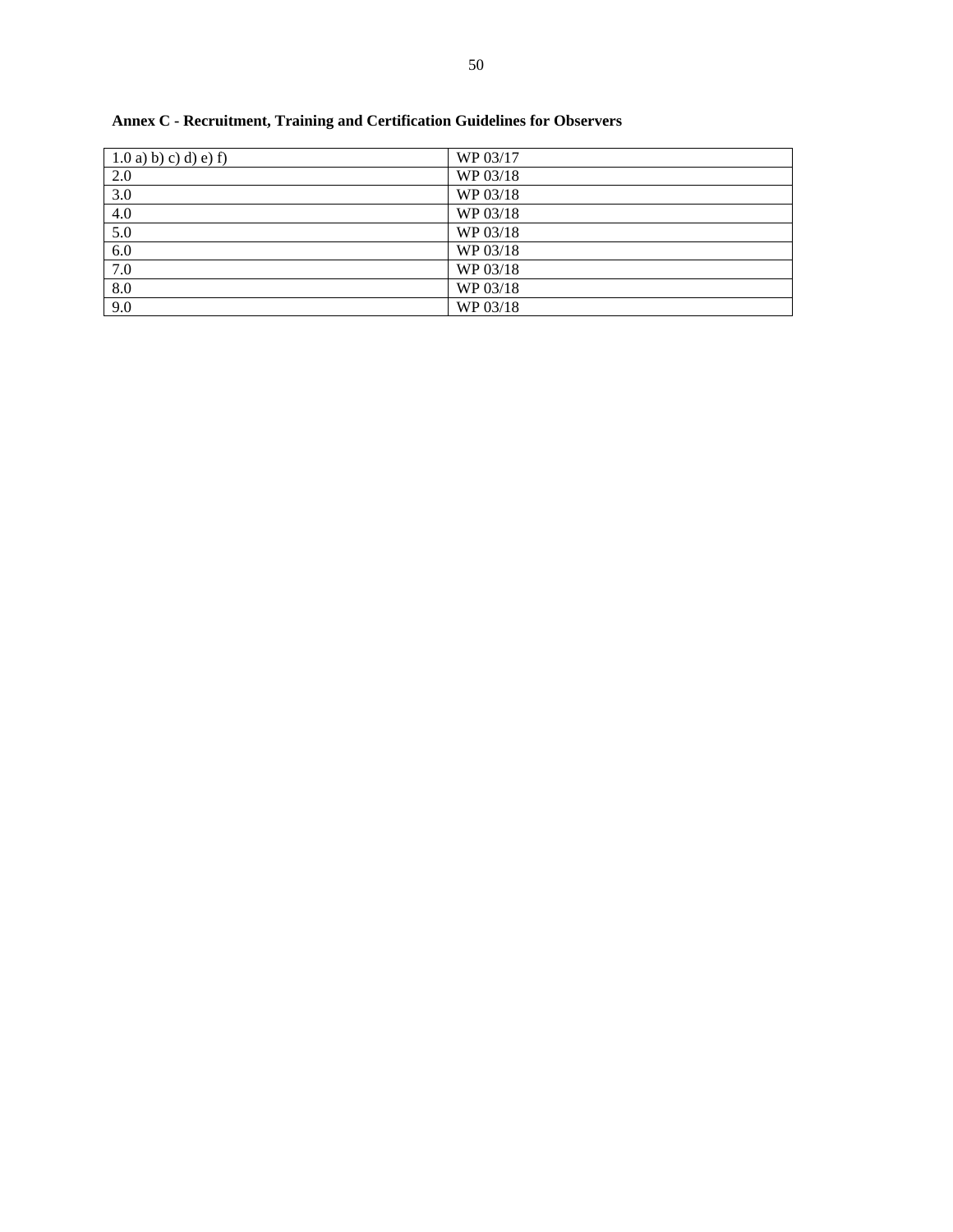### (Annex 6 continued) Attachment 3

### **STACTIC WP 03-12/17/18**

#### **DISCUSSION PAPER**

This document presents the articles, paragraphs and sections from the combined papers that require further discussion and possible revision before they can be incorporated into the final document.

In some instances, passages require clarification by the author and can be returned to the original document quickly. Other issues are reflective of a lack of consensus on approach in some areas.

The four main points requiring further discussion center on the following:

#### **1. Scope**

The scope of observer coverage has been an issue at NAFO meetings in recent years. Comments on the scope are provided by Iceland, the EU and Canada.

#### **2. Infringement**

A proposal has been made to provide distinct definitions of infringement and apparent infringement to differentiate between the findings of inspectors and information received from other monitoring sources.

#### **3. Port Inspection**

The proposed port inspection protocol for all vessels landing fish from the NRA has received extensive comments from Iceland and the EU.

#### **4. Web Based Possibilities**

It is proposed for discussion that consideration be given to exploring the possibilities of posting reporting data to a secure web site for access by inspecting authorities.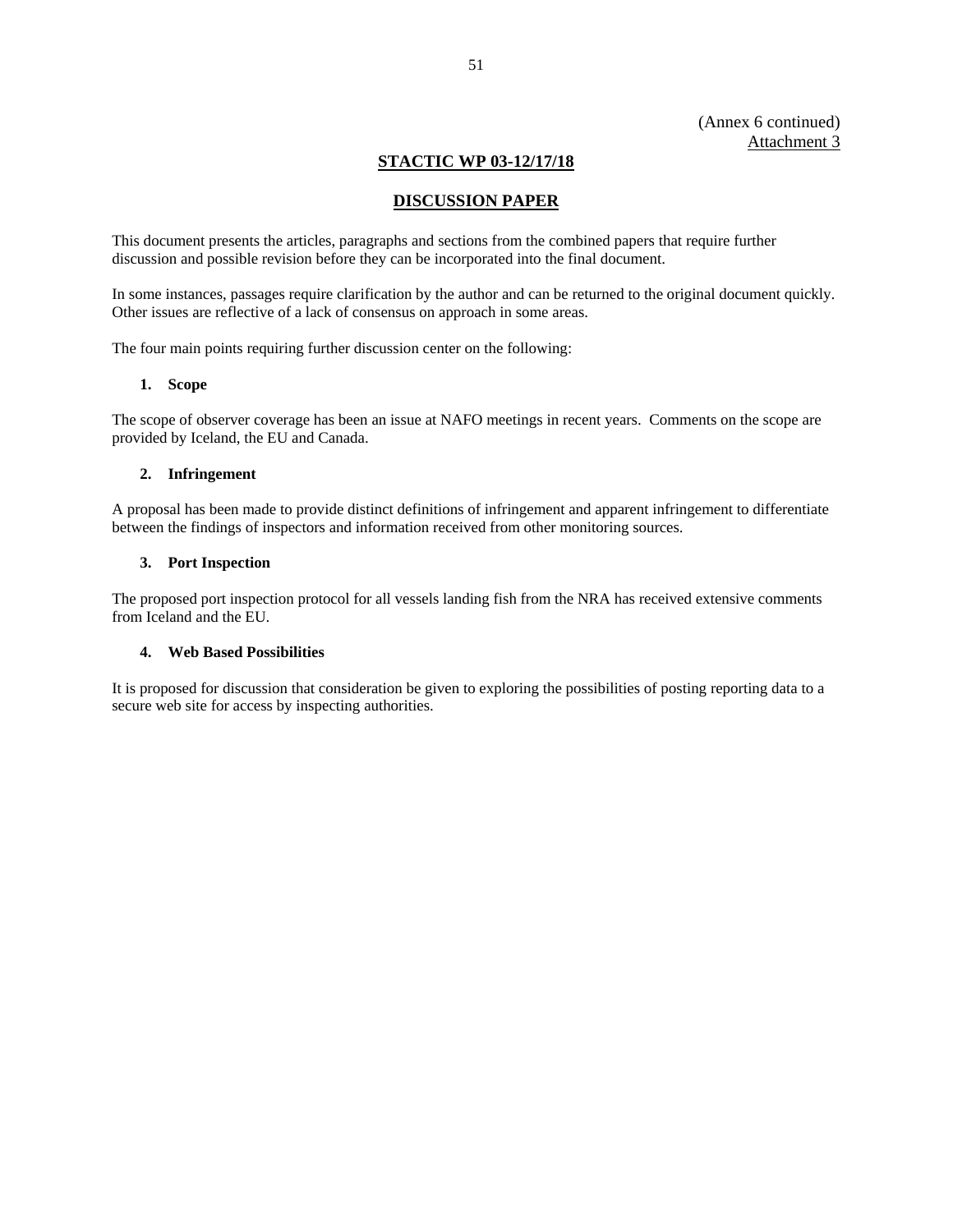### **1. SCOPE**

#### **Article 23 - Observer Program**

#### **Scope**

1.0[Observer coverage levels shall be established in accordance with guidelines outlined in Annex B (to be developed by Canada for consideration)]

### **ICELAND:**

As often has been mentioned, Iceland has suggested reduced observer coverage and our first proposal was with 20%. Now there is Pilot Project running with 50% coverage and I believe that Iceland will be unwilling to increase it again. So instead of 60-40-20 percent, I suggest 40-30-20. This is my compromised proposal, and I refresh that in last annual NAFO meeting in September 2003, Iceland wanted 20% coverage.

#### **EU:**

General Comments: The EC considers all elements falling under this exercise as being a package. In general terms, we reiterate our position that any modifications of substantial nature must be compensated by a substantial reduction of the observer coverage. We find it surprising that in submitting this document, there is no consideration given to this vital theme.

Article 23: As stated above, the scope remains an essential issue for the EC. We will refrain from detailed comments until Annex B is made available.

**2.0 [Each Contracting Party shall during 2004 require that 100% of its vessels fishing in the Regulatory Area at any one time, carry at least one observer on board the vessel. This coverage shall be reduced to 60% from 1 January 2005, to 40% from 1 January 2006 and to 20% from 1 January 2007.]** 

#### **DENMARK (FAROES AND DENMARK (FAROES AND GREENLAND)):**

Is this to be understands as if DENMARK (FAROES AND GREENLAND) in the year of 2006 has two vessels in NRA it is enough with observer on one of the vessels? What if the vessel with observer onboard leaves 1 week before the vessel without observer? This could be some very complicated calculation.

If a CP does not know in advance how many fishing-days total the CP is going to fish in NRA it is going to be difficult to plan the observer coverage.

### **2. INFRINGEMENT**

### **Article 2 - Definitions**

"Infringement" means any activity or omission of a fishing vessel which gives grounds for suspecting that a violation of the applicable provisions of the CEM has occurred and which has been identified pursuant to Chapter IV or V of the CEM.

"Apparent Infringement" means any activity or omission of a fishing vessel which gives grounds for suspecting that a violation of the applicable provisions of the CEM has occurred and which has been identified pursuant to Chapter III of the CEM.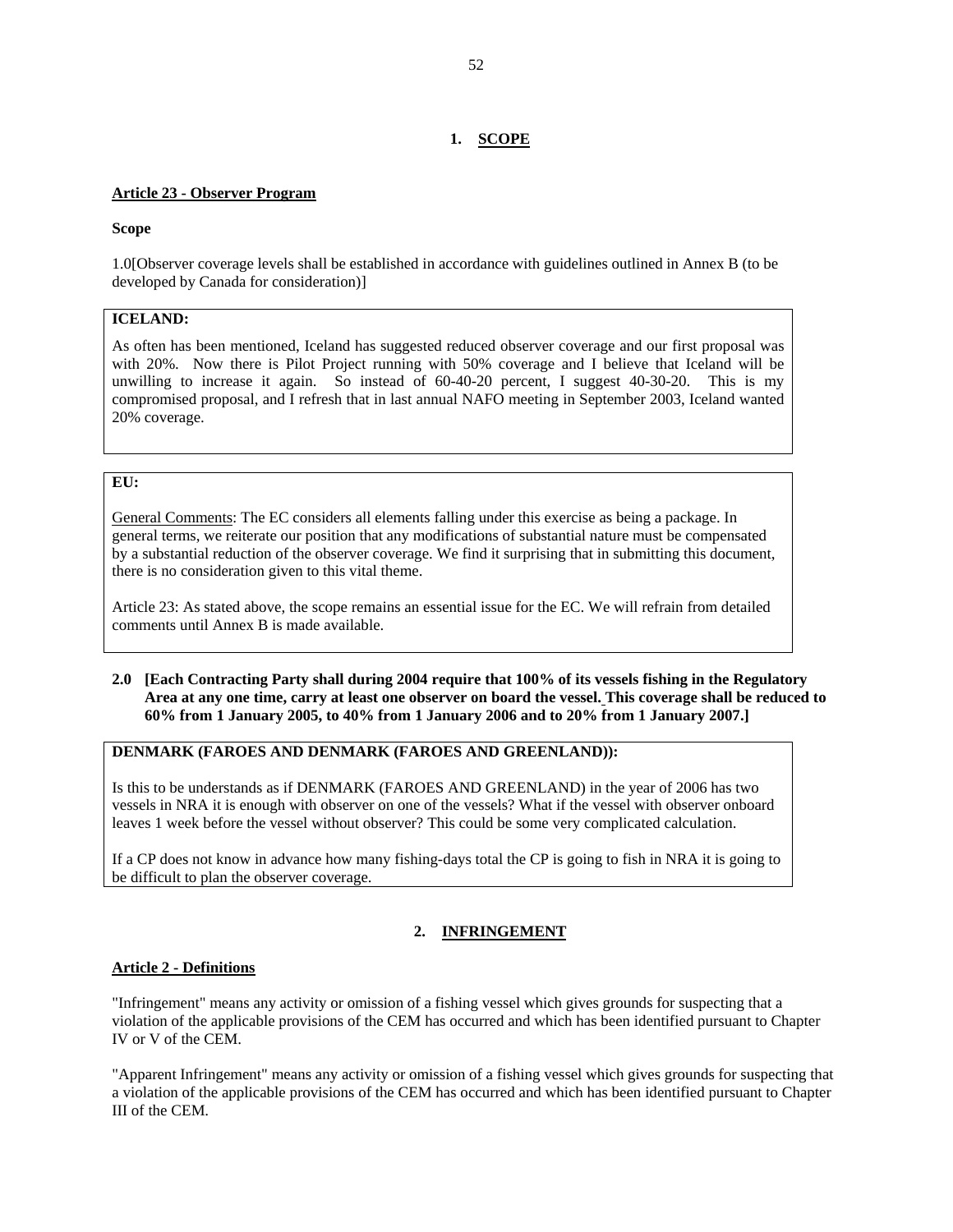Is the only difference between "Infringement" and "Apparent Infringement" in reference to Chapters, the former to IV and V but the latter to III? Is one supposed to be more serious than the other, or are they equally serious? And is "Serious Infringement" the third and most serious one?

### **EU:**

Article 2: The EC can support the first definition proposed by Canada. We are not in favour of a definition of infringement which refers to findings pursuant to chapter III of the CEM since such a definition would blur the necessary distinction between inspection findings and monitoring tools, such as observer data. The latter category may not, per se, constitute evidence of infringements but rather is intended to feed into inspection activities at sea or in port.

It should be clarified that the EC by no means is opposed to the concept of using monitoring data for follow-up action, which we understand is the concern of Canada. We believe however that this concern is being catered for in various other suggested provisions, in particular Article 12 paragraph 3.0, but also in the revised observer programme and port inspection scheme.

### **DENMARK (FAROES AND DENMARK (FAROES AND GREENLAND)):**

It should be clarified which articles in chapter IV, III or V the definitions of 'Apparent infringement' and 'Infringement' refers to.

DENMARK (FAROES AND GREENLAND) suggests instead of the definition "Infringement means any activity or omission of a fishing vessel which gives ground for suspecting…" this definition: ".. which gives clear ground for suspecting…"

DENMARK (FAROES AND GREENLAND) suggests an addition to the definition so instead of "Apparent infringement means any activity or omission of a fishing vessel which gives grounds for…" the following phrase is suggested: "Apparent infringement means any activity or omission of a fishing vessel which gives reasonable grounds for..."

We also finds it is important to have the definition of "Serious infringement" here in article 2 as well (Article 32).

### **3. PORT INSPECTION**

### **Article 37 - General Provisions**

1.0 When, in the port of a Contracting Party, a port call is made by a vessel which has been engaged in fishing for stocks subject to the Conservation and Enforcement Measures, that Contracting Party shall ensure that its inspector is present, and that, on each occasion where catch is offloaded, an inspection takes place to verify the species and quantity caught. *Contracting Parties shall ensure that the offloading is monitored in accordance with the procedures in Article 38.* 

### **DENMARK (FAROES AND DENMARK (FAROES AND GREENLAND)):**

Does this paragraph mean that a CP must carry out a port Inspection every time a CP vessel is offloading catch taken in the RA? We suggest that the port inspection is carried out when a vessel has been cited for a apparent infringement or other irregularities.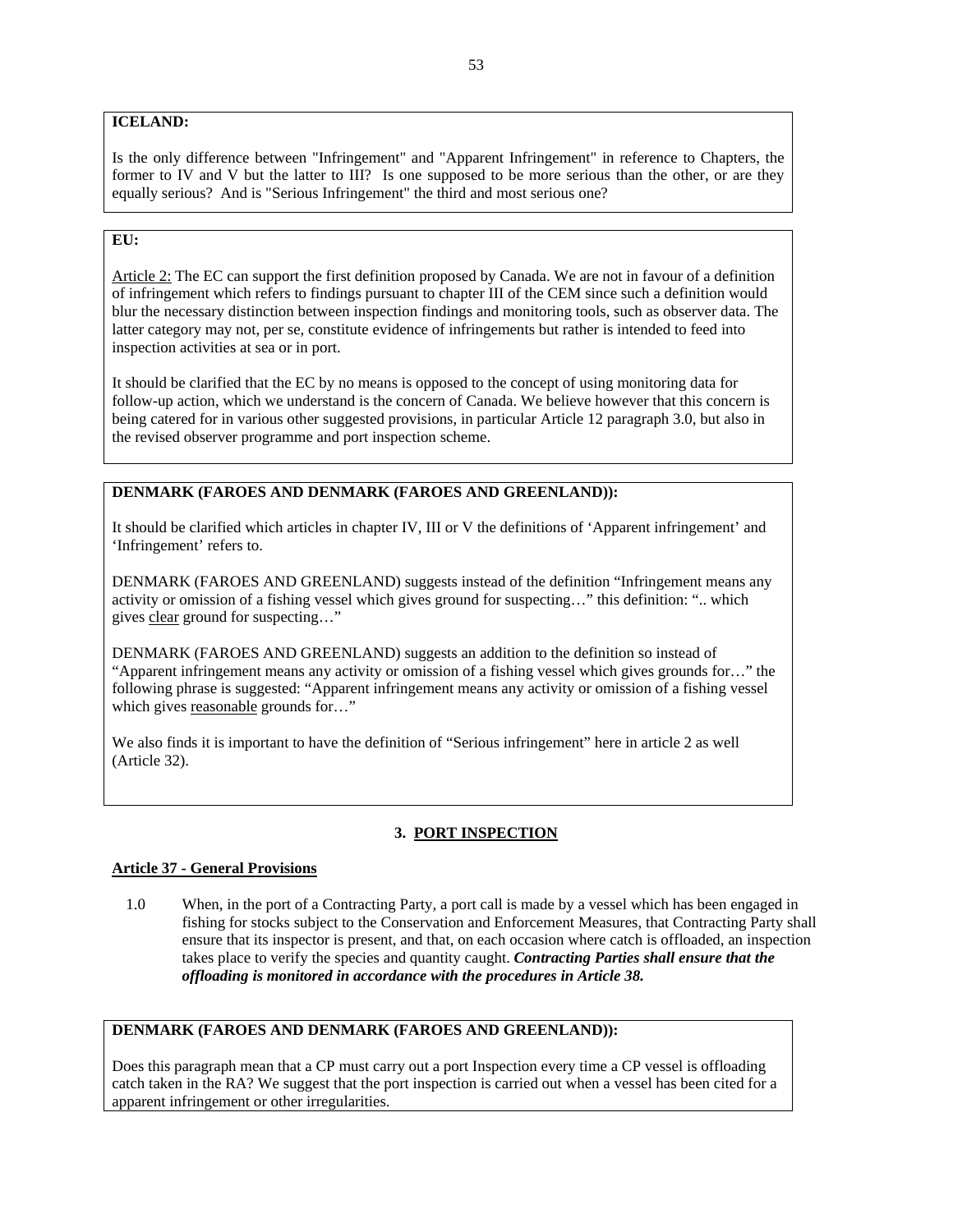- 2.0 The Contracting Party shall ensure that the interference in the offloading activity is minimized and that the quality of the catch is not adversely affected.
- 3.0 Upon receipt of the information *contained in the Advance Landing report* and where applicable, of the summary report submitted by the observer in accordance with Article 22, the relevant port authorities shall compare the data contained therein as well as data derived from VMS reports and inspection reports.
- 4.0 The landing of the catch shall not be permitted until this process has been finalised, unless in cases of force majeure there is a special authorisation from the Flag State authorities.
- 5.0 If the relevant vessel is flying another flag than the flag of the port State, port state and flag states authorities shall co-operate to compile and make available all data necessary for port inspection.
- 6.0 The port authorities shall, without delay, transmit all data received to the Flag State for verification by comparison with data derived from VMS reports. The Flag State shall provide the port State with a statement determining if the data corresponds to VMS data and other data available to the flag state.
- 7.0 The port authorities shall attach the statement of the Flag State to the port inspection report.

As I previously said there should be a consideration on what reports types should be used. Too many report types with the same information increases the possibility of unintentionally discrepancy between reports (typing errors, human mistakes, etc). This of course can effect port inspections.

The co-operation between flag state and port state seems to be a bit complicated. I think that every CP wants to have good co-operation but in my opinion the proposal as it is in 5.0-7.0 will only increase the bureaucracy and therefore increase the cost. We should consider it carefully to give CPs access to data derived from VMS reports. Then could all CPs get the information they need whenever they need. NAFO should be modern and use all technology available.

8.0 Contracting Parties shall facilitate a third party review system by permitting authorities from other Contracting Parties to observe all aspects of their port inspection process. The results of these reviews shall be reported annually to **STACTIC/ NAFO Secretariat?**

### **EU:**

Paragraph 8.0: The EC considers that the current NAFO rules on access of third country inspectors to observe port inspections strikes an appropriate balance of interests. It should be recalled that the port inspection scheme refers to inspections taking place on the territory of Contracting parties outside the Convention Area of NAFO. The current wording of this paragraph would allow government officials to conduct official business on the territory of another country without the consent of local authorities and is therefore excessive.

### **USA:**

Report should go to the Secretariat for use in annual compliance review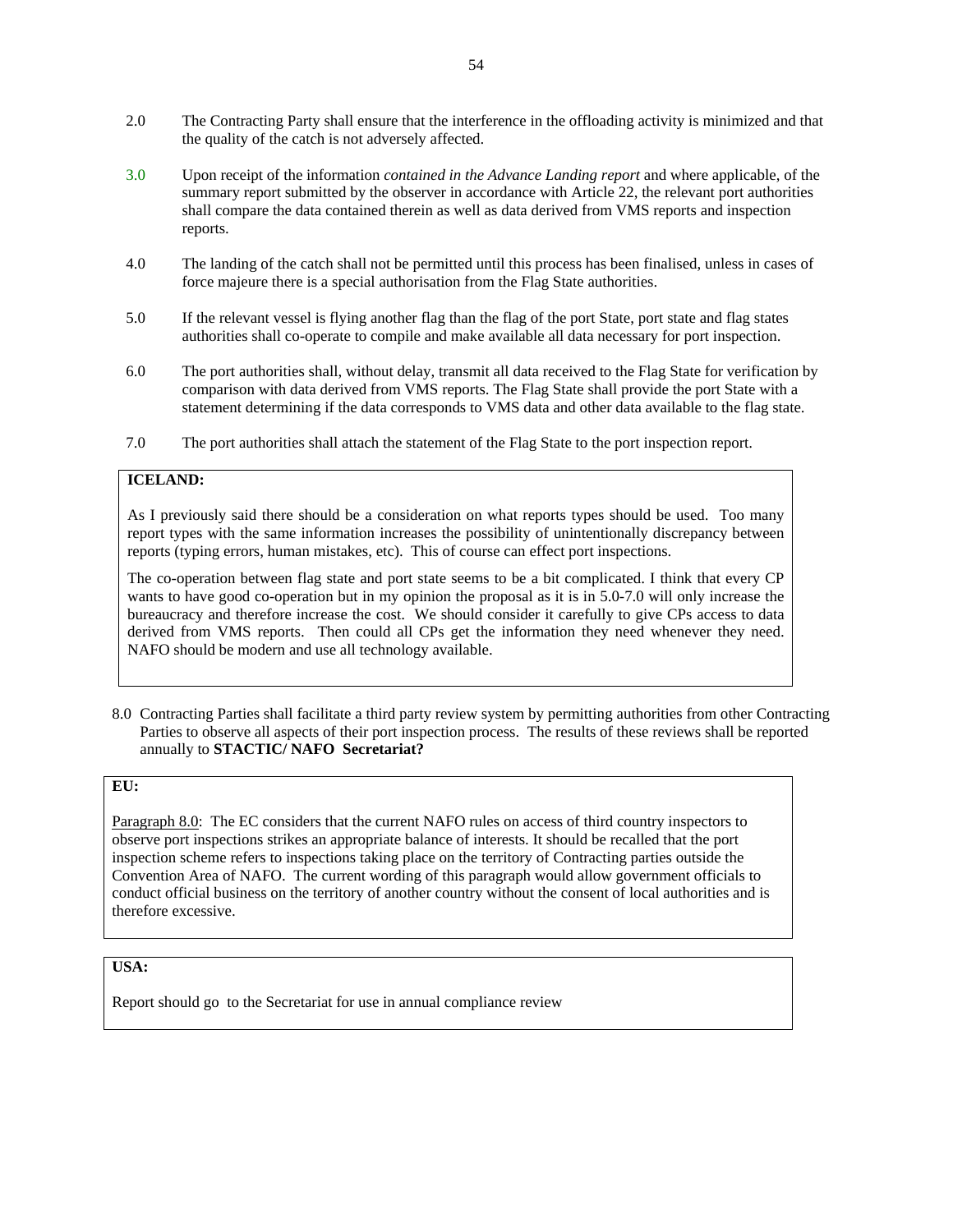- a) a copy of their authorisation to fish;
- b) details of their fishing trip including:
	- i. areas fished and quantities of fish therein by species they intend to land.
	- ii. the amount of product onboard, and the amount to be offloaded by species and product type
	- iii. the amount of product onboard, by species and product type, that was harvested in the RA
- c) a copy of the inspection reports in case the vessel has been inspected at sea.

A Landing Report with at least 48 hours in advance is too long notice and I would like to explore the possibilities of shorter one, maybe 24 hours.

In 5.0 there are some information that has to be provided to port authorities. Should this information be sent by fax? What is the purpose of sending a copy of the licence, for an example, licence for Icelandic vessels are in Icelandic? The Secreteriat should rather provide a list of authorised vessels on the NAFO website.

Are inspections reports also to be sent by fax? Could it be enough to keep a list on the website with information on vessels that have been inspected? On that list could be information on the result (was all OK?, yes/no) and relevant port authorities would then know if they should read the inspection report carefully onboard and check on some "infringements" or not.

Alternatively, port authorities should only be provided with a copy of "negative" reports, but not "positive".

**EU:** 

There seem also to be some overlap between the three sub-items under point 9.0 b).

### **DENMARK (FAROES AND DENMARK (FAROES AND GREENLAND)):**

10.0a) It should not be necessary to have a copy of the vessels if the secretariat has a list of notified vessels.

11.0b) These points should be rephrased since there seems to be some overlap.

#### **Article 38.0**

1.0 When catch is to be offloaded in a Contracting Party port, Contracting Parties will, based on analyses of the data as outlined in Articles 21 and 37, pre select vessels for Level 1 or 2 offloading inspections as follows:

a) Level 1

Level 1 inspections shall be carried out on vessels which have a good compliance record and for which the data for the current trip indicates that there are no catch discrepancies onboard the vessel. Level 1 will involve a routine enumeration of product coming off the vessel, according to the procedures outlined for an Enumeration Inspection, as outlined in Part XX of NAFO Doc XX.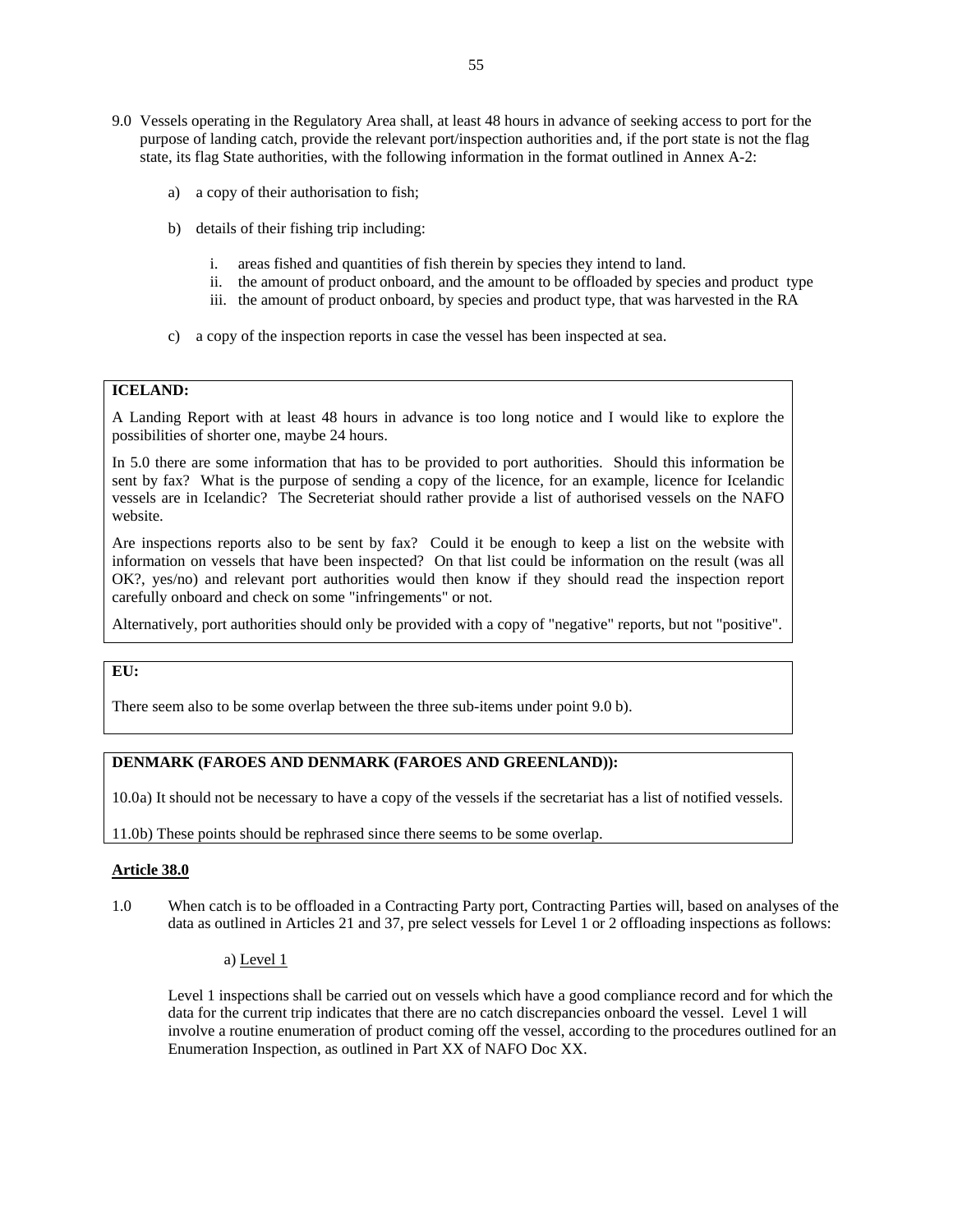#### b) Level 2

Level 2 inspections will be carried out when catch discrepancies are identified in the course of a Level 1 inspection, or in the following circumstances:

- $\triangleright$  The vessel has been cited for an infringement of the CEM
- $\triangleright$  The observer has reported an apparent infringement, or a discrepancy exists between the observer's and master's catch report.
- $\triangleright$  Information from other sources, including VMS and air surveillance, indicates that the vessel may have engaged in illegal fishing activity or misreporting of the product onboard the vessel.

Level 2 will involve an enhanced inspection, incorporating compositional and/or compliance sampling (as described in Part XX of NAFO Doc XX) of product onboard as required.

- 2.0 Inspectors shall, in the course of port inspections:
	- a) verify species and quantities of fish onboard
	- b) verify any information from inspections under Chapter IV
	- c) verify mesh size of nets on board
	- d) verify size of fish for those species with minimum fish size requirements retained onboard
	- e) verify VMS data from the vessel (through the Flag State as necessary)
	- f) confirm the presence onboard of the vessel's Authorization to fish

### **ICELAND:**

My first reaction regarding port inspection is that the procedures are too detailed and complicated. While selecting Level 1 (L1) or Level 2 (L2), who should determine what is a good compliance record? Can Iceland decide unilateral which vessels from Latvia have good compliance record?

The comments to article 13 are relevant here: "When data is cross checked, a question arises about accuracy. How much deviation should be allowed? If a captain reports 500 tons catch but when the catch is weighed it is 520 tons? Is that OK? This is especially crucial with reference to port inspection." The question could be, if there is just a tiny discrepancy should L2 take place?

The phrase "vessel may have engaged in illegal fishing" is inaccurate. All vessels may have engaged in illegal fishing, port inspection is just one part in checking out compliance. One could think that L2 should always take place. I think that continuous choose between L1 and L2 complicates inspections. For instance, if discrepancy is discovered at the very end of L1, should L2 take place?

The proposed text in 2.0, does it apply to both L1 and L2? I notice that in f) inspectors shall confirm the presence of vessel's authorisation (licence) to fish. In article 21 5.0 it is proposed that vessels send a copy of there authorisation to port state, so I ask again, is that necessary?

As I said earlier I think that proposed port inspection procedures are too detailed and complicated. They leave nothing left for CPs to use their own procedures and methods. As I understand the proposal, port inspections has to be done in exact order and not in any other way. That means that CPs, at least Iceland, will have two types of port inspections procedures, one for NAFO and one with "our methods".

In my opinion proposed port inspection will increase cost because there will always have to be two inspectors available and rather big portion of catches is checked. And because that rather big portion is always inspected I have doubt how that can not affect products quality. I think there is a great risk affecting product quality if rather big portion of catches is always inspected.

Instead of having rather detailed and a bit complicated port inspection procedures, we could use sudden and unexpected inspections. I think that each CP should carry out such inspections in a way that suit them best. However, NAFO could of course accept some provisions on minimum percentage of vessel's landings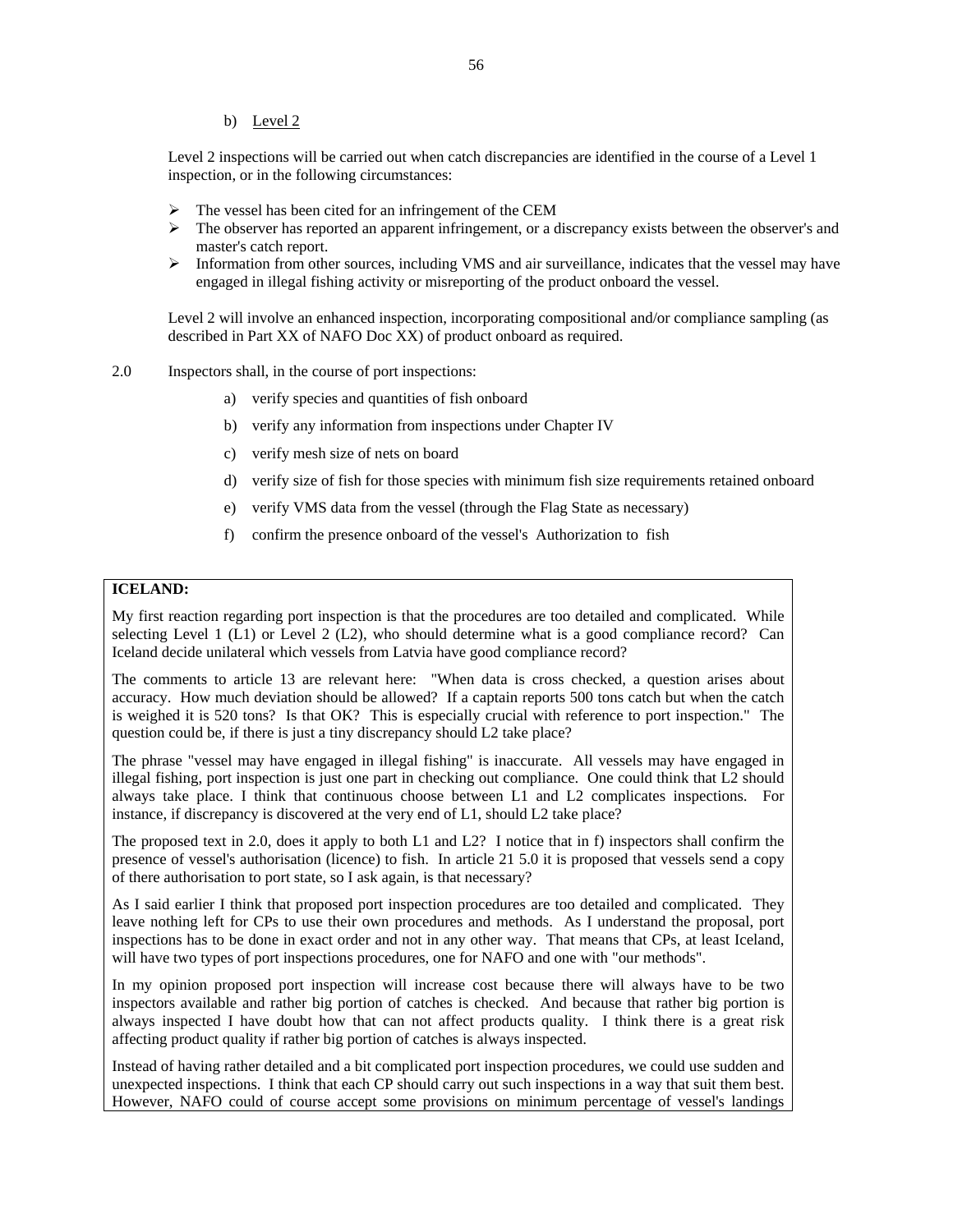inspected (sudden inspection) and requirement of such inspections.

Our experience in Iceland is that sudden and unexpected inspections can be just as effective. If every vessel/captain know that he can be detailed inspected at all time, the odds are very high that he will comply with regulations. I think it is too expensive to inspect every landing of all vessels in details.

### **EU:**

Article 38: The EC is open to discuss any amendments of the port inspection scheme in this direction provided that it leads to an equal treatment of vessels. Procedures will in any case have to be feasible in practise and take into account inter alia the size of the intended landings.

### **DENMARK (FAROES AND GREENLAND):**

1 b) The first arrow mentions vessels that have been cited for an infringement of the CEM. It is important to define what kind of infringement that makes it necessary to have en inspection of level 2.

2 f) This paragraph mentions that the inspector shall confirm the presence onboard of the vessel's authorisation to fish in the course of port inspection. But is it not the Flag States responsibility that the vessel has an authorisation to fish and then it should be enough that a CP has notified the vessel to NAFO.

### **4. WEB BASED POSSIBILITIES**

#### **CANADA:**

Canada proposes a discussion on the potential for the application of web based reporting for all NAFO monitoring functions. Specific recommendations are included for some of the measures in this document; however, it is felt that many other components of the NAFO Monitoring Scheme could be significantly enhanced through the use of web based electronic reporting.

### **5. OTHER MEASURES REQUIRING DISCUSSION AND/OR CLARIFICATION**

#### **Article 13 - Authorization to Fish**

3.0 Flag State Contracting Parties shall establish a validation system comprising in particular cross checks and verification of all data resulting from applicable measures adopted under the NAFO convention. The flag state shall notify any discrepancies following such cross checks to the captain and require an explanation.

### **ICELAND:**

When data is cross-checked, a question arises about accuracy. How much discrepancy should be allowed? If a captain reports 500 tons catch but when the catch is weighed it is 520 tons. Is that OK? This is especially crucial with reference to port inspection.

But of course, I acknowledge the importance of cross checks. That is something that should be done.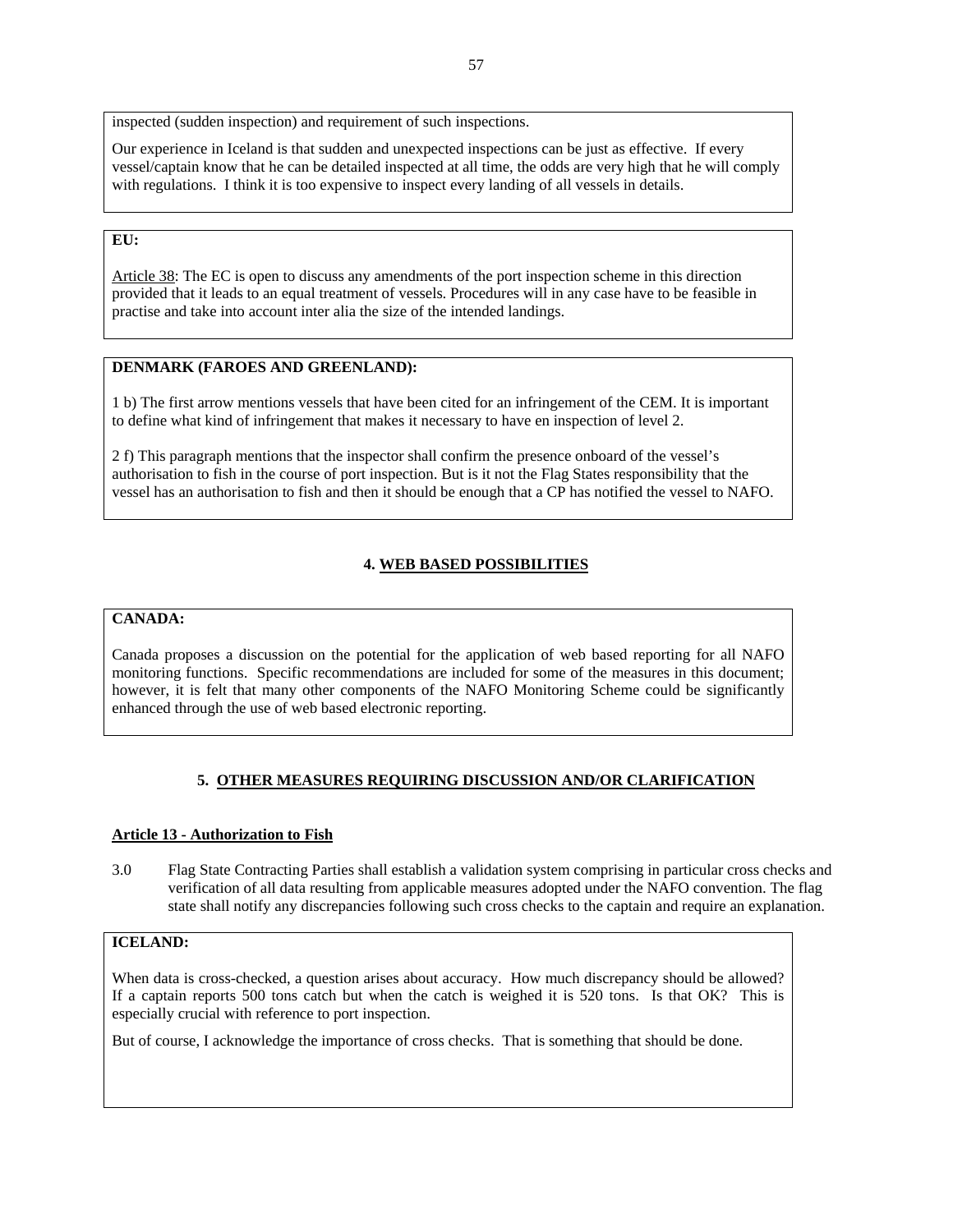### **DENMARK (FAROES AND GREENLAND):**

- 1.0 d) DENMARK (FAROES AND GREENLAND) finds it necessary to discuss what the following phrases means: 'Sufficient evidence' and 'All relevant facts'.
- 1.0 e) This point is not very clear. Does this point mean that a vessel owner should not be allowed to own one vessel with a license to fish in international waters and at the same time own a vessel which is not allowed to fish in international waters?
- 1.0 e)  $+f$ ) This is important to include in the discussions regarding the implementation of a NCP scheme like NEAFC.
- 2.0 First sentence:

DENMARK (FAROES AND GREENLAND) finds it necessary to discuss the meaning of the phrase 'Particular cross checks'. If the phrase does not have some particular cross checks in mind it should only say 'Cross checks' and maybe define what type of data should be crosschecked. A suggestion could be to cross check information from port inspection and catch reports.

2.0 Second sentence:

DENMARK (FAROES AND GREENLAND) suggests that not all discrepancies are notified but only the more serious discrepancies are notified and for vessels with a history also smaller discrepancies.

3.0 DENMARK (FAROES AND GREENLAND) would like to an explanation of the purpose of this paragraph.

### **Article 18- Product Marking/Identification Requirement (New Title)**

All fish harvested in the NAFO Regulatory Area and frozen at sea shall be packaged and marked/identified with the species/ product type/NAFO Division and date.

### **ICELAND:**

It is very important that all products are well and clearly marked. However, we have to keep in mind that catches from different fishing divisions can, in some cases, be packed together (in boxes/pallets).

### **EU:**

Article 18: While the EC would be open to discuss amendments aimed at facilitating inspections at sea or in port, we don't necessarily see a need to introduce such an obligation for all species fished in the NAFO Area.

### **DENMARK (FAROES AND GREENLAND):**

This article suggests that all fish harvested in the NRA and frozen at sea shall be packaged and marked with the species, product type, NRA division and date.

DENMARK (FAROES AND GREENLAND) suggest an addition: "..or any other marking, which could in similar way give same identification. The master must provide a list of codes used".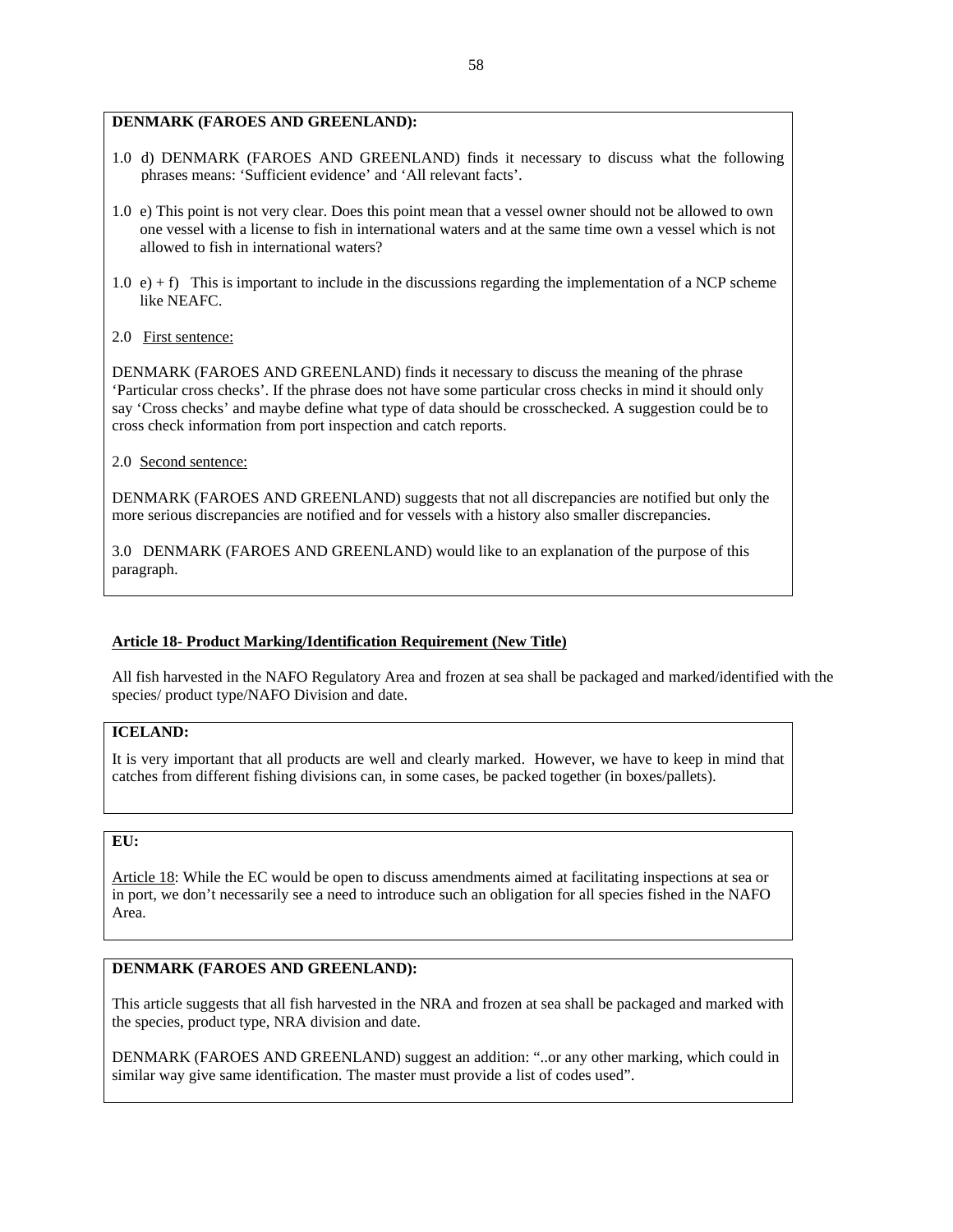DENMARK (FAROES AND GREENLAND) has the opinion that for control purposes it should be enough with a stowage-plan, which could include different types of product, NRA division, species and date.

There should be an exception if all products are the same species, product type and NRA division.

### **Article 22 Communication of Catches**

- 4.a) As of 1 January 2005**,** the master shall complete, every two weeks, a report by division on aggregate catches by species retained on board, discards and undersized fish as recorded in the logbook. The VMS template described in Annex A-1 shall be used.
- b) The reports shall be transmitted by Monday 24:00 UTC for the proceeding **two** weeks ending Sunday midnight. If the electronic means for transmitting these reports to and from the FMC is not functioning, the master shall notify the FMC of this failure and transmit the report by any other means of communication available, keep a written log of these transmissions on board and make them available to inspectors if requested.
- c) Contracting Parties shall ensure that technical facilities on board their vessels necessary to send electronic catch reports have been tested with the Secretariat. The testing of this exchange shall be deemed successful once data exchanges have been completed with all recipients at a 100% reliability rate.
- d) The Executive Secretary shall notify the Contracting Party of any vessel from which no reports have been received for 4 consecutive weeks without justification, and copy this notification to Contracting Parties with an inspection presence in the Regulatory Area.

### **ICELAND:**

It is difficult to understand how Contracting Parties can have control over catches of vessels on a real time basis, if captains only report catches every two weeks. I think that catch-reports with more frequency should be used, even daily (as in the Pilot Project).

### **EU:**

Article 22: All Reports envisaged under this Article should preferably be in the North Atlantic Format.

### **DENMARK (FAROES AND GREENLAND):**

4 b) This should be harmonized with the rules in NEAFC where the reports have to be transmitted every week.

4 c) This paragraph should be deleted. The catch report should be communicated to the NAFO Secretariat via the Flag State.

4. d) DENMARK (FAROES AND GREENLAND) has the opinion the time limit should be much shorter.

### **CANADA:**

Consideration should be given to the exploration of web based possibilities for posting information relevant to catch communication as well as other measures. For example some of the data necessary for the port inspection process could be posted to a secure web site.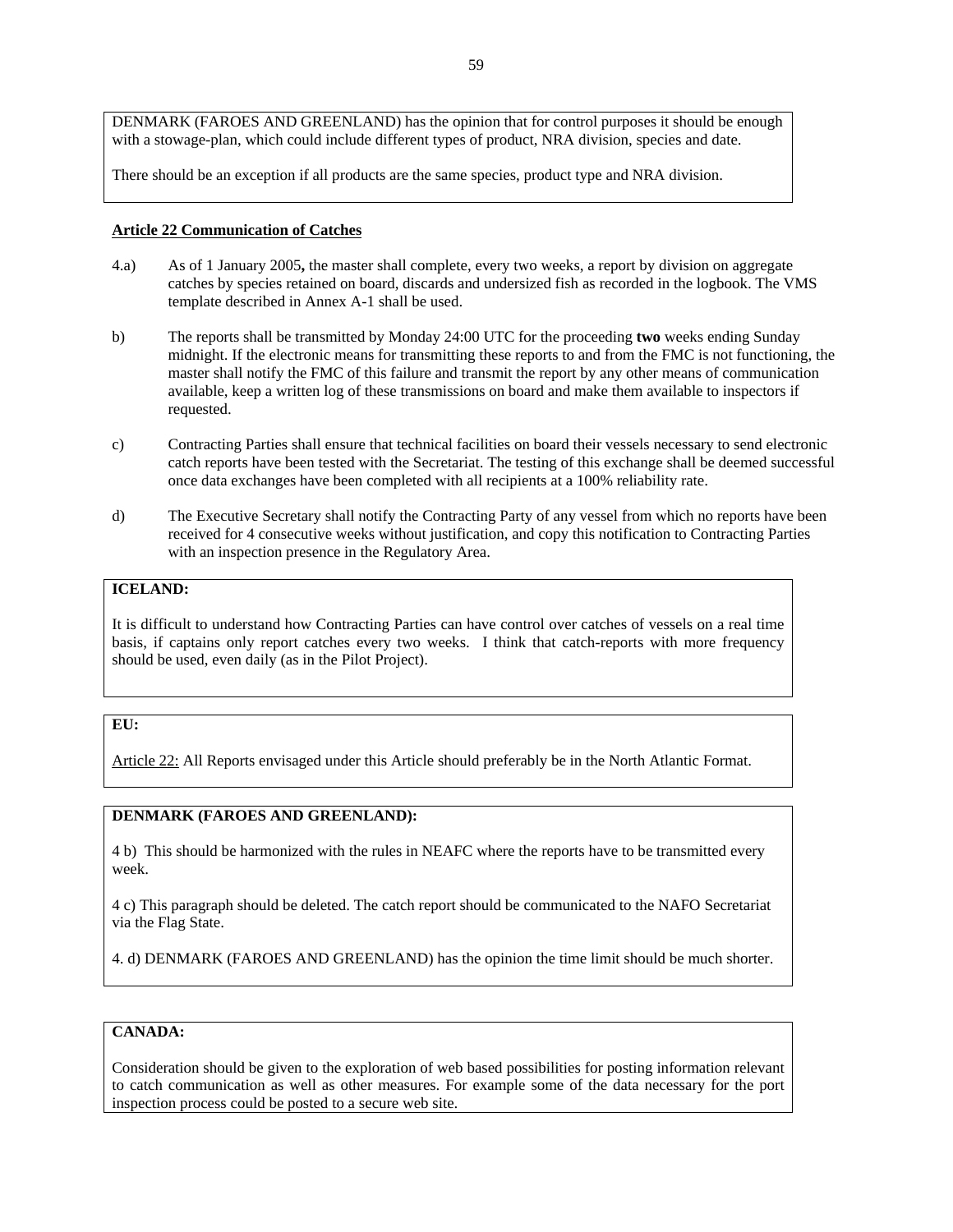#### **Article 23- Observer Program**

2.0[Each Contracting Party shall during 2004 require that 100% of its vessels fishing in the Regulatory Area at any one time, carry at least one observer on board the vessel. This coverage shall be reduced to 60% from 1 January 2005, to 40% from 1 January 2006 and to 20% from 1 January 2007.]

### **ICELAND:**

It is my opinion that "X% of its vessels fishing in the RA at any one time" is unacceptable. Provision like that can lead to complicated coverage control and increased cost. We could, for an example, have 10 vessels fishing in the RA and 6 without observer onboard, i.e. 40% coverage. Now, if the other 4 vessels finish their fishing earlier and leave the RA, we only have 6 vessels left and none of them with observer onboard. How can we put observers onboard these vessels? In some cases an observer can "jump" between vessels at sea but sometimes not. Are we supposed to fly observers onboard with helicopters?

I suggest that the provision shall be something like this: "X% of total time that all vessels of a CP are present in the RA". On a year basis the coverage has to be at least X% but can be higher or lower for shorter periods. Segments 11.0 and 12.0 are very important and should be part of this measure. According to these segments CP has to keep balance between vessels and different types of fisheries but a balance within the year should also be included.

#### **DENMARK (FAROES AND GREENLAND):**

Is this to be understands as if DENMARK (FAROES AND GREENLAND) in the year of 2006 has two vessels in NRA it is enough with observer on one of the vessels? What if the vessel with observer onboard leaves 1 week before the vessel without observer? This could be some very complicated calculation.

If a CP does not know in advance how many fishing-days total the CP is going to fish in NRA it is going to be difficult to plan the observer coverage.

3.0Contracting Parties shall immediately place an observer on board any vessel flying their flag that is cited for a serious infringement as described in Article X, unless the vessel is re-routed in accordance with Article X. Contracting Parties with an inspection presence in the Regulatory Area shall have their inspectors confirm their vessels' infringements before the observer is placed on board.

### **DENMARK (FAROES AND GREENLAND):**

DENMARK (FAROES AND GREENLAND) suggests to replace the word 'Shall' in the last sentence with 'Can'.

- 5.0 Contracting Parties shall recruit, designate and place observers on board vessels flying their flag as well as on vessels of non-Contracting Parties that so agree. While on board, observers shall remain under the responsibility of the Contracting Party that designated them and respond to the relevant authorities thereof.
- 6.0 Contracting Parties shall not later than 1 January 2006 further ensure that designated observers have completed the technical training required by the guidelines laid down in Annex X prior to any placement on vessels. This training shall last at least X weeks and shall include a certification process.

Or, alternatively:

7.0 Contracting Parties shall ensure that the observers they recruit and designate have the qualifications, training and certification outlined in Annex C.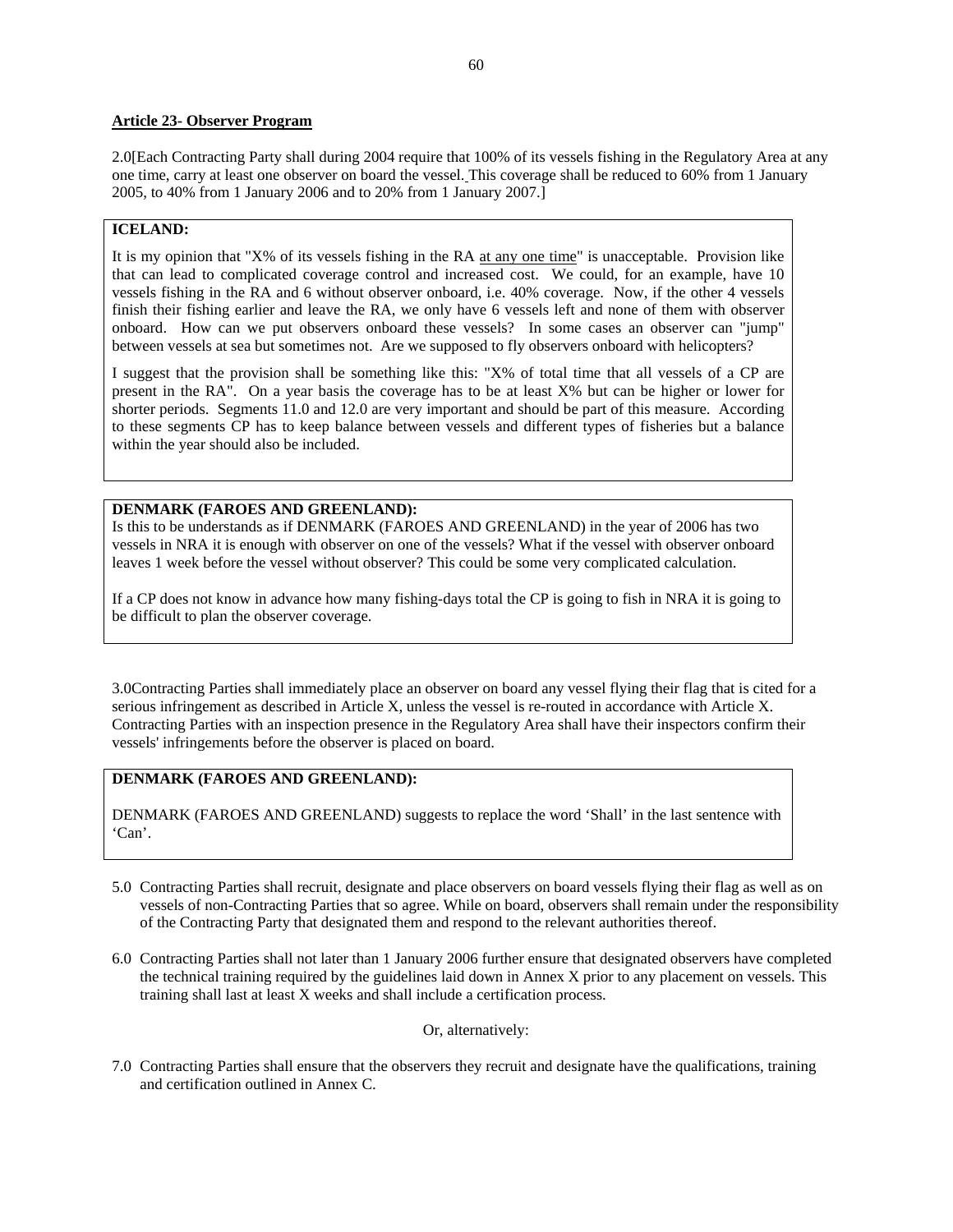Iceland has previously stated that some standard (minimum) qualification, knowledge and skills that an observer has to have can be accepted. However, Iceland has problem accepting minimum time of training and it had been stressed that X days of learning do not guarantee acceptable qualification. It also seems to me that the guidelines (or annex) for training is a part of the measure and all CPs have to follow the guidelines but can not use their own methods. That seems unacceptable.

### **DENMARK (FAROES AND GREENLAND):**

6.0 The training of observers should not be defined as a number of weeks because it is not a guarantee for the standard of the training.

**EU:** 

Paragraph 7.0: It is not clear to us what the alternative is. If the intention is that paragraph 7.0 is an alternative to paragraphs 5.0 and 6.0, the latter paragraphs seem more complete. In any case, a transitional period to allow Parties to introduce a training and certification process seems needed.

12.0Contracting Parties shall ensure that an observer be on board the vessels referred to in point **2.0** at all times while fishing in the Regulatory Area.

### **DENMARK (FAROES AND GREENLAND):**

This must refer only to when the observer coverage must to 100%?

**11.0 When selecting the vessels on board of which observers are to be placed, Contracting Parties shall take into account inter alia the history of compliance of individual vessels, as well as that of their owners and/or operators.** 

### **DENMARK (FAROES AND GREENLAND):**

It could be a problem to define whether a vessel is non-compliant and consequently there could be some disagreement among the CP.

14.0 Contracting Parties shall provide the observer with a portable computer and other means necessary to fulfil their tasks relating, in particular, to the drafting and transmission of reports by electronic means, as well as a standardised equipment kit including certified mesh gauges, scales and sampling equipment.

### **ICELAND:**

It is necessary that observers have good equipment but we have to have in mind that it can increase cost, especially means to send electronic reports. Captains are obliged to give observers full access to equipment onboard.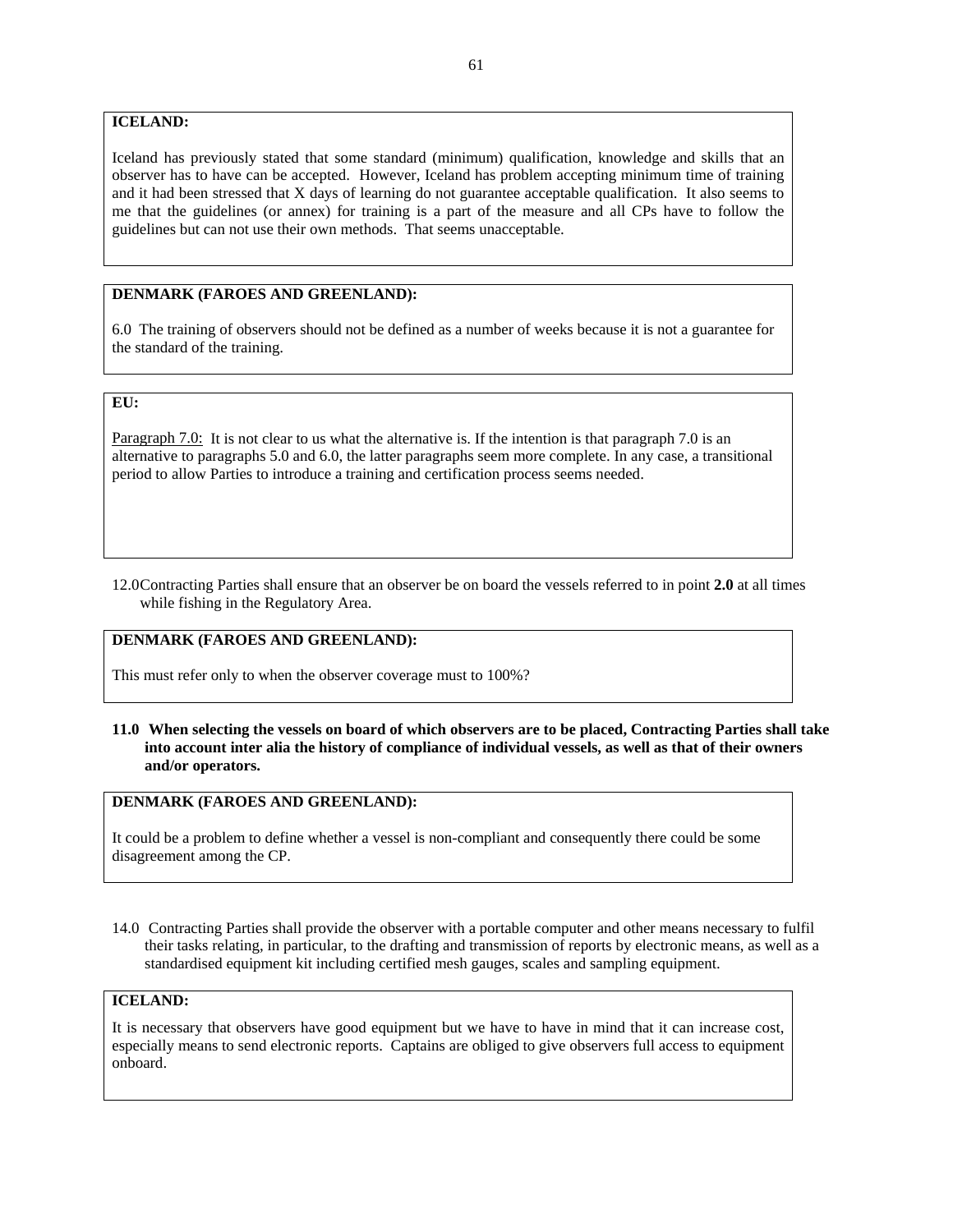**CANADA:** 

In addition to the kit equipment indicated in 14.0, observers should also be issued digital cameras to record photographic evidence from the vessels that could be submitted with the trip report.

15.0 Contracting Parties shall before 1 January 2006 create a computerised data base where all **relevant** data contained in observer reports in accordance with this programme are collected.

### **DENMARK (FAROES AND GREENLAND):**

Is this to be a database or is it only necessary to register the data electronically? If it is a database there must be a time-limit for implementation of this demand.

17.0 Contracting Parties shall from 2006 onward ensure that vessels with catch on board when entering the Regulatory Area and that do not carry observers are available for inspection at a pre-arranged checkpoint. Guidelines shall be established at the 2004 Annual Meeting

**EU:** 

 Paragraph 17.0: If ever the concept of checkpoints be agreed upon, refinement will be necessary to strike an appropriate balance.

18.0 Each Contracting Party shall designate an individual responsible for coordination of their observer program. Names of these designated officials shall be submitted to the NAFO Secretariat before November 30, 2004.

**EU:** 

Paragraph 18.0: We don't understand what the benefit of this provision is.

### **DENMARK (FAROES AND GREENLAND):**

DENMARK (FAROES AND GREENLAND) suggests that a certain department is responsible for the observer program instead of a certain person

19.0 The designated authority for each Contracting Parties shall ensure that when apparent infringements are identified by observers, the form in Annex E is completed.

### **EU:**

Paragraph 19.0: The purpose of this provision is unclear as well as how the information in the proposed annex E is going to be used.

#### **CANADA:**

This provision is proposed as a means to track and follow up on apparent infringements reported by observers. Annex E is intended as a template for use by Contracting Parties to track the follow up process to apparent infringements reported by observers and to report annually on the disposition of these apparent infringements.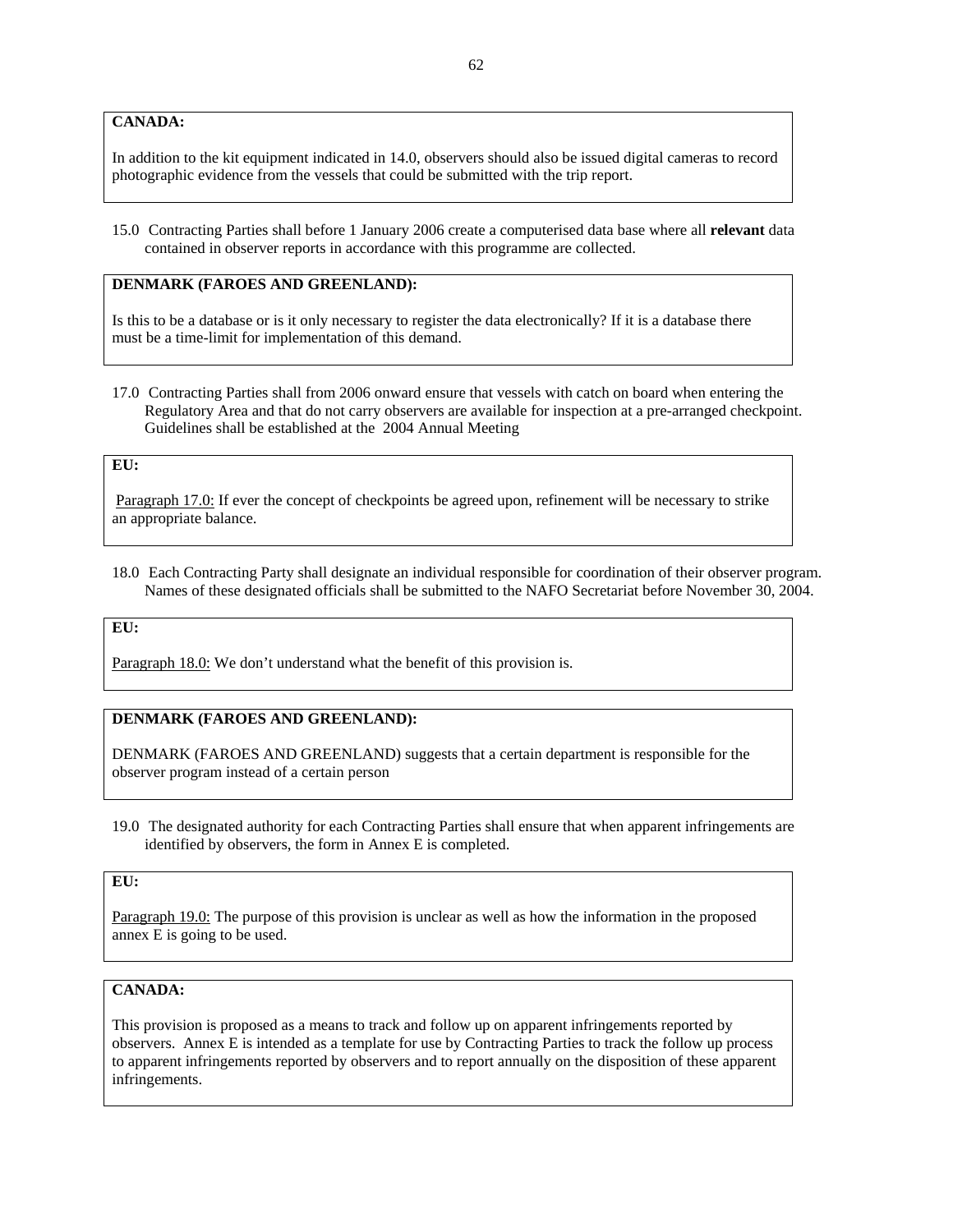20.0 Contacting Parties shall report annually to STACTIC on their compliance with the observer coverage level requirements. This report shall specify by vessel, the number of fishing days in the NRA, the number of those days that were observed and the disposition of apparent infringements identified by observers.

**EU:** 

Paragraph 20.0: The need for this paragraph is unclear. In any case, the reference to disposition of observer findings must be deleted. For reasons set out above, observer findings by no means can be treated on the same level as inspection findings in terms on enforcement.

25.0 In carrying out his/her duties, observers shall establish the following reports in an electronic format:

a) a **summary report** at the end of the assignment. The VMS template described in Annex G-1 shall be used. This report should include observations on instances of possible serious violations, if any, including instances where fishing activities in the Regulatory Area are being declared as having been taken outside this Area.

The summary report shall be transmitted to the Contracting Party of the vessel as well as directly to the inspection authorities of the port of landing at least 30 hours in advance of the vessel's entry into port**.** A copy of this report shall be made available to the captain of the vessel.

b) a **final report** within 5 days after the end of the assignment. This report shall include daily totals of catch by species and division. The final report shall be transmitted to the Executive Secretary and the Contracting Party of the vessel.

### **ICELAND:**

Reports from observers need some consideration. Should they send daily reports or only summary report? Information in summary report seems to be the same as in daily reports and therefore summary reports could be unnecessary. There is also the possibility that all reports will be made available on the NAFO website so all CPs could simple choose the vessel they want to look at before inspection.

I can't really see the need for a final report and would like to see the rationale for the purpose of that report. I think that we should avoid drowning us all in many types of reports and rather use fewer and effective ones.

### **CANADA:**

Observers reports should not be made available to the master while the observer is onboard the vessel.

### **DENMARK (FAROES AND GREENLAND):**

25 b) The summary report in Annex G-1 includes check of logbooks entries. If the observer confirms the entries in the vessels logbook it should not be mandatory to send this report.

28.0 The Executive Secretary shall report annually to STACTIC on the number and type of infringements and apparent infringements identified in the observer summary reports, trip reports and interview forms. The format outlined in Annex H shall be used to make this report.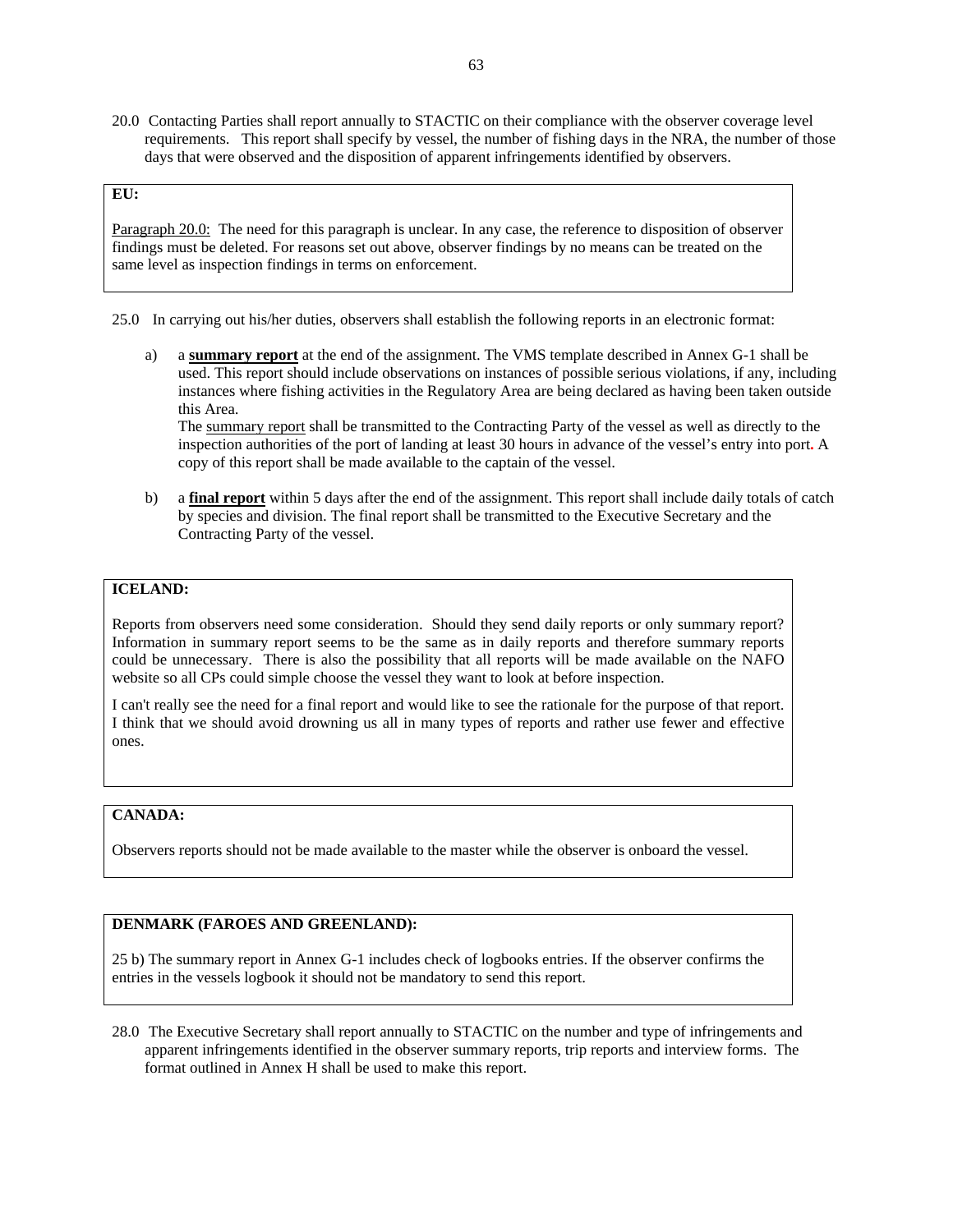**EU:** 

General Comments: The EC further reiterates its view that a clear distinction must be maintained between inspection findings, and monitoring and other data. In particular, we do not consider it appropriate or desirable that, in relation to fisheries conducted in international waters, to accord observer findings the same status as inspection findings.

Paragraph 28.0: This provision to be deleted for the reasons set out above.

### **CANADA:**

The Executive Secretary should also report annually to STACTIC on observer coverage levels by Contracting Parties

### **DENMARK (FAROES AND GREENLAND)**

DENMARK (FAROES AND GREENLAND) has to state that we are not in the favour of using fishery observers as scientific observers but we can accept the fishery observer collects minor samples after instructions.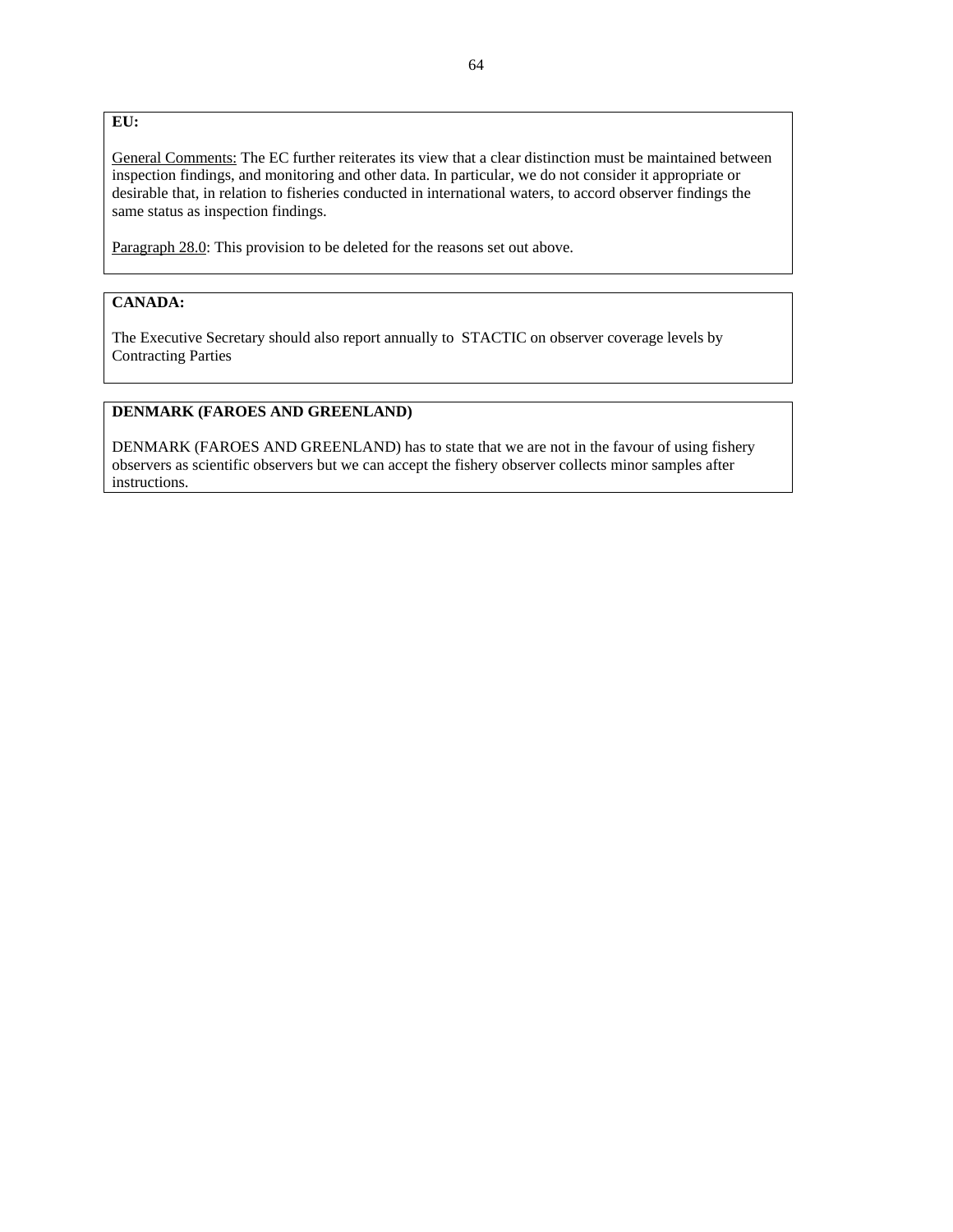### **Annex C**

### **Recruitment, Training and Certification Guidelines for Observers**

### **Recruitment**

- 1. Contracting Parties shall ensure that the observers they designate have the following qualifications:
	- a) sufficient experience to identify species and fishing gear;
	- b) satisfactory knowledge of the relevant Conservation and Enforcement Measures;
	- c) the ability to carry out scientific tasks or to observe and record fishing activities accurately;
	- d) satisfactory knowledge of the language of the flag State of the vessel onboard which they carry out their duties;
	- e) computer skills relevant for the exercise of their **duties**;
	- f) general nautical skills.

#### **Training and Trainers**

- 2. Trainers shall deliver a program that is certified by the Contracting Party and includes a course training standard designed to train individuals to complete the duties outlined in Annex D.
- 3. The trainers shall ensure that observer candidates complete an examination on conclusion of the training program.
- 4. The Trainers shall maintain appropriate records and issue documents of successful completion.

#### **Certification**

- 5. The observer candidate shall obtain an acceptable grade as determined by the Contracting Party authorities. In addition to an acceptable grade, the observer candidate must also sign undertaking to comply with the Code of Conduct.
- 6. The Contracting Party authorities shall issue a Certificate of Designation to the observer candidate who has successfully completed the training program and signed undertaking to comply with the Code of Conduct.
- 7. The Certificate of Designation cards shall include the following information:
	- > Name and date of birth of observer
	- $\triangleright$  Identification number and expiration date
	- > Photograph and signature of observer
	- $\triangleright$  Signature of Contracting Party authority

### **Revocation of Certification**

- 8. Certification shall be revoked when:
	- a) An observer has not performed the duties outlined in Annex D for a period of **?** years
	- b) An observer has breached the Code of Conduct
- 9. Upon revocation, the Certificate of Designation card shall be reclaimed by the Contracting Party.

### **EU:**

 Annex C: The point of the provisions in this Annex is, in our view, missed. The main objective should be to establish what sort of training candidates should undergo in order to be certified observers so as to provide a relatively similar competence of observers. There is no point in providing detailed provisions regarding the design of certification cards etc if the competence of observers are comparable.

### **DENMARK (FAROES AND GREENLAND):**

1 c) DENMARK (FAROES AND GREENLAND) finds it necessary to point out that the observers are not scientific observers and should therefore not have qualifications to carry out scientific tasks.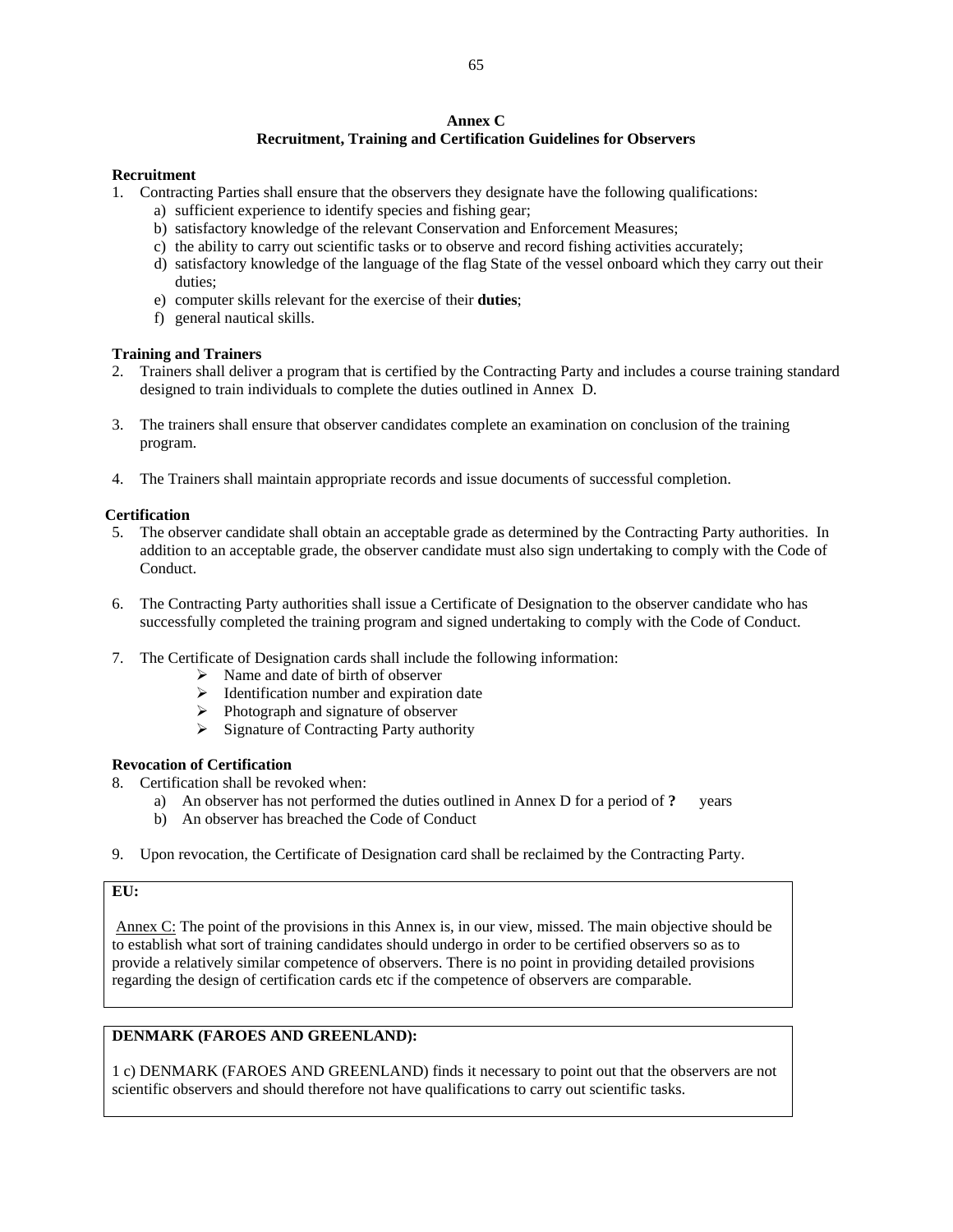1 d) It should be enough that the observer can speak a language that is understood by the Flag State of the vessel where they carry out their obligations.

- 1 e) Please clarify what kinds of duties are considered here?
- 5 What kind of grade is referred to?

#### **Duties of Observer**

#### **Objectives of Observer Program**

1. The objectives of the observer program are:

- a) to monitor compliance with the Conservation and Enforcement measures in force, and
- b) to collect catch and effort data, other scientific data and additional information related to the fishery in the Regulatory Area.

#### 2. The **duties** of observers are *described in detail in an Operations Manual (to be developed)* and shall comprise the following:

- a) monitor the vessel's compliance with the Conservation and Enforcement Measures adopted by the Fisheries Commission and in force. In particular, they shall
	- (i) broad estimate of the total catch held on board on entry into the Regulatory Area;
	- (ii) record the fishing activities of the vessel and verify the position of the vessel engaged in fishing;
	- (iii) observe and estimate catches with a view to identifying catch composition and depth and monitoring discards, by-catches and undersized fish;
	- (iv) record gear type, mesh size and attachments deployed (*measure gear and attachments and* **record results**;)
	- (v) verify the entries made in the logbook;
	- (vi) monitor the functioning of, and report on any tampering with, the Satellite tracking system;
	- (vii) be available to inspectors during at sea inspections;
	- (viii) upon request from the relevant inspection authorities, be available for a debriefing when the vessel enters into port;
	- (ix) if the observer considers it appropriate, signal any observations on possible violations to the captain
	- (x) report, using established codes, suspected serious infringements identified by the observer to an inspection vessel, which should report it to the Executive Secretary.
- b) carry out scientific work as requested by the Fisheries Commission based on advice by the Scientific Council. In particular, they shall
	- (i) record details of the vessel's partition of time between searching, fishing and transit;
	- (ii) take samples of catches and record the biological data of species caught;
	- (iii) collect catch and effort data on a haul by haul basis. This data shall include location, depth, time of the net on the bottom, catch composition, discards, by-catches and undersized fish;
	- (iv) collect data, including location, on fishing gear loss and waste disposal.

### **DENMARK (FAROES AND GREENLAND)**

- 1.0 b) Greenland does not agree in the observers duties should be collecting scientific data since the observer is a fishery observer and not a scientific observer. They can however collect minor samples after instructions.
- 2.0 b) Greenland cannot agree on this paragraph since the observers are not to be scientific observers see for example (ii).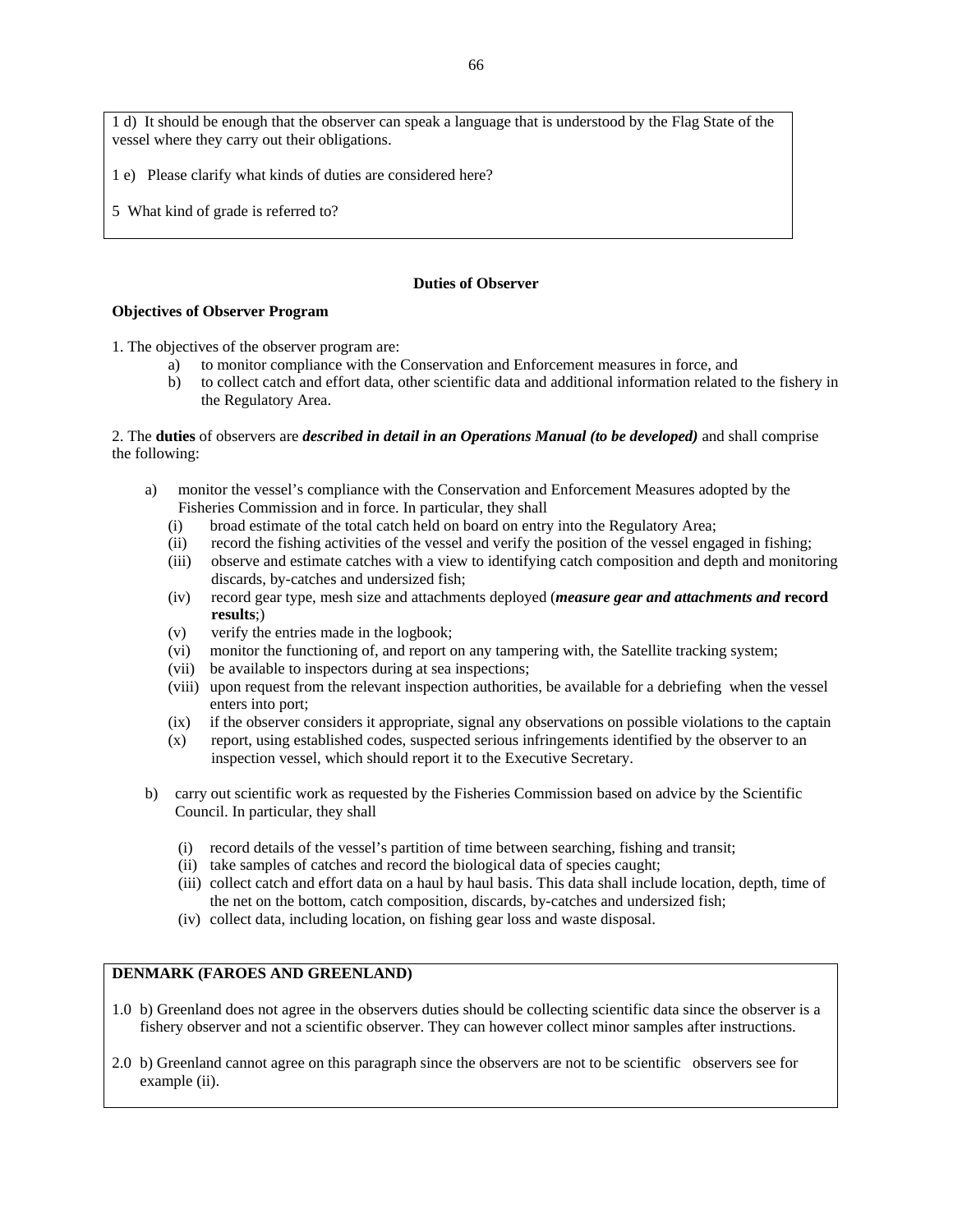### **Annex F Code of Conduct for Fishery Observers**

#### **General**

- 1. Observers shall conduct themselves at all times in a professional manner.
- 2. Observers shall avoid any behavior that could adversely affect the integrity of the observer program. They are expected to conduct themselves in an honest and businesslike manner in all situations and shall refrain from engaging in any activities that would negatively affect their person or role.
- 3. Observers shall comply with all requirements established in laws and regulations of the Contracting Party to the vessel to which the observer is assigned insofar as such requirements are not incompatible with the Conservation and Enforcement Measures adopted by the Contracting Party and in force;
- 4. Observers shall respect the hierarchy and general rules of behavior which apply to all vessel personnel, provided such rules do not interfere with the duties of the observer under this program.
- 5. An Observer shall report objectively any apparent infringements observed and submit an authentic verifiable data package and trip report.

#### **Gratuities/Bribes**

- 6. Observers shall not accept any gratuity in the form of an object or a consideration that may place the observer in a compromising position. Gratuities include, but are not limited to money, fish products, free trips and alcoholic beverages.
- 7. Any offer of a gratuity/bribe shall be reported immediately to Contracting Party authorities.

### **Conflict of Interest**

- 8. An Observer shall disclose any conflicts of interest to Contracting Party authorities in writing as soon as the Observer becomes aware of the conflict.
- 9. An Observer shall not:
	- hold a commercial fishing licence and/ or act as a crewmember on any fishing vessel.
	- be involved in the purchase of fish for the purpose of resale.
	- be an owner, operator or manager of an enterprise that catches, cultures, process or transports fish.
- 10. An Observer shall not accept a deployment to a vessel owned or operated by the Observer's immediate family.

#### **Confidentiality of Information**

- 11. All collected data, photographs and literature shall be turned over to the Contracting Party Authority at the completion of a deployment.
- 12. In performing their duties, observers shall treat as confidential all information with respect to the fishing operations of the vessels and of the owners of the vessels and accept this requirement in writing as a condition for placement;

#### **Observer Identification Cards**

13. An Observer shall return the Certificate of Designation card to the Contracting Party authority upon request.

### **DENMARK (FAROES AND GREENLAND):**

DENMARK (FAROES AND GREENLAND) suggests that instead of the phrase: "An observer shall disclose any conflicts of interest…." Is replaced with: "An observer shall disclose any conflicts between the observer and the crew onboard of the vessel of interest…".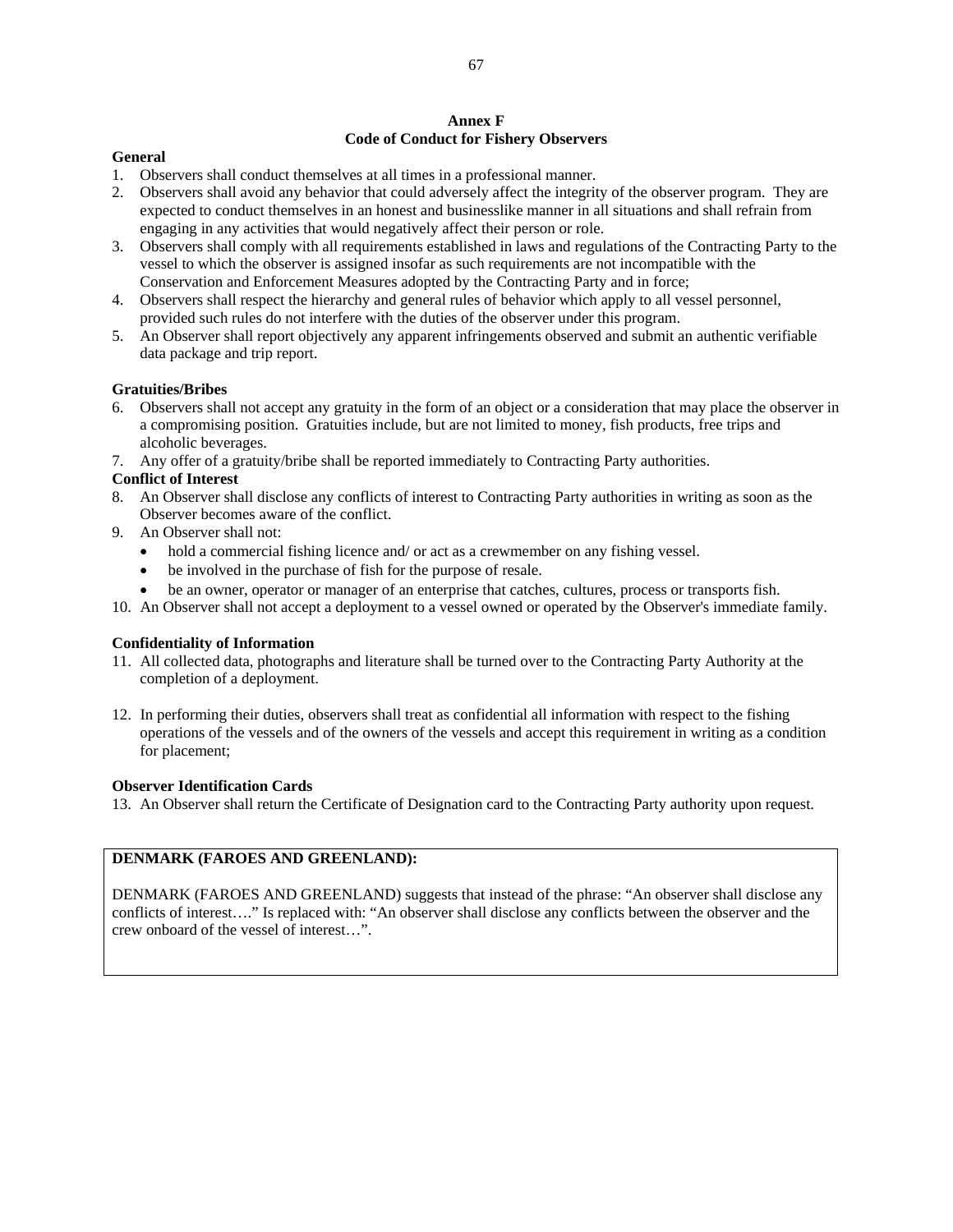### **Annex 7. Text to Enhance Compliance by Contracting Parties with NAFO Measures**  (STACFAC/STACTIC Working Paper 04/5)

#### *(These amendments are intended to follow Article 35 of Chapter IV)*

#### **Article 35.1 Establishment of CP "Problem Vessel" List**

- 1. Each year, STACTIC shall examine the reports submitted pursuant to Article 35, together with any other information received, and any other information provided to it during its meeting.
- 2. STACTIC shall review the information referred to in paragraph 1 and shall identify those vessels in respect of which no effective action has been taken in response to infringements that have been notified.
- 3. Following this review, STACTIC shall submit to Fisheries Commission for approval a proposed CP "Problem Vessel" List (hereinafter "CPPV List").
- 4. On approval of the CPPV list, Fisheries Commission shall request Contracting Parties whose vessels appear thereon to take effective action in respect of these vessels, including:
	- a) immediately and fully investigating the infringement and reporting back to STACTIC on the progress and outcome of the investigation;
	- b) where applicable, prosecuting and imposing sanctions adequate in severity to be effective in securing compliance and depriving the offending vessel of the benefits accruing from its non-compliant behaviour;
	- c) where applicable, seizure of illegal catch and/or gear; and,
	- d) where applicable, withdrawing or suspending the vessel's fishing license.
- 5. The Secretariat shall place the CPPV List on a secure section of the NAFO website. The list shall include the name and flag state of the vessel and the radio call sign.

#### **Article 35.2 Annual Review of the CPPV List**

- 1. STACTIC shall undertake a review of the existing CPPV List each year and, as appropriate, recommend to the Fisheries Commission that vessels are maintained thereon or removed. STACTIC shall recommend that the Fisheries Commission remove a vessel from the CPPV List if:
	- a) the flag state of the vessel concerned provides satisfactory information to establish that:
		- i) it has taken effective action pursuant to paragraph 4 of Article 35.1;
		- ii) the vessel has changed ownership and the new owner can establish the previous owner no longer has any legal, financial, or real interests in the vessel, or exercises control over it and the flag state is satisfied that the new owner will not engage in non-compliant fishing activity; or,
		- iii) the vessel did not commit the infringement reported pursuant to Article 35; or,
	- b) STACTIC otherwise determines that the vessel should be recommended for removal.
- 2. The Fisheries Commission shall review the recommendations made by STACTIC pursuant to this Article and shall amend the composition of the CPPV List as appropriate.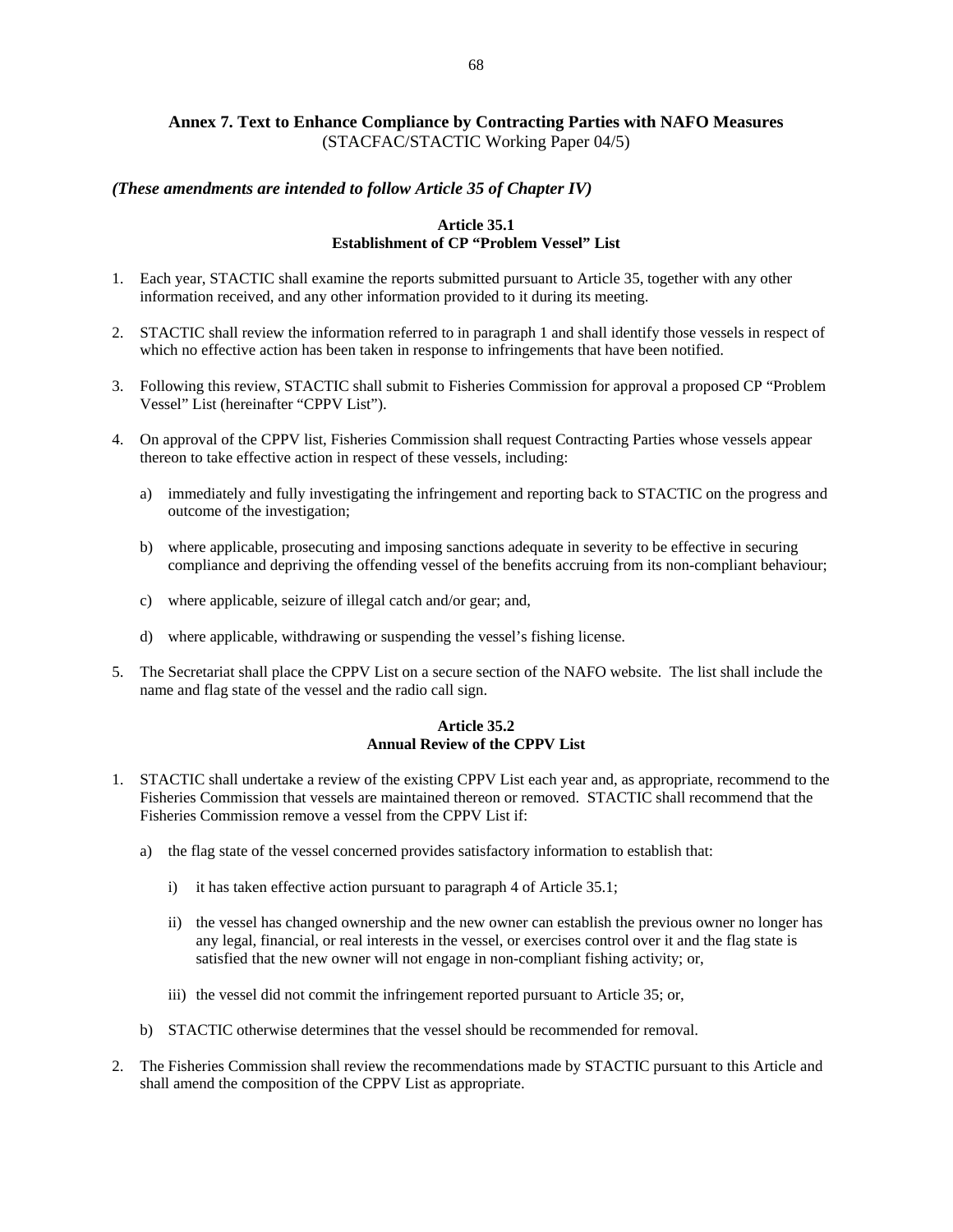#### **Article 35.3 Actions vis-a-vis Flag States**

- 1. Fisheries Commission identify, at subsequent annual meetings, as appropriate, those Contracting Parties that have repeatedly not taken effective action in respect of their vessels on the CPPV List.
- 2. Fisheries Commission may, in respect of those Contracting Parties whose vessels are identified pursuant to paragraph 2, recommend any other measures to ensure that effective action is taken.
- 3. Where Fisheries Commission determines that no effective action has been taken, and the Flag State has received notice of the consequences of its failure to take such action, Fisheries Commission may recommend that Contracting Parties adopt trade restrictive measures against the Flag State in question, consistent with their international obligations.
- 4. STACTIC shall review each year all trade restrictive measures that have been adopted and, where circumstances warrant, submit for the approval of Fisheries Commission, recommendations for the lifting of the measures.
- 5. This Article shall be interpreted in a manner consistent with international law, including the principles, rights, and obligations in WTO agreements, and be implemented in a fair and transparent manner.

### **Article 35.4 Additional Measures by Contracting Parties**

Nothing in Articles 35.1 to 35.3 shall affect the sovereign rights of Contracting Parties to impose additional measures in accordance with international law.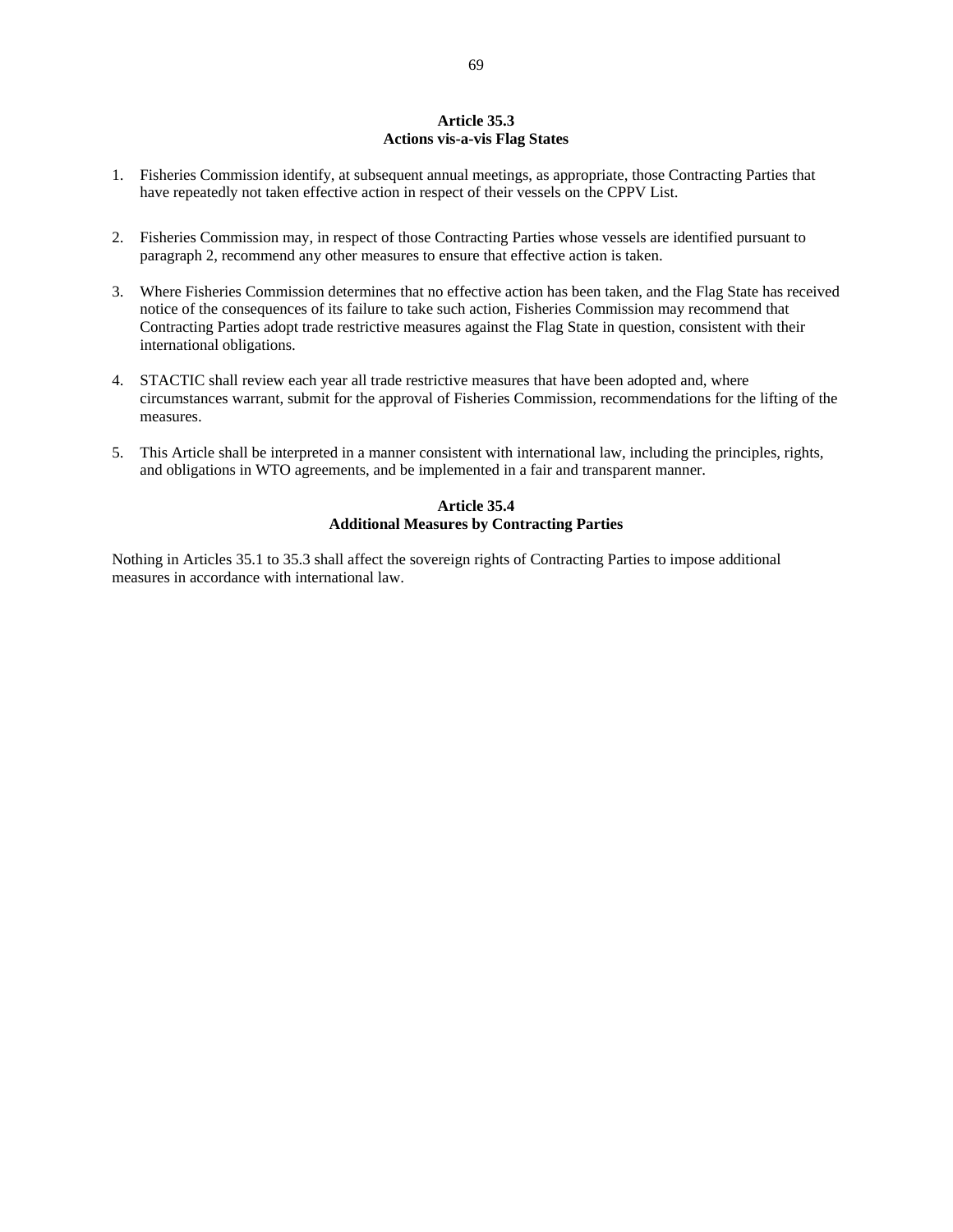### **Annex 8. Proposal by Canada for Modifications to the NCEM to illustrate and describe Toggle Chains**

### **EXPLANATORY MEMORANDUM**

This paper proposes the creation of an annex to describe and illustrate toggle chains. Vessels fishing for 3L shrimp are required by Article 10, paragraph 7 of the NAFO Conservation and Enforcement Measures to use toggle chains that are at least 72 cm in length. This provision is in place to reduce the capture of unwanted groundfish bycatch by requiring a minimum spacing between the footrope and the fishing line of at least 72 cm. The proposed revision to Article 10, paragraph 7 is as follows:

7. Vessels fishing for shrimp in Division 3L or 3M shall use sorting grids or grates with a maximum bar spacing of 22 mm. Vessels fishing for shrimp in Division 3L shall also be equipped with toggle chains of a minimum 72 cm in length**, as described in Annex XXII.**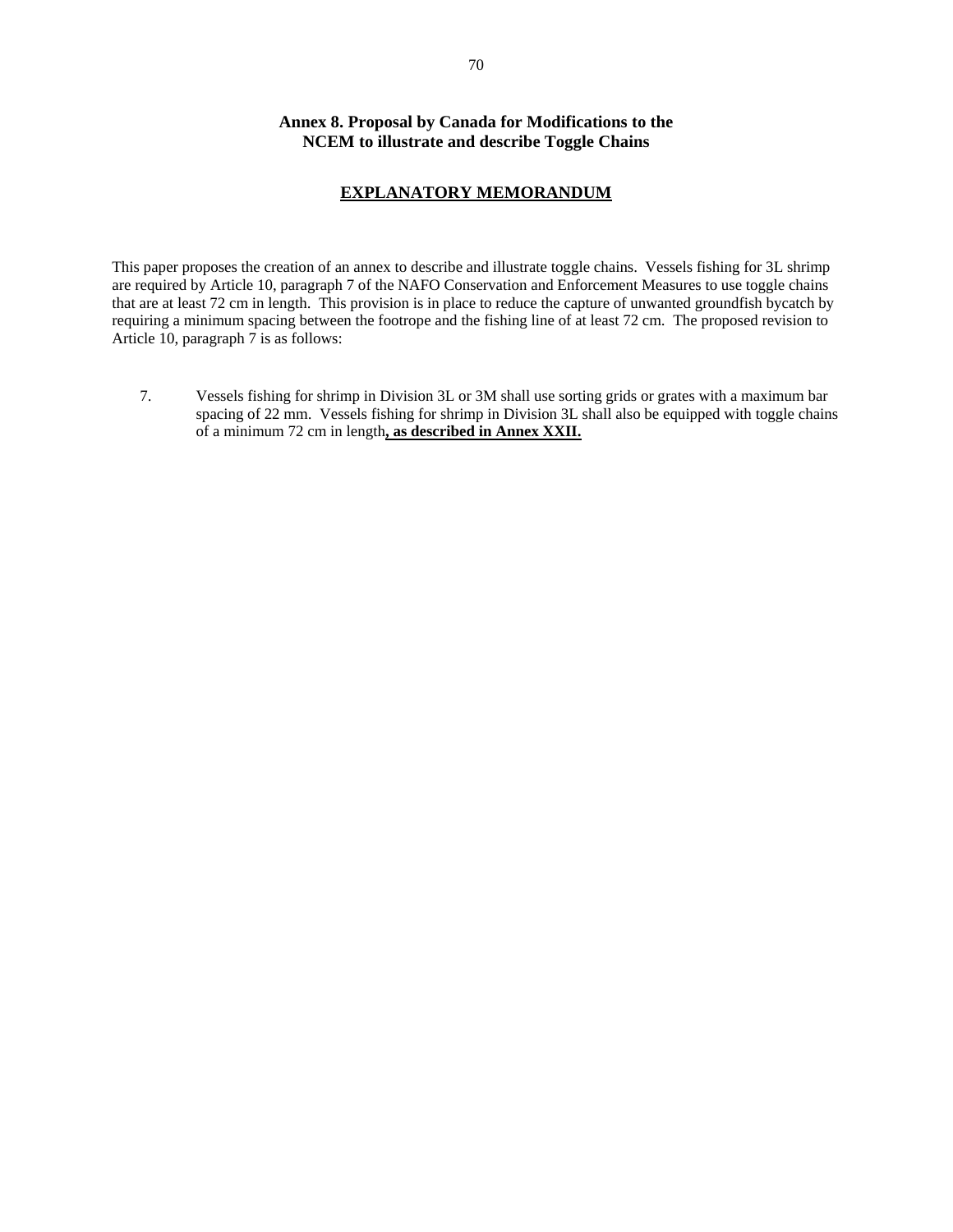### **Annex XXII**

### **Shrimp Trawl Toggle Chains**

Toggle chains are chains, ropes, or a combination of both, which attach the footrope to the fishing line or bolchline at varying intervals.

The terms "fishing line " and "bolchline" are interchangeable. Some vessels use one line only; others use both a fishing line and a bolchline as shown in the sketch.

The toggle chain length should be measured from the center of the toggle hole, which is attached to the footrope to the top of the chain, which is attached to the fishing line or the bolchline.

Attached is a sketch, which shows how to measure the toggle and chain length.

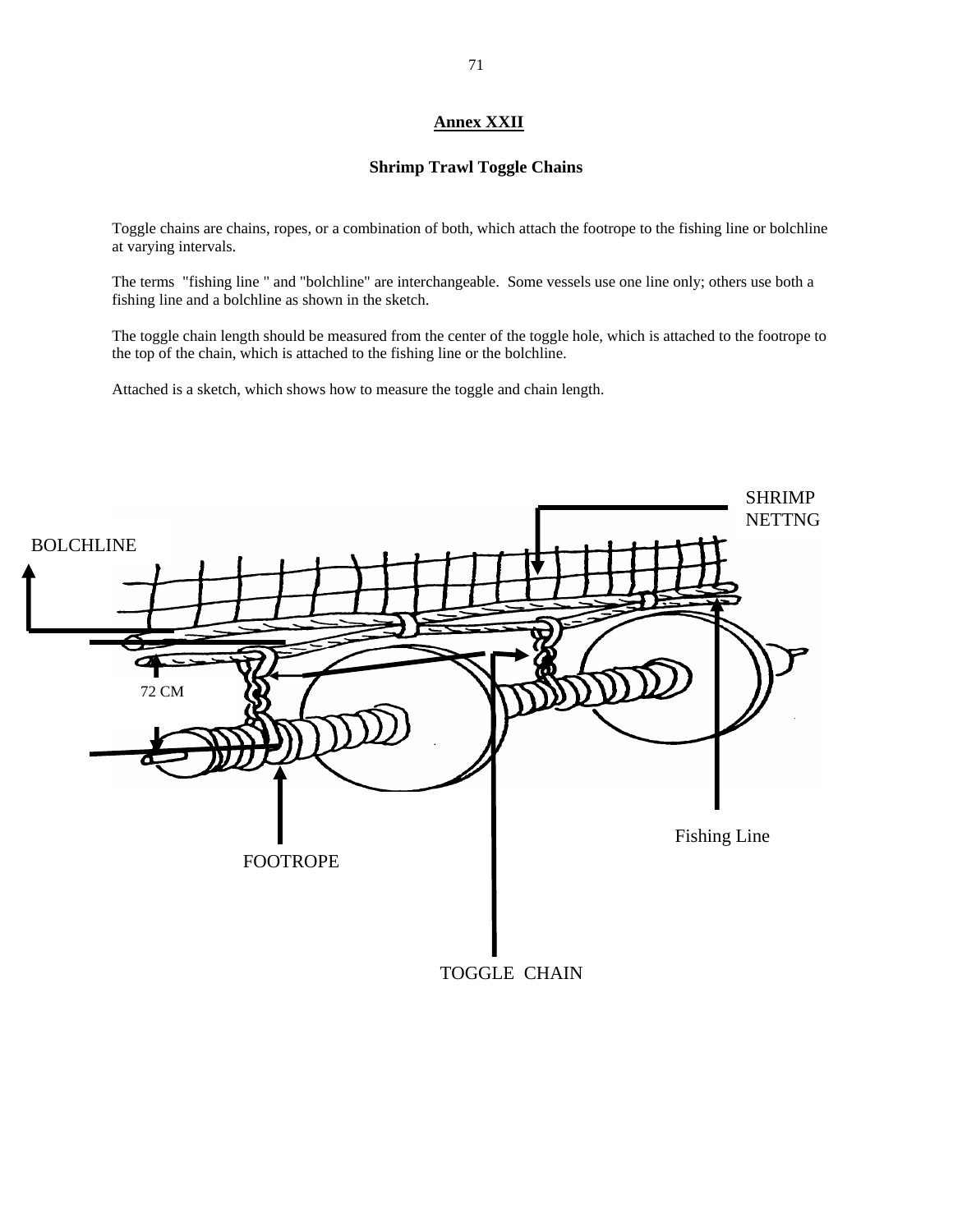### **Annex 9. Proposal presented by Iceland, Denmark (in respect of Faroe Islands and Greenland) and Norway to harmonize the VMS message format and reports by fishing vessels consistent with the formats used in NEAFC**  (STACTIC Working Paper 04/3-Revised)

#### **Background:**

At the STACTIC meeting in June 2003 it was agreed to establish an informal working group to compare the message system in NAFO and NEAFC and locate possible differences between the two systems. A report on the findings was presented during the Annual meeting in September 2003 and is available in STACTIC Working Paper 03/14.

Some of the findings have been taken into the latest version of the CEM (NAFO/FC Doc. 04/1) but there are still some items that need to be corrected and inserted.

The following proposal deals with the VMS message format in Annex IX and the format for communication of catches and reports by fishing vessels in Annex X.

Additionally a new Annex is proposed for clarification of the message system.

The proposed changes and amendments are based on harmonization, in order to make the messages and reports short and compact and for reasons of clarity.

### **Annex IX VMS Data Format**

The current template is only able to accept automatic VMS position reports. Following the recent changes to the message system where the Entry report was renamed as Catch on Entry and Exit as to Catch on Exit and the first positions detected either inside or outside the Regulatory Area transmitted as Entry and Exit accordingly, these could be taken into the same message template. Additionally, manual position reports could also be dealt with in the same template.

This can be achieved by giving option for different codes for type of message and two different formats for latitude and longitude, one for decimal degrees and the other for degrees and minutes.

The following changes are proposed:

- 1. Sequence Number (SQ) to be set as mandatory with a footnote (1) making it optional in case of a VMS message. By this, manual position report from vessels with a defective satellite tracking system will be sequentially numbered as other messages.
- 2. As it is proposed to use this template for other messages, the Type of Message is proposed to have a footnote (4) where the other types of messages are listed:

| Position            | $=$ | <b>POS</b> |
|---------------------|-----|------------|
| Entry               | $=$ | <b>ENT</b> |
| Exit                | $=$ | EXI        |
| Manual position $=$ |     | <b>MAN</b> |

- 3. In the current template, the data element Vessel Name and External Registration Number are set as mandatory. It is proposed to change these to optional. There is no need to transmit these every time a position is forwarded since this information is already registered in the databases by the notification message (NOT).
- 4. It is proposed to include the two existing data elements for position in the template. The LT/LG (decimal degree) to be used for automatic VMS messages (footnote 3). LA/LO (degrees and minutes) to be used for manual messages (footnote 2).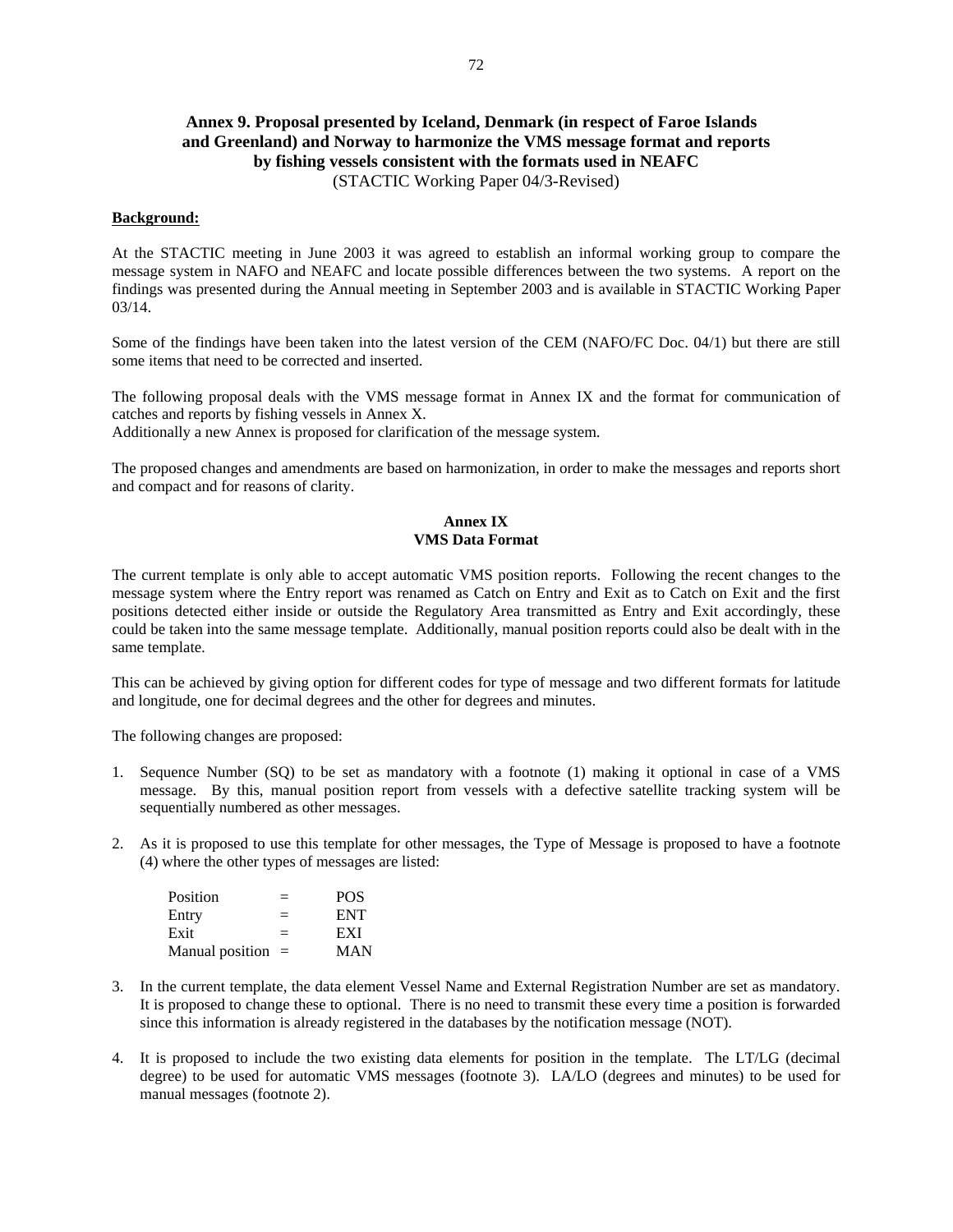Current template includes the data elements Record Date (RD), Record Time (RT) and Record Number (RN). These elements are not found in the templates for communication of catches in Annex X. These are relevant there as well.

The data elements RD, RT and RN are the, date, time and sequence number from the relevant Contracting Party and are to be inserted into the messages and reports received from fishing vessels . It will therefore be proposed to list and describe these separately together with general information on the message format in a new Annex. (See # XX)

### New Annex IX

The following template and notes are proposed for the VMS Data Format:

| <b>Data Element:</b>                                            | <b>Field</b> | Mandatory/       | <b>Remarks:</b>                                                                                                                                                     |  |
|-----------------------------------------------------------------|--------------|------------------|---------------------------------------------------------------------------------------------------------------------------------------------------------------------|--|
|                                                                 | Code:        | <b>Optional</b>  |                                                                                                                                                                     |  |
| Start record                                                    | <b>SR</b>    | M                | System detail; indicates start of record                                                                                                                            |  |
| From                                                            | <b>FR</b>    | M                | Message Detail; address of the transmitting party                                                                                                                   |  |
| Address                                                         | AD           | M                | Message detail; destination; "XNW" for NAFO                                                                                                                         |  |
| Sequence Number                                                 | SQ           | $\mathbf{M}^1$   | Message detail; message serial number in current year                                                                                                               |  |
| Type of Message                                                 | $TM^4$       | M                | Message detail; message type, "POS" as Position report/message<br>to be communicated by VMS or other means by vessels with a<br>defective satellite tracking device |  |
| Radio call sign                                                 | <b>RC</b>    | M                | Vessel registration detail; international radio call sign of the<br>vessel                                                                                          |  |
| Trip Number                                                     | TN           | $\Omega$         | Activity detail; fishing trip serial number in current year                                                                                                         |  |
| <b>Vessel Name</b>                                              | NA           | M                | Vessel registration detail; name of the vessel                                                                                                                      |  |
| <b>Contracting Party</b><br><b>Internal Reference</b><br>Number | IR           | $\Omega$         | Vessel registration detail. Unique Contracting Party vessel<br>number as ISO-3 flag state code followed by number                                                   |  |
| External<br><b>Registration Number</b>                          | XR.          | M                | Vessel registration detail; the side number of the vessel                                                                                                           |  |
| Latitude                                                        | LA           | $\overline{M}^2$ | Activity detail; position at time of transmission                                                                                                                   |  |
| Longitude                                                       | LO           | $\mathbf{M}^2$   | Activity detail; position at time of transmission                                                                                                                   |  |
| Latitude (decimal)                                              | LT           | M <sup>3</sup>   | Activity detail; position at time of transmission                                                                                                                   |  |
| Longitude (decimal)                                             | LG           | M <sup>3</sup>   | Activity detail; position at time of transmission                                                                                                                   |  |
| Date                                                            | DA           | M                | Message detail; date of transmission                                                                                                                                |  |
| Time                                                            | TI           | M                | Message detail; time of transmission                                                                                                                                |  |
| End of record                                                   | ER           | M                | System detail; indicates end of the record                                                                                                                          |  |

<sup>1</sup><br>
2 Mandatory for manual messages<br>
<sup>3</sup><br>
<sup>4</sup> Type of message shall be "ENT" for the first VMS message from the Regulatory Area as detected by the FMC of the Contracting Party.

 Type of message shall be "EXI" for the first VMS message from outside the Regulatory Area as detected by the FMC of the Contracting Party, and the values for latitude and longitude are, in this type of message, optionalType of message shall be "MAN" for reports communicated by vessels with a defective satellite tracking device in accordance with Article 21 (5).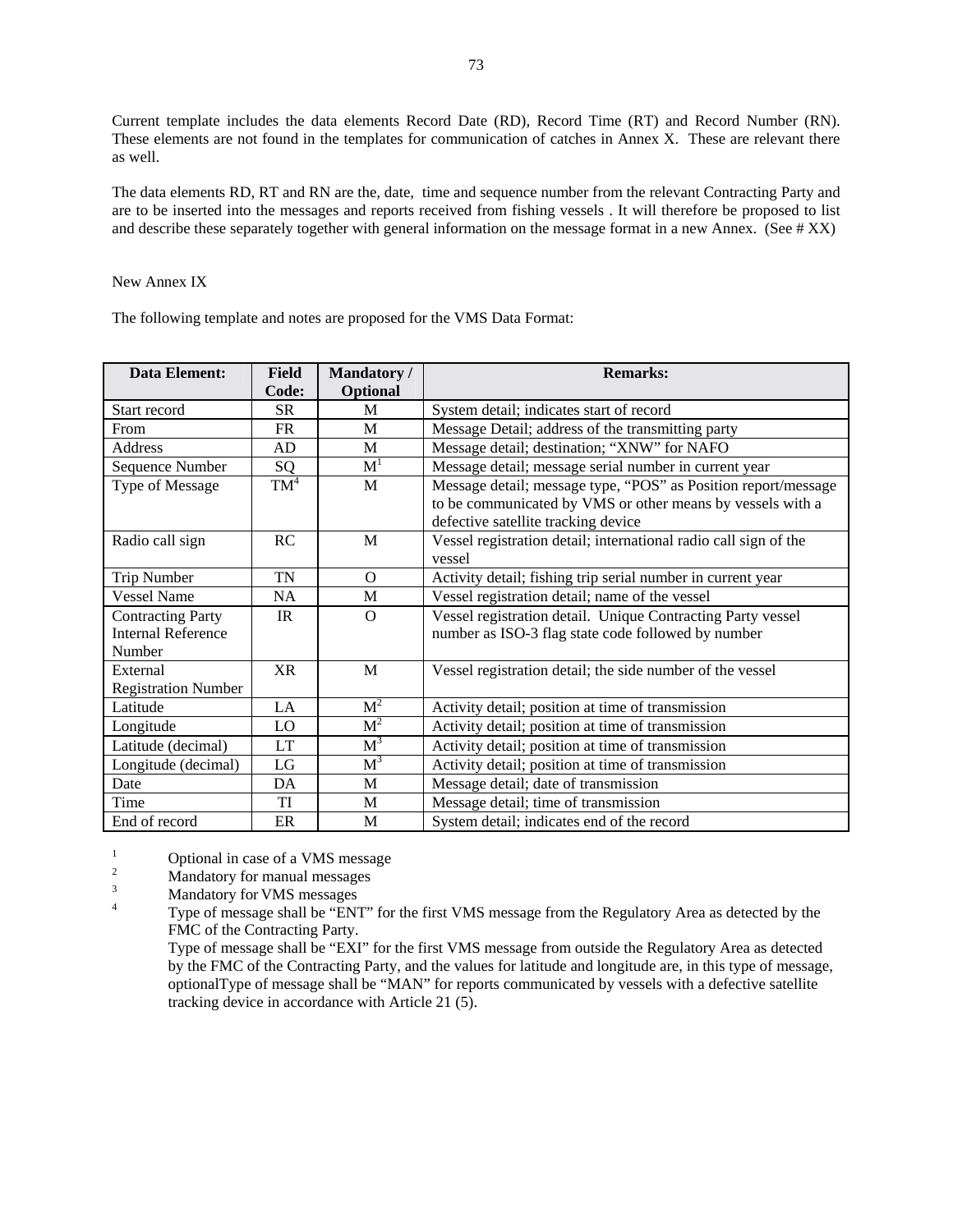### **Annex X**

### **Format for communication of catches and reports by fishing vessels**

Following changes are proposed to Annex X

#### **ENTRY report**

5. Delete template 2) "ENTRY" report and use the template in Annex IX instead. At the same time the data elements Vessel Name (NA) and External Registration Number (XR) will be optional (see point 3)

## **TRANSHIPMENT report**

- 6. Change heading for 3) "TRANSHIPMENT" report to read as: 2) "TRANSHIPMENT" report
- 7. Change data element Master Name (MA) in the Transhipment report to be optional. This information is already being transmitted in the Catch on Entry (COE) report.
- 8. Make the data elements Latitude (LA) and Longitude (LO) optional by a footnote; Optional in the vessel is subject to satellite tracking in accordance with Article 21 (1).

#### **Catch on EXIT report**

- 9. Change the heading for "Catch on EXIT" report to read as: 3) "Catch on EXIT" report
- 10. Make he data element Master Name (MA) as optional. [alternatively it could be deleted]
- 11. Make the data elements Latitude (LA) and Longitude (LO) optional by a footnote; Optional if the vessel is subject to satellite tracking in accordance with Article 21 (1)
- 12. In the remarks column for the data element Catch (CA) is a reference to the last Catch report. Since there is no template for Catch report in the CEM except for the one in the Pilot Project, this has probably no relevance and therefore the words "or last Catch report" should be deleted.
- 13. In this template is a data element "Days Fished" (DF). This looks to be new and probably taken directly from the NEAFC system. There is no reference to this data element in older NAFO document. There is no real use for this data element since the number of days in the area will automatically be calculated from the day of entry, this should either be made optional or simply deleted.

#### **EXIT report**

14. Delete template 5) "EXIT" report and use the template in Annex X instead. At the same time the data elements Vessel Name (NA) and External Registration Number (XR) will be optional (see point 3).

### **New Annex**

15. It is proposed to add a new Annex to list **"Data Exchange Format and Protocols"**. The purpose of this Annex is to explain the structure of the data exchange format and to list or make reference to agreed communication protocols. Show template for Return messages (RET) with its error codes and list all data elements from the North Atlantic Format which are used in reports and messages in the NAFO Regulatory Area with explanation on the content and size of each.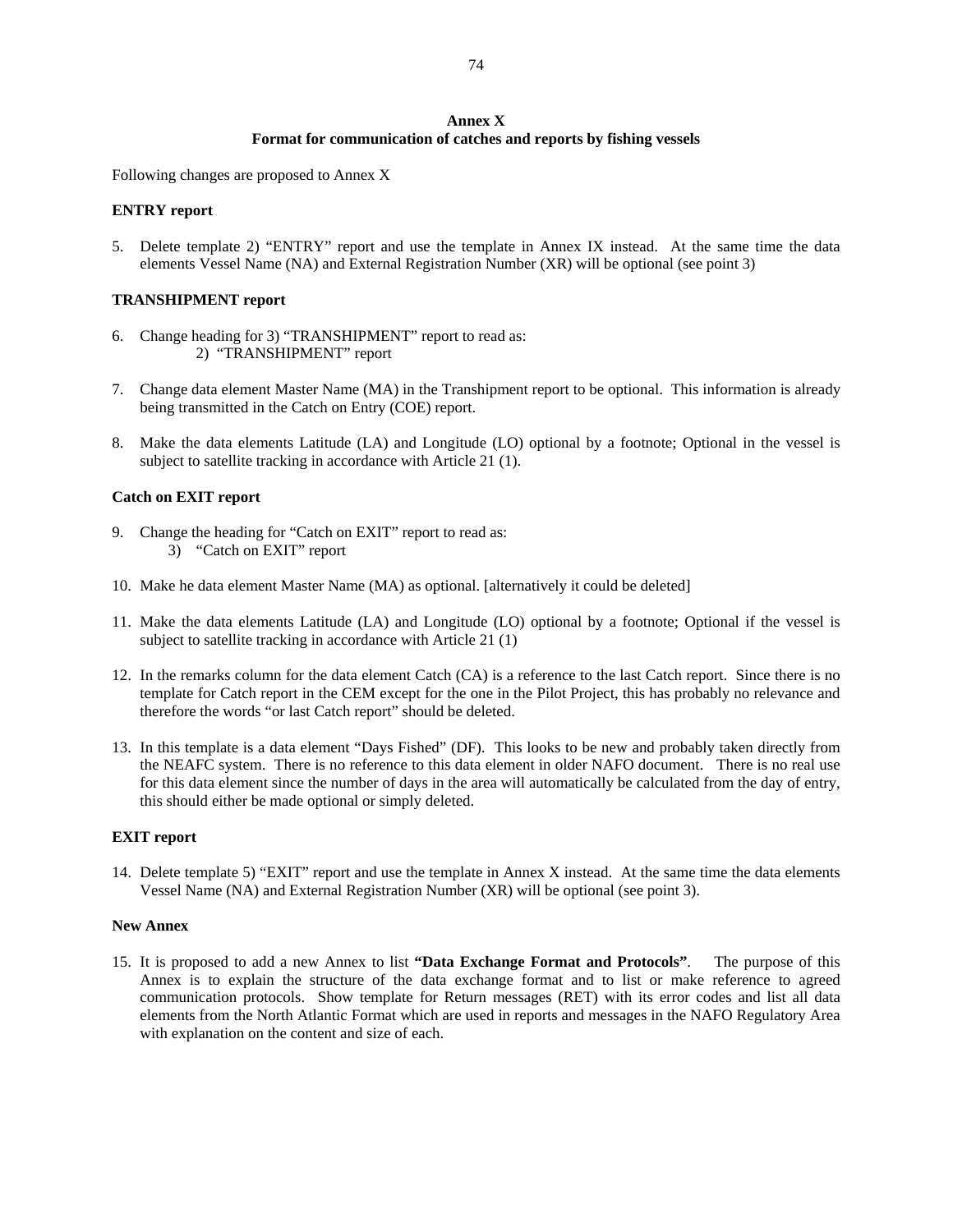### **Annex …… Data Exchange Format and Protocols**

### **A. Data transmission format**

Each data transmission is structured as follows:

- 1. Data characters in accordance with ISO 8859.1
- 2. Each data transmission is structured as follows:
	- double slash ("//") and the characters "SR" indicate the start of a message;
	- a double slash ("//") and field code indicate the start of a data element;
	- a single slash ("/") separates the field code and the data;
	- pairs of data are separated by space;
	- the characters "ER" and a double slash ("//") at the end indicates the end of a record.

### **B. Data exchange protocols**

Authorised data exchange protocols for electronic transmission of reports and messages between Contracting Parties and the Secretary shall be in accordance with Annex XX, Rules on Confidentiality.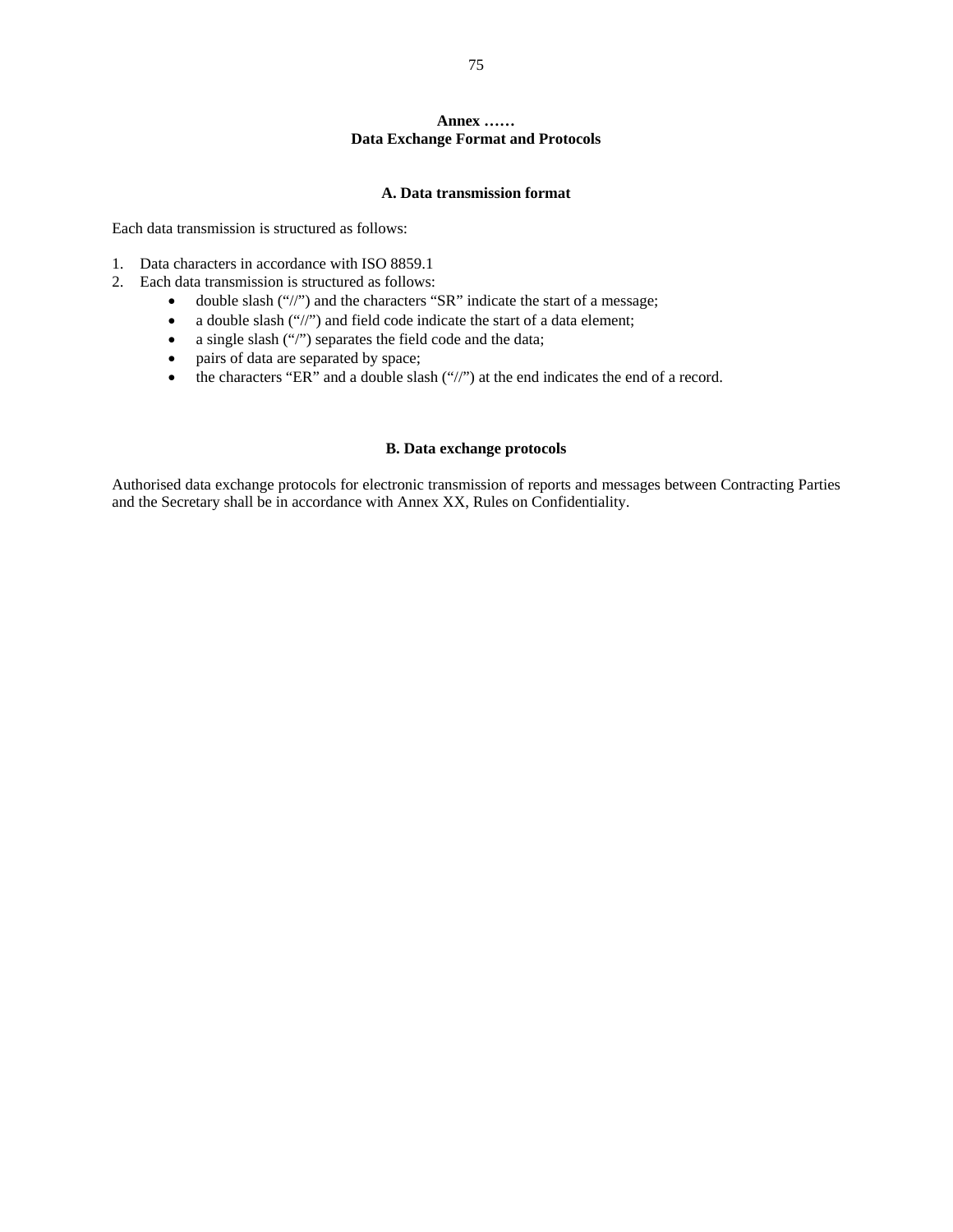## **New Annex…**

### **Format for electronic exchange of fisheries monitoring information (The North Atlantic Format)**

| Category            | <b>Data</b><br><b>Element</b> | <b>Field</b><br>code              | <b>Type</b>                         | <b>Contents</b>  | <b>Definitions</b>                                                                      |
|---------------------|-------------------------------|-----------------------------------|-------------------------------------|------------------|-----------------------------------------------------------------------------------------|
| <b>System</b>       | <b>Start Record</b>           | <b>SR</b>                         |                                     |                  | Indicates start of the record                                                           |
| <b>Details</b>      | <b>End Record</b>             | ER                                |                                     |                  | Indicates end of the record                                                             |
|                     | <b>Return Status</b>          | <b>RS</b>                         | Char*3                              | Codes            | $ACK / NAC = Acknowledged / Not Acknowledged$                                           |
|                     | <b>Return Error</b>           | RE                                | Num*3                               | $001 - 999$      | Codes indicating errors as received at operation centre, see Annex                      |
|                     | Number                        |                                   |                                     |                  | D2                                                                                      |
| <b>Message</b>      | Address                       | AD                                | Char*3                              | ISO-3166         | Address of the party receiving the message, "XNW" for NAFO                              |
|                     | destination                   |                                   |                                     | <b>Address</b>   |                                                                                         |
| <b>Details</b>      | From                          | <b>FR</b>                         | Char*3                              | ISO-3166         | Address of the transmitting party, (Contracting Party)                                  |
|                     |                               |                                   | TM Char*3                           | Address<br>Code  |                                                                                         |
|                     | Type of<br>Message            |                                   |                                     |                  | Code for the message type as                                                            |
|                     | Sequence                      |                                   | $SQ$ Num <sup><math>*6</math></sup> | <b>NNNNNN</b>    | Message serial number                                                                   |
|                     | Number                        |                                   |                                     |                  |                                                                                         |
|                     | Record                        | <b>RN</b>                         | $Num*6$                             | <b>NNNNNN</b>    | Serial number of the record in the relevant year                                        |
|                     | Number                        |                                   |                                     |                  |                                                                                         |
|                     | <b>Record Date</b>            | <b>RD</b>                         | Num*8                               |                  | YYYYMMDD Year, month and date                                                           |
|                     | <b>Record Time</b>            | <b>RT</b>                         | Num*4                               | <b>HHMM</b>      | Hours and minutes in UTC                                                                |
|                     | Date                          |                                   | DA Num*8                            | <b>YYYYMMDD</b>  | Year, month and date                                                                    |
|                     | Time                          | TI                                | Num <sup>*4</sup>                   | <b>HHMM</b>      | Hours and minutes in UTC                                                                |
| <b>Vessel</b>       | Radio Call<br>Sign            | RC                                | Char*7                              | <b>IRCS</b> Code | International Radio Call Sign of the vessel                                             |
| <b>Registration</b> | Vessel name                   |                                   | NA Char*30                          |                  | Name of the vessel                                                                      |
| <b>Details</b>      | Ext.<br>registration          | XR                                | Char*14                             |                  | Side Number of the vessel                                                               |
|                     | <b>Flag State</b>             | FS                                | Char*3                              | ISO-3166         | State of registration                                                                   |
|                     | Contracting                   | $\ensuremath{\mathsf{IR}}\xspace$ | Char*3                              | ISO-3166         | Unique vessel number attributed by the flag State pursuant to                           |
|                     | Party internal<br>ref. number |                                   | Num*9                               | $+$ max. $9N$    | registration                                                                            |
|                     | Port Name                     | PO                                | Char*20                             |                  | Port of registration of the vessel/homeport                                             |
|                     | Vessel<br>Owner               | VO                                | Char*60                             |                  | Name and address of the vessel owner                                                    |
|                     | Vessel<br>Charterer           | $\overline{VC}$                   | Char*60                             |                  | Name and address of the vessel charterer                                                |
| <b>Vessel</b>       | Vessel                        | <b>VT</b>                         | Char*2                              | "OC"/"LC"        | According to: "OC" OSLO 1947 Convention /"LC" LONDON                                    |
| <b>Character</b>    | capacity                      |                                   | Num*4 Tonnage                       |                  | $ICTM-69$                                                                               |
| <b>Details</b>      | unit                          |                                   |                                     |                  | Capacity of the vessel in metric tons                                                   |
|                     | Vessel Power                  | <b>VP</b>                         | $Char*2$<br>Num*5                   | 0-99999          | Indication of which measurement unit applies "HP" or "KW"                               |
|                     | unit<br>Vessel                | VL                                | $Char*2$                            | "OA"/"PP"        | Total main engine power<br>Unit "OA" length overall, "PP" length between perpendiculars |
|                     | Length                        |                                   | Num*3                               | Length in        | Total length of the vessel in meters, rounded to the nearest whole                      |
|                     |                               |                                   |                                     | meters           | meter                                                                                   |
|                     | Vessel Type                   | TP                                | Char*3                              | Code             | As listed in Annex V.A.                                                                 |
|                     | <b>Fishing Gear</b>           | GE                                | Char&3                              | FAO Code         | International Standard Statistical Classification of the Fishing Gear as<br>Annex VI    |
|                     | Limited<br>Authorization      | LU                                | $Char*3$                            | Yes or No        | Yes or No to indicate whether a limited authorization is valid or not                   |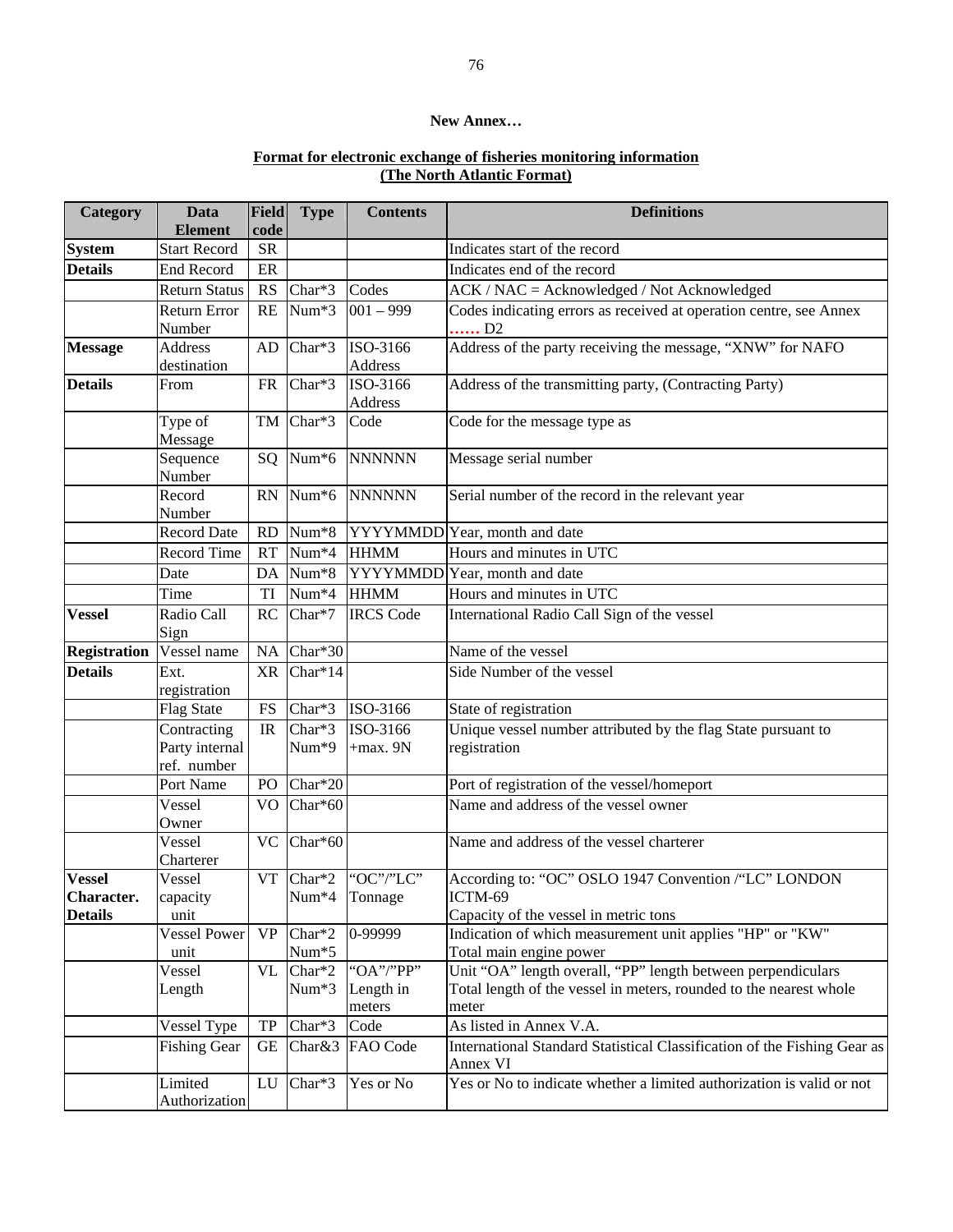| Category                          | <b>Data Element</b>                                                                             | <b>Field</b><br>code | <b>Type</b>          | <b>Contents</b>                           | <b>Definitions</b>                                                                                                                                                                   |
|-----------------------------------|-------------------------------------------------------------------------------------------------|----------------------|----------------------|-------------------------------------------|--------------------------------------------------------------------------------------------------------------------------------------------------------------------------------------|
| <b>Activity</b><br><b>Details</b> | Latitude                                                                                        | LA                   | Char*5               | NDDMM *WGS-<br>84)                        | e.g. //LA/N6235 = $62^{\circ}35'$ North                                                                                                                                              |
|                                   | Longitude                                                                                       | LO                   | Char*6               | E/WDDDMM<br>$(WGS-84)$                    | e.g. //LO/W02134 = $21^{\circ}34'$ West                                                                                                                                              |
|                                   | Latitude (decimal)                                                                              | LT                   | Char*7               | $+/-DD$ .ddd                              | Value negative if latitude is in the southern<br>hemisphere <sup>1</sup> (WGS84)                                                                                                     |
|                                   | Longitude (decimal)                                                                             | LG                   | $Char*8$             | $+/-DDD.ddd$                              | Value negative if longitude is in the western<br>hemisphere <sup>1</sup> (WGS84)                                                                                                     |
|                                   | <b>Trip Number</b>                                                                              | TN                   | Num*3                | 001-999                                   | Number of the fishing trip in current year                                                                                                                                           |
|                                   | Days Fished                                                                                     | DF                   | $Num*3$              | $1 - 365$                                 | Number of days the vessel spent in the Regulatory<br>Area during the trip                                                                                                            |
|                                   | Catch<br>Species<br>Quantity                                                                    | <b>CA</b>            | $Char*3$<br>Num*7    | FAO species code<br>0-9999999             | The cumulative catch retained on board by species, in<br>kilogram live weight rounded to the nearest 100 Kg<br>since the vessel entered the R.A. or, in pairs as needed.             |
|                                   | Quantity onboard                                                                                | <b>OB</b>            |                      |                                           | Quantity onboard the vessel by species in kilograms                                                                                                                                  |
|                                   | Species                                                                                         |                      | $Char*3$             | 0-9999999                                 | FAO species Codes live weight rounded to the nearest 100 Kg, in pairs as<br>needed                                                                                                   |
|                                   | Quantity                                                                                        |                      | Num*7                |                                           |                                                                                                                                                                                      |
|                                   | Transferred species<br>Species                                                                  | KG                   | $Char+3$             | 0-9999999                                 | Information concerning the quantities transferred<br>FAO species Codes between vessels by species in kilograms live weight<br>rounded to the nearest 100 Kg. whilst operating in the |
|                                   | Quantity                                                                                        |                      | Num*7                |                                           | R.A.                                                                                                                                                                                 |
|                                   | Relevant Area                                                                                   | RA                   | $\overline{Char}^*6$ |                                           | ICES/NAFO Codes Code for the relevant fishing area                                                                                                                                   |
|                                   | <b>Directed Species</b>                                                                         | DS                   | Char*3               |                                           | FAO species codes Code for the species the vessel is targeting. Allow for<br>several species, separated by a space. E.g.<br>//DS/species species species//                           |
|                                   | <b>Transhipped From</b>                                                                         | TF                   | $Char*7$             | <b>IRCS</b> Code                          | International Radio Call Sign of the donor vessel                                                                                                                                    |
|                                   | Transhipped To                                                                                  | <b>TT</b>            | Char*7               | <b>IRCS</b> Code                          | International Radio Call Sign of the receiving vessel                                                                                                                                |
|                                   | <b>Master Name</b>                                                                              | MA                   | Char*30              |                                           | Name of the vessels master                                                                                                                                                           |
| Pilot                             |                                                                                                 | AF                   | $Char*1$             | Y or N                                    | For onboard observer to report his observations                                                                                                                                      |
| Project                           | Apparent Infringement                                                                           |                      |                      |                                           |                                                                                                                                                                                      |
|                                   | Discard<br><b>Species</b>                                                                       | RJ                   | $Char*3$             | FAO Species Code<br>0 - 9999999           | Detailed information regarding discard in kilograms                                                                                                                                  |
|                                   | Quantity                                                                                        | <b>US</b>            | $Num*7$              |                                           | Detailed information regarding undersize catch in                                                                                                                                    |
|                                   | Undersize<br>Species                                                                            |                      | $Char*3$             | FAO Species Code kilograms<br>0 - 9999999 |                                                                                                                                                                                      |
|                                   | Quantity                                                                                        |                      | Num*7                |                                           |                                                                                                                                                                                      |
|                                   | Daily catch<br>Species                                                                          | CA                   | $Char*3$             | FAO species code<br>0-9999999             | The cumulative catch retained on board by species, in<br>kilogram live weight rounded to the nearest 100 Kg                                                                          |
|                                   | Quantity                                                                                        |                      | Num*7                |                                           | since the vessel entered the R.A. or, in pairs as needed.                                                                                                                            |
|                                   | Mesh Size                                                                                       | ME                   | $Num*3$              | $0 - 999$                                 | Average mesh size in millimetres                                                                                                                                                     |
|                                   | Production                                                                                      | <b>PR</b>            | Char*3               | Code                                      | Code for the production Annex XXI (c)                                                                                                                                                |
|                                   | Log Book                                                                                        | LB                   | $Char*1$             | Y or N                                    | For onboard observer to approve the entries in the<br>vessels log book                                                                                                               |
|                                   | Hails                                                                                           | HA                   | $Char*1$             | Y or N                                    | For onboard observer to approve the hails sent from<br>the vessel                                                                                                                    |
|                                   | <b>Observer Name</b>                                                                            | <b>ON</b>            | $Char*30$            | Text                                      | Name of the onboard observer                                                                                                                                                         |
|                                   | Free Text                                                                                       | MS                   | Char                 |                                           | Activity detail; for further comments by observer                                                                                                                                    |
|                                   | <sup>1</sup> The plus sign $(+)$ does not need to be transmitted; leading zeros can be omitted. |                      |                      |                                           |                                                                                                                                                                                      |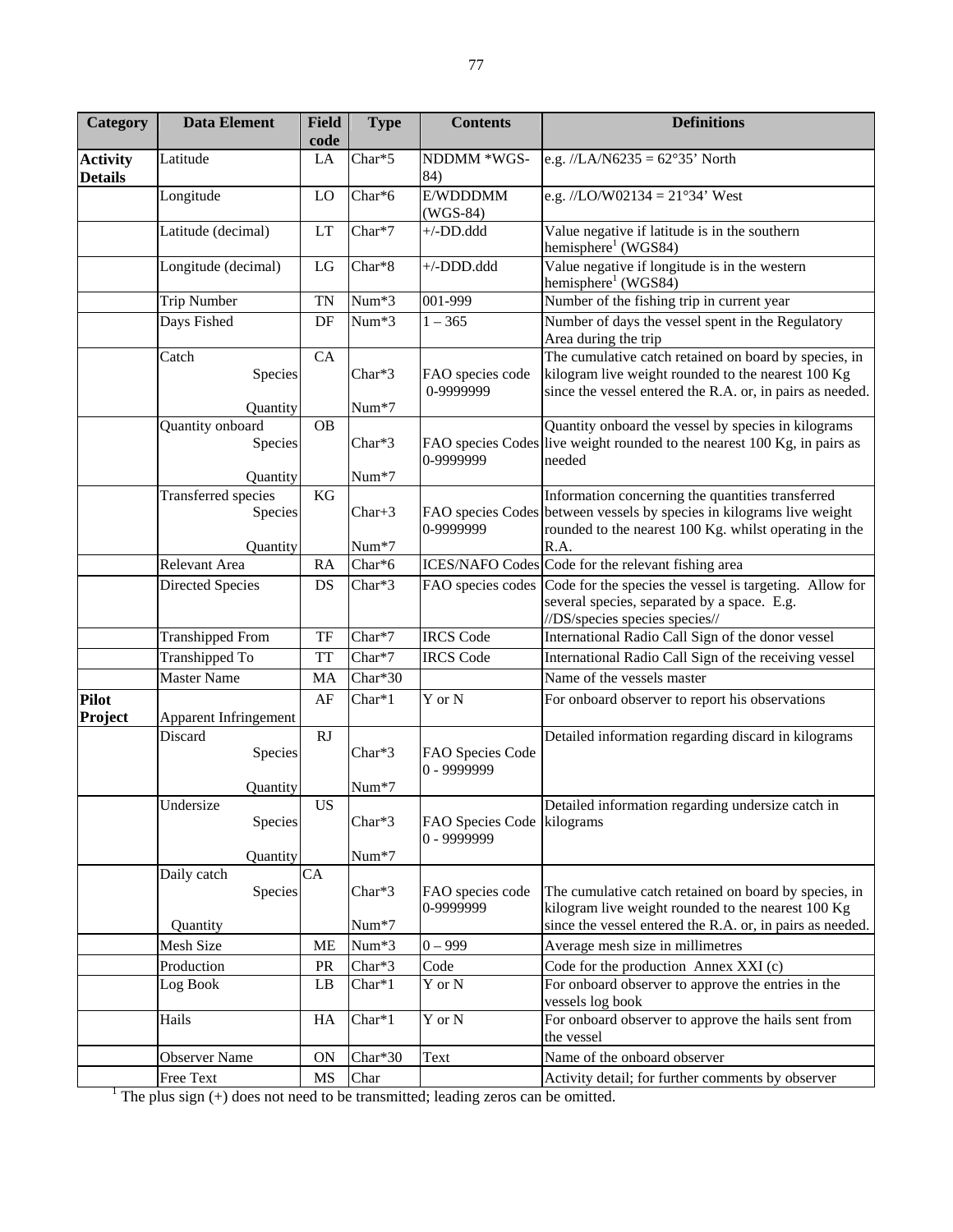D. 1) Structure of reports and messages as laid down in Annex IX and Annex X when forwarded by Contracting Parties to the Secretary.

Where appropriate, each Contracting Party shall retransmit to the Secretary reports and messages received from its vessels in accordance with Articles 21 and 22; subject to the following amendments:

- the address (AD) shall be replaced by the address of the Secretary (XNW)
- the data elements "record date" (RD), "record time" (RT), "record number" (RN) and "from" (FR) shall be inserted.

### **D. 2) Return messages.**

The Secretary may send a return message every time an electronic transmission of a report or message is received from a Contracting Party if so requested and vice versa.

Return message format:

| <b>Data Element</b>  | <b>Field</b> | Mandatory/      | <b>Remarks</b>                                                                                                                         |
|----------------------|--------------|-----------------|----------------------------------------------------------------------------------------------------------------------------------------|
|                      | Code         | <b>Optional</b> |                                                                                                                                        |
| <b>Start Record</b>  | SR           | M               | System detail; indicates start of record                                                                                               |
| Address              | AD           | M               | Message detail; destination, Contracting Party<br>sending the report                                                                   |
| From                 | <b>FR</b>    | M               | Message detail; XNW is NAFO (who is<br>sending the return message)                                                                     |
| Type of message      | TM           | M               | Message detail; message type RET for return<br>message                                                                                 |
| <b>Return Status</b> | RS           | M               | Reporting detail; code showing whether the<br>message is acknowledged or not (ACK or<br>NAK                                            |
| Return error number  | RE           | $\Omega$        | Reporting detail; number showing the type of<br>error: message unreadable (101), inconsistent<br>data $(102)$ , sequence error $(103)$ |
| Record number        | RN           | M               | Reporting detail; record number of the<br>message which is received                                                                    |
| Date                 | DA           | M               | Message detail; date of transmission                                                                                                   |
| Time                 | TI           | M               | Message detail; time of transmission                                                                                                   |
| End of Record        | ER           | М               | System detail; indicates end of the record                                                                                             |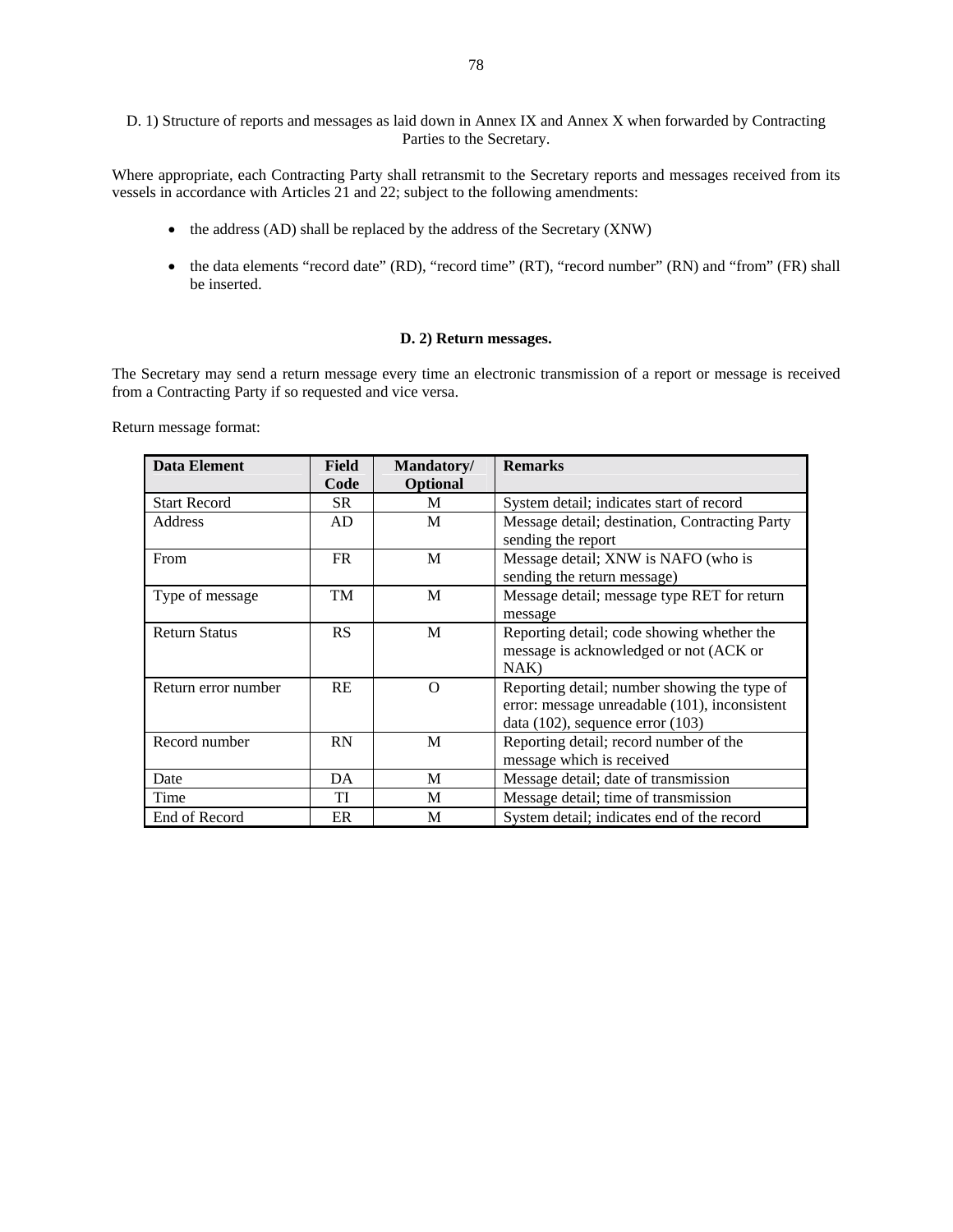| <b>Annex</b> | <b>Provisions</b> | Code             | Message /           | <b>Remarks</b>                                  |
|--------------|-------------------|------------------|---------------------|-------------------------------------------------|
|              |                   |                  | report              |                                                 |
| IV. A        | Article 15        | <b>NOT</b>       | <b>Notification</b> | Notification of authorised fishing vessels      |
| IX           | Article $21(1)$   | <b>ENT</b>       | Entry               | VMS messages                                    |
|              |                   | <b>POS</b>       | <b>Position</b>     |                                                 |
|              |                   | EXI              | Exit                |                                                 |
|              | Article $21(5)$   | <b>MAN</b>       | Manual position     | Reports transmitted by fishing vessels with a   |
|              |                   |                  |                     | defective satellite tracking device to the      |
|              |                   |                  |                     | <b>Contracting Party</b>                        |
| X            | Article 22 (1a)   | <b>COE</b>       | Catch on Entry      | Report transmitted by fishing vessels, prior to |
|              |                   |                  |                     | entering the R.A.                               |
|              |                   |                  |                     |                                                 |
|              | Article $22(1c)$  | <b>TRA</b>       | Transhipment        | Report on quantities on-loaded or off-loaded in |
|              |                   |                  |                     | the $R.A.,$                                     |
|              | Article 22 (1b)   | COX <sup>1</sup> | Catch on Exit       | Report transmitted by fishing vessels, prior to |
|              |                   |                  |                     | leaving the R.A.                                |
|              | Article $21(1)$   | <b>RET</b>       | Return              | Automatic electronic message pursuant to        |
|              | Article $22(2)$   |                  |                     | reception of records                            |
| XXI(a)       |                   | CAX <sup>1</sup> | Catch               | Daily Catch report in Pilot Project             |
|              |                   | <b>OBR</b>       | Observer            | Daily Observer report in Pilot Project          |

# **E. Types of reports and messages**

In the message template in Annex XXI (a) for the Observer report is a data element "Production" and in the Remarks column "code for the production". There is no reference to where the codes are to be found. Therefore the following addition to Annex XXI is proposed.

# **Annex XXI (c)**

## Product form codes

| Code | <b>Product form</b>                |
|------|------------------------------------|
| A    | Round – Frozen                     |
| B    | Round – Frozen (Cooked)            |
| C    | Gutted Head on - Frozen            |
| D    | Gutted Head Off - Frozen           |
| E    | Gutted Head Off – Trimmed - Frozen |
| F    | Skinless Fillets - Frozen          |
| G    | Skin on Fillets - Frozen           |
| H    | Salted Fish                        |
|      | Pickled Fish                       |
|      | <b>Canned Products</b>             |
| K    | Oil                                |
|      | Meal Produced from Round Fish      |
| M    | Meal Produced from Offal           |
| N    | Other (Specify)                    |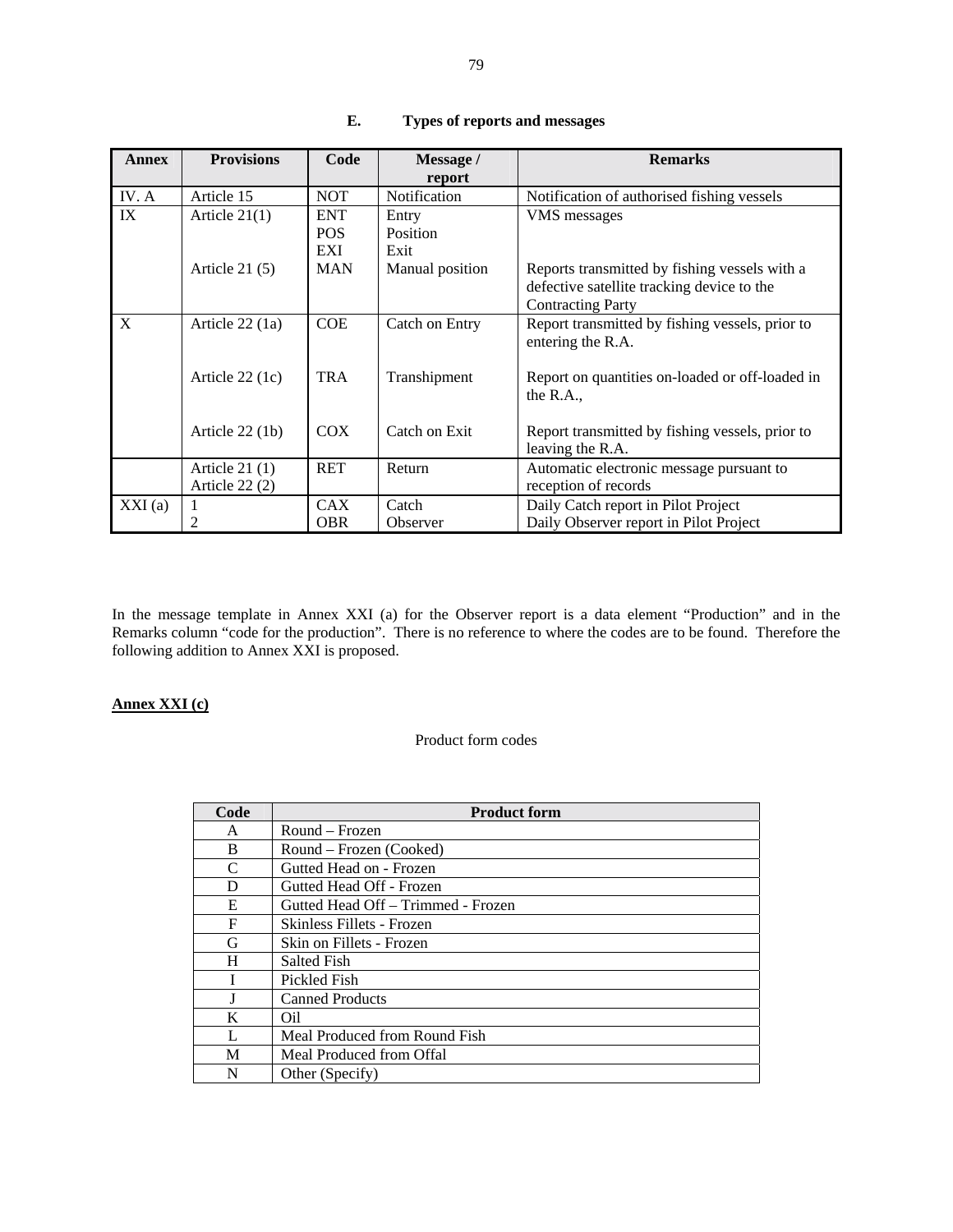# **Annex 10. Update on 2003 Observer/VMS Pilot Project presented by NAFO Secretariat**  (STACTIC Working Paper 04/2)

According to Article 45.3 of the NAFO CEM: "Contracting Parties shall notify the Executive Secretary of their intention to participate in the Pilot Project within 30 days following the adoption of the pilot project by the Fisheries Commission." The Secretariat received responses from five (5) Contracting Parties on their intention to participate in the Pilot Project on Observers, Satellite Tracking and Electronic Reporting:

- Iceland reported that it planned to have 16 vessels;
- Norway reported that it planned to have 10 vessels;
- Faroe Islands reported that it planned to have 2 vessels;
- Greenland reported that it would be unable to participate; and,
- European Union (EU) stated it would be participating, however, they were unable to provide the number of vessels at this time due to the accession of some Contracting Parties of NAFO to the EU effective 01 May 2004.

Currently there are three (3) vessels participating in the pilot project: one (1) from Iceland and two (2) from Norway. The Secretariat is receiving the daily "CAX" and/or "OBR" reports very 24 hours and are forwarding them to the two Contracting Parties with inspection presence (Canada, EU), as well as sending the weekly compilation of catch rates, by-catch percentages and discard rates.

Information on the Pilot Project participation is updated on the NAFO website under the Members Pages/Fisheries Commission/Vessels/Pilot Project.